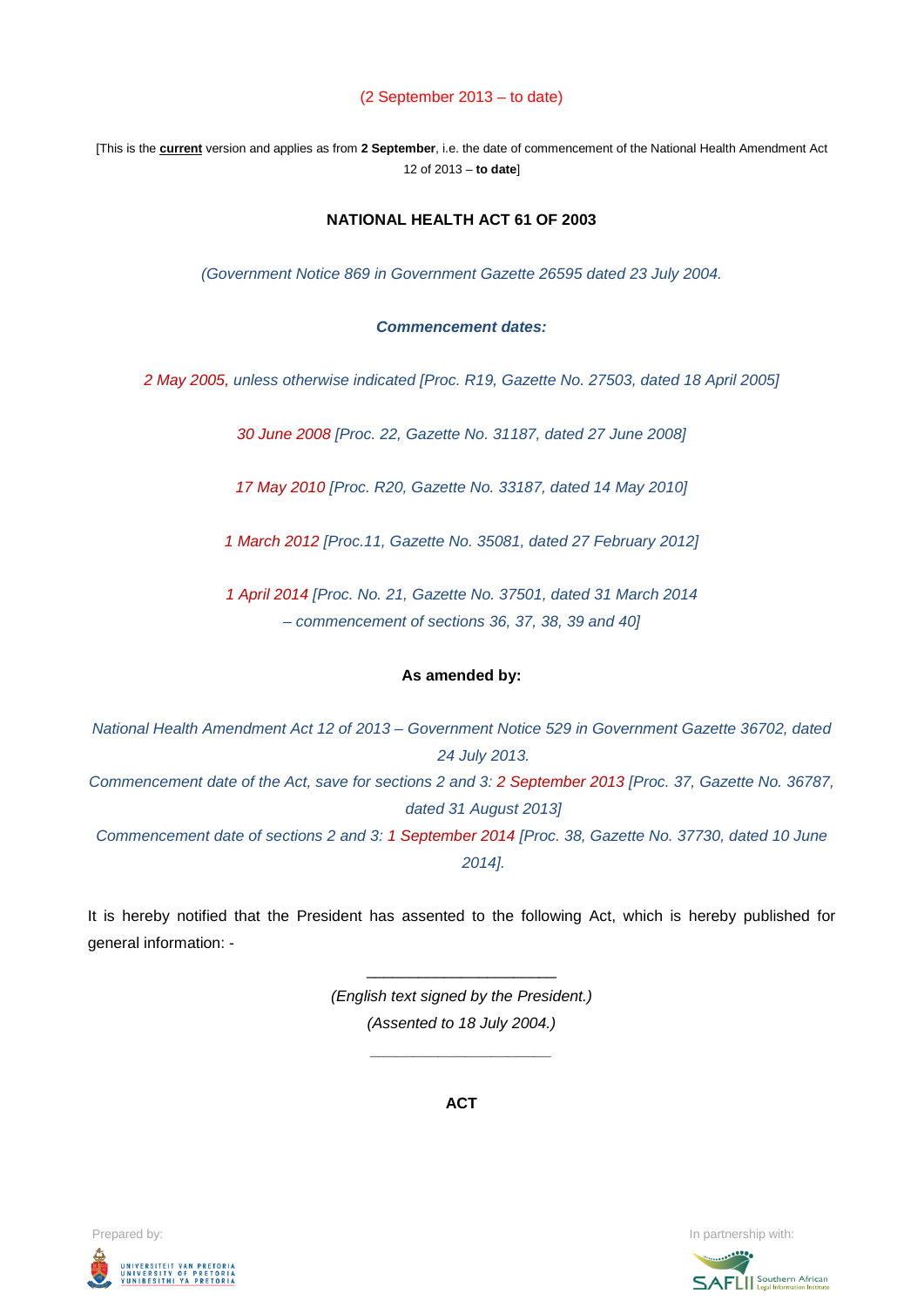#### Page 2 of 89

**To provide a framework for a structured uniform health system within the Republic, taking into account the obligations imposed by the Constitution and other laws on the national, provincial and local governments with regard to health services; and to provide for matters connected therewith.**

### **PREAMBLE**

## **RECOGNISING** -

- the socio-economic injustices, imbalances and inequities of health services of the past;
- \* the need to heal the divisions of the past and to establish a society based on democratic values, social justice and fundamental human rights;
- the need to improve the quality of life of all citizens and to free the potential of each person;

# **BEARING IN MIND THAT** -

- the State must, in compliance with section 7(2) of the Constitution, respect, protect, promote and fulfil the rights enshrined in the Bill of Rights, which is a cornerstone of democracy in South Africa;
- in terms of section 27(2) of the Constitution the State must take reasonable legislative and other measures within its available resources to achieve the progressive realisation of the right of the people of South Africa to have access to health care services, including reproductive health care;
- section 27(3) of the Constitution provides that no one may be refused emergency medical treatment;
- in terms of section 28(1)(c) of the Constitution every child has the right to basic health care services;
- in terms of section 24(a) of the Constitution everyone has the right to an environment that is not harmful to their health or well- being;

# **AND IN ORDER TO** -

- unite the various elements of the national health system in a common goal to actively promote and improve the national health system in South Africa;
- \* provide for a system of co-operative governance and management of health services, within national guidelines, norms and standards, in which each province, municipality and health district must address questions of health policy and delivery of quality health care services;



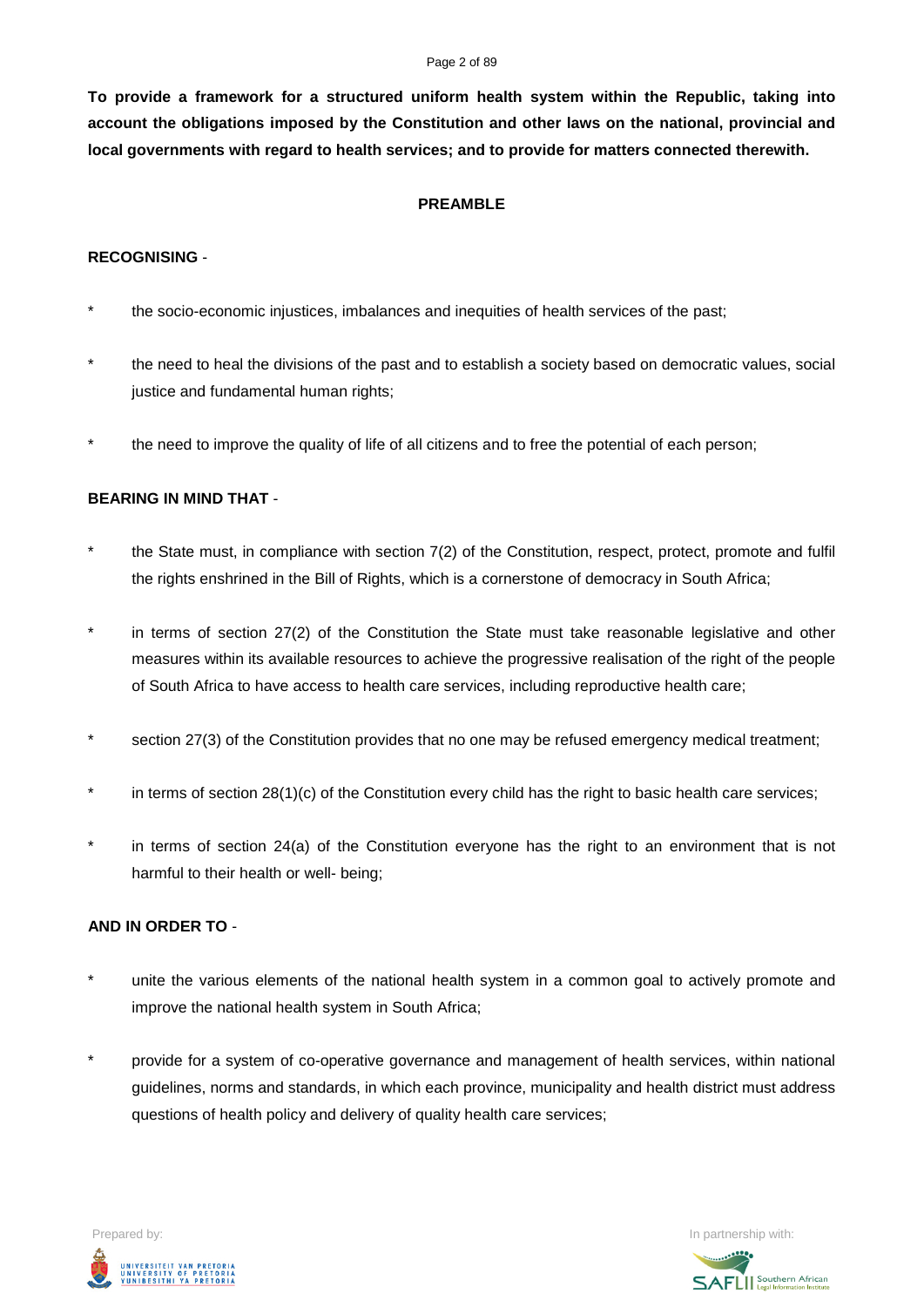#### Page 3 of 89

- \* establish a health system based on decentralised management, principles of equity, efficiency, sound governance, internationally recognised standards of research and a spirit of enquiry and advocacy which encourages participation;
- promote a spirit of co-operation and shared responsibility among public and private health professionals and providers and other relevant sectors within the context of national, provincial and district health plans,
- BE IT ENACTED by the Parliament of the Republic of South Africa, as follows: -

# **ARRANGEMENT OF SECTIONS**

1. Definitions

# **CHAPTER 1**

# **OBJECTS OF ACT, RESPONSIBILITY FOR HEALTH AND ELIGIBILITY FOR FREE HEALTH SERVICES**

- 2. Objects of Act
- 3. Responsibility for health
- 4. Eligibility for free health services in public health establishments

## **CHAPTER 2**

# **RIGHTS AND DUTIES OF USERS AND HEALTH CARE PERSONNEL**

- 5. Emergency treatment
- 6. User to have full knowledge
- 7. Consent of user
- 8. Participation in decisions
- 9. Health service without consent
- 10. Discharge reports
- 11. Health services for experimental or research purposes
- 12. Duty to disseminate information
- 13. Obligation to keep record
- 14. Confidentiality
- 15. Access to health records
- 16. Access to health records by health care provider
- 17. Protection of health records
- 18. Laying of complaints
- 19. Duties of users
- 20. Rights of health care personnel

**CHAPTER 3**





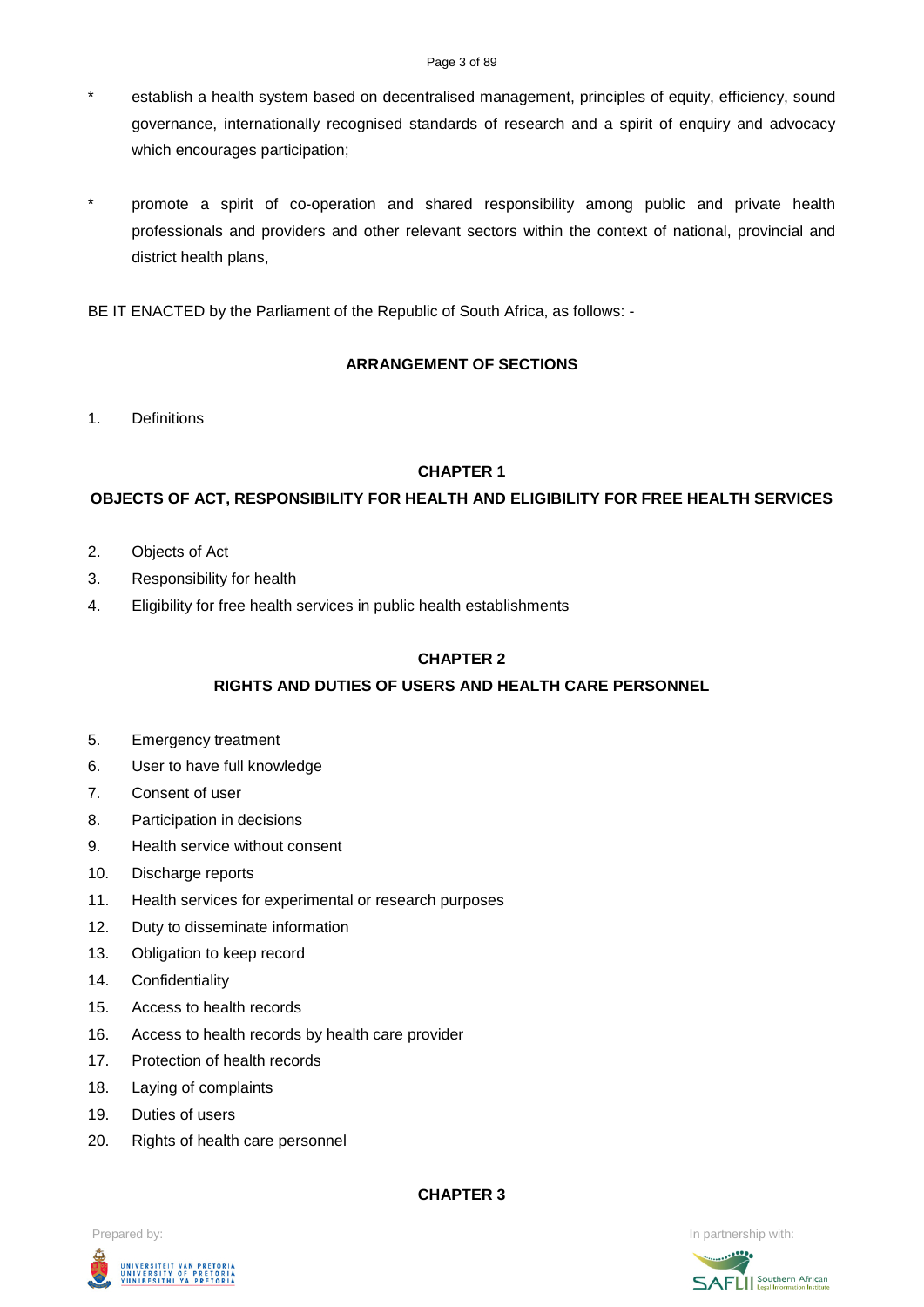## **NATIONAL HEALTH**

- 21. General functions of national department
- 22. Establishment and composition of National Health Council
- 23. Functions of National Health Council
- 24. National Consultative Health Forum

# **CHAPTER 4**

## **PROVINCIAL HEALTH**

- 25. Provincial health services, and general functions of provincial departments
- 26. Establishment and composition of Provincial Health Council
- 27. Functions of Provincial Health Council
- 28. Provincial consultative bodies

# **CHAPTER 5**

# **DISTRICT HEALTH SYSTEM FOR REPUBLIC**

- 29. Establishment of district health system
- 30. Division of health districts into subdistricts
- 31. Establishment of district health councils
- 32. Health services to be provided by municipalities
- 33. Preparation of district health plans
- 34. Transitional arrangements concerning municipal health services

# **CHAPTER 6**

# **HEALTH ESTABLISHMENTS**

- 35. Classification of health establishments
- 36. Certificate of need
- 37. Duration of certificate of need
- 38. Appeal to Minister against Director-General's decision
- 39. Regulations relating to certificates of need
- 40. Offences and penalties in respect of certificate of need
- 41. Provision of health services at public health establishments
- 42. Clinics and community health centre committees
- 43. Health services at non-health establishments and at public health establishments other than hospitals
- 44. Referral from one public health establishment to another
- 45. Relationship between public and private health establishments
- 46. Obligations of private health establishments
- 47. Evaluating services of health establishments



Prepared by: In partnership with:  $\blacksquare$  is the partnership with:  $\blacksquare$  is the partnership with:  $\blacksquare$ 

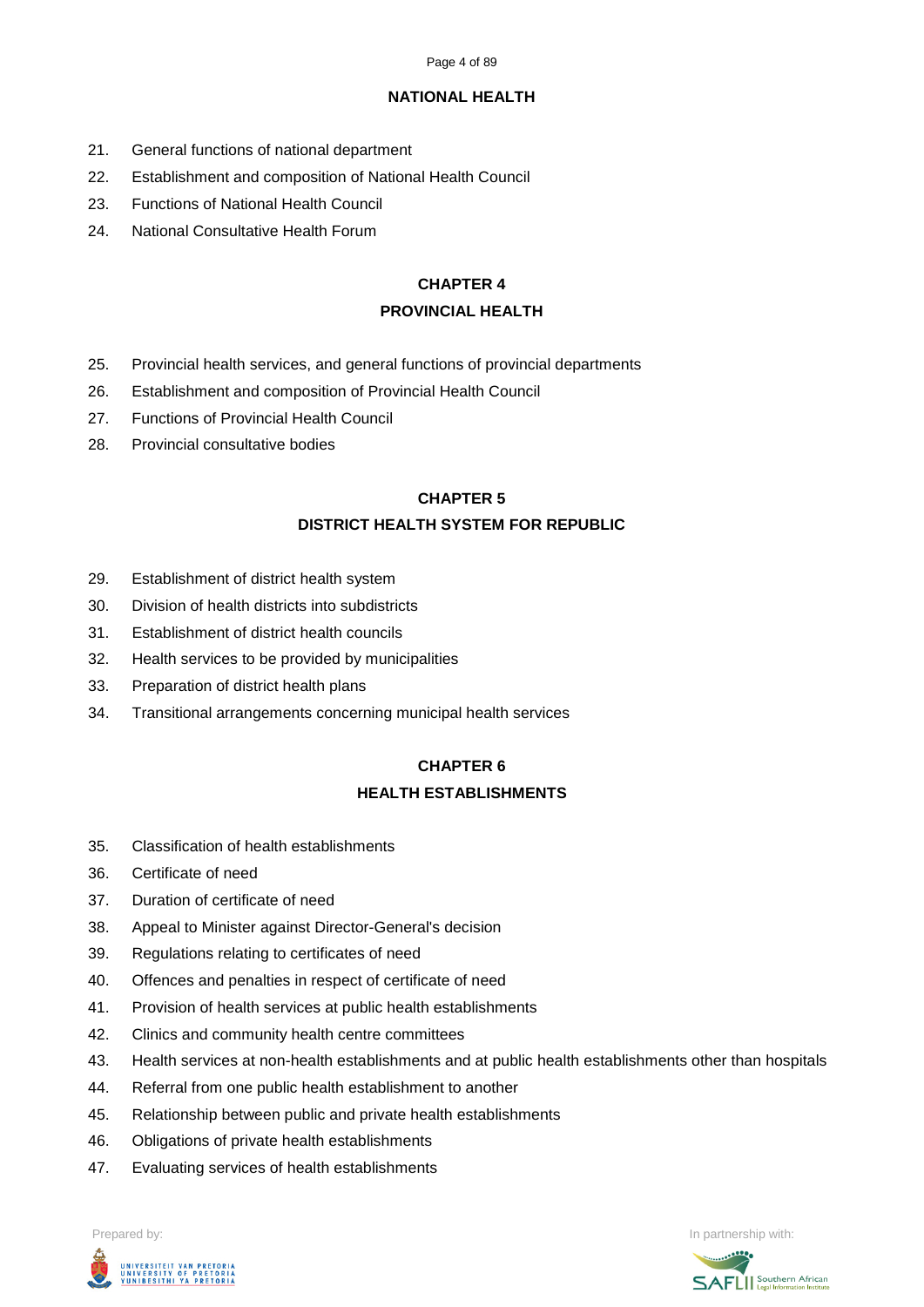#### Page 5 of 89

# **CHAPTER 7**

# **HUMAN RESOURCES PLANNING AND ACADEMIC HEALTH COMPLEXES**

- 48. Development and provision of human resources in national health system
- 49. Maximising services of health care providers
- 50. Forum of Statutory Health Professional Councils
- 51. Establishment of academic health complexes
- 52. Regulations relation to human resources

# **CHAPTER 8**

# **CONTROL OF USE OF BLOOD, BLOOD PRODUCTS, TISSUE AND GAMETES IN HUMANS**

- 53. Establishment of national blood transfusion service
- 54. Designation of authorised institution
- 55. Removal of tissue, blood, blood products or gametes from living persons
- 56. Use of tissue, blood, blood products or gametes removed or withdrawn from living persons
- 57. Prohibition of reproductive cloning of human beings
- 58. Removal and transplantation of human tissue in hospital or authorised institution
- 59. Removal, use or transplantation of tissue, and administering of blood and blood products by medical practitioner or dentist
- 60. Payment in connection with the importation, acquisition or supply of tissue, blood, blood products or gametes
- 61. Allocation and use of human organs
- 62. Donation of human bodies and tissue of deceased persons
- 63. Human bodies, tissue, blood, blood products or gametes may be donated to prescribed institution or person
- 64. Purposes of donation of body, tissue, blood or blood products of deceased persons
- 65. Revocation of donation
- 66. Post-mortem examination of bodies
- 67. Removal of tissue at post-mortem examinations and obtaining of tissue by institutions and persons
- 68. Regulations relating to tissue, cells, organs, blood, blood products and gametes

# **CHAPTER 9**

# **NATIONAL HEALTH RESEARCH AND INFORMATION**

- 69. National Health Research Committee
- 70. Identification of health research priorities
- 71. Research on or experimentation with human subjects
- 72. National Health Research Ethics Council
- 73. Health research ethics committees
- 74. Co-ordination of national health information system
- 75. Provincial duties in relation to health information



Prepared by: In partnership with:

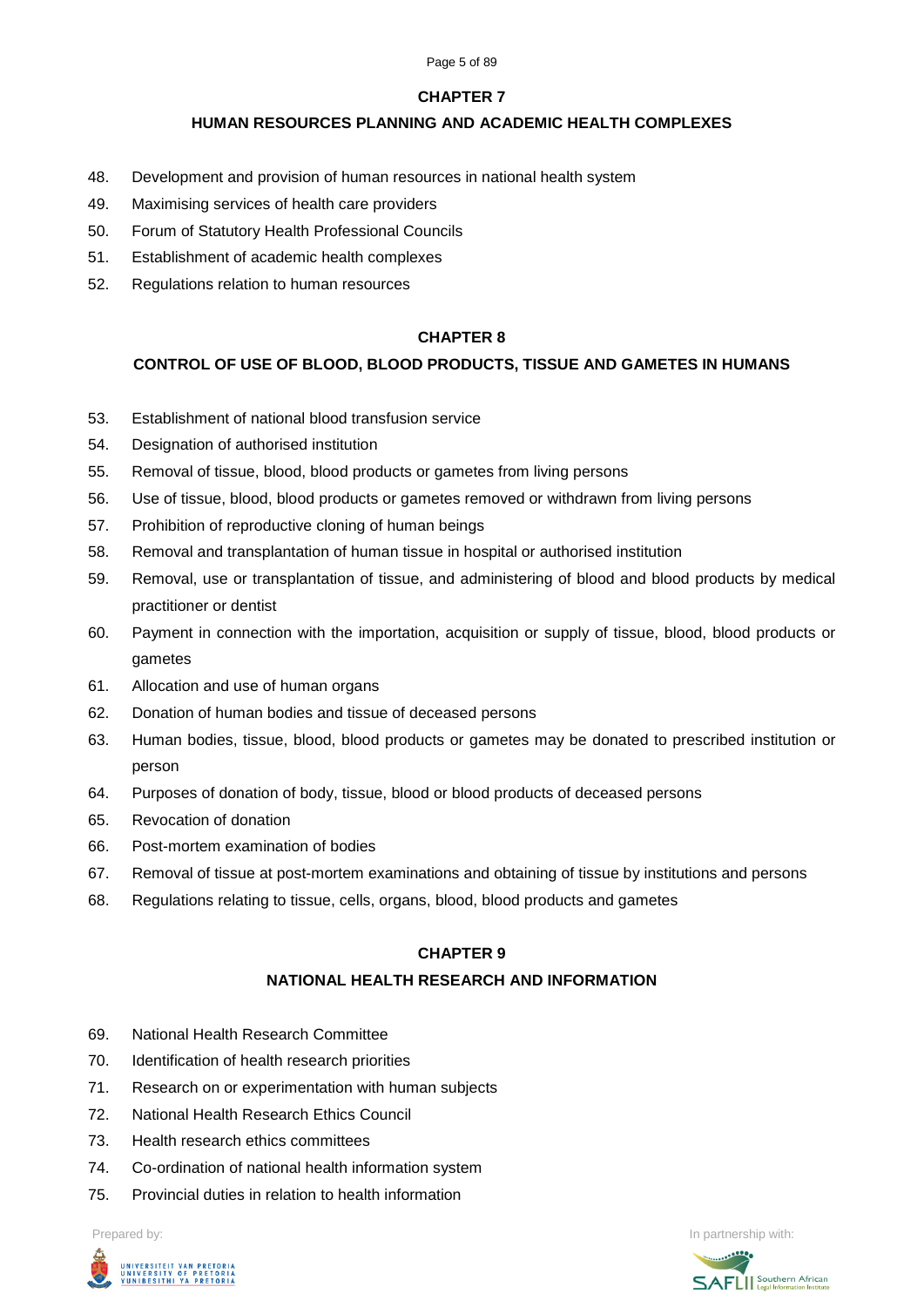#### Page 6 of 89

# **CHAPTER 10**

# **OFFICE OF HEALTH STANDARDS COMPLIANCE, BOARD, INSPECTIONS AND ENVIRONMENTAL HEALTH INVESTIGATIONS, HEALTH OFFICERS AND INSPECTORS, COMPLAINTS AND APPEAL PROCEDURE**

- 77. Establishment of Office of Health Standards Compliance
- 78. Objects of Office
- 79. Functions of Office
- 79A. Establishment of Office
- 79B. Composition of Board
- 79C. Appointment of members of Board
- 79D. Chairperson and vice-chairperson of Board
- 79E. Disqualification from membership of Board and vacancy of office
- 79F. Meetings of Board
- 79G. Committees of Board
- 79H. Appointment of Chief Executive Office
- 79I. Functions of Chief Executive Officer
- 79J. Delegation of powers and assignment of duties by Chief Executive Officer
- 79K. Accountability and reporting by Chief Executive Officer"
- 80. Appointment of health officers and inspectors
- 81. Appointment of Ombud
- 81A. Functions of Ombud
- 81B. Independence, impartiality and accountability of Ombud
- 82. Inspections
- 82A. Non-compliance with prescribed norms and standards
- 83. Environmental health investigations
- 84. Entry and search of premises or health establishment with warrant by health officer or inspector
- 85. Identification prior to entry, and resistance against entry, by health officer or inspector
- 86. Entry and search of premises or health establishment without warrant by health officer or inspector
- 86A. Constitutional right to privacy
- 87. Disposal of items seized by health officer or inspector
- 88. Miscellaneous provisions relating to health officers, inspectors and compliance procedures
- 88A. Appeal procedures
- 89. Offences and penalties

# **CHAPTER 11 REGULATIONS**

#### 90. Regulations



Prepared by: In partnership with:  $\blacksquare$  is the partnership with:  $\blacksquare$  is the partnership with:  $\blacksquare$ 

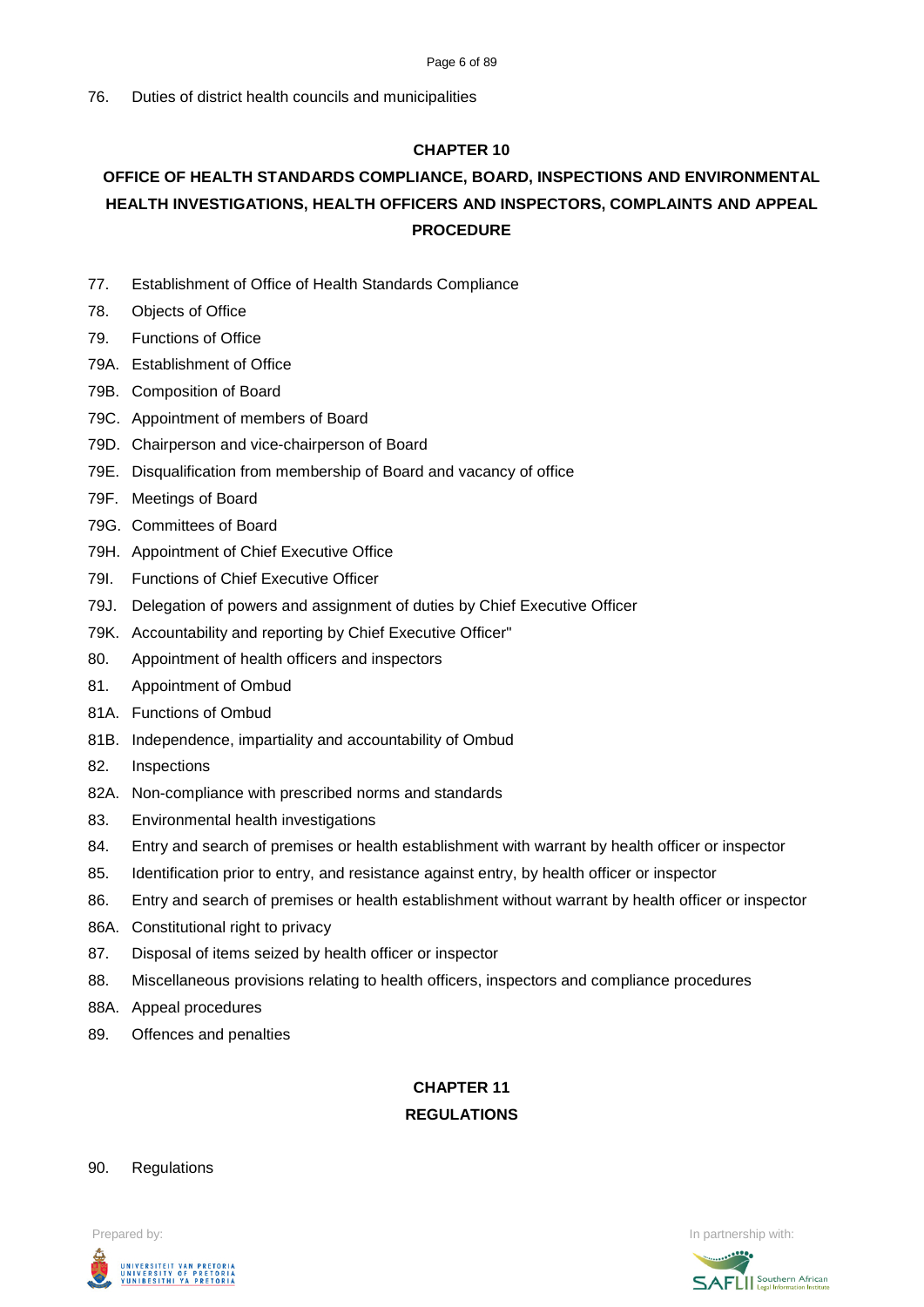Page 7 of 89

# **CHAPTER 12**

# **GENERAL PROVISIONS**

- 91. Minister may appoint committees
- 92. Assignment of duties and delegation of powers
- 93. Repeal of laws, and savings
- 94. Short title and commencement

*(Arrangement of sections amended by section 7 of Act 12 of 2013)*

# **SCHEDULE**

# **1. Definitions**

In this Act, unless the context indicates otherwise -

**"authorised institution"** means any institution designated as an authorised institution in terms of section 54;

**"blood product"** means any product derived or produced from blood, including circulating progenitor cells, bone marrow progenitor cells and umbilical cord progenitor cells;

**"Board"** means the Office of Health Standard Compliance Board established in terms of section 79A; *(Definition of "Board" inserted by section 1(a) of Act 12 of 2013)*

**"central hospital"** means a public hospital designated by the Minister to provide health services to users from more than one province;

**"certificate of need"** means a certificate contemplated in section 36;

**"Chief Executive Officer"** means the person appointed as Chief Executive Officer in terms of section 79H(1);

*(Definition of "Chief Executive Officer" inserted by section 1(b) of Act 12 of 2013)*

**"communicable disease"** means a disease resulting from an infection due to pathogenic agents or toxins generated by the infection, following the direct or indirect transmission of the agents from the source to the host;

**"Constitution"** means the Constitution of the Republic of South Africa, 1996 (Act No. 108 of 1996);

**"death"** means brain death;

**"Director-General"** means the head of the national department;



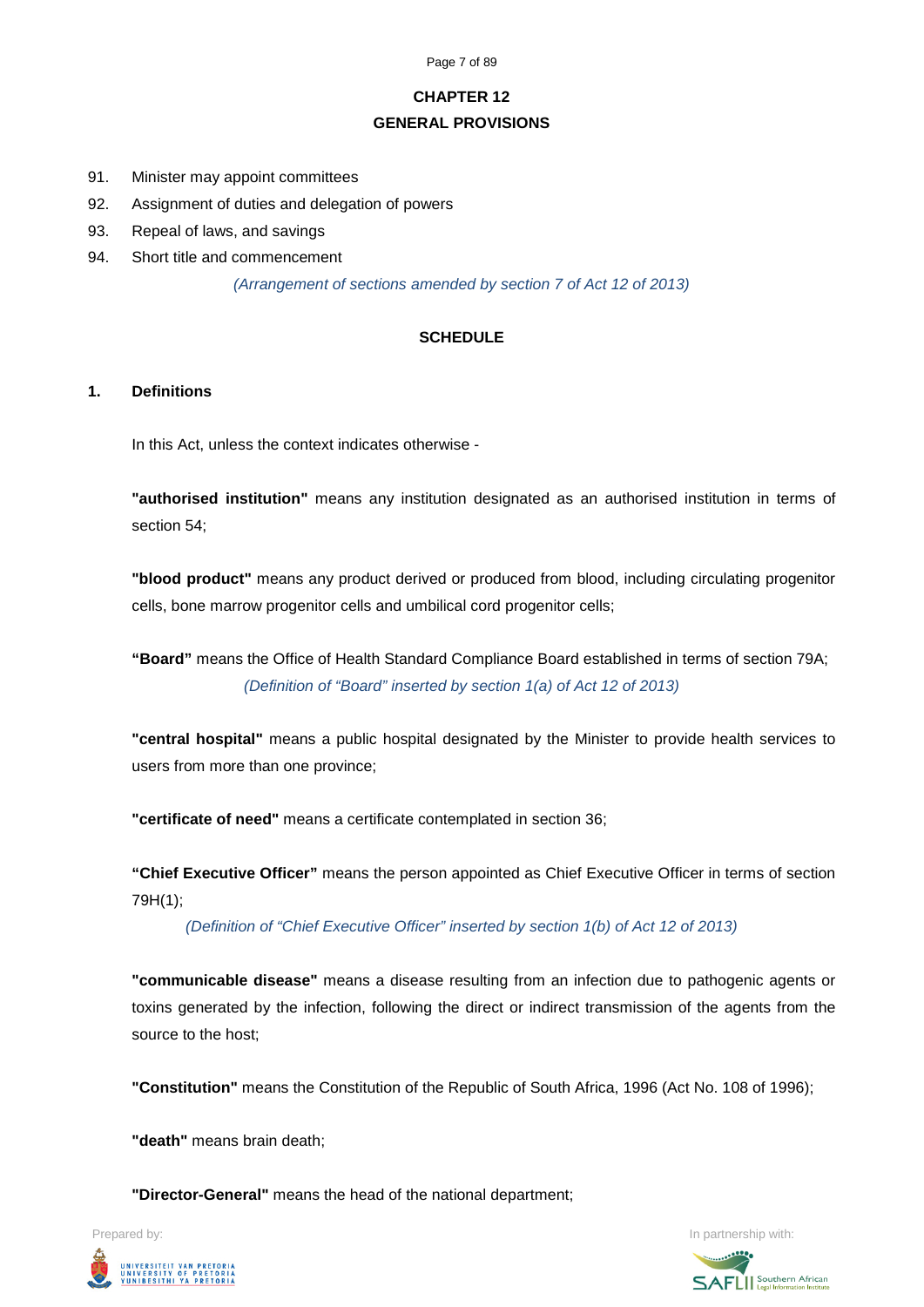**"district health council"** means a council established in terms of section 31;

**"essential health services"** means those health services prescribed by the Minister to be essential health services after consultation with the National Health Council;

**"embryo"** means a human offspring in the first eight weeks from conception;

**"Forum of Statutory Health Professional Councils"** means the Forum established by section 50;

**"gamete"** means either of the two generative cells essential for human reproduction;

**"gonad"** means a human testis or human ovary;

**"health agency"** means any person other than a health establishment -

- (a) whose business involves the supply of health care personnel to users or health establishments;
- (b) who employs health care personnel for the purpose of providing health services; or
- (c) who procures health care personnel or health services for the benefit of a user,

and includes a temporary employment service as defined in the Basic Conditions of Employment Act, 1997 (Act No. 75 of 1997), involving health workers or health care providers;

**"health care personnel"** means health care providers and health workers;

**"health care provider"** means a person providing health services in terms of any law, including in terms of the -

- (a) Allied Health Professions Act, 1982 (Act No. 63 of 1982);
- (b) Health Professions Act, 1974 (Act No. 56 of 1974);
- (c) Nursing Act, 1978 (Act No. 50 of 1978);
- (d) Pharmacy Act, 1974 (Act No. 53 of 1974); and
- (e) Dental Technicians Act, 1979 (Act No. 19 of 1979);

**"health district"** means a district contemplated in section 29;

Prepared by: In partnership with:UNIVERSITEIT VAN PRETORIA<br>UNIVERSITY OF PRETORIA<br>YUNIBESITHI YA PRETORIA

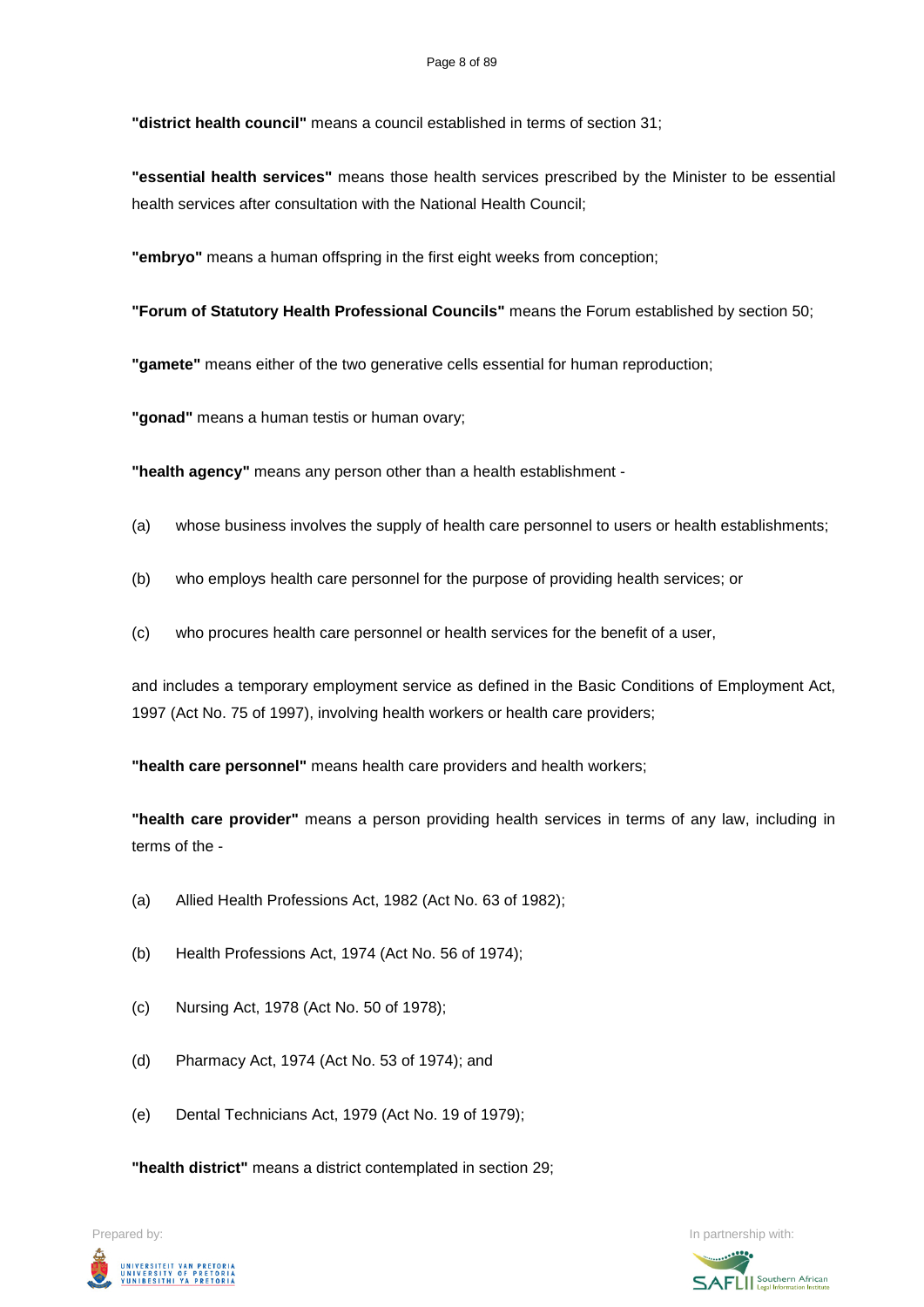#### Page 9 of 89

**"health establishment"** means the whole or part of a public or private institution, facility, building or place, whether for profit or not, that is operated or designed to provide inpatient or outpatient treatment, diagnostic or therapeutic interventions, nursing, rehabilitative, palliative, convalescent, preventative or other health services;

**"health nuisance"** means a situation, or state of affairs, that endangers life or health or adversely affects the well-being of a person or community;

**"health officer"** means the person appointed as health officer in terms of section 80(1); *(Definition of "health officer" substituted by section 1(c) of Act 12 of 2013)*

**"health research"** includes any research which contributes to knowledge of -

- (a) the biological, clinical, psychological or social processes in human beings;
- (b) improved methods for the provision of health services;
- (c) human pathology;
- (d) the causes of disease;
- (e) the effects of the environment on the human body;
- (f) the development or new application of pharmaceuticals, medicines and related substances; and
- (g) the development of new applications of health technology;

**"health research ethics committee"** means any committee registered in terms of section 73;

**"health services"** means -

- (a) health care services, including reproductive health care and emergency medical treatment, contemplated in section 27 of the Constitution;
- (b) basic nutrition and basic health care services contemplated in section 28(1)(c) of the Constitution;
- (c) medical treatment contemplated in section 35(2)(e) of the Constitution; and
- (d) municipal health services;

Prepared by: In partnership with:  $\blacksquare$  is the partnership with:  $\blacksquare$  is the partnership with:  $\blacksquare$ UNIVERSITEIT VAN PRETORIA<br>UNIVERSITY OF PRETORIA<br>YUNIBESITHI YA PRETORIA

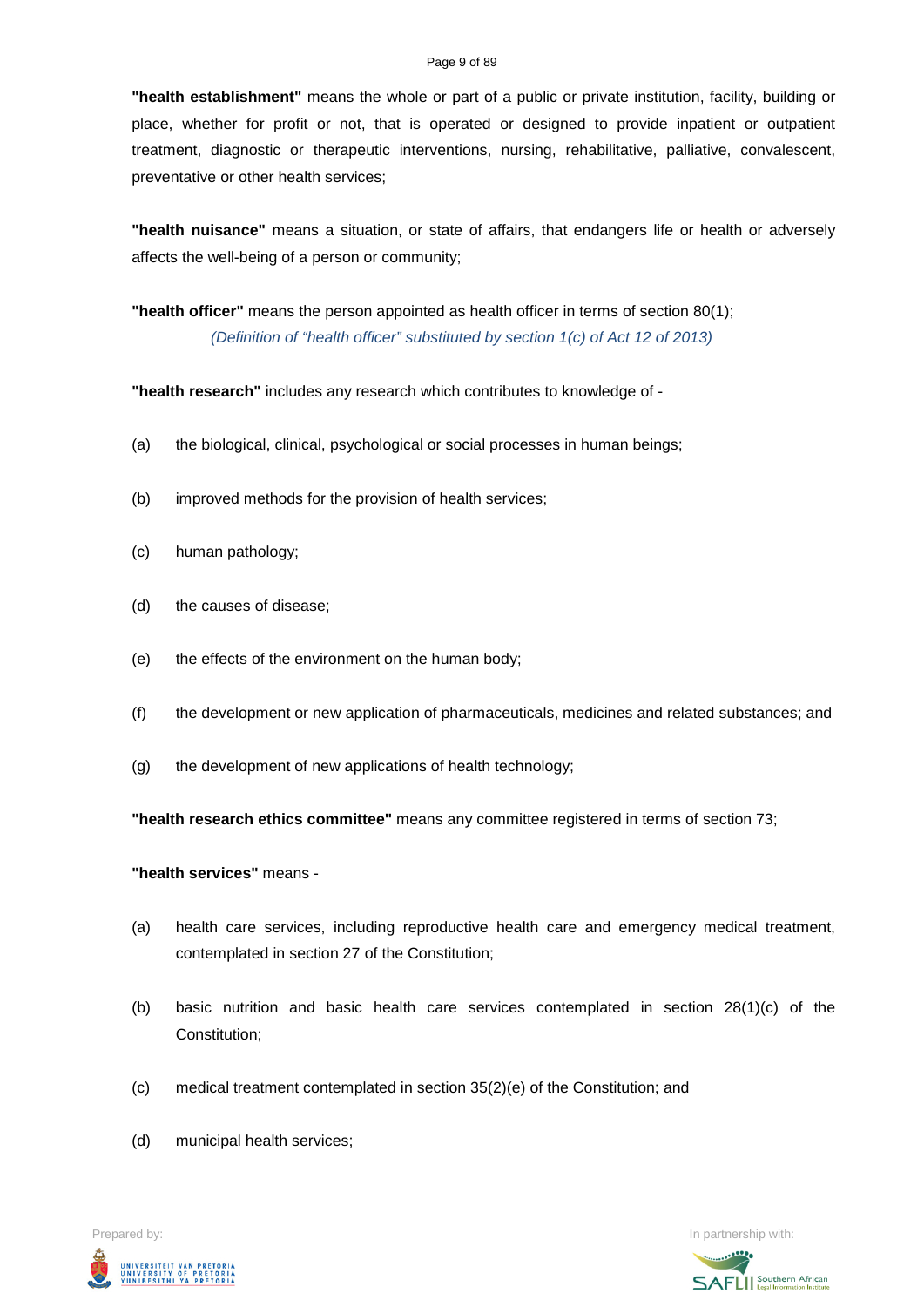#### Page 10 of 89

**"health technology"** means machinery or equipment that is used in the provision of health services, but does not include medicine as defined in section 1 of the Medicines and Related Substances Control Act, 1965 (Act No. 101 of 1965);

**"health worker"** means any person who is involved in the provision of health services to a user, but does not include a health care provider;

**"hospital"** means a health establishment which is classified as a hospital by the Minister in terms of section 35;

**"inspector"** means any person appointed as an inspector in terms of section 80(2); *(Definition of "inspector" inserted by section 1(d) of Act 12 of 2013)*

**"Inspectorate for Health Establishments"** ……….

*(Definition of "Inspectorate for Health Establishments" deleted by section 1(e) of Act 12 of 2013)*

**"military health establishment"** means a health establishment which is, in terms of the Constitution and the Defence Act, 2002 (Act No. 42 of 2002), the responsibility of and under the direct or indirect authority and control of the President, as Commander in Chief, and the Minister of Defence, and includes -

- (a) the Institutes for Aviation and Maritime Medicine;
- (b) the Military Psychological Institute;
- (c) military laboratory services; and
- (d) military training and educational centres;

**"Minister"** means the Cabinet member responsible for health;

**"municipal council"** means a municipal council contemplated in section 157(1) of the Constitution;

**"municipal health services"**, for the purposes of this Act, includes -

- (a) water quality monitoring;
- (b) food control;
- (c) waste management;
- (d) health surveillance of premises;



Prepared by: **In partnership with:**  $\blacksquare$  **In partnership with:**  $\blacksquare$  **In partnership with:**  $\blacksquare$ 

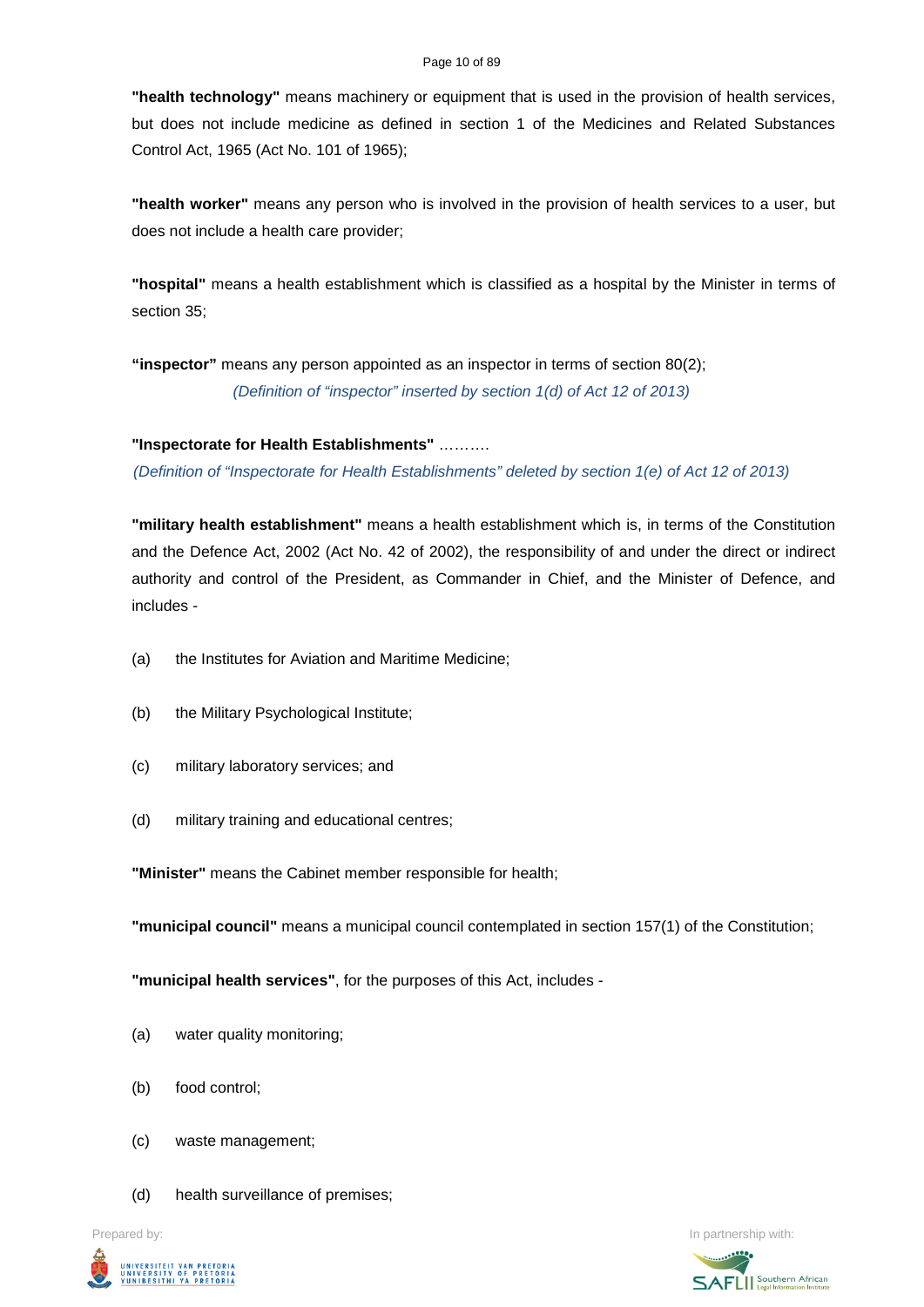- (e) surveillance and prevention of communicable diseases, excluding immunisations;
- (f) vector control;
- (g) environmental pollution control;
- (h) disposal of the dead; and
- (i) chemical safety,

but excludes port health, malaria control and control of hazardous substances;

**"municipality"** means a municipality as defined in section 1 of the Local Government: Municipal Systems Act, 2000 (Act No. 32 of 2000);

**"national department"** means the national Department of Health;

**"National Health Council"** means the Council established by section 22(1);

**"national health policy"** means all policies relating to issues of national health as approved by the Minister;

**"National Health Research Committee"** means the Committee established in terms of section 69(1);

**"National Health Research Ethics Council"** means the Council established by section 72(1);

**"national health system"** means the system within the Republic, whether within the public or private sector, in which the individual components are concerned with the financing, provision or delivery of health services;

**"non-communicable disease"** means a disease or health condition that cannot be contracted from another person, an animal or directly from the environment;

**"norm"** means a statistical normative rate of provision or measurable target outcome over a specified period of time;

**"Office"** means the Office of Health Standards Compliance established by section 77(1); *(Definition of "Office" inserted by section 1(f) of Act 12 of 2013)*

**"Office of Standards Compliance"** means the Office established in terms of section 78(1); *(Definition of "Office of Standards Compliance" deleted by section 1(g) of Act 12 of 2013)*



Prepared by: In partnership with:  $\blacksquare$  is the partnership with:  $\blacksquare$  is the partnership with:  $\blacksquare$ **SAFLI** Southern African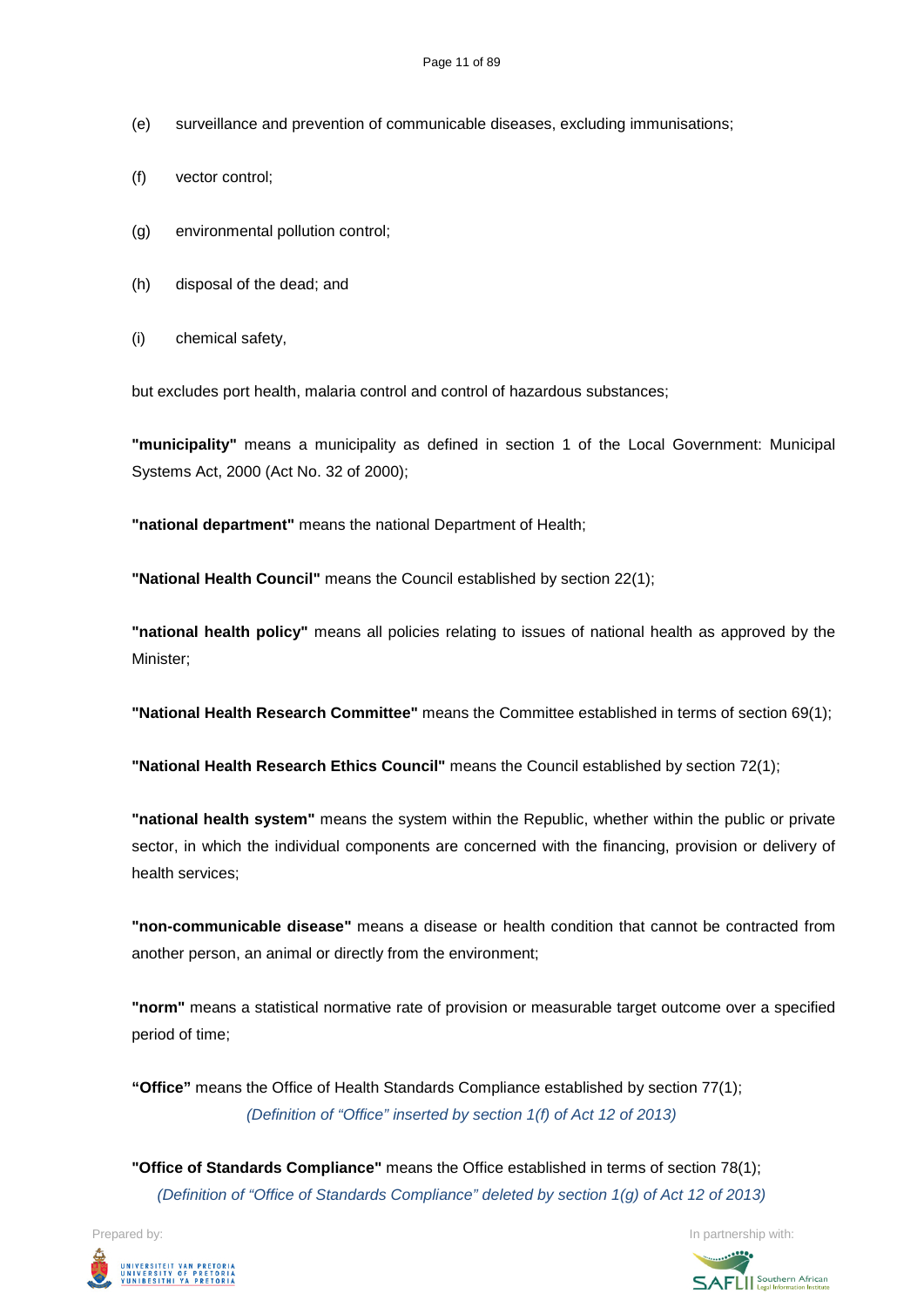**"Ombud"** means the person appointed as Ombud in terms of section 81(1); *(Definition of "Ombud" inserted by section 1(f) of Act 12 of 2013)*

**"oocyte"** means a developing human egg cell;

**"organ"** means any part of the human body adapted by its structure to perform any particular vital function, including the eye and its accessories, but does not include skin and appendages, flesh, bone, bone marrow, body fluid, blood or a gamete;

**"organ of state"** means an organ of state as defined in section 239 of the Constitution;

**"pollution"** means pollution as defined in section 1 of the National Environmental Management Act, 1998 (Act No. 107 of 1998);

**"premises"** means any building, structure or tent together with the land on which it is situated and the adjoining land used in connection with it and includes any land without any building, structure or tent and any vehicle, conveyance or ship;

**"prescribed"** means prescribed by regulation made under section 90;

**"primary health care services"** means such health services as may be prescribed by the Minister to be primary health care services;

**"private health establishment"** means a health establishment that is not owned or controlled by an organ of state;

**"provincial department"** means any provincial department responsible for health;

**"Provincial Health Council"** means a Council established by section 26(1);

**"public health establishment"** means a health establishment that is owned or controlled by an organ of state;

**"rehabilitation"** means a goal-orientated and time-limited process aimed at enabling impaired persons to reach an optimum mental, physical or social functional level;

**"relevant member of the Executive Council"** means the member of the Executive Council of a province responsible for health;

**"statutory health professional council"** means -

UNIVERSITEIT VAN PRETORIA<br>UNIVERSITY OF PRETORIA<br>YUNIBESITHI YA PRETORIA

Prepared by: In partnership with:

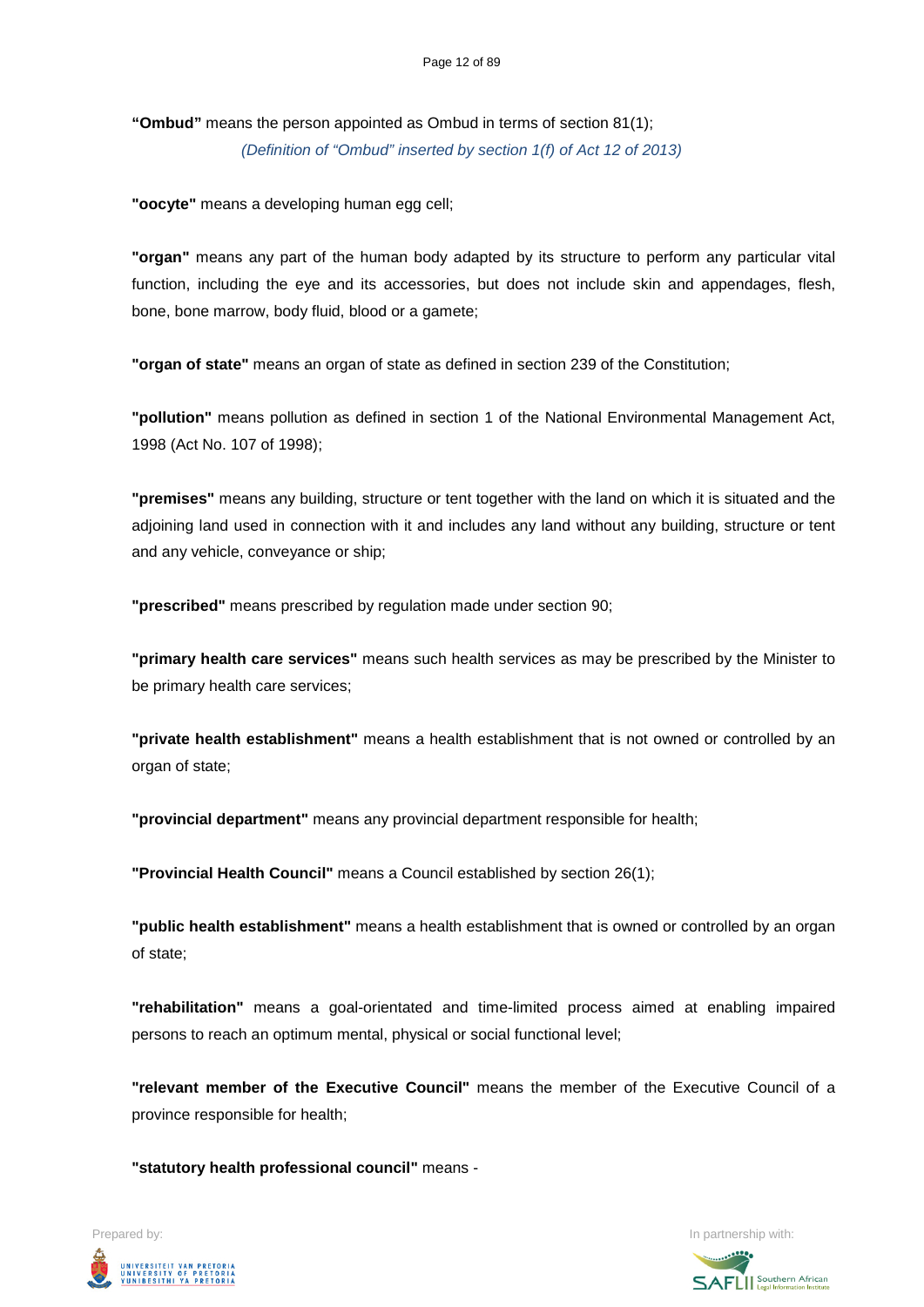- (a) the Health Professions Council of South Africa established by section 2 of the Health Professions Act, 1974 (Act No. 56 of 1974);
- (b) the South African Nursing Council established by section 2 of the Nursing Act, 1978 (Act No. 50 of 1978);
- (c) the South African Pharmacy Council established by section 2 of the Pharmacy Act, 1974 (Act No. 53 of 1974);
- (d) the Allied Health Professions Council of South Africa established by section 2 of the Allied Health Professions Act, 1982 (Act No. 63 of 1982);
- (e) the South African Dental Technicians Council contemplated in section 2 of the Dental Technicians Act, 1979 (Act No. 19 of 1979); and
- (f) such other statutory health professional council as the Minister may prescribe;

**"this Act"** includes any regulation made thereunder;

**"tissue"** means human tissue, and includes flesh, bone, a gland, an organ, skin, bone marrow or body fluid, but excludes blood or a gamete;

**"use"**, in relation to tissue, includes preserve or dissect;

**"user"** means the person receiving treatment in a health establishment, including receiving blood or blood products, or using a health service, and if the person receiving treatment or using a health service is -

- (a) below the age contemplated in section 39(4) of the Child Care Act, 1983 (Act No. 74 of 1983), "user" includes the person's parent or guardian or another person authorised by law to act on the first mentioned person's behalf; or
- (b) incapable of taking decisions, "user" includes the person's spouse or partner or, in the absence of such spouse or partner, the person's parent, grandparent, adult child or brother or sister, or another person authorised by law to act on the first mentioned person's behalf;

**"zygote"** means the product of the union of a male and a female gamete.

### **CHAPTER 1**

# **OBJECTS OF ACT, RESPONSIBILITY FOR HEALTH AND ELIGIBILITY FOR FREE HEALTH SERVICES**

### **2. Objects of Act**



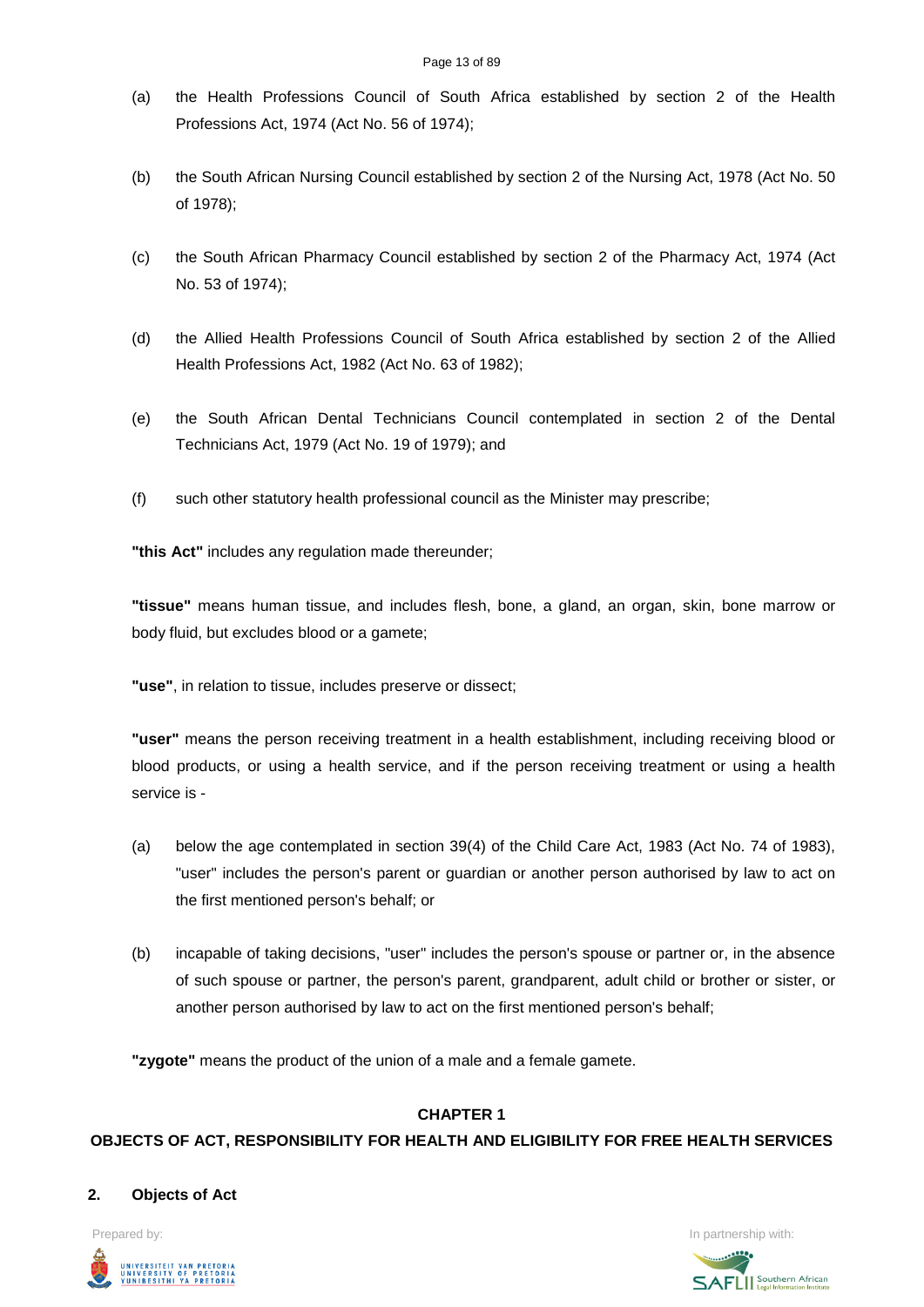The objects of this Act are to regulate national health and to provide uniformity in respect of health services across the nation by -

- (a) establishing a national health system which
	- (i) encompasses public and private providers of health services; and
	- (ii) provides in an equitable manner the population of the Republic with the best possible health services that available resources can afford;
- (b) setting out the rights and duties of health care providers, health workers, health establishments and users; and
- (c) protecting, respecting, promoting and fulfilling the rights of
	- (i) the people of South Africa to the progressive realisation of the constitutional right of access to health care services, including reproductive health care;
	- (ii) the people of South Africa to an environment that is not harmful to their health or wellbeing;
	- (iii) children to basic nutrition and basic health care services contemplated in section 28(1)(c) of the Constitution; and
	- (iv) vulnerable groups such as women, children, older persons and persons with disabilities.

### **3. Responsibility for health**

- (1) The Minister must, within the limits of available resources
	- (a) endeavour to protect, promote, improve and maintain the health of the population;
	- (b) promote the inclusion of health services in the socio-economic development plan of the Republic;
	- (c) determine the policies and measures necessary to protect, promote, improve and maintain the health and well-being of the population;
	- (d) ensure the provision of such essential health services, which must at least include primary health care services, to the population of the Republic as may be prescribed after consultation with the National Health Council; and



Prepared by: In partnership with:**SAFLI** Southern African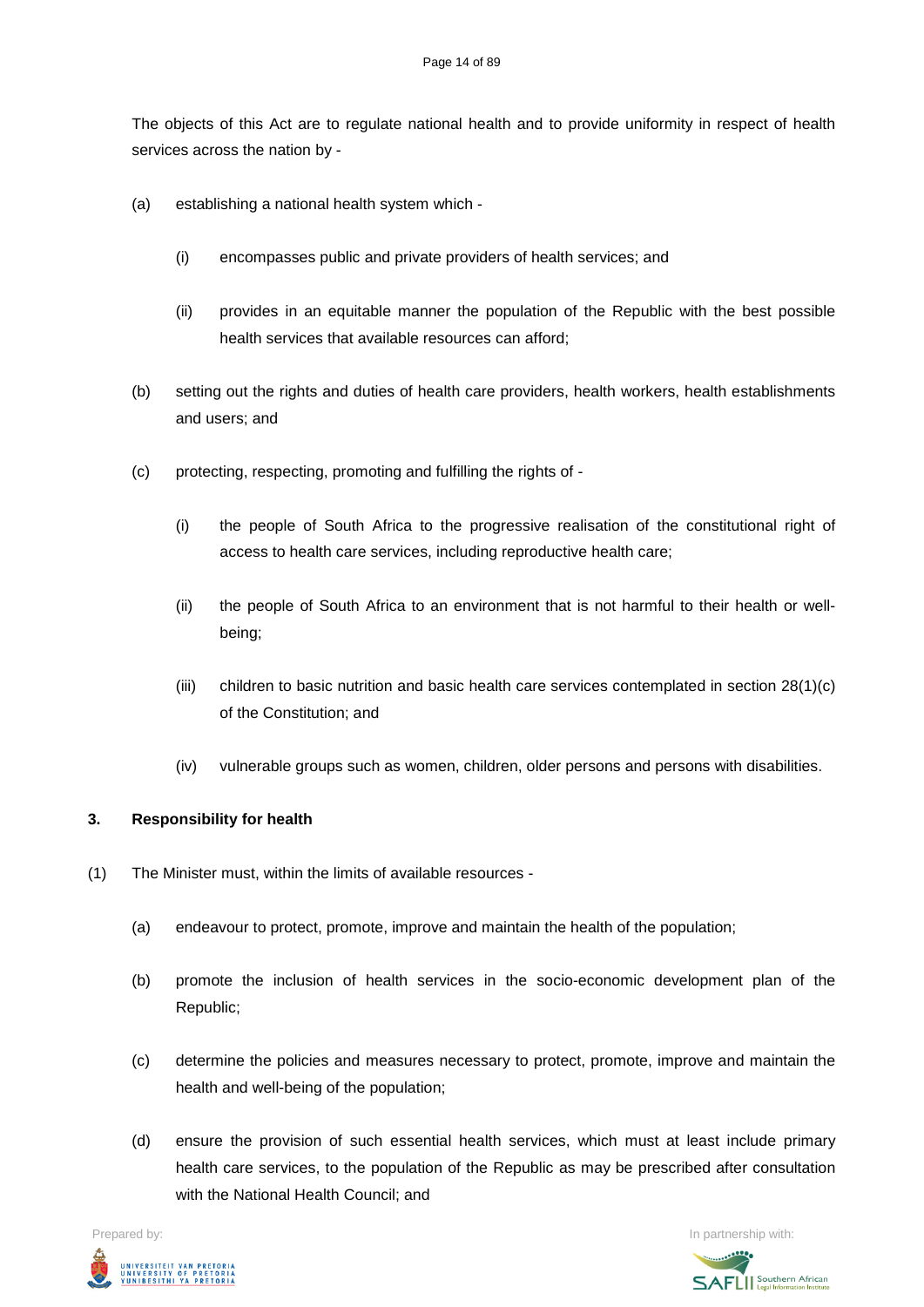- (e) equitably prioritise the health services that the State can provide.
- (2) The national department, every provincial department and every municipality must establish such health services as are required in terms of this Act, and all health establishments and health care providers in the public sector must equitably provide health services within the limits of available resources.

# **4. Eligibility for free health services in public health establishments**

- (1) The Minister, after consultation with the Minister of Finance, may prescribe conditions subject to which categories of persons are eligible for such free health services at public health establishments as may be prescribed.
- (2) In prescribing any condition contemplated in subsection (1), the Minister must have regard to
	- (a) the range of free health services currently available;
	- (b) the categories of persons already receiving free health services;
	- (c) the impact of any such condition on access to health services; and
	- (d) the needs of vulnerable groups such as women, children, older persons and persons with disabilities.
- (3) Subject to any condition prescribed by the Minister, the State and clinics and community health centres funded by the State must provide -
	- (a) pregnant and lactating women and children below the age of six years, who are not members or beneficiaries of medical aid schemes, with free health services;
	- (b) all persons, except members of medical aid schemes and their dependants and persons receiving compensation for compensable occupational diseases, with free primary health care services; and
	- (c) women, subject to the Choice on Termination of Pregnancy Act, 1996 (Act No. 92 of 1996), free termination of pregnancy services.

# **CHAPTER 2**

### **RIGHTS AND DUTIES OF USERS AND HEALTH CARE PERSONNEL**



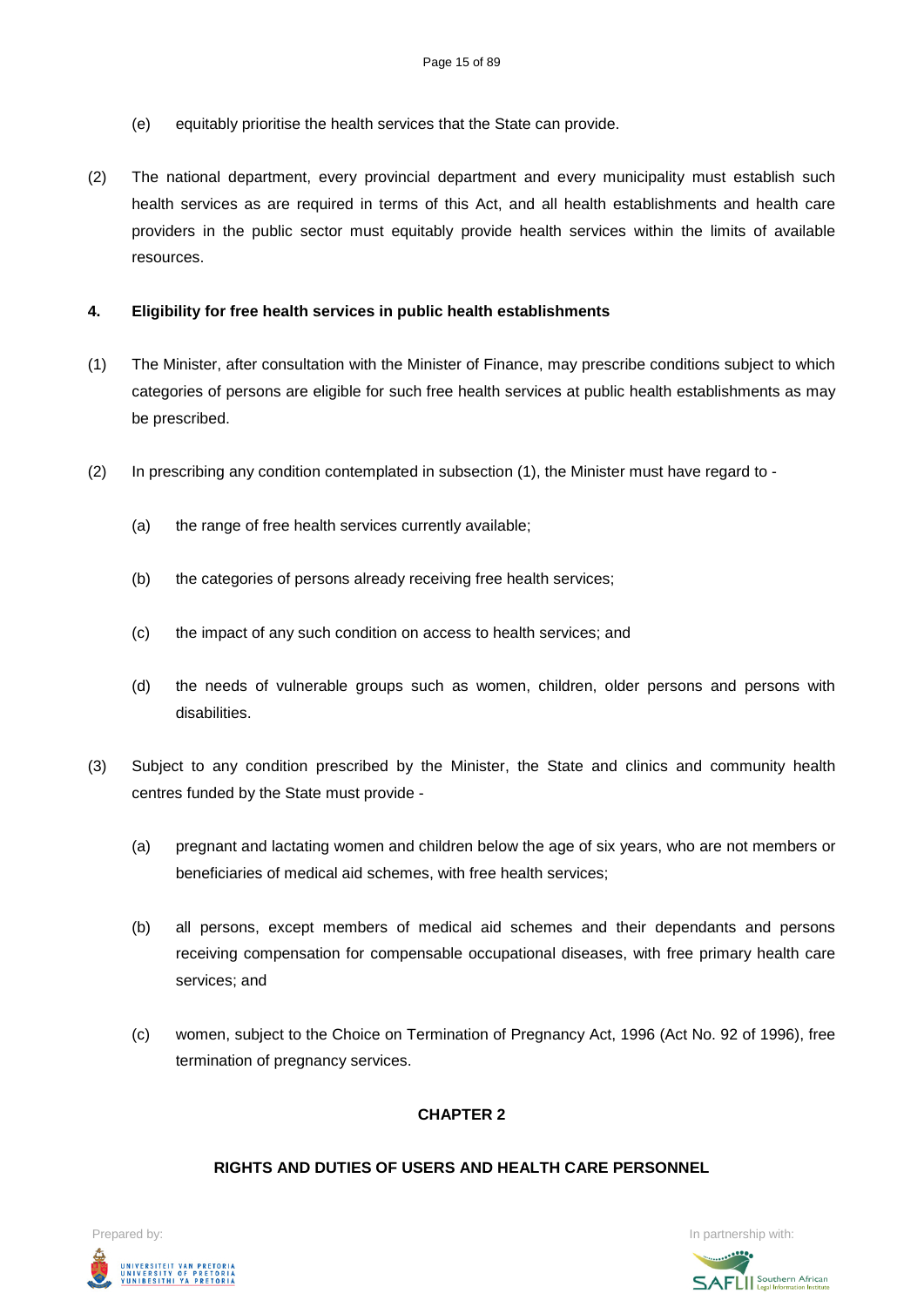# **5. Emergency treatment**

A health care provider, health worker or health establishment may not refuse a person emergency medical treatment.

#### **6. User to have full knowledge**

- (1) Every health care provider must inform a user of
	- (a) the user's health status except in circumstances where there is substantial evidence that the disclosure of the user's health status would be contrary to the best interests of the user;
	- (b) the range of diagnostic procedures and treatment options generally available to the user;
	- (c) the benefits, risks, costs and consequences generally associated with each option; and
	- (d) the user's right to refuse health services and explain the implications, risks, obligations of such refusal.
- (2) The health care provider concerned must, where possible, inform the user as contemplated in subsection (1) in a language that the user understands and in a manner which takes into account the user's level of literacy.

## **7. Consent of user**

- (1) Subject to section 8, a health service may not be provided to a user without the user's informed consent, unless -
	- (a) the user is unable to give informed consent and such consent is given by a person
		- (i) mandated by the user in writing to grant consent on his or her behalf; or
		- (ii) authorised to give such consent in terms of any law or court order;
	- (b) the user is unable to give informed consent and no person is mandated or authorised to give such consent, and the consent is given by the spouse or partner of the user or, in the absence of such spouse or partner, a parent, grandparent, an adult child or a brother or a sister of the user, in the specific order as listed;
	- (c) the provision of a health service without informed consent is authorised in terms of any law or a court order;

Prepared by: In partnership with:UNIVERSITEIT VAN PRETORIA<br>UNIVERSITY OF PRETORIA<br>YUNIBESITHI YA PRETORIA

**SAFLI** Southern African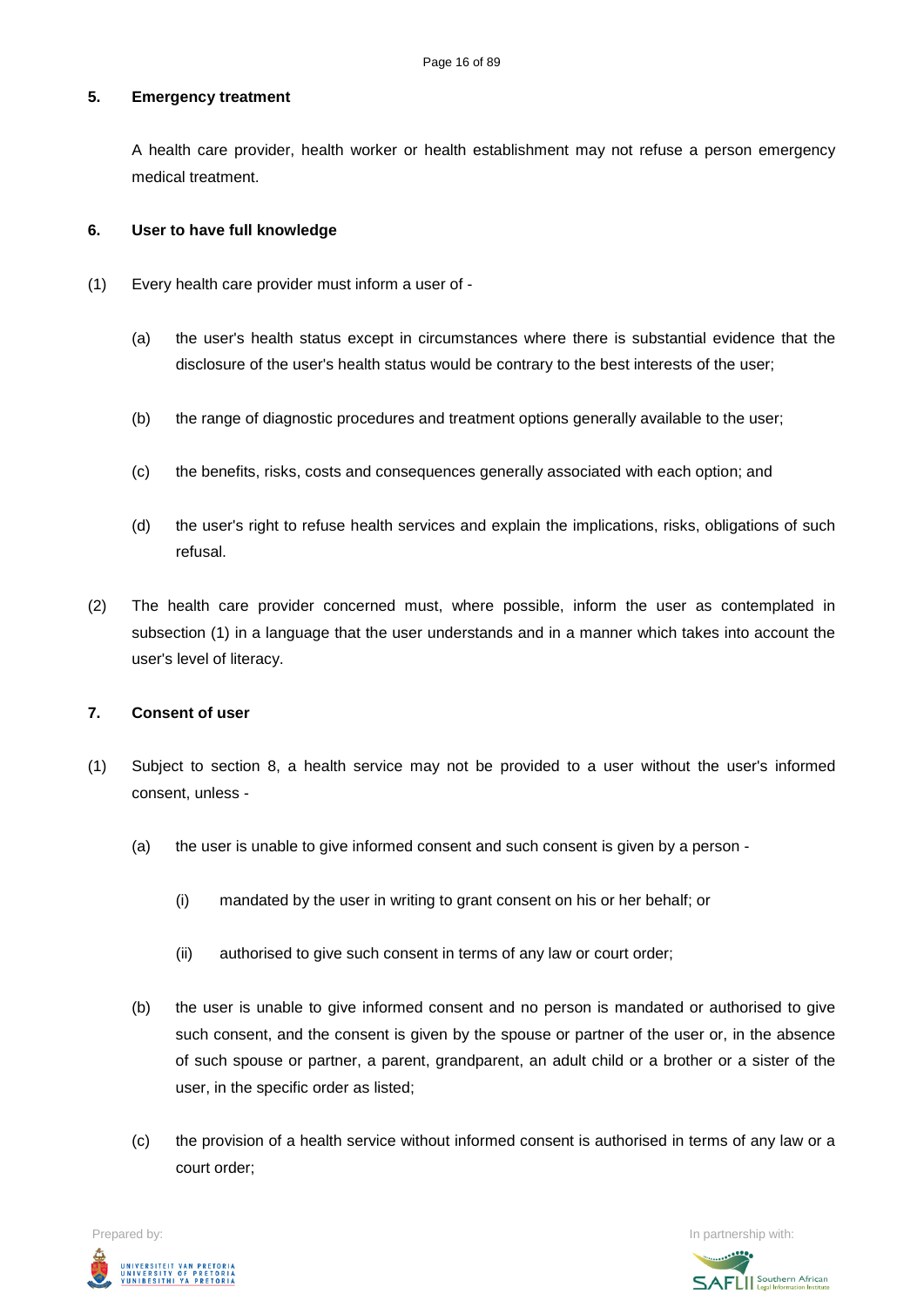- (d) failure to treat the user, or group of people which includes the user, will result in a serious risk to public health; or
- (e) any delay in the provision of the health service to the user might result in his or her death or irreversible damage to his or her health and the user has not expressly, impliedly or by conduct refused that service.
- (2) A health care provider must take all reasonable steps to obtain the user's informed consent.
- (3) For the purposes of this section "informed consent" means consent for the provision of a specified health service given by a person with legal capacity to do so and who has been informed as contemplated in section 6.

### **8. Participation in decisions**

- (1) A user has the right to participate in any decision affecting his or her personal health and treatment.
- (2)
- (a) If the informed consent required by section 7 is given by a person other than the user, such person must, if possible, consult the user before giving the required consent.
- (b) A user who is capable of understanding must be informed as contemplated in section 6 even if he or she lacks the legal capacity to give the informed consent required by section 7.
- (3) If a user is unable to participate in a decision affecting his or her personal health and treatment, he or she must be informed as contemplated in section 6 after the provision of the health service in question unless the disclosure of such information would be contrary to the user's best interest.

### **9. Health service without consent**

- (1) Subject to any applicable law, where a user is admitted to a health establishment without his or her consent, the health establishment must notify the head of the provincial department in the province in which that health establishment is situated within 48 hours after the user was admitted of the user's admission and must submit such other information as may be prescribed.
- (2) If the 48-hour-period contemplated in subsection (1) expires on a Saturday, Sunday or public holiday, the health establishment must notify the head of the provincial department of the user's admission and must submit the other information contemplated in subsection (1) at any time before noon of the next day that is not a Saturday, Sunday or public holiday.
- (3) Subsection (1) does not apply if the user consents to the provision of any health service in that health establishment within 24 hours of admission.



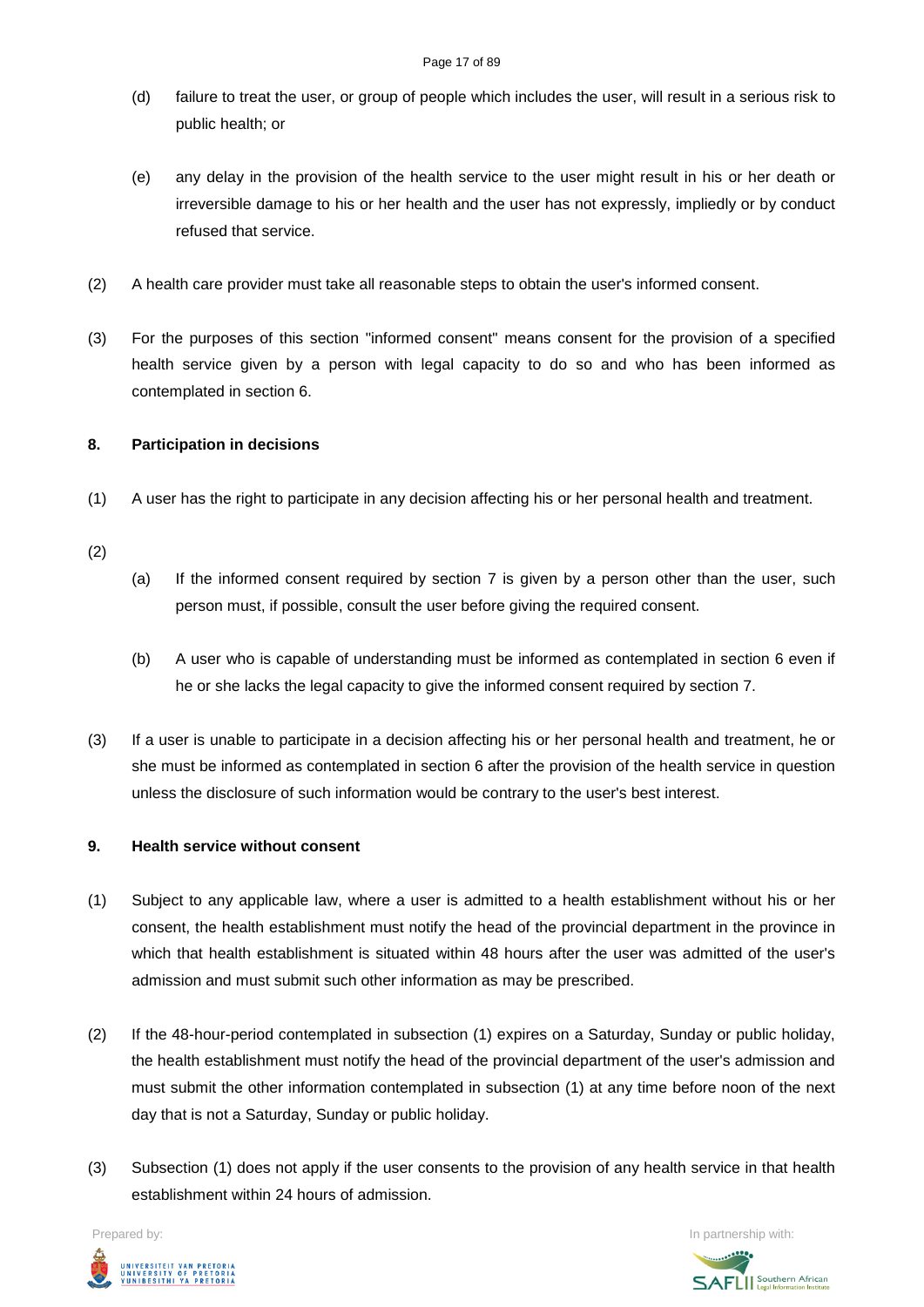#### **10. Discharge reports**

- (1) A health care provider must provide a user with a discharge report at the time of the discharge of the user from a health establishment containing such information as may be prescribed.
- (2) In prescribing the information contemplated in subsection (1), the Minister must have regard to
	- (a) the nature of the health service rendered;
	- (b) the prognosis for the user; and
	- (c) the need for follow-up treatment.
- (3) A discharge report provided to a user may be verbal in the case of an outpatient, but must be in writing in the case of an inpatient.

#### **11. Health services for experimental or research purposes**

- (1) Before a health establishment provides a health service for experimental or research purposes to any user and subject to subsection (2), the health establishment must inform the user in the prescribed manner that the health service is for experimental or research purposes or part of an experimental or research project.
- (2) A health establishment may not provide any health service to a user for a purpose contemplated in subsection (1) unless the user, the health care provider primarily responsible for the user's treatment, the head of the health establishment in question and the relevant health research ethics committee, or any other person to whom that authority has been delegated, has given prior written authorisation for the provision of the health service in question.

*(Commencement date of section 11: 1 March 2012)*

#### **12. Duty to disseminate information**

The national department and every provincial department, district health council and municipality must ensure that appropriate, adequate and comprehensive information is disseminated on the health services for which they are responsible, which must include -

- (a) the types and availability of health services;
- (b) the organisation of health services;
- (c) operating schedules and timetables of visits;



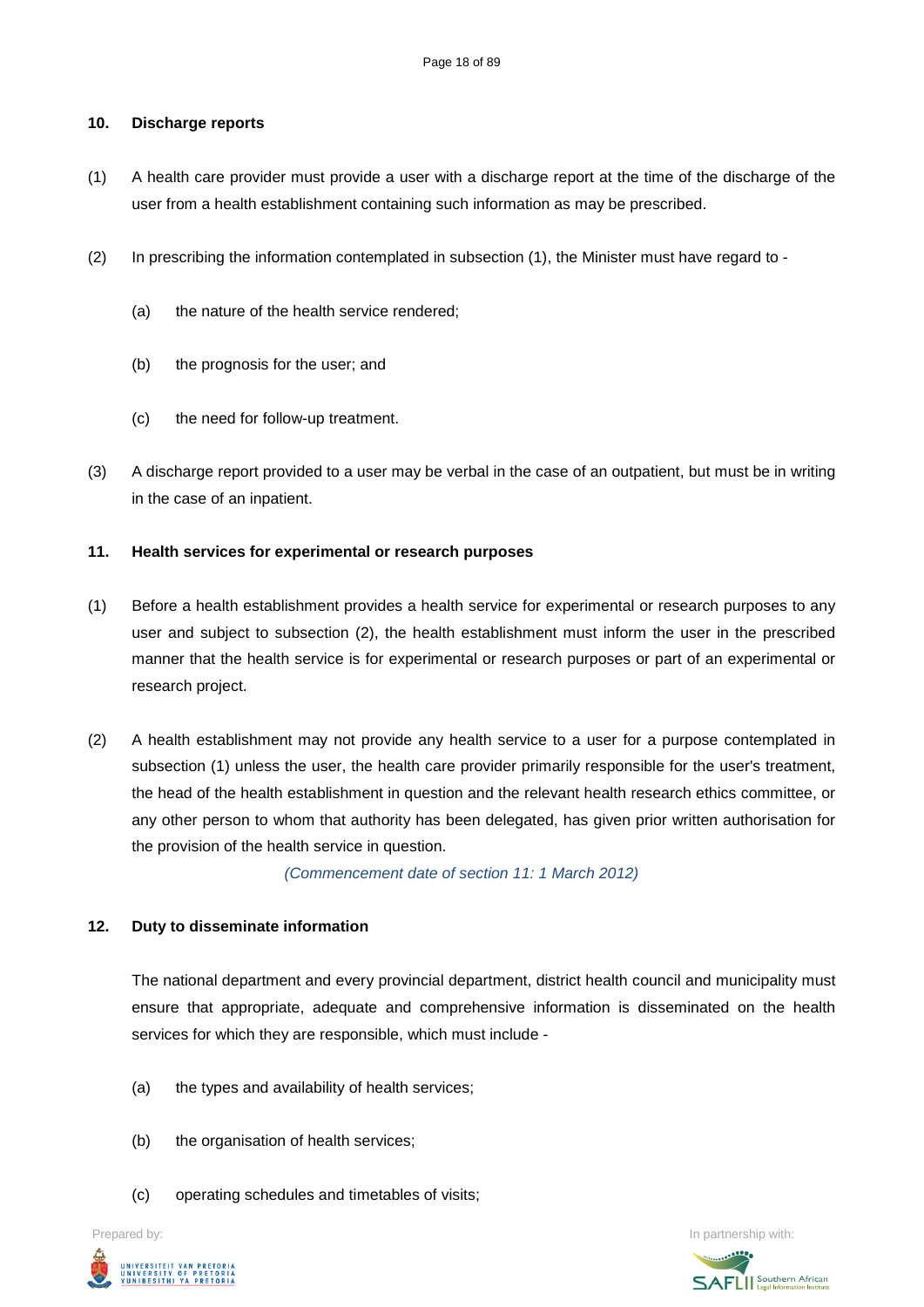- (d) procedures for access to the health services;
- (e) other aspects of health services which may be of use to the public;
- (f) procedures for laying complaints; and
- (g) the rights and duties of users and health care providers.

#### **13. Obligation to keep record**

Subject to National Archives of South Africa Act, 1996 (Act No. 43 of 1996), and the Promotion of Access to Information Act, 2000 (Act No. 2 of 2000), the person in charge of a health establishment must ensure that a health record containing such information as may be prescribed is created and maintained at that health establishment for every user of health services.

#### **14. Confidentiality**

- (1) All information concerning a user, including information relating to his or her health status, treatment or stay in a health establishment, is confidential.
- (2) Subject to section 15, no person may disclose any information contemplated in subsection (1) unless
	- (a) the user consents to that disclosure in writing;
	- (b) a court order or any law requires that disclosure; or
	- (c) non-disclosure of the information represents a serious threat to public health.

#### **15. Access to health records**

- (1) A health worker or any health care provider that has access to the health records of a user may disclose such personal information to any other person, health care provider or health establishment as is necessary for any legitimate purpose within the ordinary course and scope of his or her duties where such access or disclosure is in the interests of the user.
- (2) For the purpose of this section, "personal information" means personal information as defined in section 1 of the Promotion of Access to Information Act, 2000 (Act No. 2 of 2000).

#### **16. Access to health records by health care provider**

(1) A health care provider may examine a user's health records for the purposes of -



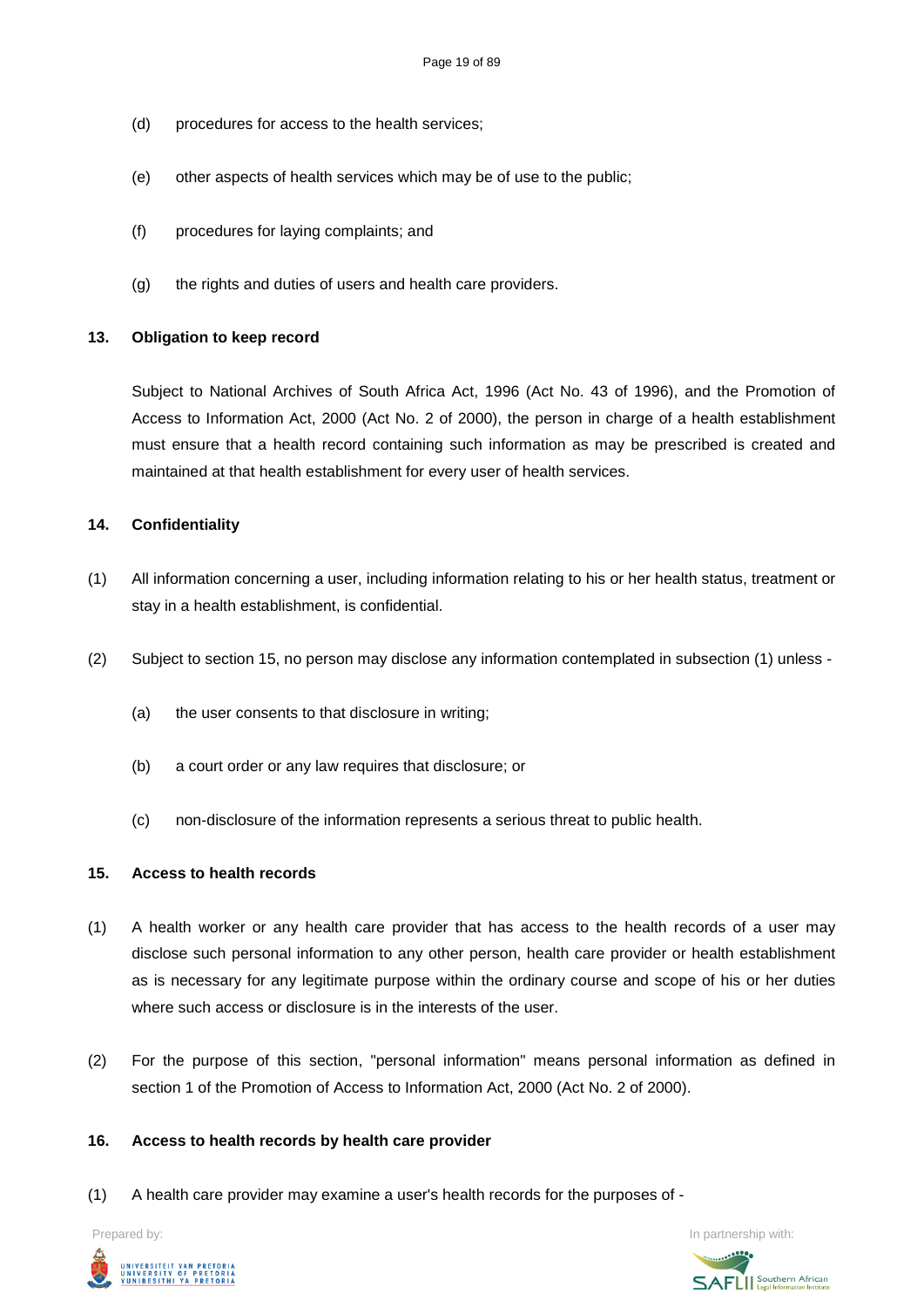- (a) treatment with the authorisation of the user; and
- (b) study, teaching or research with the authorisation of the user, head of the health establishment concerned and the relevant health research ethics committee.
- (2) If the study, teaching or research contemplated in subsection (1)(b) reflects or obtains no information as to the identity of the user concerned, it is not necessary to obtain the authorisations contemplated in that subsection.

# **17. Protection of health records**

- (1) The person in charge of a health establishment in possession of a user's health records must set up control measures to prevent unauthorised access to those records and to the storage facility in which, or system by which, records are kept.
- (2) Any person who
	- (a) fails to perform a duty imposed on them in terms of subsection (1);
	- (b) falsifies any record by adding to or deleting or changing any information contained in that record;
	- (c) creates, changes or destroys a record without authority to do so;
	- (d) fails to create or change a record when properly required to do so;
	- (e) provides false information with the intent that it be included in a record;
	- (f) without authority, copies any part of a record;
	- (g) without authority, connects the personal identification elements of a user's record with any element of that record that concerns the user's condition, treatment or history;
	- (h) gains unauthorised access to a record or record-keeping system, including intercepting information being transmitted from one person, or one part of a record-keeping system, to another;
	- (i) without authority, connects any part of a computer or other electronic system on which records are kept to -
		- (i) any other computer or other electronic system; or



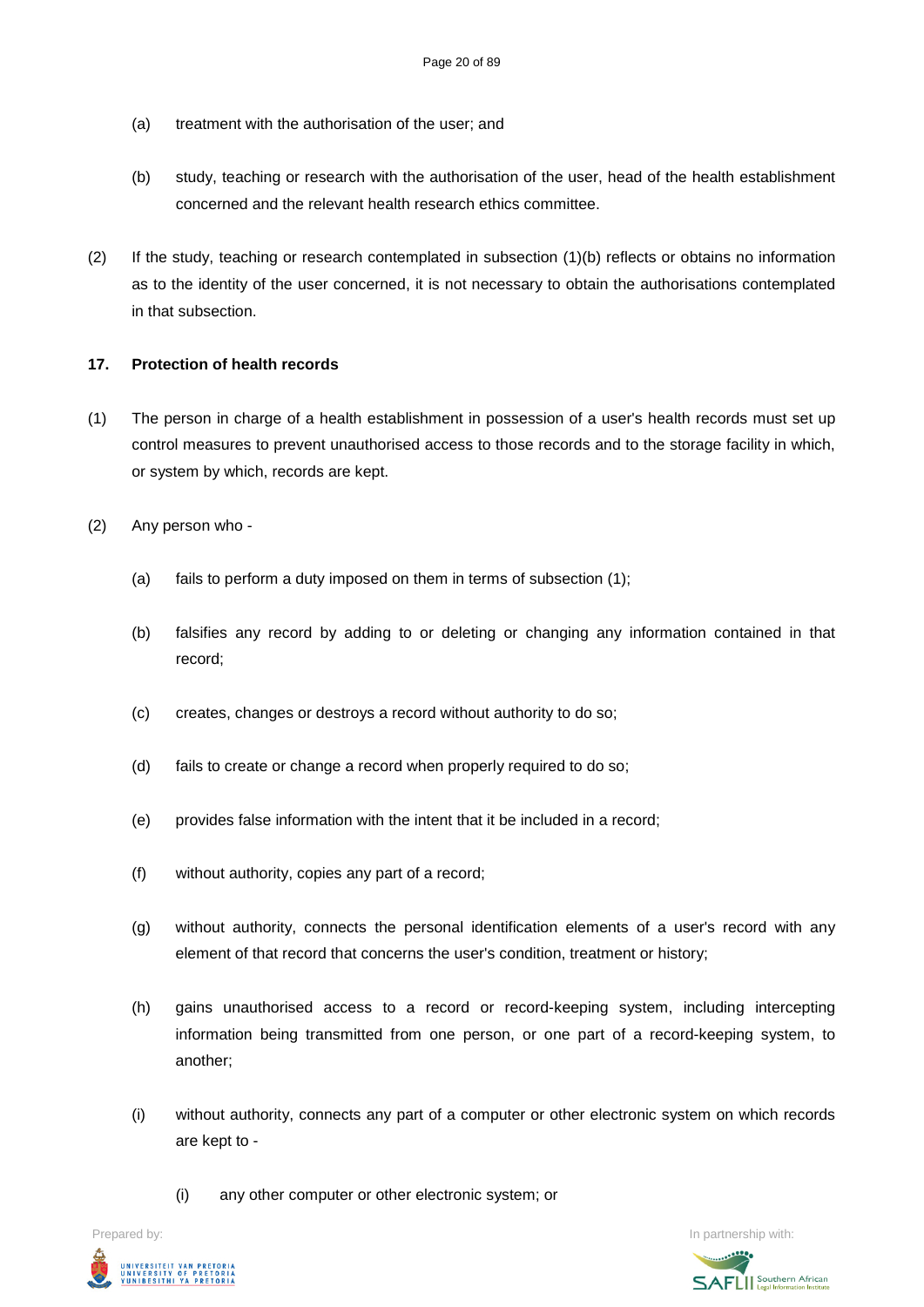- (ii) any terminal or other installation connected to or forming part of any other computer or other electronic system; or
- (j) without authority, modifies or impairs the operation of
	- (i) any part of the operating system of a computer or other electronic system on which a user's records are kept; or
	- (ii) any part of the programme used to record, store, retrieve or display information on a computer or other electronic system on which a user's records are kept,

commits an offence and is liable on conviction to a fine or to imprisonment for a period not exceeding one year or to both a fine and such imprisonment.

#### **18. Laying of complaints**

- (1) Any person may lay a complaint about the manner in which he or she was treated at a health establishment and have the complaint investigated.
- (2) The relevant member of the Executive Council and every municipal council must establish a procedure for the laying of complaints within those areas of the national health system for which they are responsible.
- (3) The procedures for laying complaints must
	- (a) be displayed by all health establishments in a manner that is visible for any person entering the establishment and the procedure must be communicated to users on a regular basis;
	- (b) in the case of a private health establishment, allow for the laying of complaints with the head of the relevant establishment;
	- (c) include provisions for the acceptance and acknowledgment of every complaint directed to a health establishment, whether or not it falls within the jurisdiction or authority of that establishment; and
	- (d) allow for the referral of any complaint that is not within the jurisdiction or authority of the health establishment to the appropriate body or authority.
- (4) In laying a complaint, the person contemplated in subsection (1) must follow the procedure established by the relevant member of the Executive Council or the relevant municipal council, as the case may be.



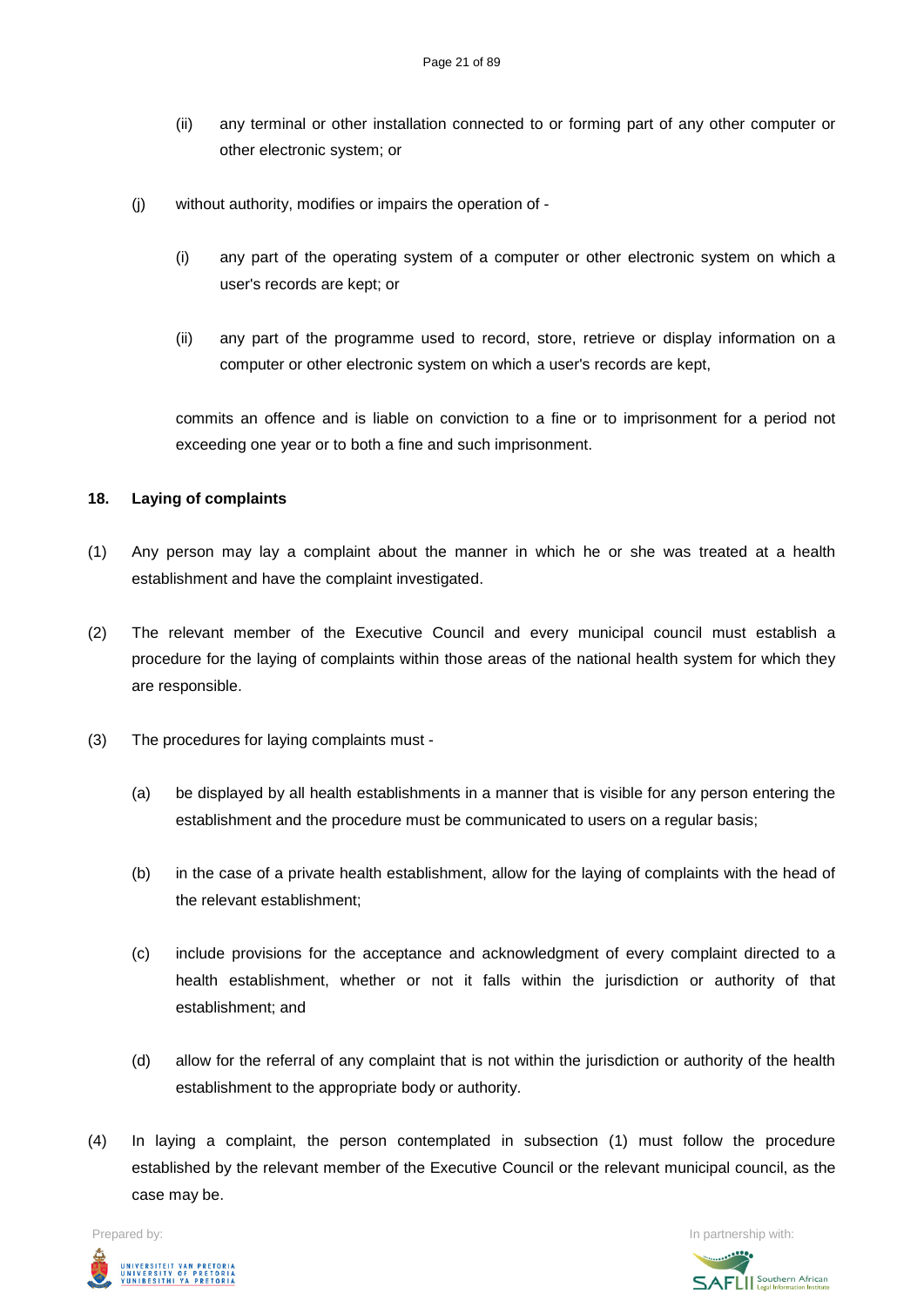#### **19. Duties of users**

A user must -

- (a) adhere to the rules of the health establishment when receiving treatment or using health services at the health establishment;
- (b) subject to section 14 provide the health care provider with accurate information pertaining to his or her health status and co-operate with health care providers when using health services;
- (c) treat health care providers and health workers with dignity and respect; and
- (d) sign a discharge certificate or release of liability if he or she refuses to accept recommended treatment.

### **20. Rights of health care personnel**

- (1) Health care personnel may not be unfairly discriminated against on account of their health status.
- (2) Despite subsection (1) but subject to any applicable law, the head of the health establishment concerned may in accordance with any guidelines determined by the Minister impose conditions on the service that may be rendered by a health care provider or health worker on the basis of his or her health status.
- (3) Subject to any applicable law, every health establishment must implement measures to minimise
	- (a) injury or damage to the person and property of health care personnel working at that establishment; and
	- (b) disease transmission.
- (4) A health care provider may refuse to treat a user who is physically or verbally abusive or who sexually harasses him or her.

# **CHAPTER 3 NATIONAL HEALTH**

### **21. General functions of national department**

(1) The Director-General must -



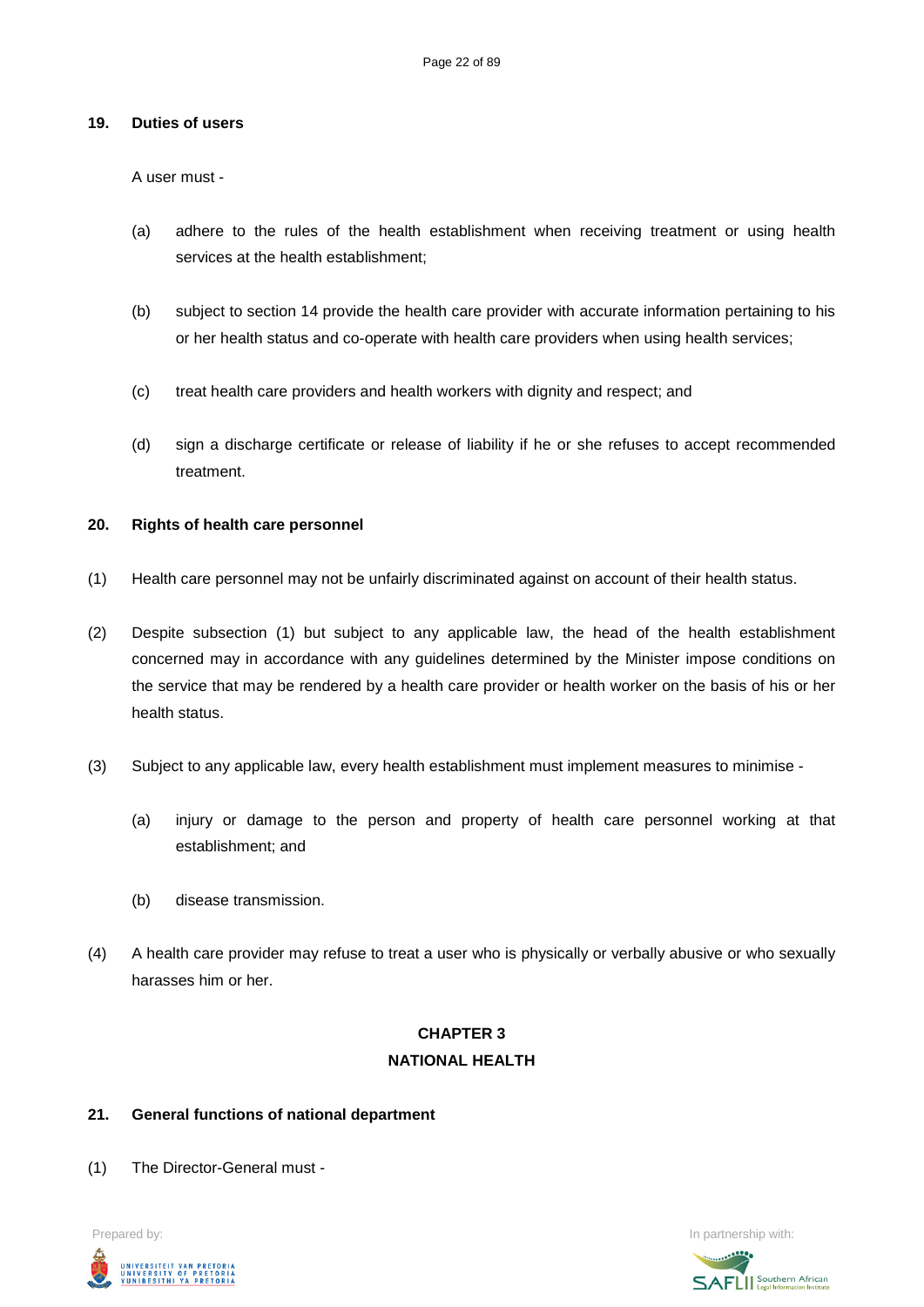- (a) ensure the implementation of national health policy in so far as it relates to the national department; and
- (b) issue guidelines for the implementation of national health policy.
- (2) The Director-General must, in accordance with national health policy
	- (a) liaise with national health departments in other countries and with international agencies;
	- (b) issue, and promote adherence to, norms and standards on health matters, including
		- (i) nutritional intervention;
		- (ii) environmental conditions that constitute a health hazard;
		- (iii) the use, donation and procurement of human tissue, blood, blood products and gametes;
		- (iv) sterilisation and termination of pregnancy;
		- (v) the provision of health services, including social, physical and mental health care;
		- (vi) health services for convicted persons and persons awaiting trial;
		- (vii) genetic services; and
		- (viii) any other matter that affects the health status of people in more than one province;
	- (c) promote adherence to norms and standards for the training of human resources for health;
	- (d) identify national health goals and priorities and monitor the progress of their implementation;
	- (e) co-ordinate health and medical services during national disasters;
	- (f) facilitate and promote the provision of port health service and participate in intersectoral and interdepartmental collaboration;

*(Section 21(2)(f) substituted by section 2 of Act 12 of 2013 with effect from 1 September 2014)*

- (g) promote health and healthy lifestyles;
- (h) promote community participation in the planning, provision and evaluation of health services;

Prepared by: In partnership with:UNIVERSITEIT VAN PRETORIA<br>UNIVERSITY OF PRETORIA<br>YUNIBESITHI YA PRETORIA

**SAFLI** Southern African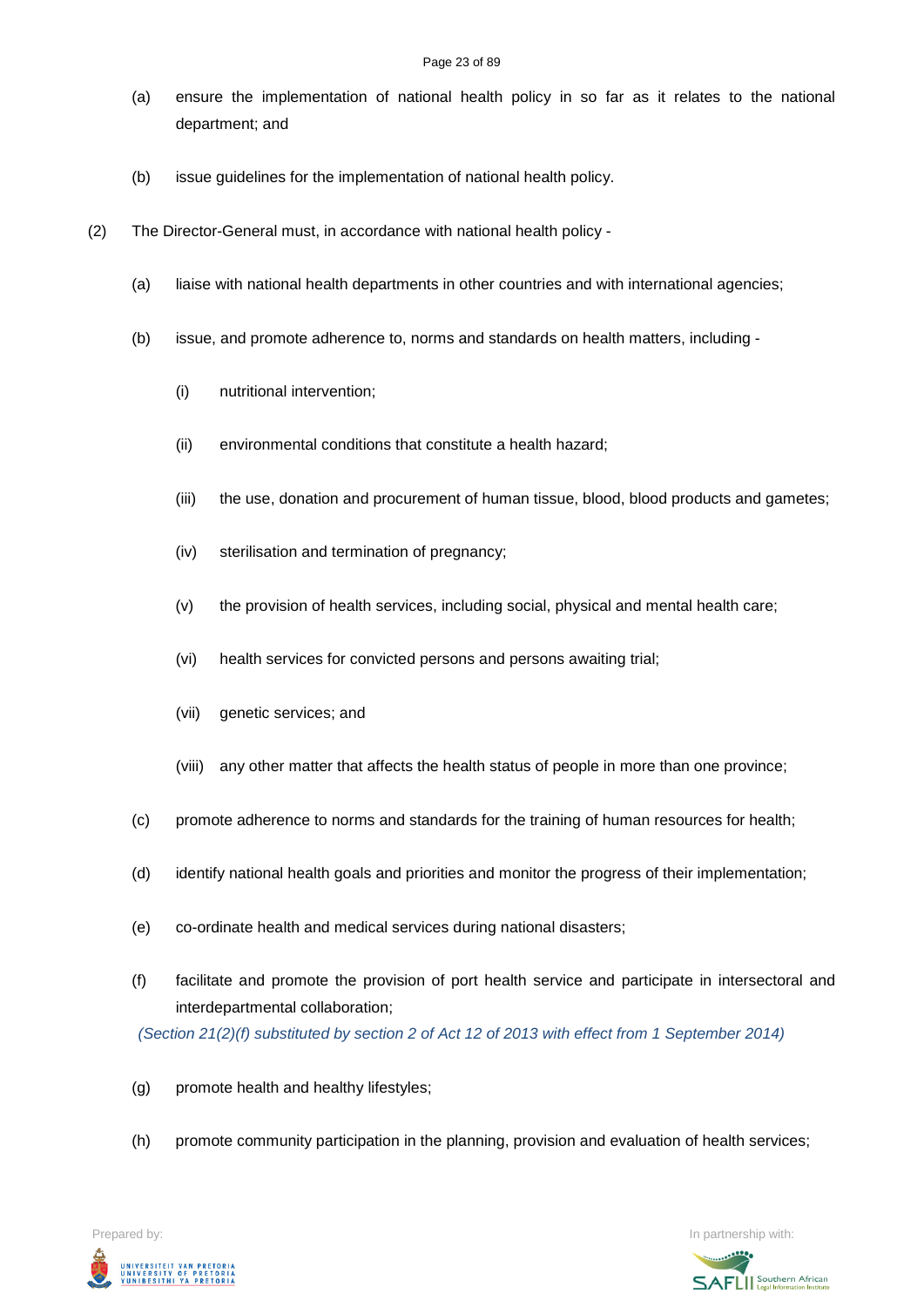- (i) conduct and facilitate health systems research in the planning, evaluation and management of health services;
- (j) facilitate the provision of indoor and outdoor environmental pollution control services;
- (k) facilitate and promote the provision of health services for the management, prevention and control of communicable and non- communicable diseases; and
- (l) co-ordinate health services rendered by the national department with the health services rendered by provinces and provide such additional health services as may be necessary to establish a comprehensive national health system.

(3)

- (a) The Director-General must prepare strategic, medium term health and human resources plans annually for the exercise of the powers and the performance of the duties of the national department.
- (b) The national health plans referred to in paragraph (a) must form the basis of
	- (i) the annual budget as required by the national department responsible for finance and state expenditure; and
	- (ii) any other governmental planning exercise as may be required by any other law.
- (4) The national health plans must comply with national health policy.
- (5) The Director-General must integrate the health plans of the national department and provincial departments annually and submit the integrated health plans to the National Health Council.

### **22. Establishment and composition of National Health Council**

- (1) A council to be known as the National Health Council is hereby established.
- (2) The National Health Council consists of
	- (a) the Minister, or his or her nominee, who acts as chairperson;
	- (b) the Deputy Minister of Health, if there is one;
	- (c) the relevant members of the Executive Councils;

UNIVERSITEIT VAN PRETORIA<br>UNIVERSITY OF PRETORIA<br>YUNIBESITHI YA PRETORIA

Prepared by: **In partnership with:**  $\blacksquare$  **In partnership with:**  $\blacksquare$  **In partnership with:**  $\blacksquare$ 

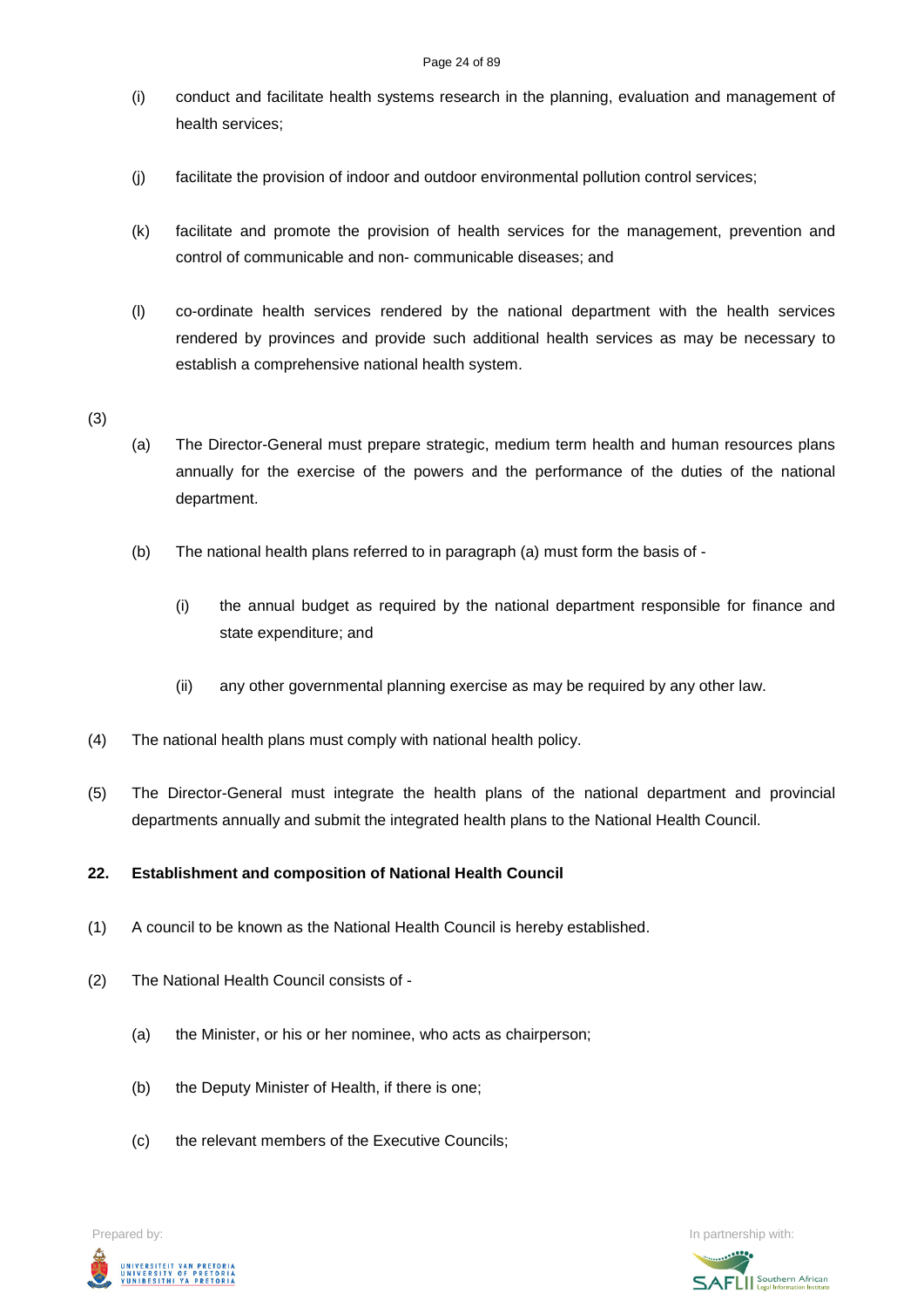- (d) one municipal councillor, representing organised local government and appointed by the national organisation contemplated in section 163(a) of the Constitution;
- (e) the Director-General and the Deputy Directors-General of the national department;
- (f) the head of each provincial department;
- (g) one person employed and appointed by the national organisation contemplated in section 163(a) of the Constitution; and
- (h) the head of the South African Military Health Service.

# **23. Functions of National Health Council**

- (1) The National Health Council must advise the Minister on
	- (a) policy concerning any matter that will protect, promote, improve and maintain the health of the population, including -
		- (i) responsibilities for health by individuals and the public and private sector;
		- (ii) targets, priorities, norms and standards relating to the equitable provision and financing of health services;
		- (iii) efficient co-ordination of health services;
		- (iv) human resources planning, production, management and development;
		- (v) development, procurement and use of health technology;
		- (vi) equitable financial mechanisms for the funding of health services;
		- (vii) the design and implementation of programmes to provide for effective referral of users between health establishments or health care providers, or to enable integration of public and private health establishments;
		- (viii) financial and other assistance received from foreign governments and intergovernmental or nongovernmental organisations, the conditions applicable to receiving such assistance and the mechanisms to ensure compliance with these conditions;
		- (ix) epidemiological surveillance and monitoring of national and provincial trends with regard to major diseases and risk factors for disease; and

Prepared by: In partnership with:  $\blacksquare$  is the partnership with:  $\blacksquare$  is the partnership with:  $\blacksquare$ 



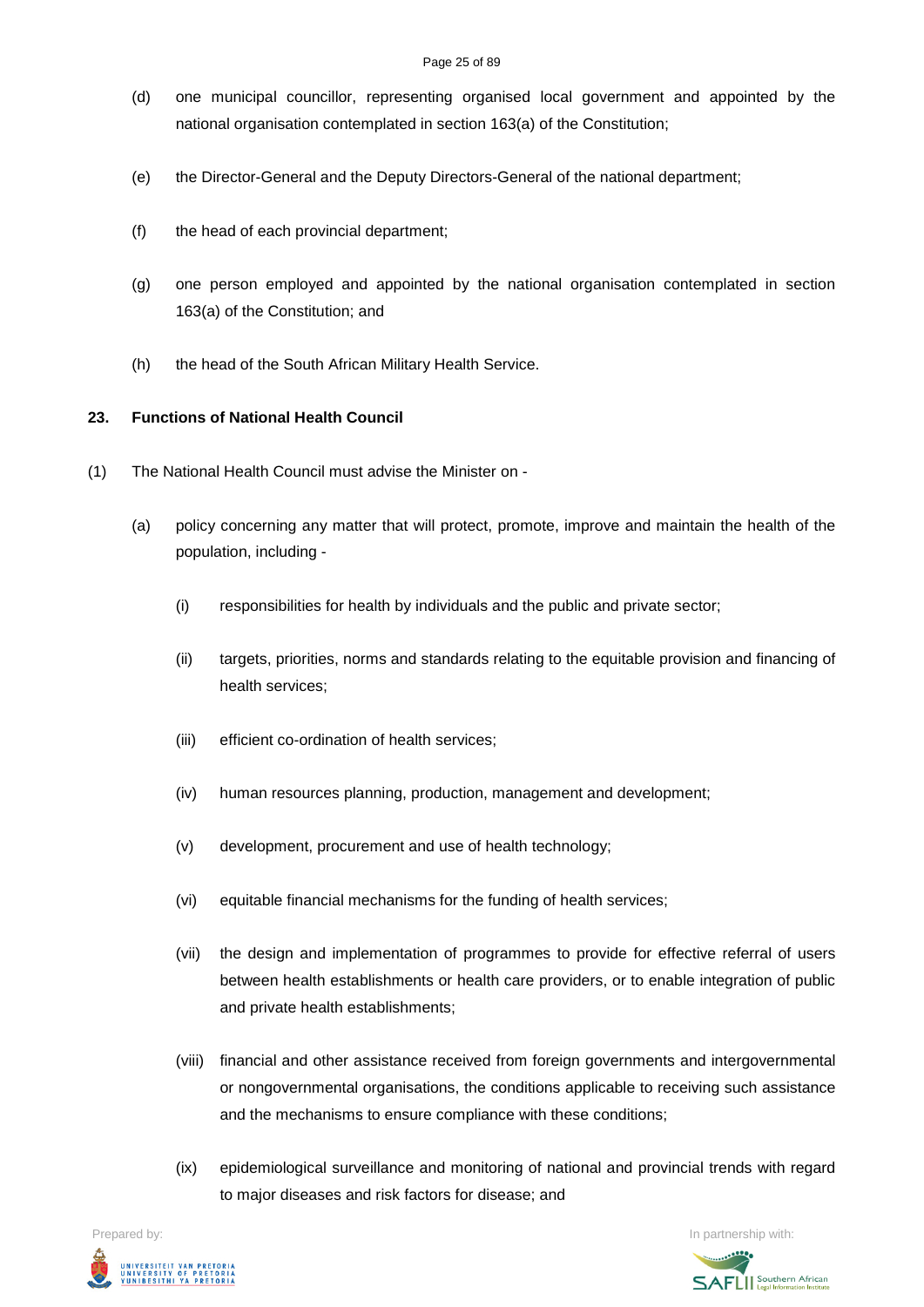- (x) obtaining, processing and use of statistical returns;
- (b) proposed legislation pertaining to health matters prior to such legislation being introduced into Parliament or a provincial legislature;
- (c) norms and standards for the establishment of health establishments;
- (d) guidelines for the management of health districts;
- (e) the implementation of national health policy;
- (f) the national and provincial integrated health plans contemplated in section  $21(5)$ ;
- (g) an integrated national strategy for health research; and
- (h) the performance of any other function determined by the Minister.
- (2) The National Health Council may determine the time frames, guidelines and the format for the preparation of national and provincial health plans.
- (3) The National Health Council must strive to reach its decisions by consensus but where a decision cannot be reached by consensus, the decision of the majority of the members of the National Health Council is the decision of the National Health Council.
- (4) The National Health Council may consult with or receive representations from any person, organisation, institution or authority.
- (5) The National Health Council may create one or more committees to advise it on any matter.
- (6) The National Health Council determines the procedures for its meetings.
- (7) A quorum for the National Health Council is at least half of the members plus one.
- (8) The Minister or his or her nominee contemplated in section 22(2)(a) must convene the first meeting of the National Health Council within 60 days of the commencement of this Act.

## **24. National Consultative Health Forum**

(1) The Minister must establish a body to be known as the National Consultative Health Forum.



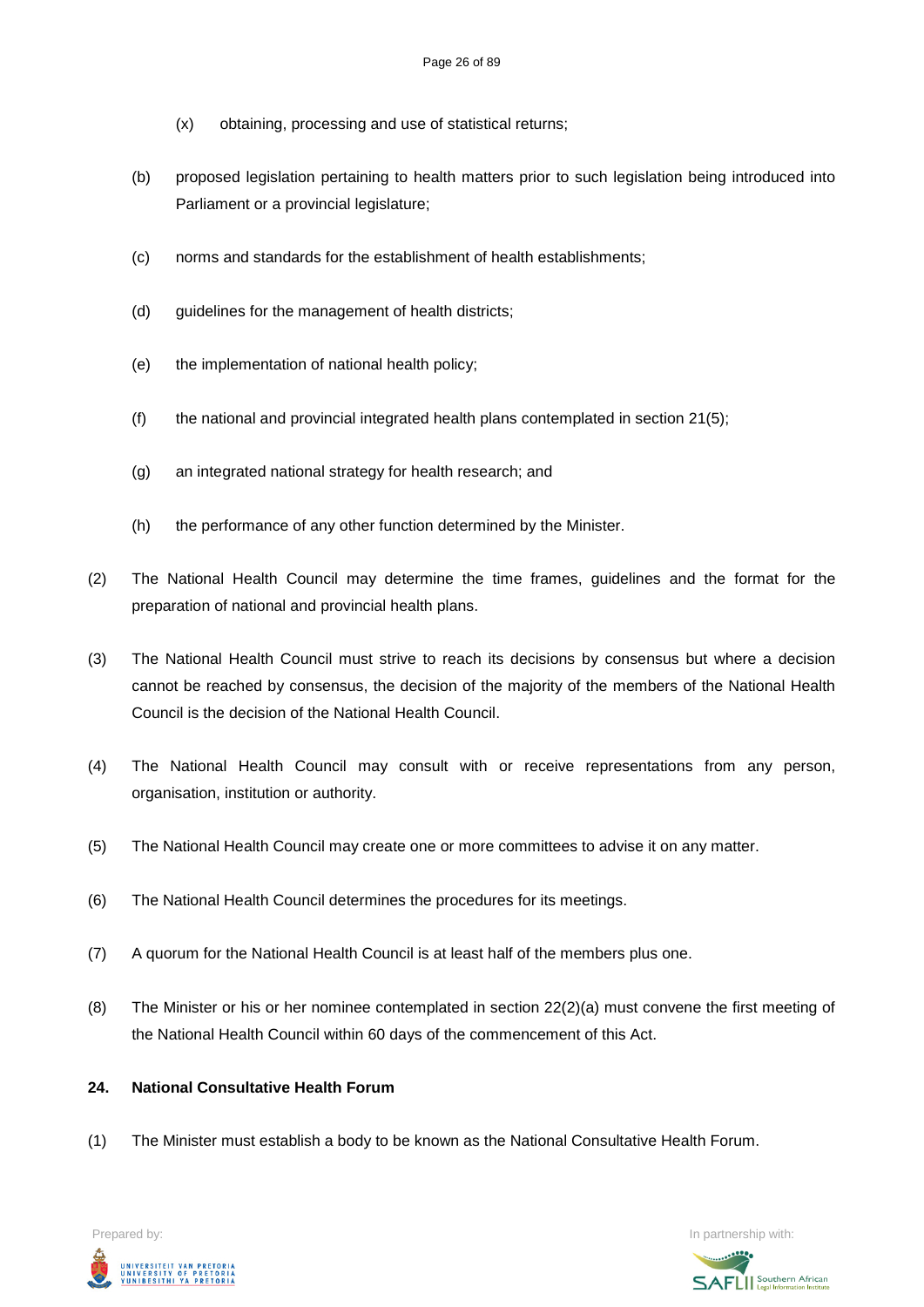(2) The National Consultative Health Forum must promote and facilitate interaction, communication and the sharing of information on national health issues between representatives of the national department, national organisations identified by the Minister and provincial consultative bodies contemplated in section 28.

(3)

- (a) Subject to paragraphs (b) and (c), the Minister must determine the composition and the place, date and time of any meeting of the National Consultative Health Forum.
- (b) The National Consultative Health Forum must include relevant stakeholders.
- (c) The National Consultative Health Forum must meet at least once every 12 months.

# **CHAPTER 4 PROVINCIAL HEALTH**

# **25. Provincial health services, and general functions of provincial departments**

- (1) The relevant member of the Executive Council must ensure the implementation of national health policy, norms and standards in his or her province.
- (2) The head of a provincial department must, in accordance with national health policy and the relevant provincial health policy in respect of or within the relevant province -
	- (a) provide specialised hospital services;
	- (b) plan and manage the provincial health information system;
	- (c) participate in interprovincial and intersectoral co-ordination and collaboration;
	- (d) co-ordinate the funding and financial management of district health councils;
	- (e) provide technical and logistical support to district health councils;
	- (f) plan, co-ordinate and monitor health services and must evaluate the rendering of health services;
	- (g) co-ordinate health and medical services during provincial disasters;
	- (h) conduct or facilitate research on health and health services;
	- (i) plan, manage and develop human resources for the rendering of health services;



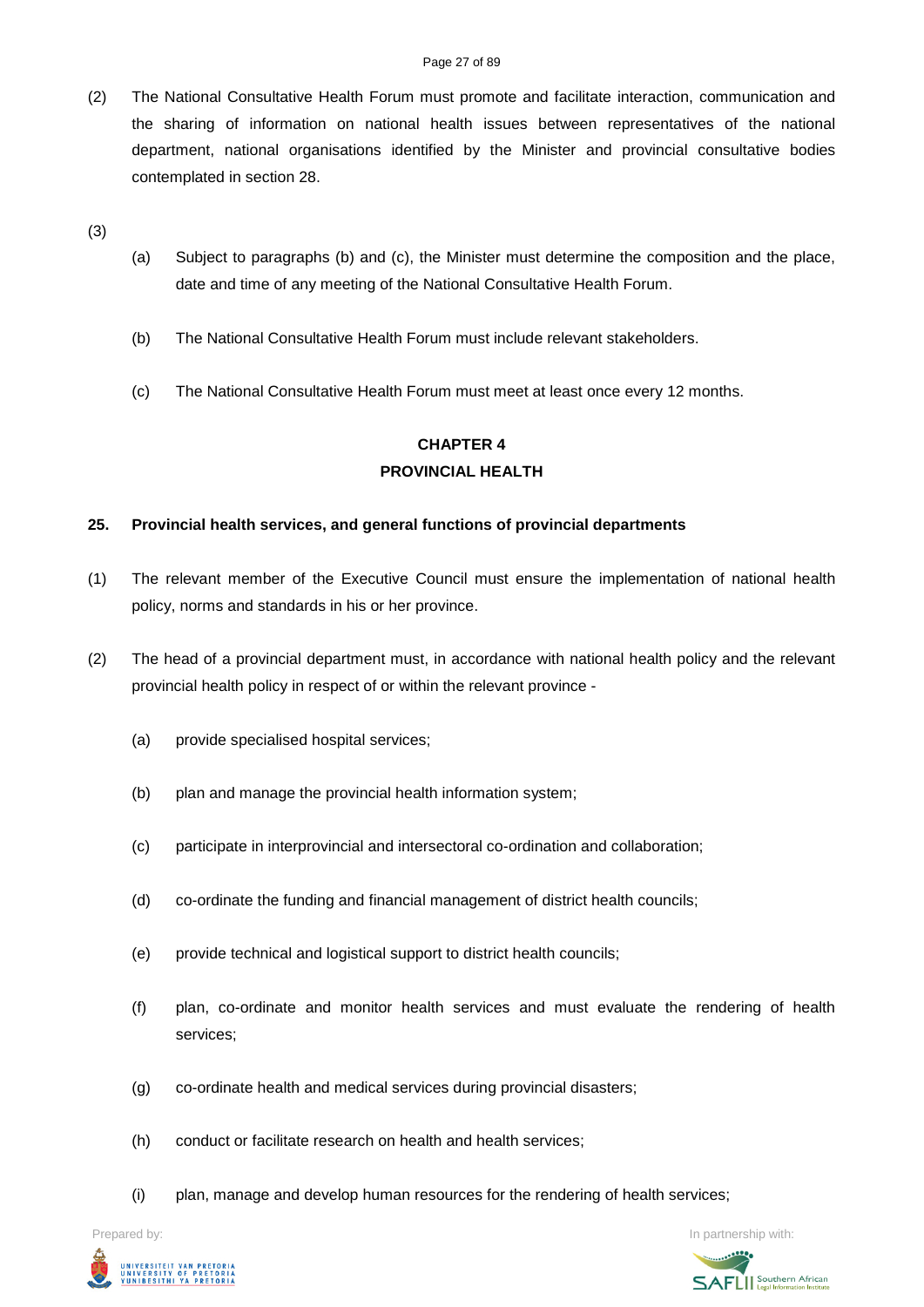- (j) plan the development of public and private hospitals, other health establishments and health agencies;
- (k) control and manage the cost and financing of public health establishments and public health agencies;
- (l) facilitate and promote the provision of comprehensive primary health services and community hospital services;

*(Section 25(2)(l) substituted by section 3 of Act 12 of 2013 with effect from 1 September 2014)*

- (m) provide and co-ordinate emergency medical services and forensic pathology, forensic clinical medicines and related services, including the provision of medico-legal mortuaries and medicolegal services;
- (n) control the quality of all health services and facilities;
- (o) provide health services contemplated by specific provincial health service programmes;
- (p) provide and maintain equipment, vehicles and health care facilities in the public sector;
- (q) consult with communities regarding health matters;
- (r) provide occupational health services;
- (s) promote health and healthy lifestyles;
- (t) promote community participation in the planning, provision and evaluation of health services;
- (u) provide environmental pollution control services;
- (v) ensure health systems research; and
- (w) provide services for the management, prevention and control of communicable and noncommunicable diseases.
- (3) The head of a provincial department must
	- (a) prepare strategic, medium term health and human resources plans annually for the exercise of the powers of, the performance of the duties of and the provision of health services in the province by the provincial department; and

Prepared by: In partnership with:UNIVERSITEIT VAN PRETORIA<br>UNIVERSITY OF PRETORIA<br>YUNIBESITHI YA PRETORIA

**SAFLI** Southern African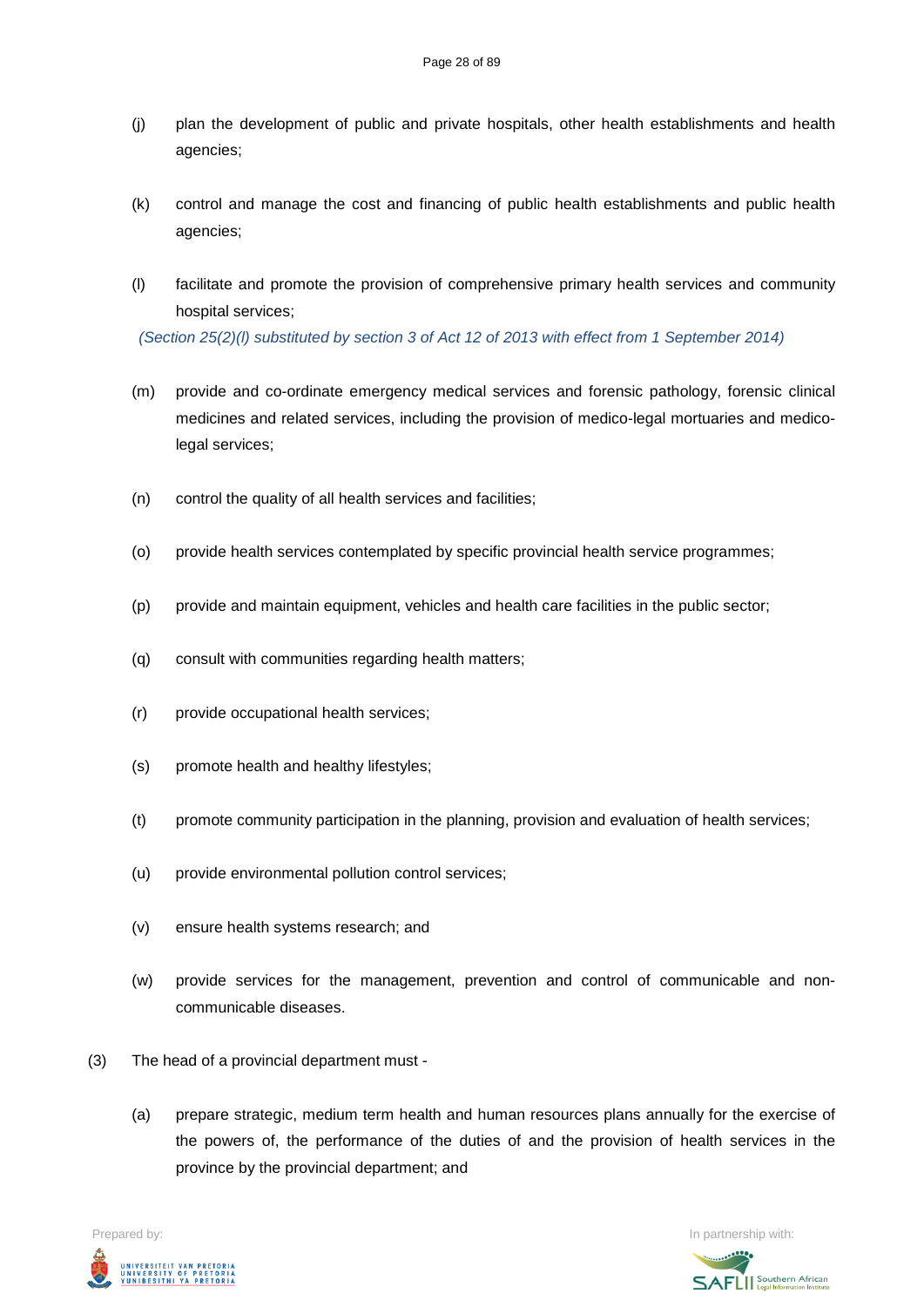- (b) submit such plans to the Director-General within the time frames and in accordance with the guidelines determined by the National Health Council.
- (4) Provincial health plans must conform with national health policy.

# **26. Establishment and composition of Provincial Health Council**

- (1) A council to be known as the Provincial Health Council is hereby established in each province.
- (2) Every Provincial Health Council consists of
	- (a) the relevant member of the Executive Council, or his or her nominee, who acts as chairperson;
	- (b) one Councillor from each of the metropolitan municipalities in the province if there are such municipalities in the province in question;
	- (c) one Councillor from each of the district municipalities in the province;
	- (d) the head of the provincial department;
	- (e) not more than three representatives involved in the management of local government; and
	- (f) such number of other persons as the relevant member of the Executive Council may consider appropriate.
- (3) The persons contemplated in subsection (2)(e) must be appointed by the national and relevant provincial organisation contemplated in section 163(a) of the Constitution.

# **27. Functions of Provincial Health Council**

- (1) A Provincial Health Council must advise the relevant member of the Executive Council on
	- (a) policy concerning any matter that will protect, promote, improve and maintain the health of the population within the province, including -
		- (i) responsibilities for health within the province by individuals and the public and private sector;
		- (ii) targets, priorities, norms and standards within the province relating to the equitable provision and financing of health services;



**SAFLI** Southern African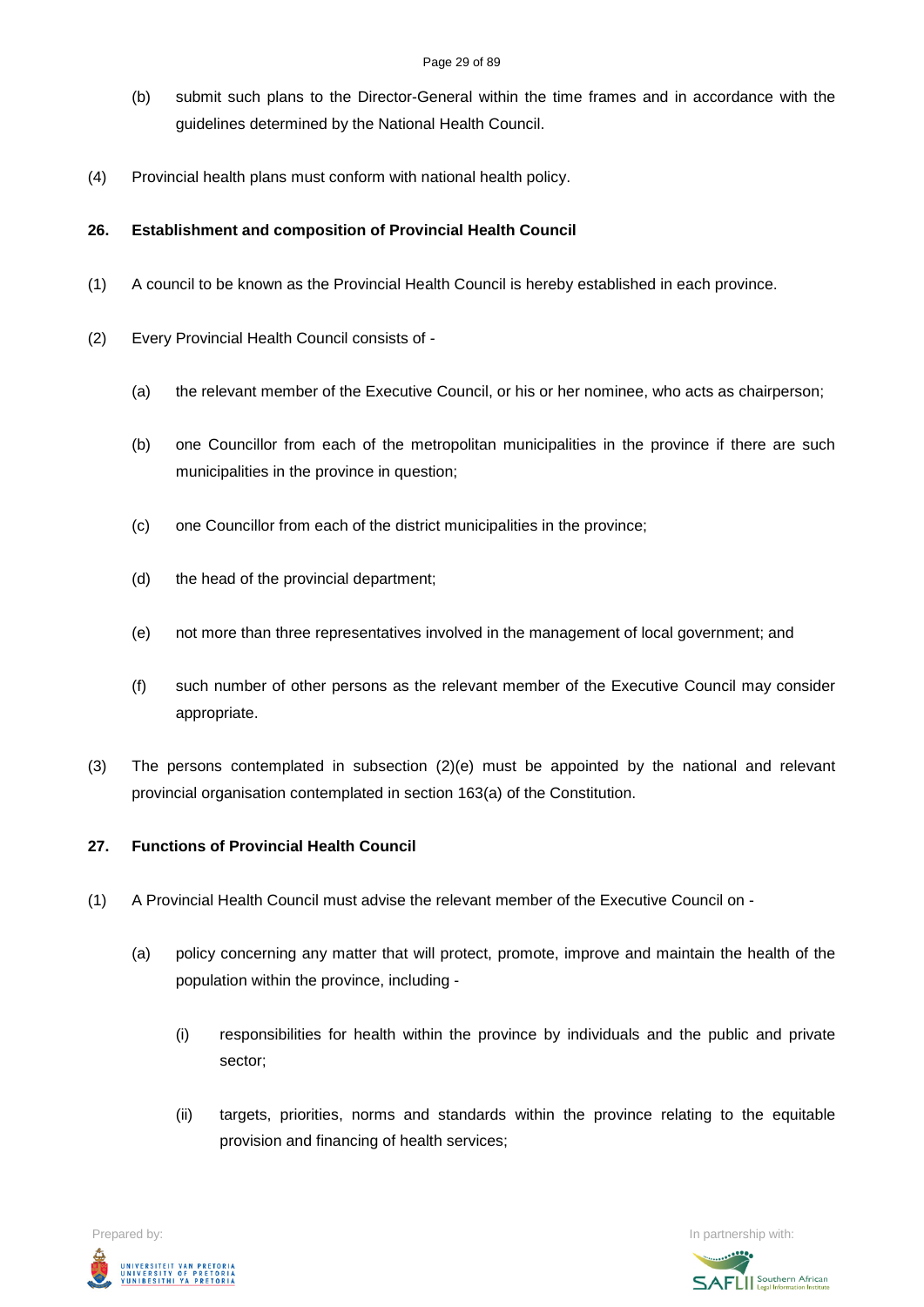- (iii) efficient co-ordination of health services within the province and between neighbouring provinces;
- (iv) human resources planning, production, management and development;
- (v) development, procurement and use of health technology within the province;
- (vi) equitable financial mechanisms for the funding of health services within the province;
- (vii) the design and implementation of programmes within the province to provide for effective referral of users between health establishments or health care providers or to enable integration of public and private health establishments;
- (viii) financial and other assistance received by the province from foreign governments and intergovernmental or nongovernmental organisations, the conditions applicable to receiving such assistance and the mechanisms to ensure compliance with these conditions;
- (ix) epidemiological surveillance and monitoring of provincial trends with regard to major diseases and risk factors for disease; and
- (x) obtaining, processing and use of statistical returns;
- (b) proposed legislation relating to health matters before it is introduced in the relevant provincial legislature;
- (c) norms and standards for the establishment of health establishments;
- (d) guidelines for the management of health districts;
- (e) the implementation of national and provincial health policy; and
- (f) the performance of any other function determined by the relevant member of the Executive Council.
- (2) A Provincial Health Council may determine the time frames, guidelines and the format for the preparation of district health plans within its jurisdiction.
- (3) A Provincial Health Council may consult with or receive representations from any person, organisation, institution or authority.
- (4) A Provincial Health Council determines the procedures for its meetings.



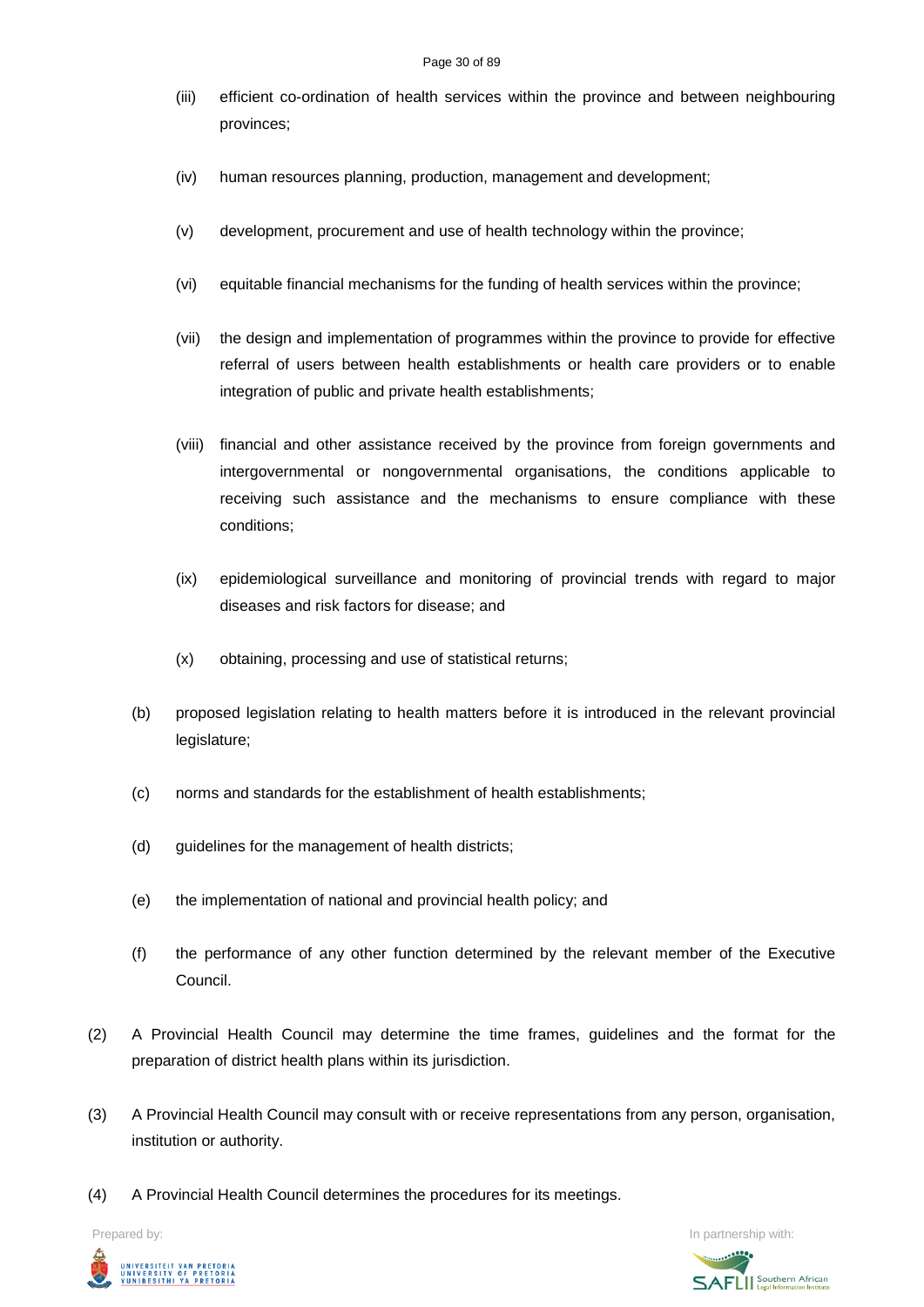- (5) The Provincial Health Council may create one or more committees to advise it on any matter.
- (6) A quorum of a Provincial Health Council is at least half of the members plus one.
- (7) The relevant member of the Executive Council or his or her nominee contemplated in section 26(2)(a) must convene the first meeting of the Provincial Health Council within 90 days of commencement of this Act.

## **28. Provincial consultative bodies**

- (1) The relevant member of the Executive Council must establish a consultative body for his or her province.
- (2) A provincial consultative body must promote and facilitate interaction, communication and the sharing of information on provincial health issues between representatives of the provincial department and provincial and municipal organisations identified by the relevant member of the Executive Council.

(3)

- (a) Subject to paragraphs (b) and (c) the relevant member of the Executive Council must determine the composition and the place, date and time of any meeting of the provincial consultative body in his or her province.
- (b) A provincial consultative body must include relevant stakeholders.
- (c) A provincial consultative body must meet at least once every 12 months.

# **CHAPTER 5 DISTRICT HEALTH SYSTEM**

### **29. Establishment of district health system**

- (1) A district health system is hereby established.
- (2) The system consists of various health districts, and the boundaries of health districts coincide with district and metropolitan municipal boundaries.

# **30. Division of health districts into subdistricts**

- (1)
- (a) The relevant member of the Executive Council may, with the concurrence of the member of the Executive Council responsible for local government in the province in question and subject to



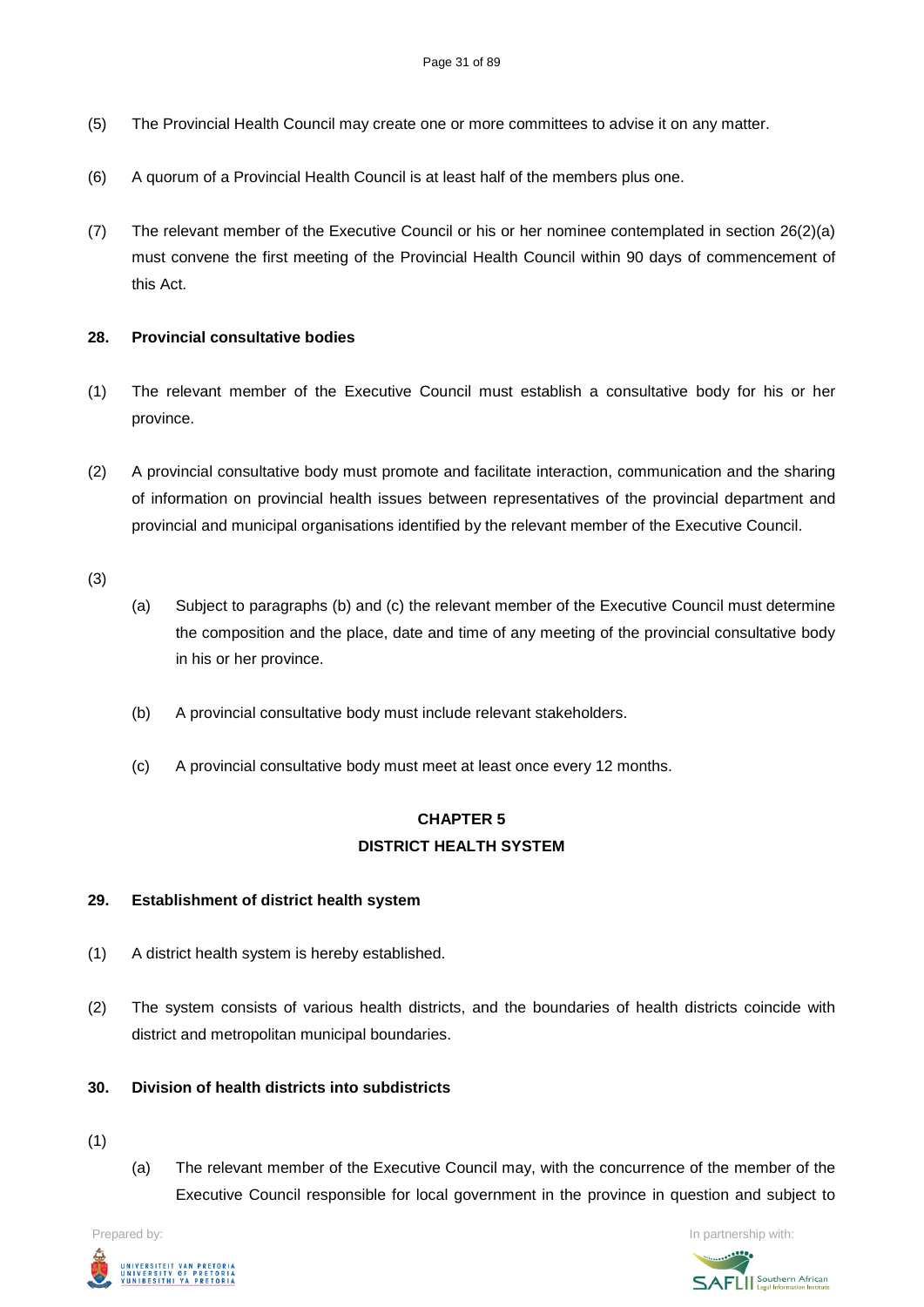#### Page 32 of 89

subsection (2), divide any health district in the province into subdistricts and may determine and change the boundaries of such subdistricts.

- (b) Where a health district falls within more than one province, the members of the Executive Council of all the relevant provinces must agree to any division, determination or change contemplated in paragraph (a).
- (c) Details of any division, determination or change must be published in the *Gazette*.
- (2) The members contemplated in subsection (1) must have due regard to the principles laid down in sections 27 and 195 of the Constitution and the criteria laid down in section 25 of the Local Government: Municipal Demarcation Act, 1998 (Act No. 27 of 1998), particularly in so far as they relate to -
	- (a) equity;
	- (b) access to services;
	- (c) quality;
	- (d) overcoming fragmentation;
	- (e) comprehensive services;
	- (f) effectiveness;
	- (g) efficiency;
	- (h) local accountability;
	- (i) community participation;
	- (j) developmental and intersectoral approach; and
	- (k) sustainability.

# **31. Establishment of district health councils**

(1) The relevant member of the Executive Council, after consultation with the member of the Executive Council responsible for local government in the province in question and the municipal council of the relevant metropolitan or district municipality, must establish a district health council for every health district in his or her province.



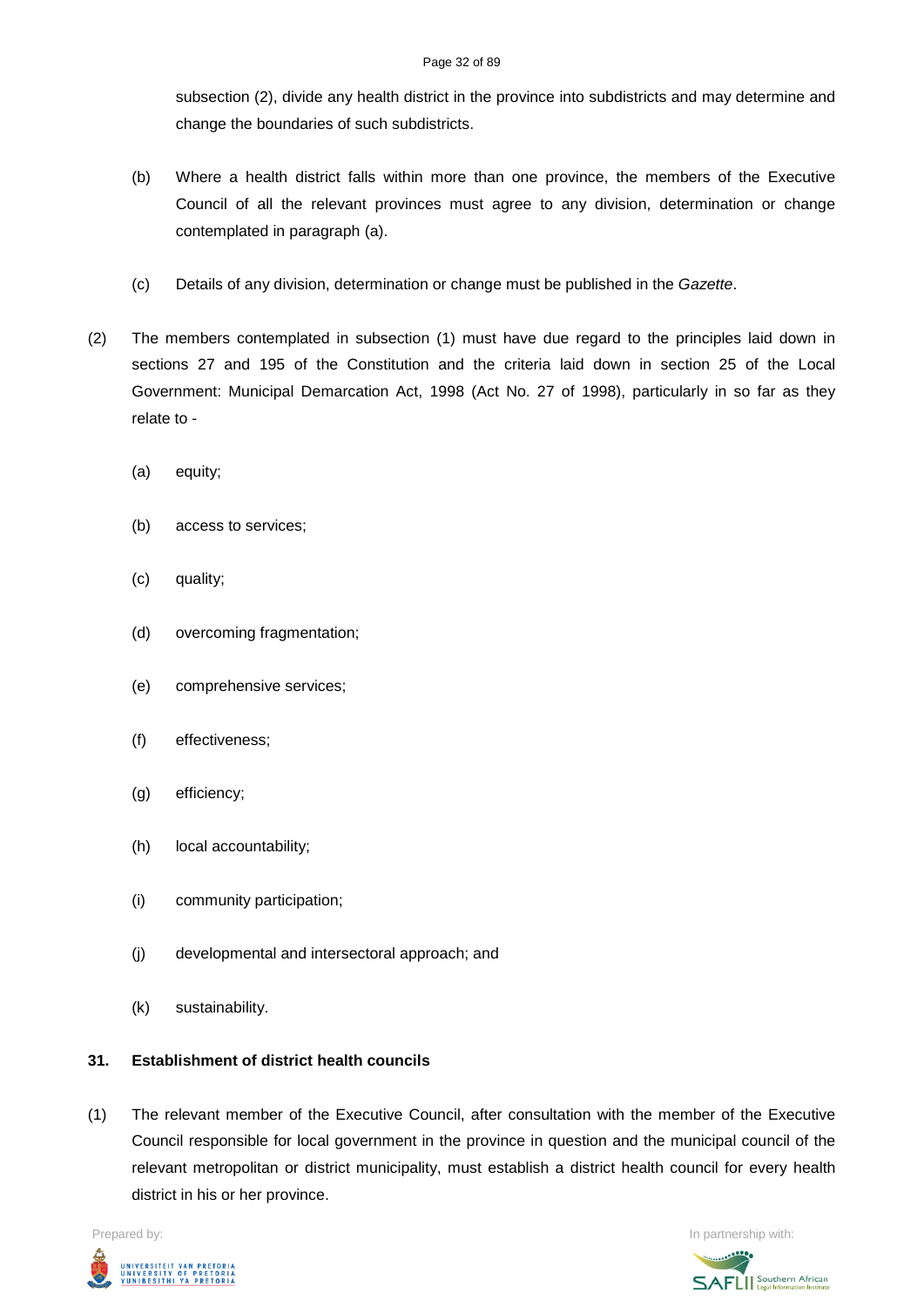- (a) A district health council consists of
	- (i) a member of the metropolitan or district municipal council situated in the health district in question, nominated by the relevant council;
	- (ii) a person appointed by the relevant member of the Executive Council to represent him or her;
	- (iii) a member of the council of each local municipality within the health district, nominated by the members of the relevant council; and
	- (iv) not more than five other persons, appointed by the relevant member of the Executive Council after consultation with the municipal council of the metropolitan or district municipality, as the case may be.
- (b) The member contemplated in paragraph (a)(i) is the chairperson of the district health council.
- (c) In the case of a cross-boundary district, the relevant members of the Executive Council may each appoint a member to represent them and the persons contemplated in paragraph (a)(iv) must be appointed by the relevant members of the Executive Council in consultation with each other.
- (3) A district health council must
	- (a) promote co-operative governance;
	- (b) ensure co-ordination of planning, budgeting, provisioning and monitoring of all health services that affect residents of the health district for which the council was established; and
	- (c) advise the relevant members of the Executive Council, through the Provincial Health Councils, and the municipal council of the relevant metropolitan or district municipality, on any matter regarding health or health services in the health district for which the council was established.
- (4) A district health council may create one or more committees to advise it on any matter.
- (5) Provincial legislation must at least provide for
	- (a) the functioning of district health councils;





(2)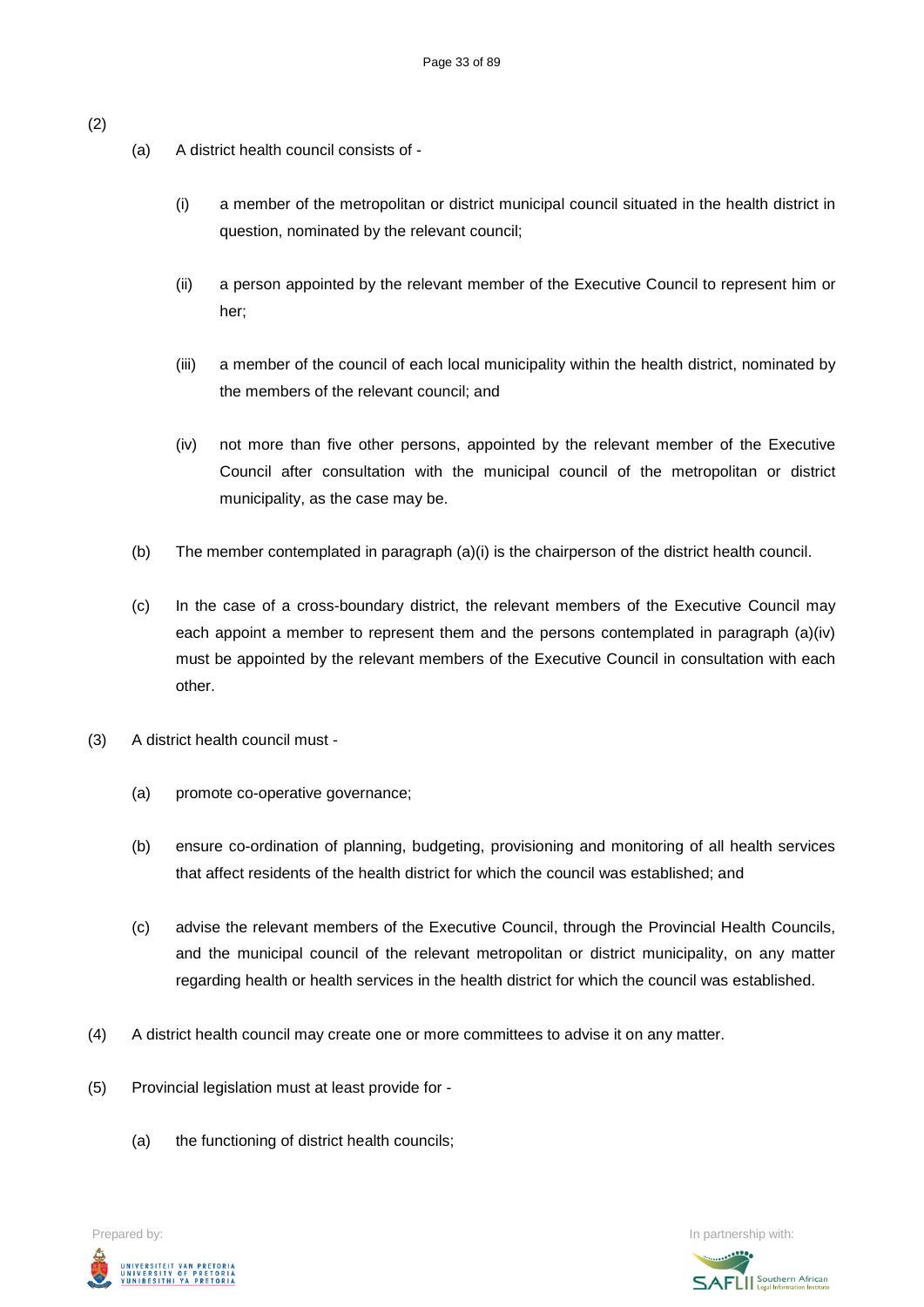(b) the approval, after consultation with the relevant district health council, by the relevant member of the Executive Council and the municipal council of the metropolitan or district municipality, as the case may be, of the detailed budget and performance targets for health services in the health district to which both the provincial and municipal spheres of government must contribute; and

(c)

- (i) deadlock-breaking mechanisms for cases where agreement between the relevant member of the Executive Council and the municipal council on the budget or performance targets contemplated in paragraph (b) cannot be reached within a period specified in the legislation; and
- (ii) corrective action to be taken if the agreement contemplated in subparagraph (i) is breached.
- (6) The relevant member of the Executive Council must ensure that each health district and each health subdistrict is effectively managed.

# **32. Health services to be provided by municipalities**

- (1) Every metropolitan and district municipality must ensure that appropriate municipal health services are effectively and equitably provided in their respective areas.
- (2) The relevant member of the Executive Council must assign such health services to a municipality in his or her province as are contemplated in section 156(4) of the Constitution.
- (3) An agreement contemplated in section 156(4) of the Constitution is known as a service level agreement and must provide for -
	- (a) the services to be rendered by the municipality;
	- (b) the resources that the relevant member of the Executive Council must make available;
	- (c) performance standards which must be used to monitor services rendered by the municipality; and
	- (d) conditions under which the agreement may be terminated.

# **33. Preparation of district health plans**

(1) Each district and metropolitan health manager must within the national budget cycle develop and present to the district health council in question and the relevant member of the Executive Council a



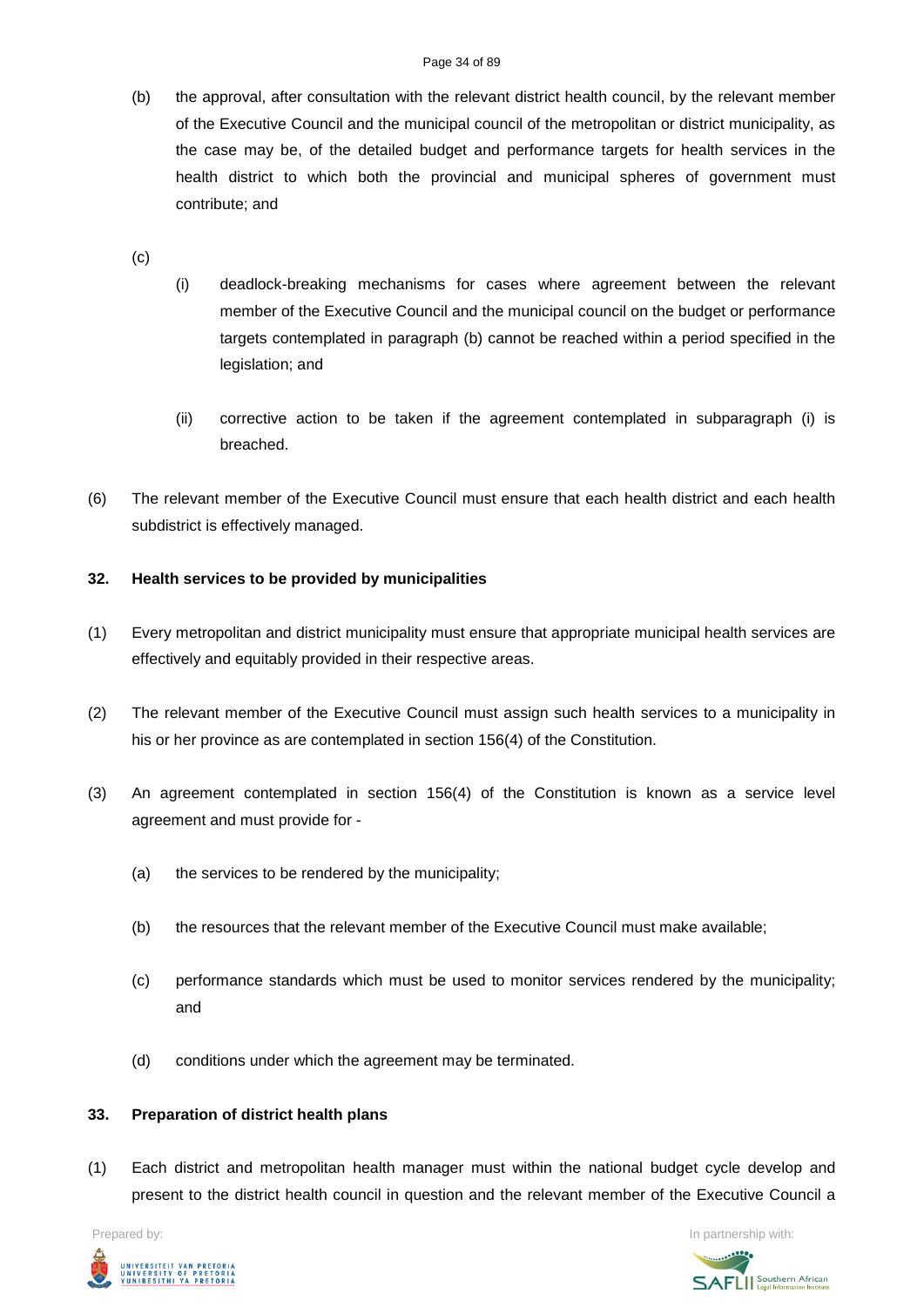#### Page 35 of 89

district health plan drawn up in accordance with national guidelines issued by the Director-General with due regard to national and provincial health policies and the requirements of the relevant integrated development plan prepared in terms of section 25 of the Local Government: Municipal Systems Act, 2000 (Act No. 32 of 2000).

(2) The relevant member of the Executive Council must ensure that each health district develops and implements a district human resource plan in accordance with national guidelines issued by the Director- General.

### **34. Transitional arrangements concerning municipal health services**

Until a service level agreement contemplated in section 32(3) is concluded, municipalities must continue to provide, within the resources available to them, the health services that they were providing in the year before this Act took effect.

# **CHAPTER 6 HEALTH ESTABLISHMENTS**

#### **35. Classification of health establishments**

The Minister may by regulation -

- (a) classify all health establishments into such categories as may be appropriate, based on
	- (i) their role and function within the national health system;
	- (ii) the size and location of the communities they serve;
	- (iii) the nature and level of health services they are able to provide;
	- (iv) their geographical location and demographic reach;
	- (v) the need to structure the delivery of health services in accordance with national norms and standards within an integrated and co-ordinated national framework; and
	- (vi) in the case of private health establishments, whether or not the establishment is for profit or not; and
- (b) in the case of a central hospital, determine the establishment of the hospital board and the management system of such central hospital.

*(Commencement date of section 35: 1 March 2012)*

Prepared by: In partnership with:UNIVERSITEIT VAN PRETORIA<br>UNIVERSITY OF PRETORIA<br>YUNIBESITHI YA PRETORIA

**SAFLI** Southern African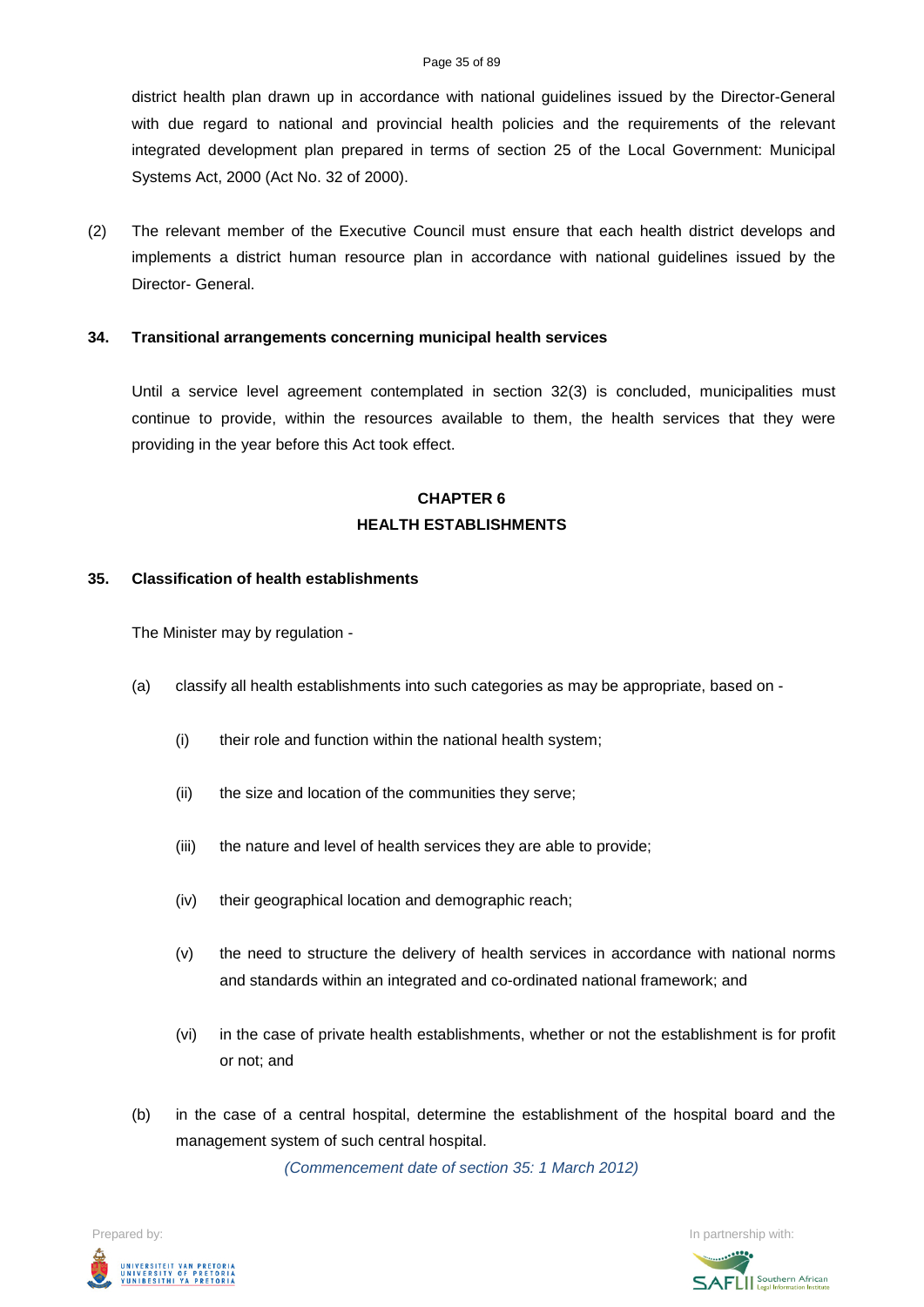## **36. Certificate of need**

- (1) A person may not
	- (a) establish, construct, modify or acquire a health establishment or health agency;
	- (b) increase the number of beds in, or acquire prescribed health technology at, a health establishment or health agency;
	- (c) provide prescribed health services; or
	- (d) continue to operate a health establishment or health agency after the expiration of 24 months from the date this Act took effect,

without being in possession of a certificate of need.

- (2) A person who wishes to obtain or renew a certificate of need must apply to the Director-General in the prescribed manner and must pay the prescribed application fee.
- (3) Before the Director-General issues or renews a certificate of need, he or she must take into account
	- (a) the need to ensure consistency of health services development in terms of national, provincial and municipal planning;
	- (b) the need to promote an equitable distribution and rationalisation of health services and health care resources, and the need to correct inequities based on racial, gender, economic and geographical factors;
	- (c) the need to promote an appropriate mix of public and private health services;
	- (d) the demographics and epidemiological characteristics of the population to be served;
	- (e) the potential advantages and disadvantages for existing public and private health services and for any affected communities;
	- (f) the need to protect or advance persons or categories of persons designated in terms of the Employment Equity Act, 1998 (Act No. 55 of 1998), within the emerging small, medium and micro-enterprise sector;
	- (g) the potential benefits of research and development with respect to the improvement of health service delivery;

Prepared by: In partnership with:  $\blacksquare$  is the partnership with:  $\blacksquare$  is the partnership with:  $\blacksquare$ UNIVERSITEIT VAN PRETORIA<br>UNIVERSITY OF PRETORIA<br>YUNIBESITHI YA PRETORIA

**SAFLI** Southern African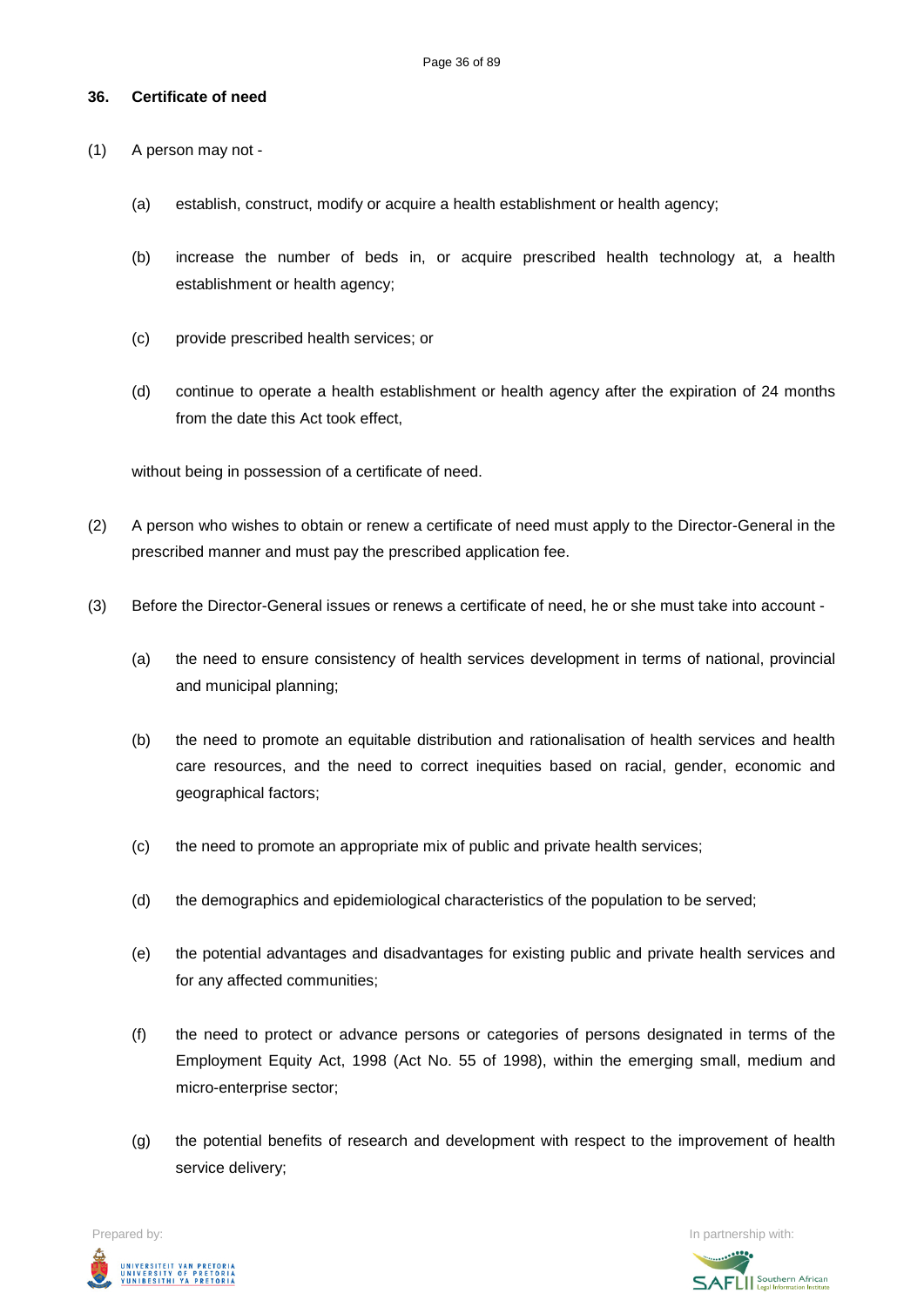- (h) the need to ensure that ownership of facilities does not create perverse incentives for health service providers and health workers;
- (i) if applicable, the quality of health services rendered by the applicant in the past;
- (j) the probability of the financial sustainability of the health establishment or health agency;
- (k) the need to ensure the availability and appropriate utilisation of human resources and health technology;
- (l) whether the private health establishment is for profit or not; and
- (m) if applicable, compliance with the requirements of a certificate of non-compliance.
- (4) The Director-General may investigate any issue relating to an application for the issue or renewal of a certificate of need and may call for such further information as may be necessary in order to make a decision upon a particular application.
- (5) The Director-General may issue or renew a certificate of need subject to
	- (a) compliance by the holder with national operational norms and standards for health establishments and health agencies, as the case may be; and
	- (b) any condition regarding
		- (i) the nature, type or quantum of services to be provided by the health establishment or health agency;
		- (ii) human resources and diagnostic and therapeutic equipment and the deployment of human resources or the use of such equipment;
		- (iii) public private partnerships;
		- (iv) types of training to be provided by the health establishment or health agency; and
		- (v) any criterion contemplated in subsection (3).
- (6) The Director-General may withdraw a certificate of need
	- (a) on the recommendation of the Office of Standards Compliance in terms of section 79(7)(b);



Prepared by: In partnership with:  $\blacksquare$  is the partnership with:  $\blacksquare$  is the partnership with:  $\blacksquare$ **SAFLI** Southern African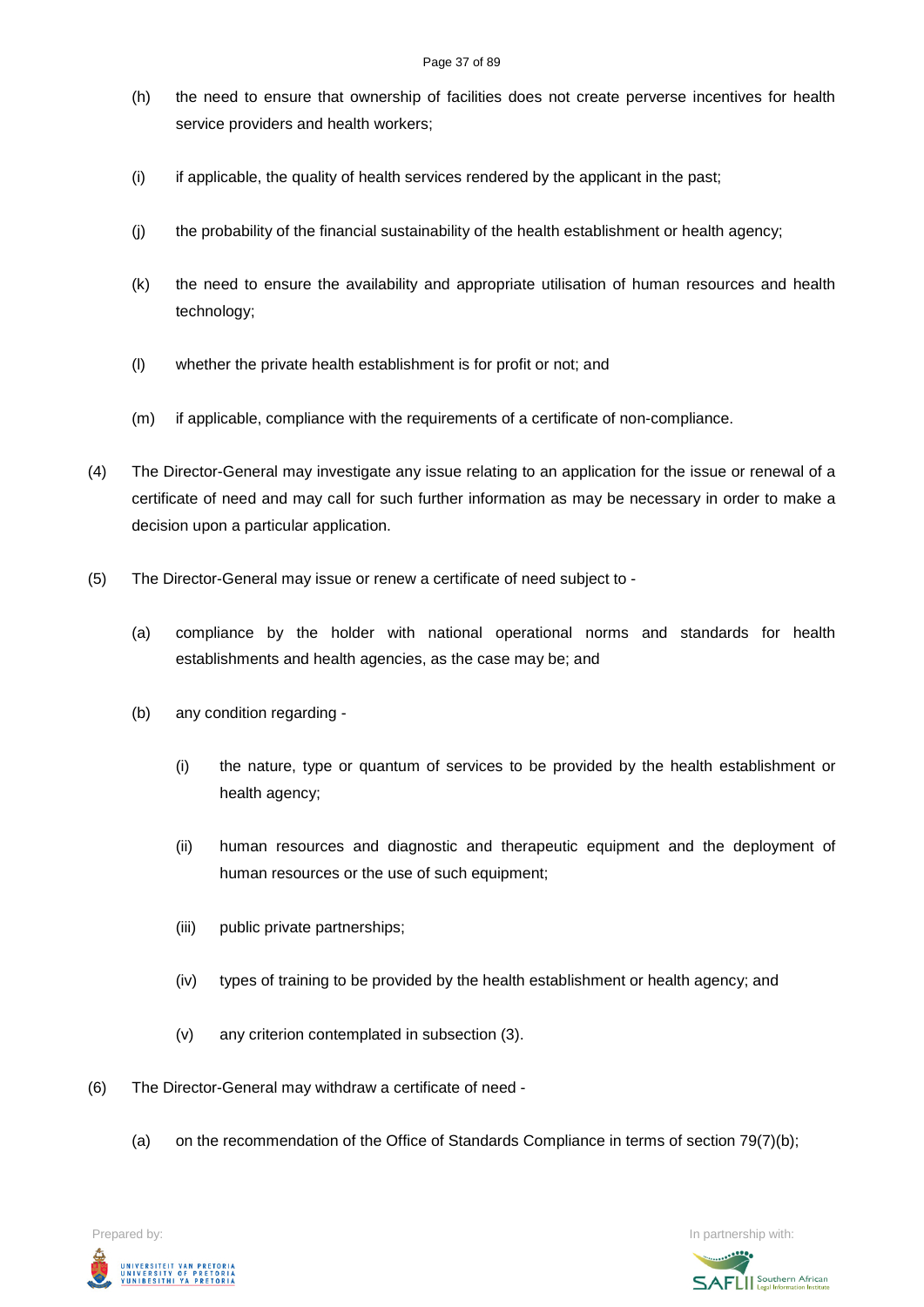#### Page 38 of 89

- (b) if the continued operation of the health establishment or the health agency, as the case may be, or the activities of a health care provider or health worker working within the health establishment, constitute a serious risk to public health;
- (c) if the health establishment or the health agency, as the case may be, or a health care provider or health worker working within the health establishment, is unable or unwilling to comply with minimum operational norms and standards necessary for the health and safety of users; or
- (d) if the health establishment or the health agency, as the case may be, or a health care provider or health worker working within the health establishment, persistently violates the constitutional rights of users or obstructs the State in fulfilling its obligations to progressively realise the constitutional right of access to health services.
- (7) If the Director-General refuses an application for a certificate of need or withdraws a certificate of need the Director-General must within a reasonable time give the applicant or holder, as the case may be, written reasons for such refusal or withdrawal.

# *(Commencement date of section 36: 1 April 2014)*

# **37. Duration of certificate of need**

A certificate of need is valid for a prescribed period, but such prescribed period may not exceed 20 years.

# *(Commencement date of section 37: 1 April 2014)*

# **38. Appeal to Minister against Director-General's decision**

- (1) Any person aggrieved by a decision of the Director-General in terms of section 36 may appeal in writing to the Minister against such decision.
- (2) Such appeal must
	- (a) be lodged within 60 days from the date on which written reasons for the decision were given by the Director-General or such later date as the Minister permits; and
	- (b) set out the grounds of appeal.
- (3) After considering the grounds of appeal and the Director- General's reasons for the decision, the Minister must as soon as practicable -
	- (a) confirm, set aside or vary the decision; or



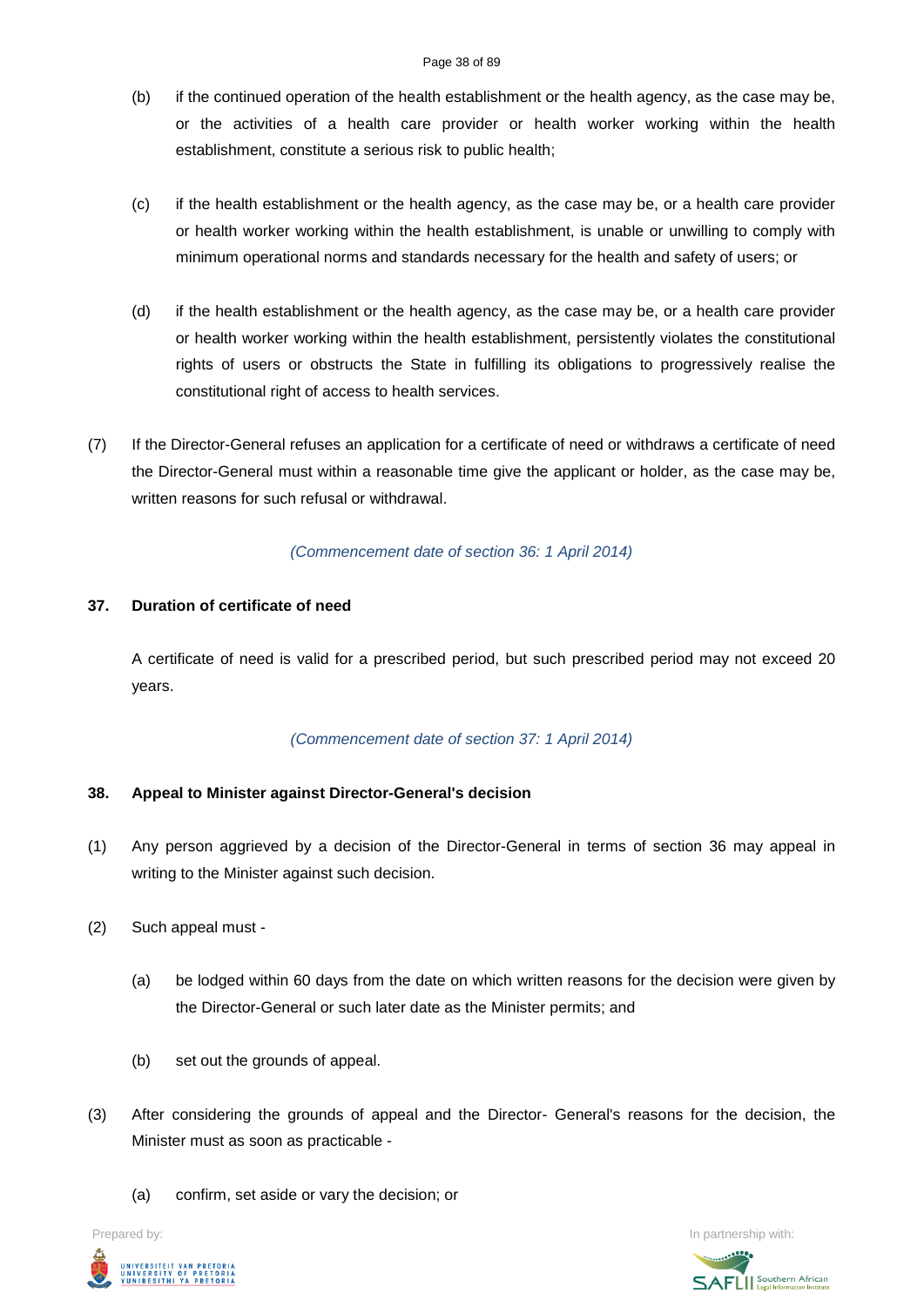- (b) substitute any other decision for the decision of the Director- General.
- (4) The Minister must within a reasonable time after reaching a decision give the appellant written reasons for such decision.

### *(Commencement date of section 38: 1 April 2014)*

### **39. Regulations relating to certificates of need**

- (1) The Minister may, after consultation with the National Health Council, make regulations relating to
	- (a) the requirements for the issuing or renewal of a certificate of need;
	- (b) the requirements for a certificate of need for health establishments and health agencies existing at the time of commencement of this Act;
	- (c) the requirements for a certificate of need for health establishments and health agencies coming into being after the commencement of this Act; and
	- (d) any other matter relating to the granting of a certificate of need and the inspection and administration of health establishments and health agencies.
- (2) Regulations made under subsection (1)
	- (a) must ensure the equitable distribution and rationalisation of health, with special regard to vulnerable groups such as woman, older persons, children and people with disabilities;
	- (b) may prescribe the fees payable in respect of applications for the issuing and renewal of certificates of need;
	- (c) must prescribe the formats and procedures to be used in applications for the issuing and renewal of certificates of need, and the information that must be submitted with such applications;
	- (d) must ensure and promote access to health services and the optimal utilisation of health care resources, with special regard to vulnerable groups such as woman, older persons, children and people with disabilities;
	- (e) must ensure compliance with the provisions of this Act and national operational norms and standards for the delivery of health services;

Prepared by: In partnership with:UNIVERSITEIT VAN PRETORIA<br>UNIVERSITY OF PRETORIA<br>YUNIBESITHI YA PRETORIA

**SAFLI** Southern African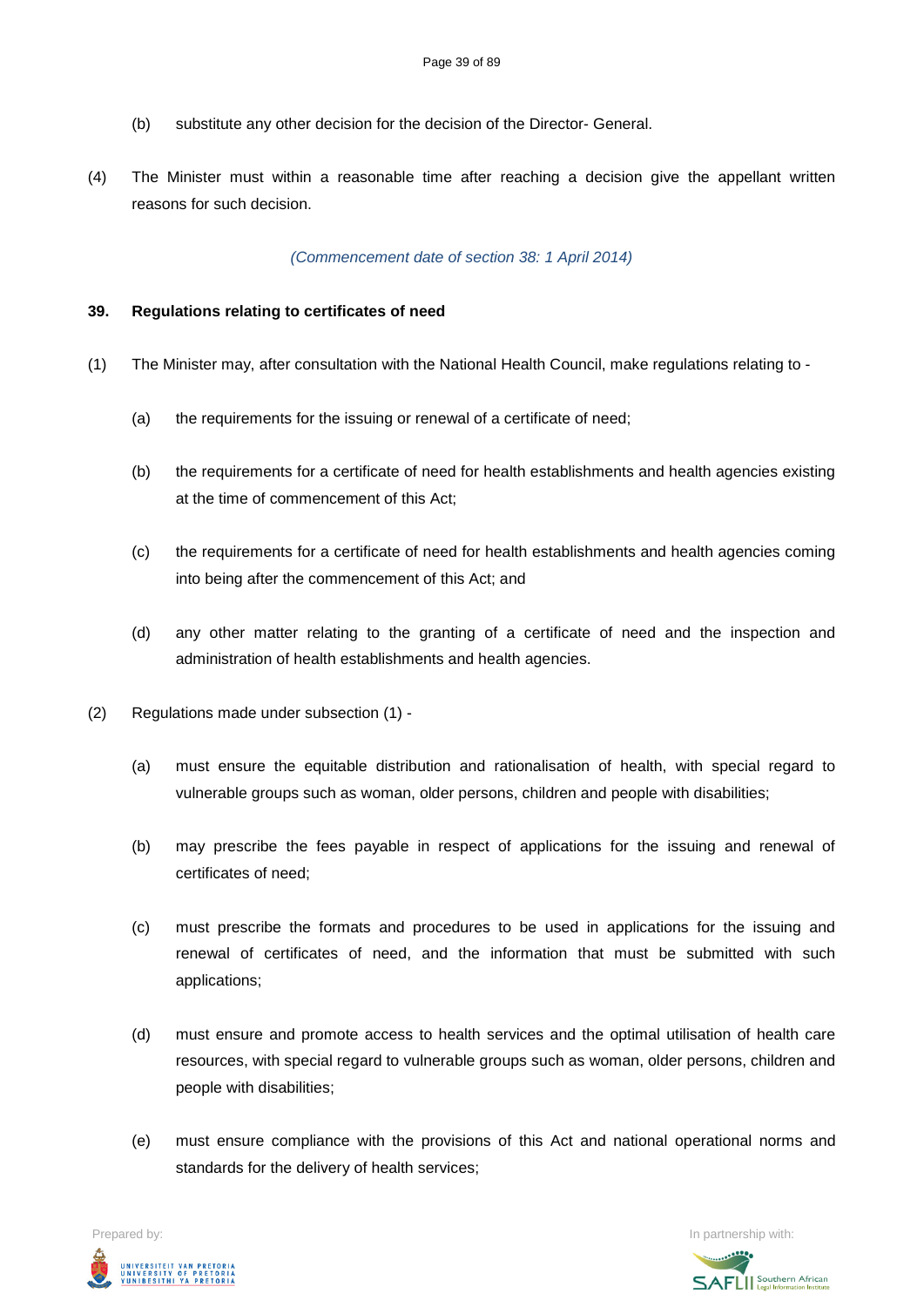- (f) must seek to avoid or prohibit business practices or perverse incentives which adversely affect the costs or quality of health services or the access of users to health services;
- (g) must avoid or prohibit practices, schemes or arrangements by health care providers or health establishments that directly or indirectly conflict with, violate or undermine good ethical and professional practice; and
- (h) must ensure that the quality of health services provided by health establishments and health agencies conforms to the prescribed norms and standards.

# *(Commencement date of section 39: 1 April 2014)*

# **40. Offences and penalties in respect of certificate of need**

- (1) Any person who performs any act contemplated in section 36(1) without a certificate of need required in terms of that section is guilty of an offence.
- (2) Any person convicted of an offence in terms of subsection (1) is liable on conviction to a fine or to imprisonment for a period not exceeding five years or to both a fine and such imprisonment.

### *(Commencement date of section 40: 1 April 2014)*

### **41. Provision of health services at public health establishments**

- (1) The Minister, in respect of a central hospital, and the relevant member of the Executive Council, in respect of all other public health establishments within the province in question, may -
	- (a) determine the range of health services that may be provided at the relevant public health establishment;
	- (b) prescribe the procedures and criteria for admission to and referral from a public health establishment or group of public health establishments;
	- (c) subject to subsection (2), prescribe schedules of fees, including penalties for not following the procedures contemplated in paragraph (b), for -
		- (i) different categories of users;
		- (ii) various forms of treatment; and
		- (iii) various categories of public health establishments; and

Prepared by: In partnership with:UNIVERSITEIT VAN PRETORIA<br>UNIVERSITY OF PRETORIA<br>YUNIBESITHI YA PRETORIA

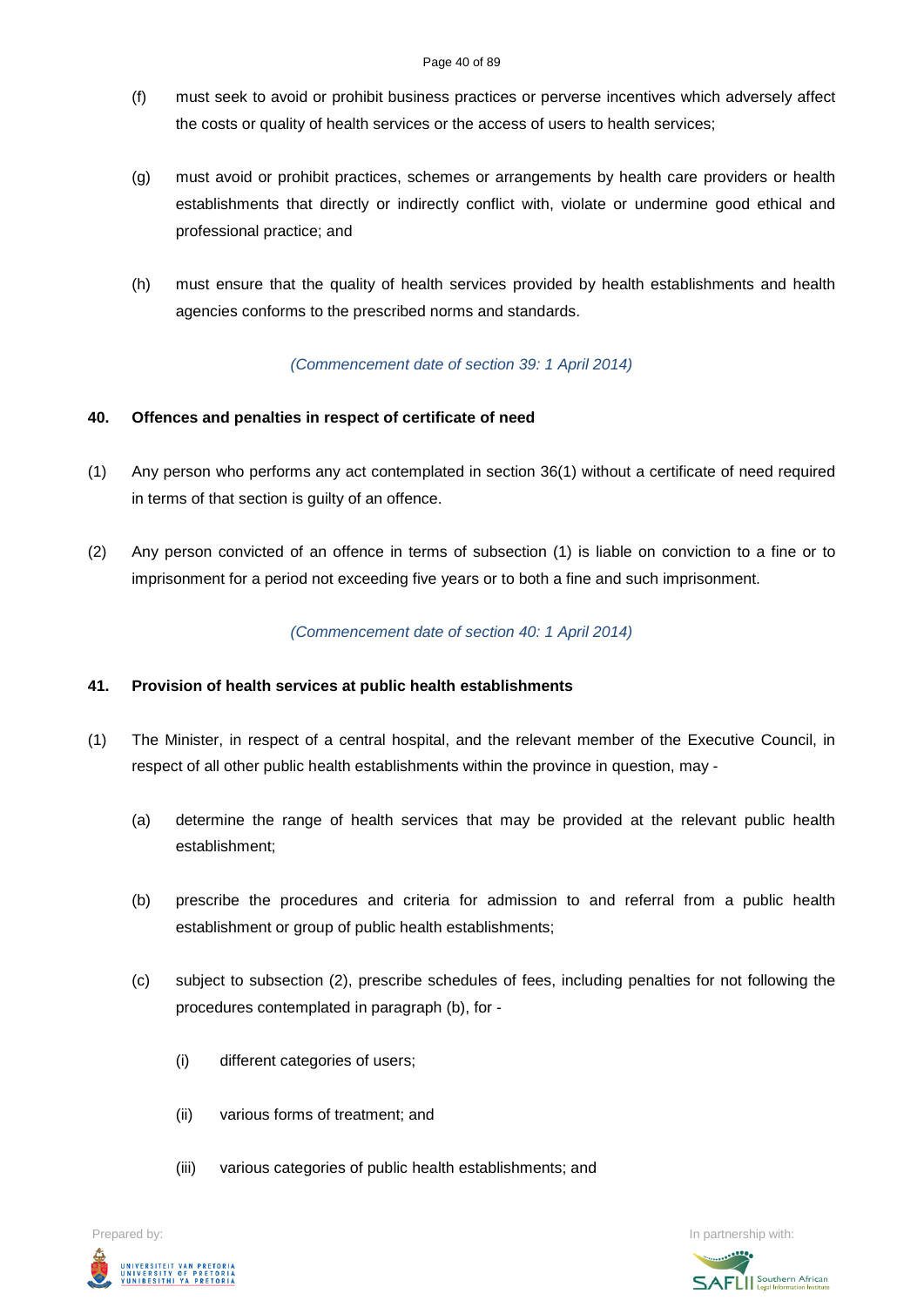- (d) in consultation with the relevant Treasury, determine the proportion of revenue generated by a particular public health establishment classified as a hospital that may be retained by that hospital, and how those funds may be used.
- (2) When determining a schedule of fees, the fee for a particular service may not be varied in respect of users who are not ordinarily resident in a province.
- (3) Despite subsection (2), a province whose residents make use of another province's services must compensate that province for health services provided to such residents in the manner and to the extent prescribed by the Minister in consultation with, in the case of a central hospital, the National Treasury and, in the case of any other hospital, the relevant Treasury.
- (4) The Minister must appoint a representative hospital board for each central hospital or group of central hospitals.
- (5) The functions of a central hospital board must be prescribed by the Minister.
- (6)
- (a) The relevant member of the Executive Council must
	- (i) appoint a representative board for each public health establishment classified as a hospital or for each group of such public health establishments within the relevant province;
	- (ii) prescribe the functions of such boards; and
	- (iii) prescribe procedures for meetings of the board.
- (b) A hospital contemplated in paragraph (a) does not include a central hospital.
- (7) The boards contemplated in subsections (4) and (6) must be composed of
	- (a) one representative from each university associated with the hospital;
	- (b) in the case of a board contemplated in subsection (4), one representative from the national department;
	- (c) in the case of boards contemplated in subsections (4) and (6), one representative from the provincial department in the province in which the relevant hospital is situated;
	- (d) not more than three representatives of the communities served by the hospital, including special interest groups representing users; and

Prepared by: In partnership with:



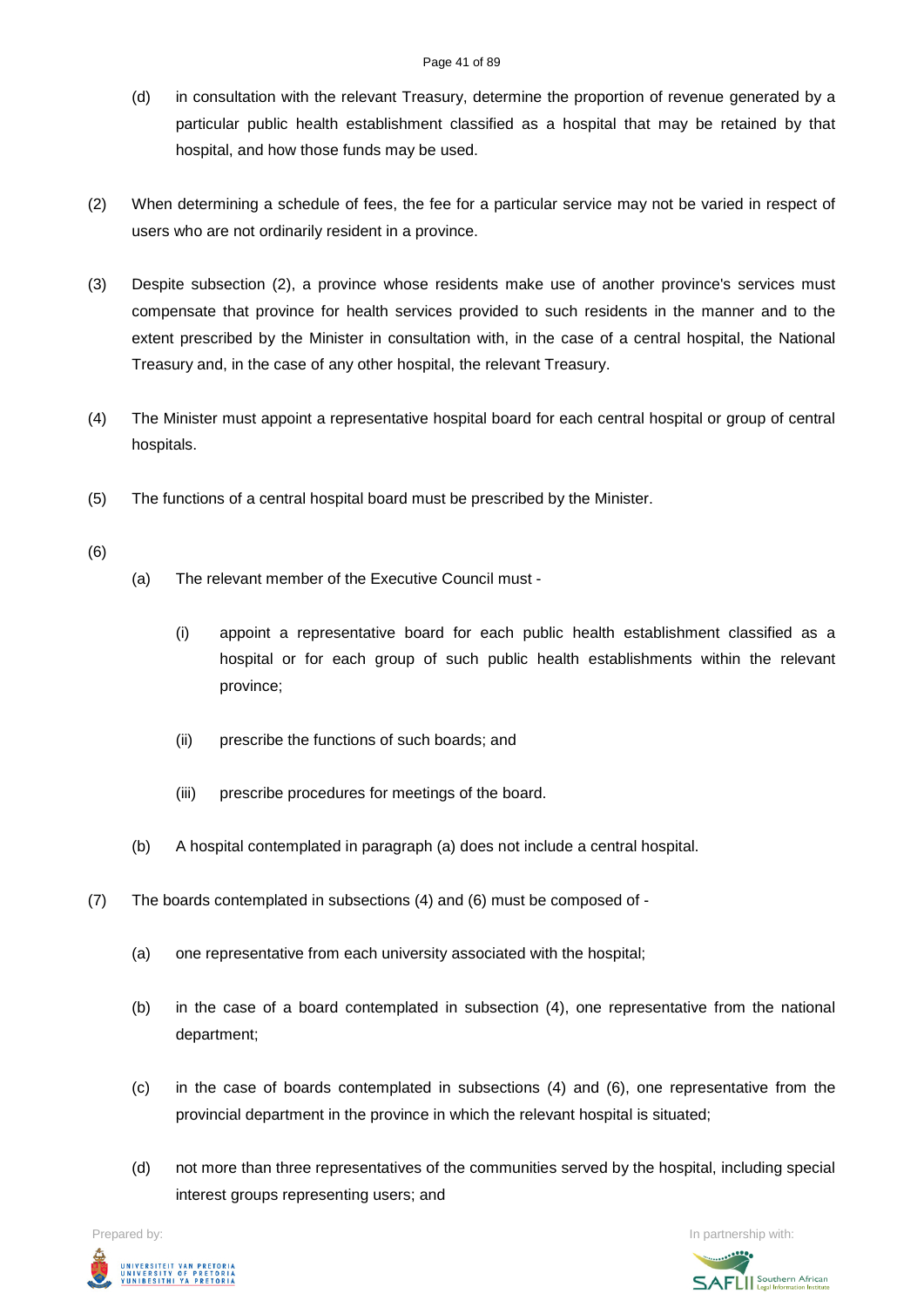- (e) not more than five representatives of staff and management of the hospital but such representatives may not vote at a meeting of the board.
- (8) The boards contemplated in subsections (4) and (6) may include not more than five persons with expertise in areas such as accounting, financial management, human resources management, information management and legal matters.
- (9) Members of a hospital board are appointed for a period of three years at a time and the Minister, in the case of central hospitals, or the relevant member of the Executive Council, in the case of other hospitals, may replace any member on good cause shown.

*(Commencement date of section 41: 1 March 2012)*

### **42. Clinics and community health centre committees**

- (1) Provincial legislation must at least provide for the establishment in the province in question of a committee for -
	- (a) a clinic or a group of clinics;
	- (b) a community health centre; or
	- (c) a clinic and a community health centre or a group of clinics and community health centres.
- (2) Any committee contemplated in subsection (1) must at least include
	- (a) one or more local government councillors;
	- (b) one or more members of the community served by the health facility; and
	- (c) the head of the clinic or health centre in question.
- (3) The functions of a committee must be prescribed in the provincial legislation in question. *(Commencement date of section 42: 1 March 2012)*
- **43. Health services at non-health establishments and at public health establishments other than hospitals**
- (1) The Minister may prescribe
	- (a) minimum standards and requirements for the provision of health services in locations other than health establishments, including schools and other public places; and

Prepared by: In partnership with:



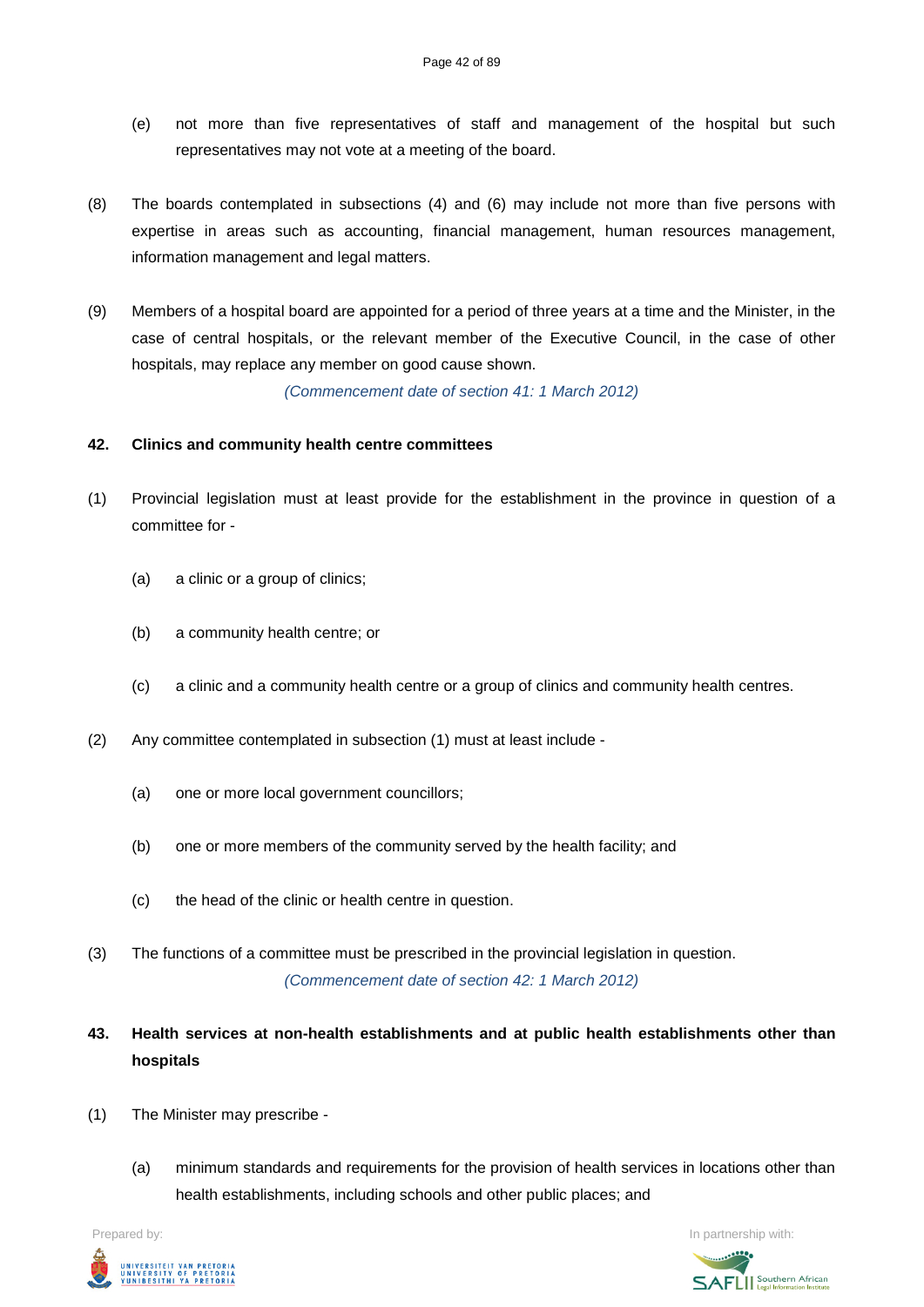- (b) penalties for any contravention of or failure to comply with any such standards or requirements.
- (2) Provincial legislation must provide for the provision of health services at health establishments in the province in question other than hospitals.

(3)

- (a) The Minister may, in the interests of the health and well-being of persons attending an initiation school and subject to the provisions of any other law, prescribe conditions under which the circumcision of a person as part of an initiation ceremony may be carried out.
- (b) For the purposes of this subsection
	- (i) "initiation school" means any place at which one or more persons are circumcised as part of an initiation ceremony; and
	- (ii) "initiation ceremony" means a traditional ritual or practice in terms of which a person is inducted into an order or accorded a certain status or recognition within a community.
- (4) The Minister may, subject to the provisions of any other law, prescribe conditions relating to traditional health practices to ensure the health and well-being of persons who are subject to such health practices.

*(Commencement date of section 43: 1 March 2012)*

# **44. Referral from one public health establishment to another**

- (1) Subject to this Act, a user may attend any public health establishment for the purposes of receiving health services.
- (2) If a public health establishment is not capable of providing the necessary treatment or care, the public health establishment in question must transfer the user concerned to an appropriate public health establishment which is capable of providing the necessary treatment or care in such manner and on such terms as may be determined by the Minister or the relevant member of the Executive Council, as the case may be.

*(Commencement date of section 44: 1 March 2012)*

## **45. Relationship between public and private health establishments**

(1) The Minister must prescribe mechanisms to enable a co-ordinated relationship between private and public health establishments in the delivery of health services.

Prepared by: In partnership with:  $\blacksquare$  is the partnership with:  $\blacksquare$  is the partnership with:  $\blacksquare$ UNIVERSITEIT VAN PRETORIA<br>UNIVERSITY OF PRETORIA<br>YUNIBESITHI YA PRETORIA

**SAFLI** Southern African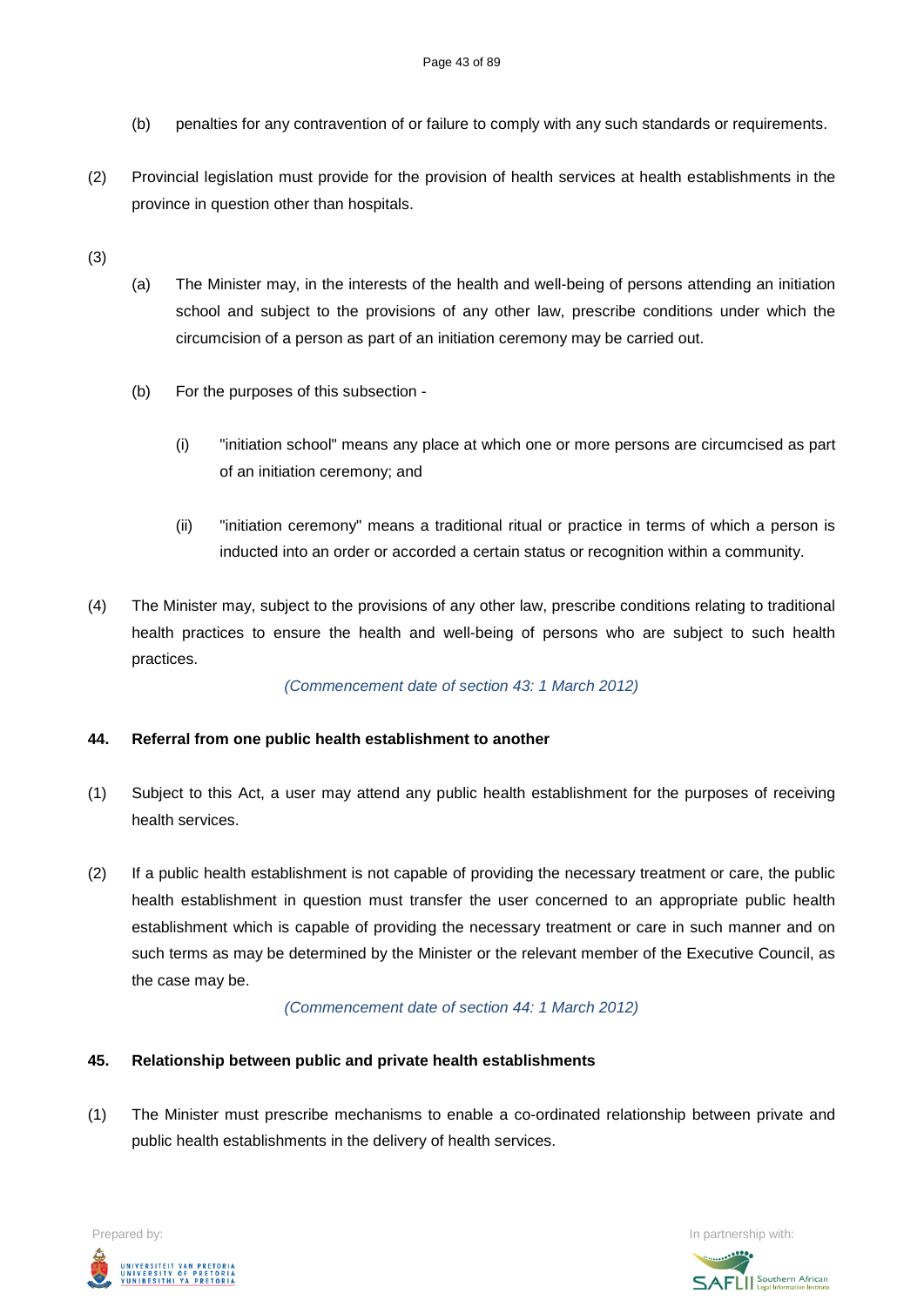- (2) The national department, any provincial department or any municipality may enter into an agreement with any private practitioner, private health establishment or non-governmental organisation in order to achieve any object of this Act.
- (3) An agreement contemplated in subsection (2) must comply with the Public Finance Management Act, 1999 (Act No. 1 of 1999), or any municipal finance management legislation, as the case may be. *(Commencement date of section 45: 1 March 2012)*

# **46. Obligations of private health establishments**

Every private health establishment must maintain insurance cover sufficient to indemnify a user for damages that he or she might suffer as a consequence of a wrongful act by any member of its staff or by any of its employees.

*(Commencement date of section 46: 1 March 2012)*

# **47. Evaluating services of health establishments**

(1) All health establishments must comply with the quality requirements and standards prescribed by the Minister after consultation with the Office.

*(Section 47(1) substituted by section 4(a) of Act 12 of 2013)*

- (2) The quality requirements and standards contemplated in subsection (1) may relate to human resources, health technology, equipment, hygiene, premises, the delivery of health services, business practices, safety and the manner in which users are accommodated and treated.
- (3) The Office must monitor and enforce compliance with the quality requirements and standards contemplated in subsection (1).

*(Section 47(3) substituted by section 4(b) of Act 12 of 2013)*

*(Commencement date of section 47: To be proclaimed)*

# **CHAPTER 7**

# **HUMAN RESOURCES PLANNING AND ACADEMIC HEALTH COMPLEXES**

# **48. Development and provision of human resources in national health system**

- (1) The National Health Council must develop policy and guidelines for, and monitor the provision, distribution, development, management and utilisation of, human resources within the national health system.
- (2) The policy and guidelines contemplated in subsection (1) must amongst other things facilitate and advance -



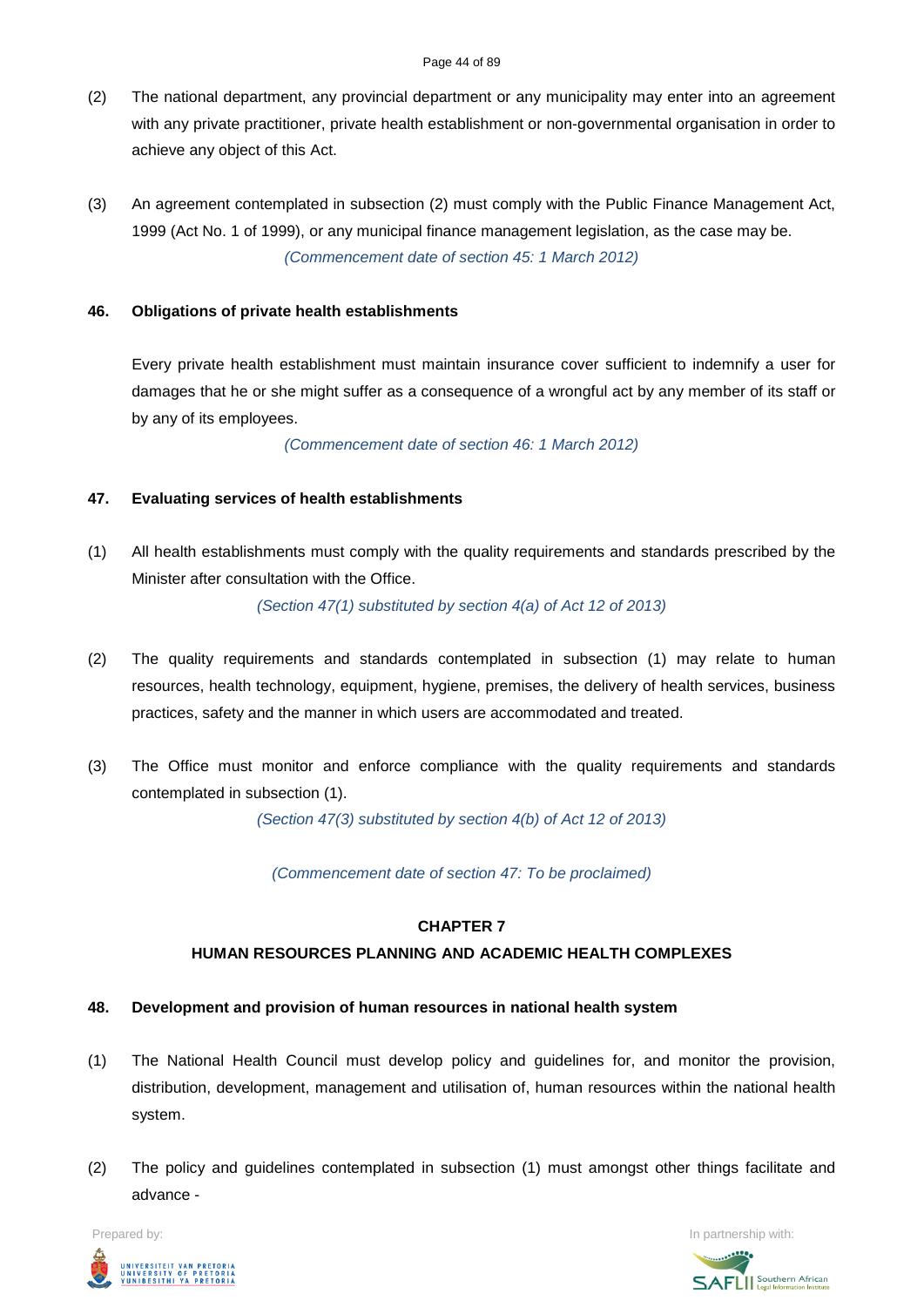- (a) the adequate distribution of human resources;
- (b) the provision of appropriately trained staff at all levels of the national health system to meet the population's health care needs; and
- (c) the effective and efficient utilisation, functioning, management and support of human resources within the national health system.

# **49. Maximising services of health care providers**

The Minister, with the concurrence of the National Health Council, must determine guidelines to enable the provincial departments and district health councils to implement programmes for the appropriate distribution of health care providers and health workers.

### **50. Forum of Statutory Health Professional Councils**

- (1) A forum to be known as the Forum of Statutory Health Professional Councils is hereby established on which all the statutory health professional councils must be represented.
- (2) The Forum of Statutory Health Professional Councils consists of the chairpersons of the statutory health professional councils and the registrars or chief executive officers, as the case may be, of the statutory health professional councils.

(3)

- (a) In addition to the representatives contemplated in subsection (2), the Minister must appoint
	- (i) two representatives of the national department;
	- (ii) three community representatives who have been appointed to any of the statutory health professional councils contemplated in subsection (1); and
	- (iii) two representatives of tertiary education institutions, to the Forum of Statutory Health Professional Councils.

(b)

- (i) The Minister must appoint a suitable person as chairperson of the Forum of Statutory Health Professional Councils.
- (ii) The chairperson holds office for such period, but not exceeding two years, as the Minister may determine at the time of his or her appointment, and may be reappointed at the expiry of his or her term of office.



Prepared by: In partnership with:**SAFLI** Southern African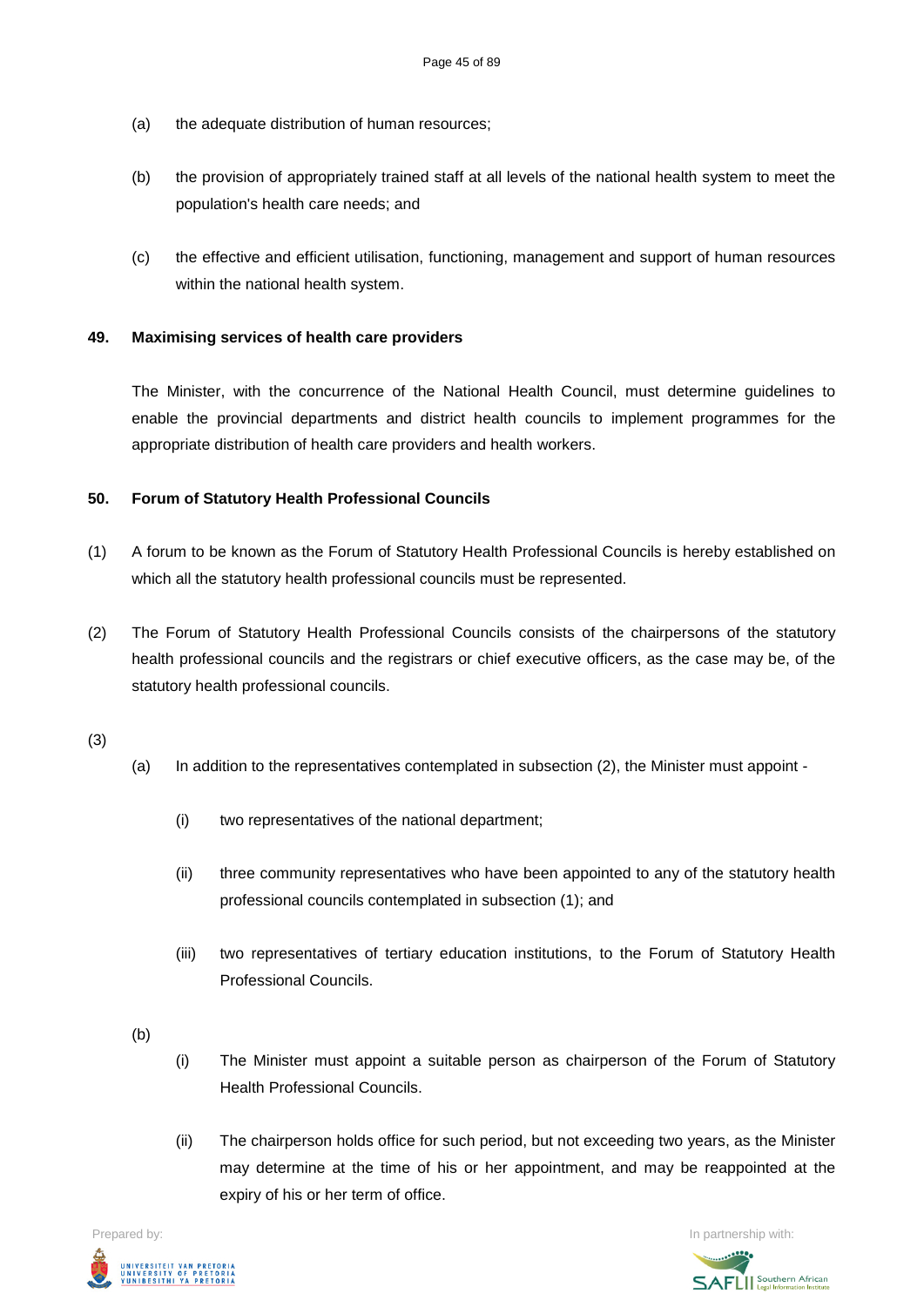- (c) Any member of the Forum of Statutory Health Professional Councils, including the chairperson, must vacate his or her office if -
	- (i) his or her estate is sequestrated;
	- (ii) he or she becomes disqualified from practising his or her profession in terms of any law;
	- (iii) he or she becomes mentally ill to such a degree that it is necessary that he or she be detained, supervised or controlled;
	- (iv) he or she is convicted in the Republic or elsewhere of an offence involving dishonesty or an offence in respect whereof he or she is sentenced to imprisonment without the option of a fine;
	- (v) he or she ceases to be a South African citizen;
	- (vi) he or she has been absent from more than two consecutive ordinary meetings of the Forum without leave from the Forum;
	- (vii) he or she tenders his or her resignation in writing and the Minister accepts the resignation;
	- (viii) he or she ceases to hold any qualification necessary for his or her appointment; or
	- (ix) the Minister, in the public interest, terminates his or her membership.
- (4) The Forum of Statutory Health Professional Councils must
	- (a) protect the interests of the public and users;
	- (b) ensure communication and liaison between the statutory health professional councils upon matters affecting more than one of the registered professions;
	- (c) in the interests of the public, promote inter-professional liaison and communication between registered professions;
	- (d) promote good practice in health services and sharing of information between the statutory health professional councils;
	- (e) ensure consistency in the actions and decisions of the statutory health professional councils;

UNIVERSITEIT VAN PRETORIA<br>UNIVERSITY OF PRETORIA<br>YUNIBESITHI YA PRETORIA

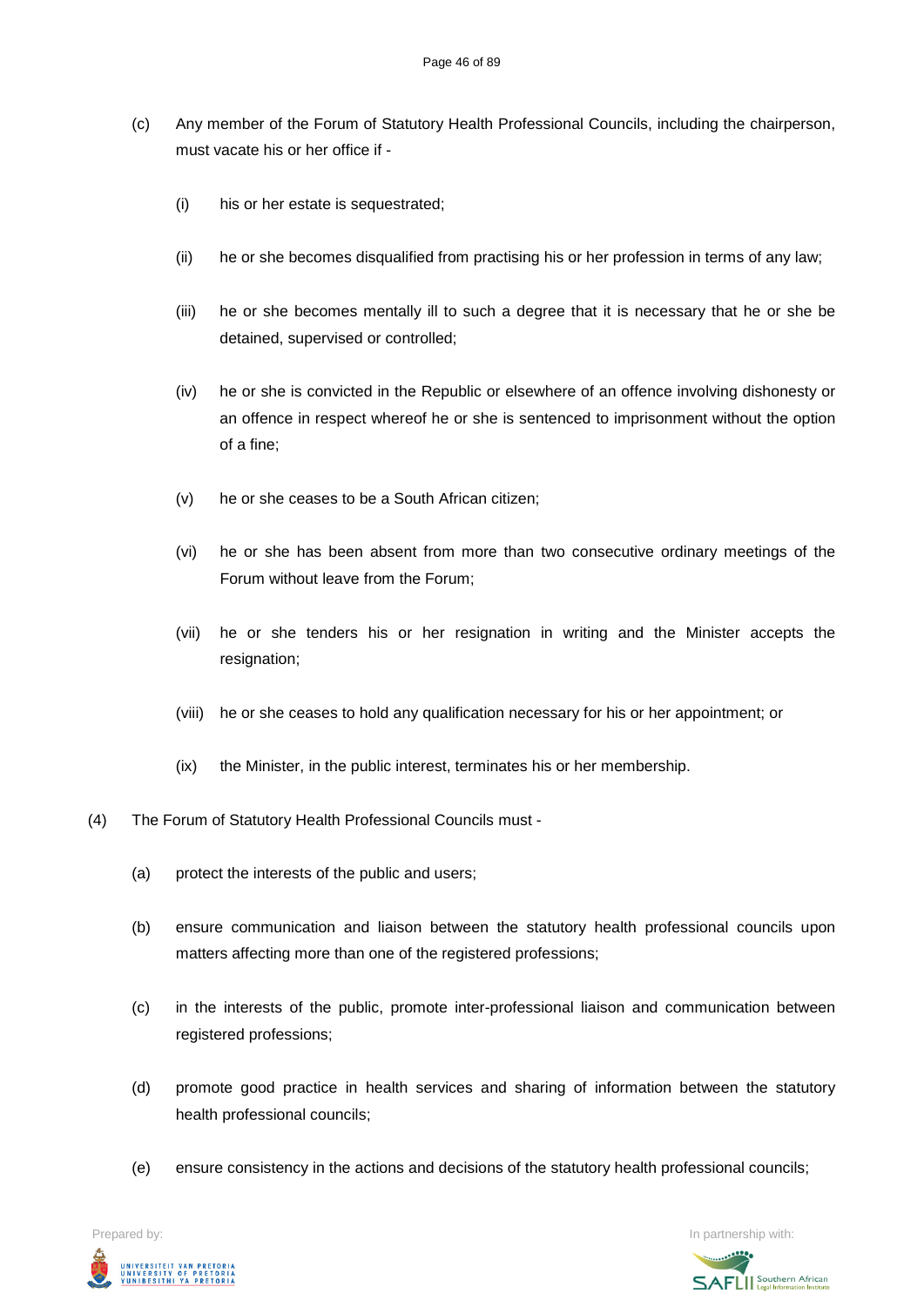- (f) consult and liaise with any relevant authority on matters collectively affecting all registered health professions;
- (g) investigate and report on, of its own accord, at the request of one or more of the statutory health professional councils or at the request of the Minister, any matter of relevance to more than one statutory health professional council;
- (h) in the prescribed manner, act as ombudsperson in respect of complaints by members of the public and other persons concerning the councils referred to in subsection (1);
- (i) advise the Minister on the development of coherent policies relating to the education and training and optimal utilisation and distribution of health care providers;
- (j) monitor and advise the Minister on the implementation of health policy in so far as it impacts on health care providers and the registered professions;
- (k) hold the statutory health professional councils explicitly to account for their performance as competent public authorities;
- (l) publish an annual report on the performance of the statutory health professional councils;
- (m) set performance improvement targets with the statutory health professional councils and monitor their progress; and
- (n) advise the Minister and the individual statutory health professional councils concerning
	- (i) the scopes of practice of the registered professions;
	- (ii) common educational and training requirements of health care providers;
	- (iii) new professions to be regulated;
	- (iv) targets, priorities, norms and standards relating to the equitable distribution of health care providers;
	- (v) development, procurement and use of health service technology;
	- (vi) perverse incentives within the registered professions;
	- (vii) the recruitment, evaluation and registration of foreign health care professionals;

Prepared by: In partnership with:  $\blacksquare$  is the partnership with:  $\blacksquare$  is the partnership with:  $\blacksquare$ UNIVERSITEIT VAN PRETORIA<br>UNIVERSITY OF PRETORIA<br>YUNIBESITHI YA PRETORIA

**SAFLI** Southern African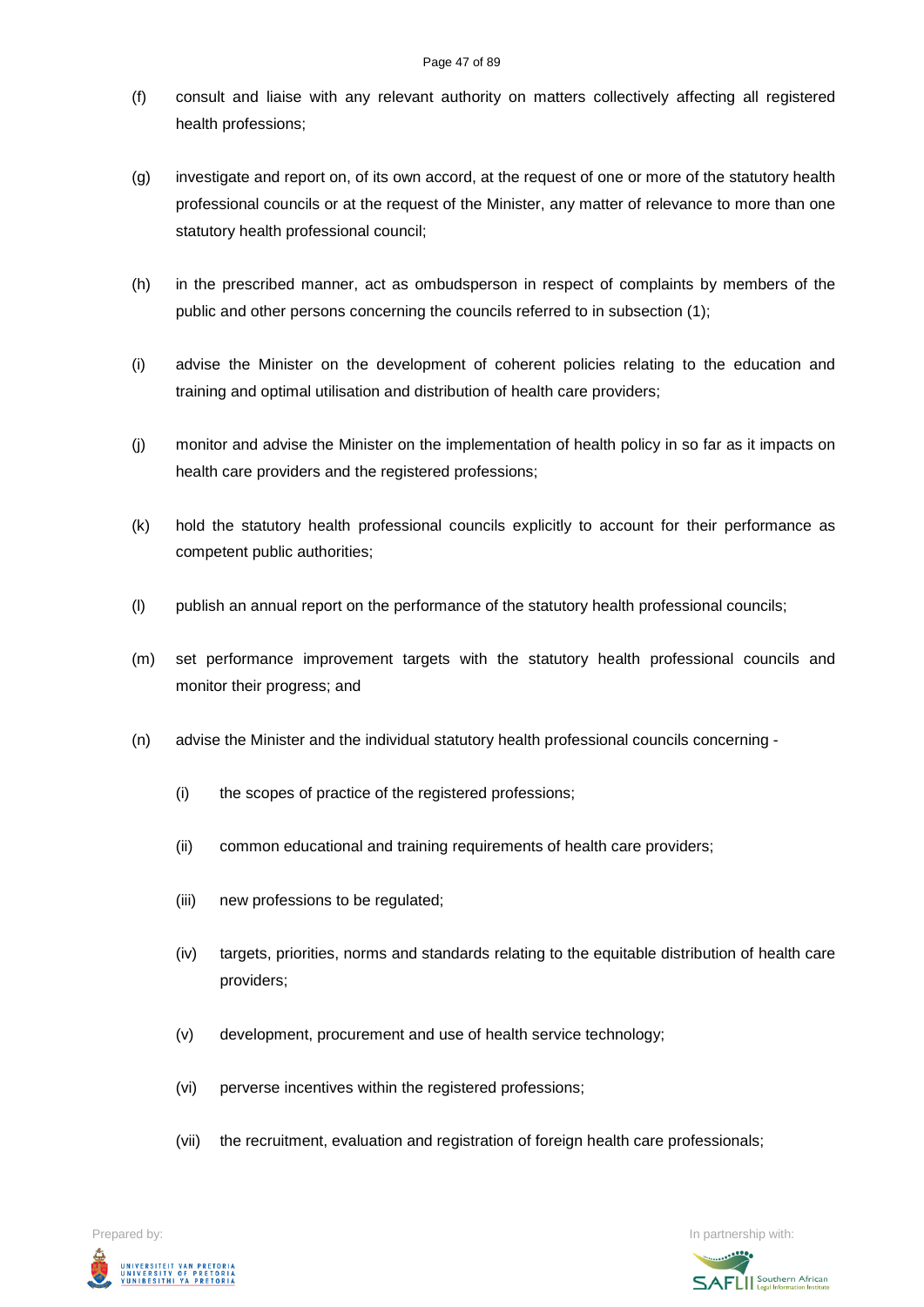#### Page 48 of 89

- (viii) effective co-ordination of the objectives and responsibilities of the various statutory health professional councils;
- (ix) responsibilities of health care providers in promoting and maintaining public health;
- (x) inter-professional communication and relationships; and
- (xi) any other matter that may be prescribed.

# (5)

- (a) In performing its duties the Forum of Statutory Health Professional Councils may
	- (i) consult or hear representations by any person, body or authority; and
	- (ii) establish a committee to advise it on any matter.
- (b) A committee contemplated in paragraph (a)(ii) may consist of not more than seven persons who must have the relevant knowledge, expertise, skills and experience to enable the committee to give the required advice.
- (c) The chairperson of the Forum must be a member of the committee.

### (6)

- (a) A decision of the Forum of Statutory Health Professional Councils must be taken by the votes of a majority of at least two thirds of the members of the Forum present at the meeting of the Forum.
- (b) A quorum for any meeting of the Forum is at least half of the members of the Forum plus one.
- (c) In the event of an equality of votes, the chairperson of the Forum has a casting vote in addition to his or her deliberative vote.
- (7) The Forum of Statutory Health Professional Councils may determine the procedure for its meetings.
- (8) The Forum of Statutory Health Professional Councils must meet at least three times a year.
- (9) The Forum of Statutory Health Professional Councils is funded through prescribed membership fees paid by the statutory health professional councils.
- (10) The members of the Forum of Statutory Health Professional Councils may agree that a person employed by one of the statutory health professional councils represented on the Forum must act as secretary at a meeting of the Forum.



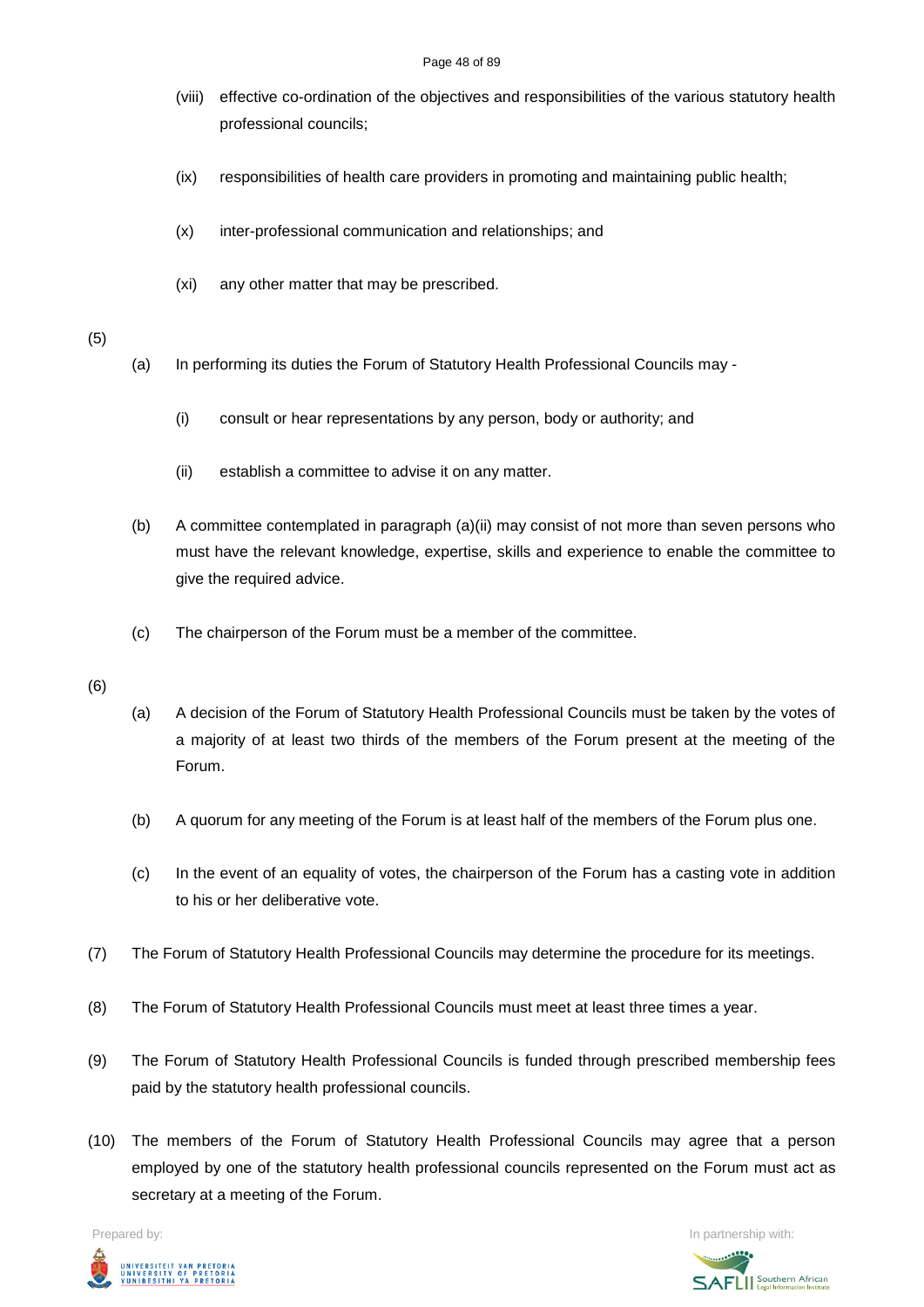### *(Commencement date of section 50: 1 March 2012)*

### **51. Establishment of academic health complexes**

The Minister may, in consultation with the Minister of Education, establish -

- (a) academic health complexes, which may consist of one or more health establishments at all levels of the national health system, including peripheral facilities, and one or more educational institutions working together to educate and train health care personnel and to conduct research in health services; and
- (b) any co-ordinating committees that may be necessary in order to perform such functions as may be prescribed.

*(Commencement date of section 51: 1 March 2012)*

### **52. Regulations relating to human resources**

The Minister may make regulations regarding human resources within the national health system in order to -

- (a) ensure that adequate resources are available for the education and training of health care personnel to meet the human resources requirements of the national health system;
- (b) ensure the education and training of health care personnel to meet the requirements of the national health system;
- (c) create new categories of health care personnel to be educated or trained;
- (d) identify shortages of key skills, expertise and competencies within the national health system and to prescribe strategies which are not in conflict with the Higher Education Act, 1997 (Act No. 101 of 1997), for the -
	- (i) recruitment of health care personnel from other countries; and
	- (ii) education and training of health care providers or health workers in the Republic,

to make up the deficit in respect of scarce skills, expertise and competencies;

(e) prescribe strategies for the recruitment and retention of health care personnel within the national health system;

Prepared by: In partnership with:  $\blacksquare$  is the partnership with:  $\blacksquare$  is the partnership with:  $\blacksquare$ UNIVERSITEIT VAN PRETORIA<br>UNIVERSITY OF PRETORIA<br>YUNIBESITHI YA PRETORIA

**SAFLI** Southern African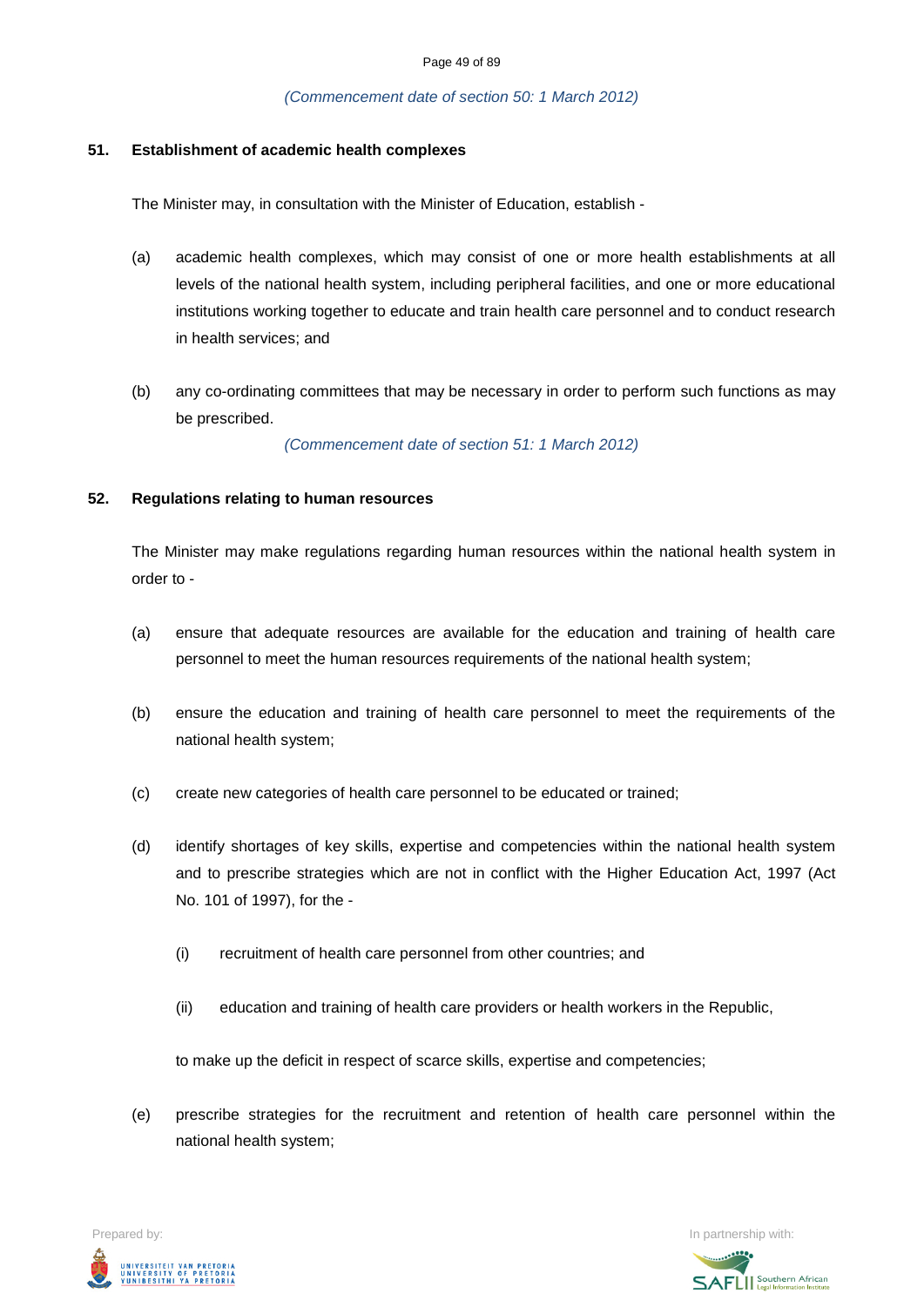- (f) ensure the existence of adequate human resources planning, development and management structures at national, provincial and district levels of the national health system;
- (g) ensure the availability of institutional capacity at national, provincial and district levels of the national health system to plan for, develop and manage human resources;
- (h) ensure the definition and clarification of the roles and functions of the national department, provincial departments and municipalities with regard to the planning, production and management of human resources; and
- (i) prescribe circumstances under which health care personnel may be recruited from other countries to provide health services in the Republic.

# **CHAPTER 8**

# **CONTROL OF USE OF BLOOD, BLOOD PRODUCTS, TISSUE AND GAMETES IN HUMANS**

### **53. Establishment of national blood transfusion service**

- (1) The Minister must establish a blood transfusion service for the Republic by granting a licence to a nonprofit organisation, which is able to provide a blood transfusion service throughout the territory of the Republic.
- (2) The holder of the licence granted in terms of subsection (1)
	- (a) must comply with prescribed norms and standards and must provide the prescribed blood transfusion and related services;
	- (b) may establish regional units, for the delivery of blood transfusion services, which must function under the control of the licence holder; and
	- (c) has the sole right to provide a blood transfusion service in the Republic.
- (3) Any person other than the holder of the licence granted in terms of subsection (1) who provides a blood transfusion service in the Republic, is guilty of an offence and liable on conviction to a fine or to imprisonment for a period not exceeding five years or to both a fine and such imprisonment.

*(Commencement date of section 53: 30 June 2008)*

### **54. Designation of authorised institution**

(1) The Minister may, by notice in the *Gazette*, designate any institution other than an institution contemplated in section 63 as an authorised institution.

Prepared by: In partnership with:  $\blacksquare$  is the partnership with:  $\blacksquare$  is the partnership with:  $\blacksquare$ UNIVERSITEIT VAN PRETORIA<br>UNIVERSITY OF PRETORIA<br>YUNIBESITHI YA PRETORIA

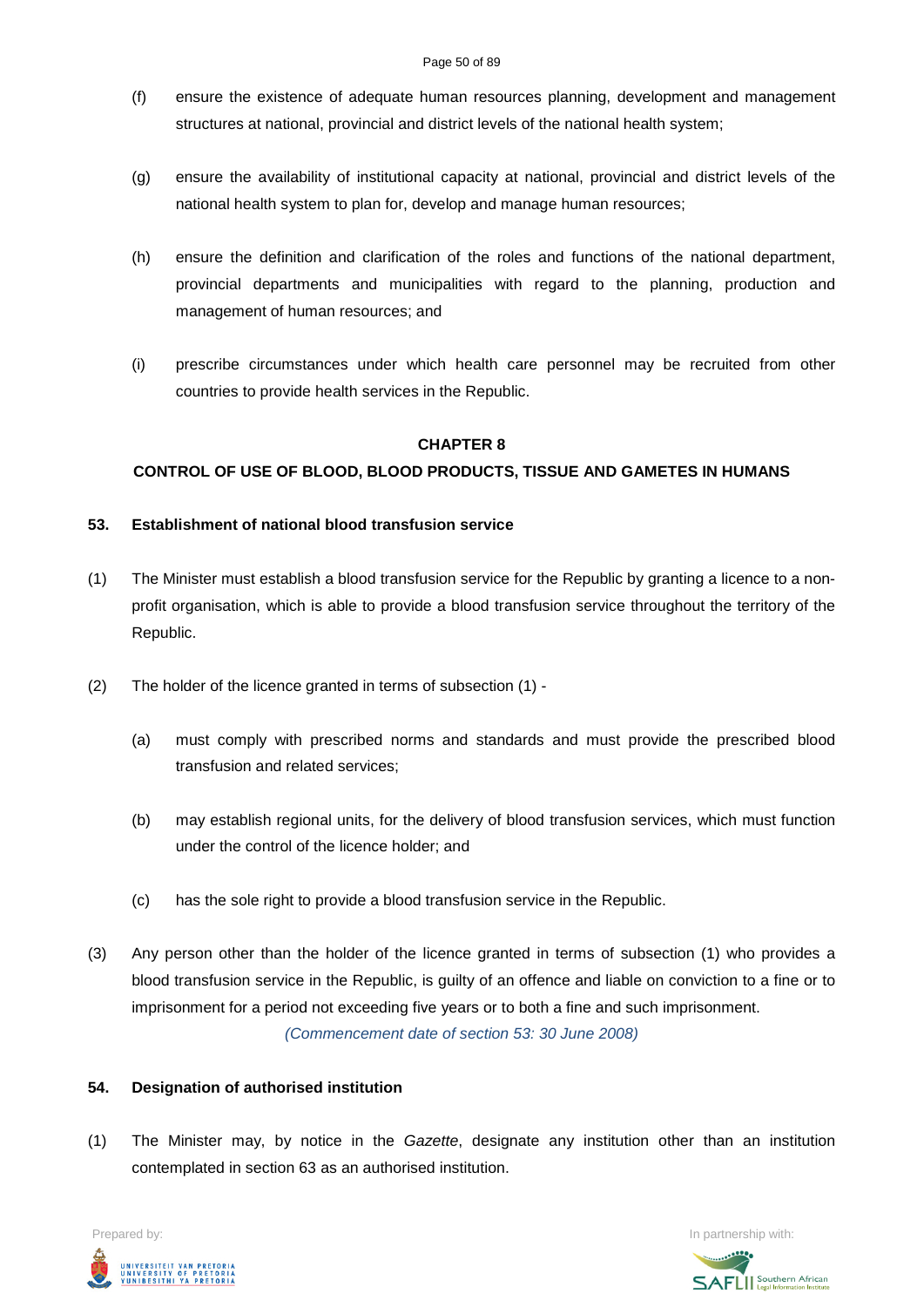- (2) An authorised institution may
	- (a) acquire, use or supply the body of a deceased person for any of the purposes referred to in section 64;
	- (b) acquire or use any tissue lawfully imported or removed from the body of a living or deceased person for any of the purposes referred to in section 56 or 64, as the case may be;
	- (c) supply any tissue preserved by it to an institution or person contemplated in section 63 for any of the purposes referred to in section 58 or 64; and
	- (d) acquire, use and supply blood products for any of the purposes referred to in section 56 or 64.
- (3) The Minister may, in the notice contemplated in subsection (1), impose conditions in respect of the exercise of a power referred to in subsection (2).

*(Commencement date of section 54: 1 March 2012)*

# **55. Removal of tissue, blood, blood products or gametes from living persons**

A person may not remove tissue, blood, a blood product or gametes from the body of another living person for the purpose referred to in section 56 unless it is done -

- (a) with the written consent of the person from whom the tissue, blood, blood product or gametes are removed granted in the prescribed manner; and
- (b) in accordance with prescribed conditions. *(Commencement date of section 55: 17 May 2010)*

### **56. Use of tissue, blood, blood products or gametes removed or withdrawn from living persons**

- (1) A person may use tissue or gametes removed or blood or a blood product withdrawn from a living person only for such medical or dental purposes as may be prescribed.
- (2)
- (a) Subject to paragraph (b), the following tissue, blood, blood products or gametes may not be removed or withdrawn from a living person for any purpose contemplated in subsection (1):
	- (i) Tissue, blood, a blood product or a gamete from a person who is mentally ill within the meaning of the Mental Health Care Act, 2002 (Act No. 17 of 2002);
	- (ii) tissue which is not replaceable by natural processes from a person younger than 18 years;



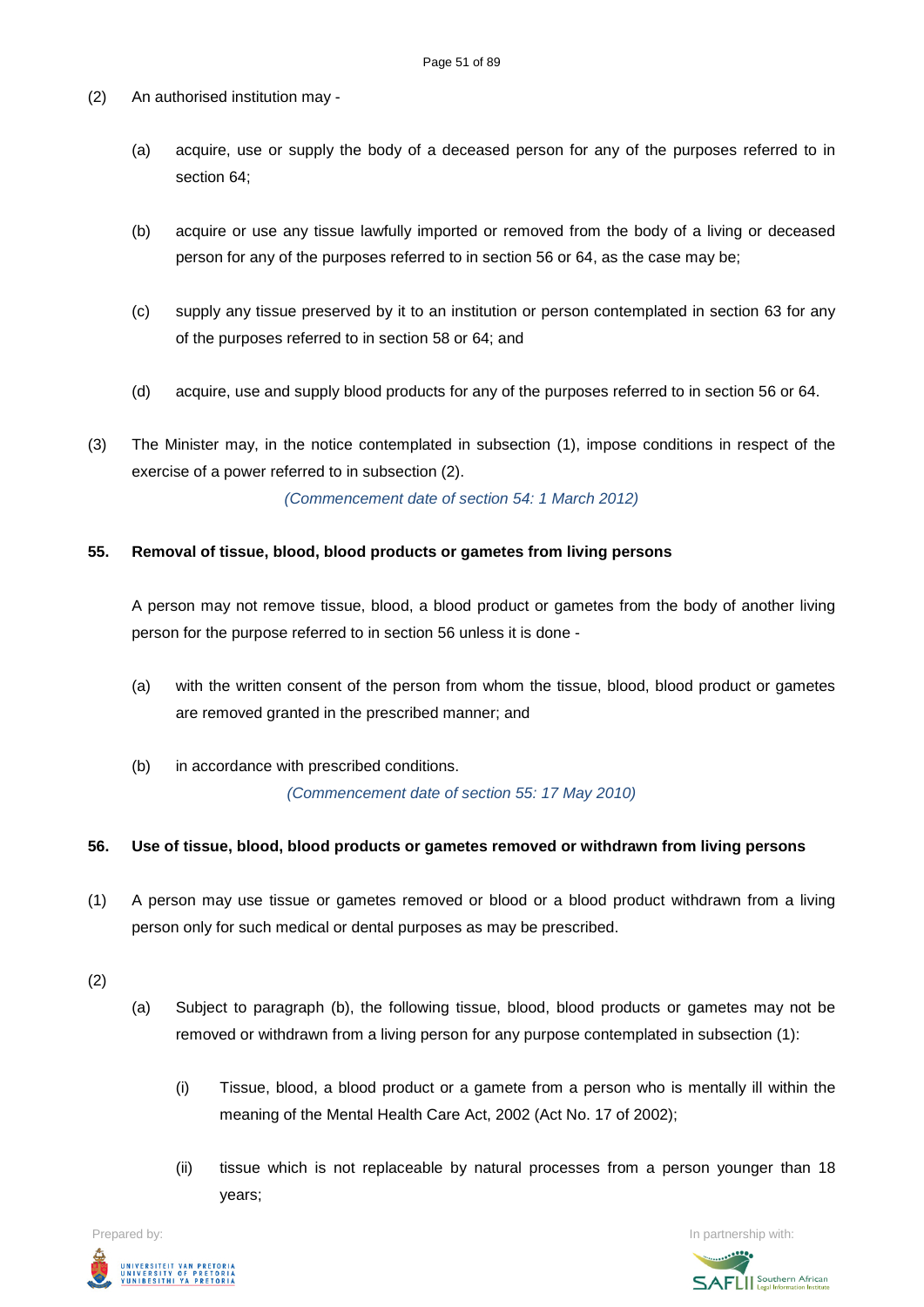- (iii) a gamete from a person younger than 18 years; or
- (iv) placenta, embryonic or foetal tissue, stem cells and umbilical cord, excluding umbilical cord progenitor cells.
- (b) The Minister may authorise the removal or withdrawal of tissue, blood, a blood product or gametes contemplated in paragraph (a) and may impose any condition which may be necessary in respect of such removal or withdrawal.

*(Commencement date of section 56: 17 May 2010)*

# **57. Prohibition of reproductive cloning of human beings**

- (1) A person may not
	- (a) manipulate any genetic material, including genetic material of human gametes, zygotes or embryos; or
	- (b) engage in any activity, including nuclear transfer or embryo splitting,

for the purpose of the reproductive cloning of a human being.

- (2) The Minister may, under such conditions as may be prescribed, permit therapeutic cloning utilising adult or umbilical cord stem cells.
- (3) No person may import or export human zygotes or embryos without the prior written approval of the **Minister**
- (4) The Minister may permit research on stem cells and zygotes which are not more than 14 days old on a written application and if -
	- (a) the applicant undertakes to document the research for record purposes; and
	- (b) prior consent is obtained from the donor of such stem cells or zygotes.
- (5) Any person who contravenes a provision of this section or who fails to comply therewith is guilty of an offence and is liable on conviction to a fine or to imprisonment for a period not exceeding five years or to both a fine and such imprisonment.
- (6) For the purpose of this section -



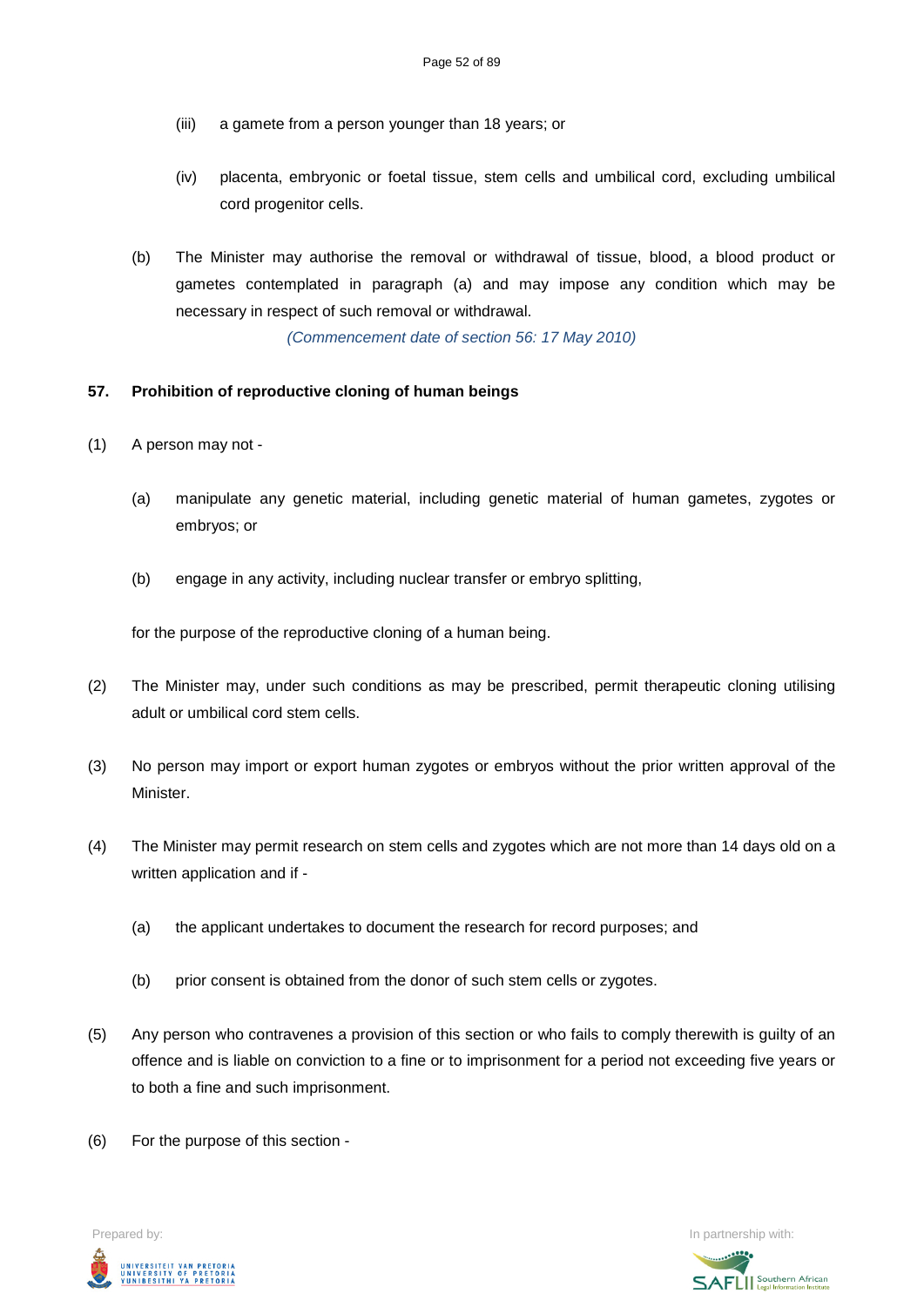- (a) "reproductive cloning of a human being" means the manipulation of genetic material in order to achieve the reproduction of a human being and includes nuclear transfer or embryo splitting for such purpose; and
- (b) "therapeutic cloning" means the manipulation of genetic material from either adult, zygotic or embryonic cells in order to alter, for therapeutic purposes, the function of cells or tissues. *(Commencement date of section 57: 1 March 2012)*

# **58. Removal and transplantation of human tissue in hospital or authorised institution**

- (1) A person may not remove tissue from a living person for transplantation in another living person or carry out the transplantation of such tissue except -
	- (a) in a hospital or an authorised institution; and
	- (b) on the written authority of
		- (i) the medical practitioner in charge of clinical services in that hospital or authorised institution, or any other medical practitioner authorised by him or her; or
		- (ii) in the case where there is no medical practitioner in charge of the clinical services at that hospital or authorised institution, a medical practitioner authorised thereto by the person in charge of the hospital or authorised institution.
- (2) The medical practitioner contemplated in subsection (1)(b) may not participate in a transplant for which he or she has granted authorisation in terms of that subsection.

### *(Commencement date of section 58*

- **59. Removal, use or transplantation of tissue, and administering of blood and blood products by medical practitioner or dentist**
- (1) For the purposes of this Chapter, only a registered medical practitioner or dentist may remove any tissue from a living person, use tissue so removed for any of the purposes contemplated in section 56 or transplant tissue so removed into another living person.
- (2) Subject to the Medicines and Related Substances Control Act, 1965 (Act No. 101 of 1965), only a registered medical practitioner or dentist, or a person acting under the supervision or on the instructions of a medical practitioner or dentist, may for the purposes of this Chapter administer blood or a blood product to, or prescribe blood or a blood product for, a living person.

*(Commencement date of section 59: 1 March 2012)*

**60. Payment in connection with the importation, acquisition or supply of tissue, blood, blood products or gametes**

Prepared by: In partnership with:UNIVERSITEIT VAN PRETORIA<br>UNIVERSITY OF PRETORIA<br>YUNIBESITHI YA PRETORIA

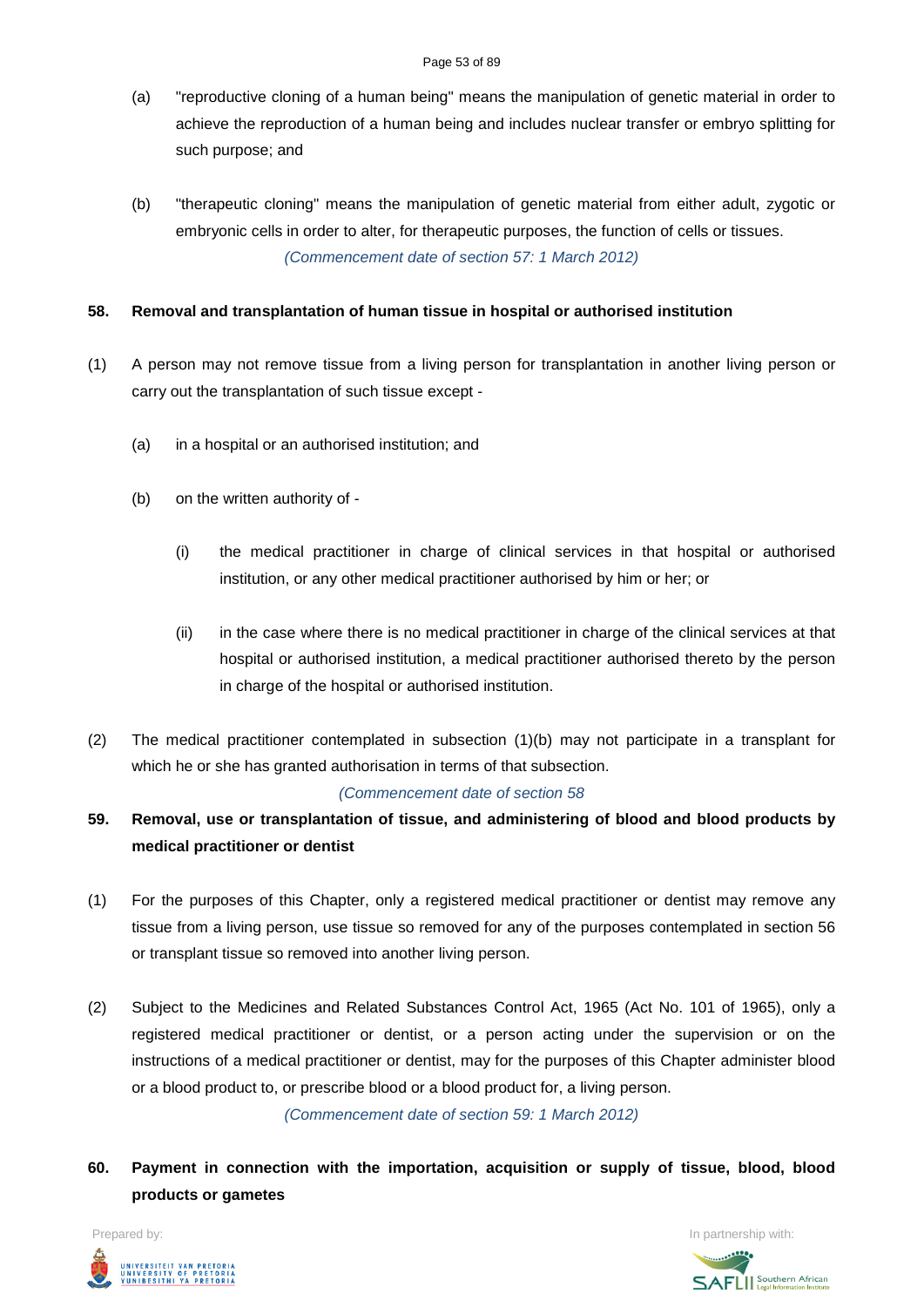- (1) No person, except
	- (a) a hospital or an institution contemplated in section 58(1)(a), a person or an institution contemplated in section 63 and an authorised institution or, in the case of tissue or gametes imported or exported in the manner provided for in the regulations, the importer or exporter concerned, may receive payment in respect of the acquisition, supply, importation or export of any tissue or gamete for or to another person for any of the purposes contemplated in section 56 or 64;
	- (b) a person or an institution contemplated in section 63 or an authorised institution, may receive any payment in respect of the importation, export or acquisition for the supply to another person of blood or a blood product.
- (2) The amount of payment contemplated in subsection (1) may not exceed an amount which is reasonably required to cover the costs involved in the importation, export, acquisition or supply of the tissue, gamete, blood or blood product in question.
- (3) This section does not prevent a health care provider registered with a statutory health professional council from receiving remuneration for any professional service rendered by him or her.
- (4) It is an offence for a person
	- (a) who has donated tissue, a gamete, blood or a blood product to receive any form of financial or other reward for such donation, except for the reimbursement of reasonable costs incurred by him or her to provide such donation; and
	- (b) to sell or trade in tissue, gametes, blood or blood products, except as provided for in this Chapter.
- (5) Any person convicted of an offence in terms of subsection (4) is liable on conviction to a fine or to imprisonment for a period not exceeding five years or to both a fine and such imprisonment. *(Commencement date of section 60: 1 March 2012)*

### **61. Allocation and use of human organs**

- (1) Human organs obtained from deceased persons for the purpose of transplantation or treatment, or medical or dental training or research, may only be used in the prescribed manner.
- (2) Human organs obtained in terms of subsection (1) must be allocated in accordance with the prescribed procedures.

Prepared by: In partnership with:UNIVERSITEIT VAN PRETORIA<br>UNIVERSITY OF PRETORIA<br>YUNIBESITHI YA PRETORIA

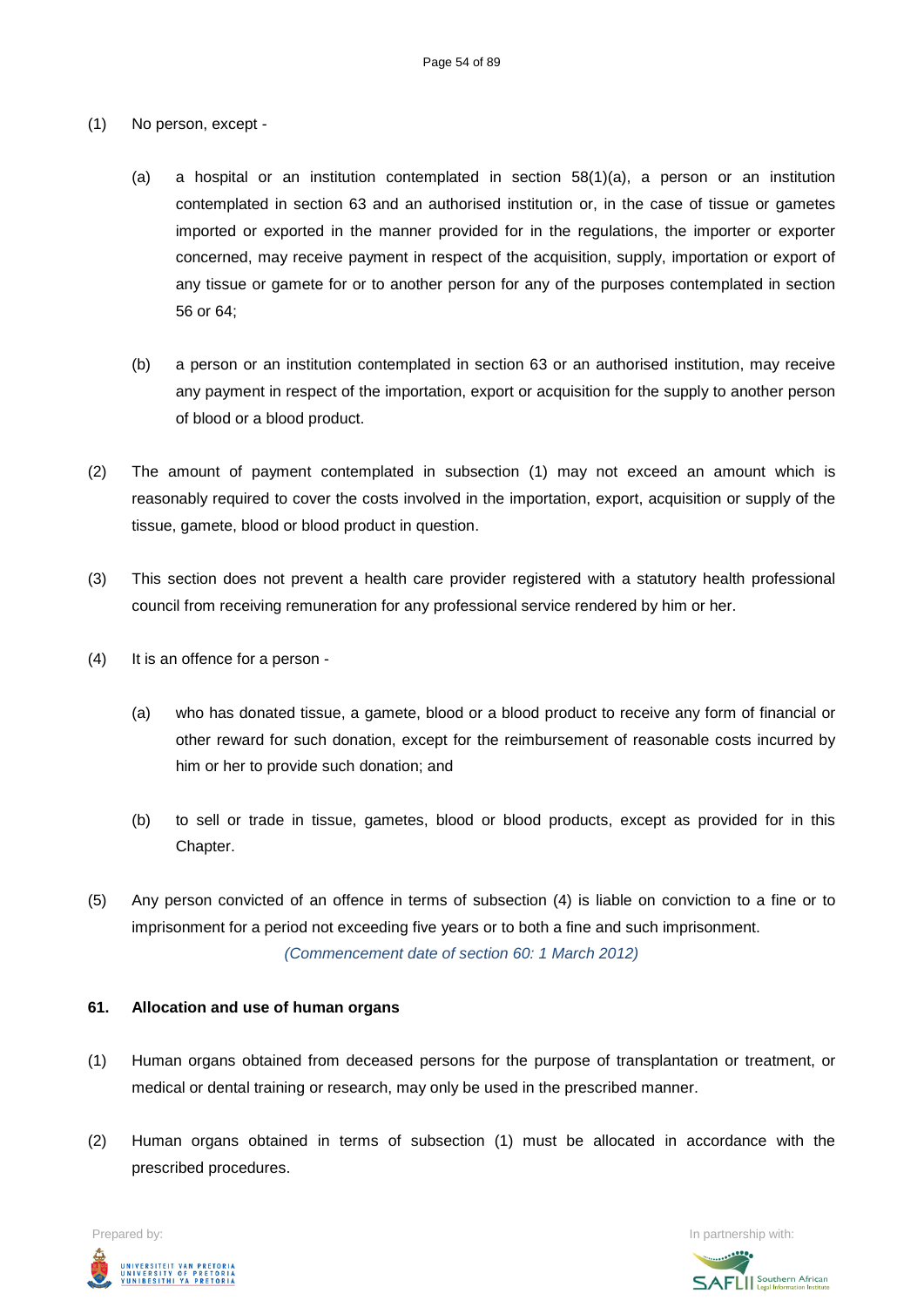#### Page 55 of 89

- (3) An organ may not be transplanted into a person who is not a South African citizen or a permanent resident of the Republic without the Minister's authorisation in writing.
- (4) The Minister must prescribe
	- (a) criteria for the approval of organ transplant facilities; and
	- (b) procedural measures to be applied for such approval.

# (5)

- (a) A person who contravenes a provision of this section or fails to comply therewith or who charges a fee for a human organ is guilty of an offence.
- (b) Any person convicted of an offence in terms of paragraph (a) is liable on conviction to a fine or to imprisonment for a period not exceeding five years or to both a fine and such imprisonment. *(Commencement date of section 61: 1 March 2012)*

# **62. Donation of human bodies and tissue of deceased persons**

# (1)

- (a) A person who is competent to make a will may
	- (i) in the will;
	- (ii) in a document signed by him or her and at least two competent witnesses; or
	- (iii) in an oral statement made in the presence of at least two competent witnesses,

donate his or her body or any specified tissue thereof to be used after his or her death, or give consent to the post mortem examination of his or her body, for any purpose provided for in this Act.

- (b) A person who makes a donation as contemplated in paragraph (a) must nominate an institution or a person contemplated in section 63 as donee.
- (c) If no donee is nominated in terms of paragraph (b), the donation is null and void.
- (d) Paragraph (b) does not apply in respect of an organ donated for the purposes contemplated in section 61(1) and the donee of such organ must be determined in terms of section 61(2).
- (2) In the absence of a donation under subsection  $(1)(a)$  or of a contrary direction given by a person whilst alive, the spouse, partner, major child, parent, guardian, major brother or major sister of that person, in



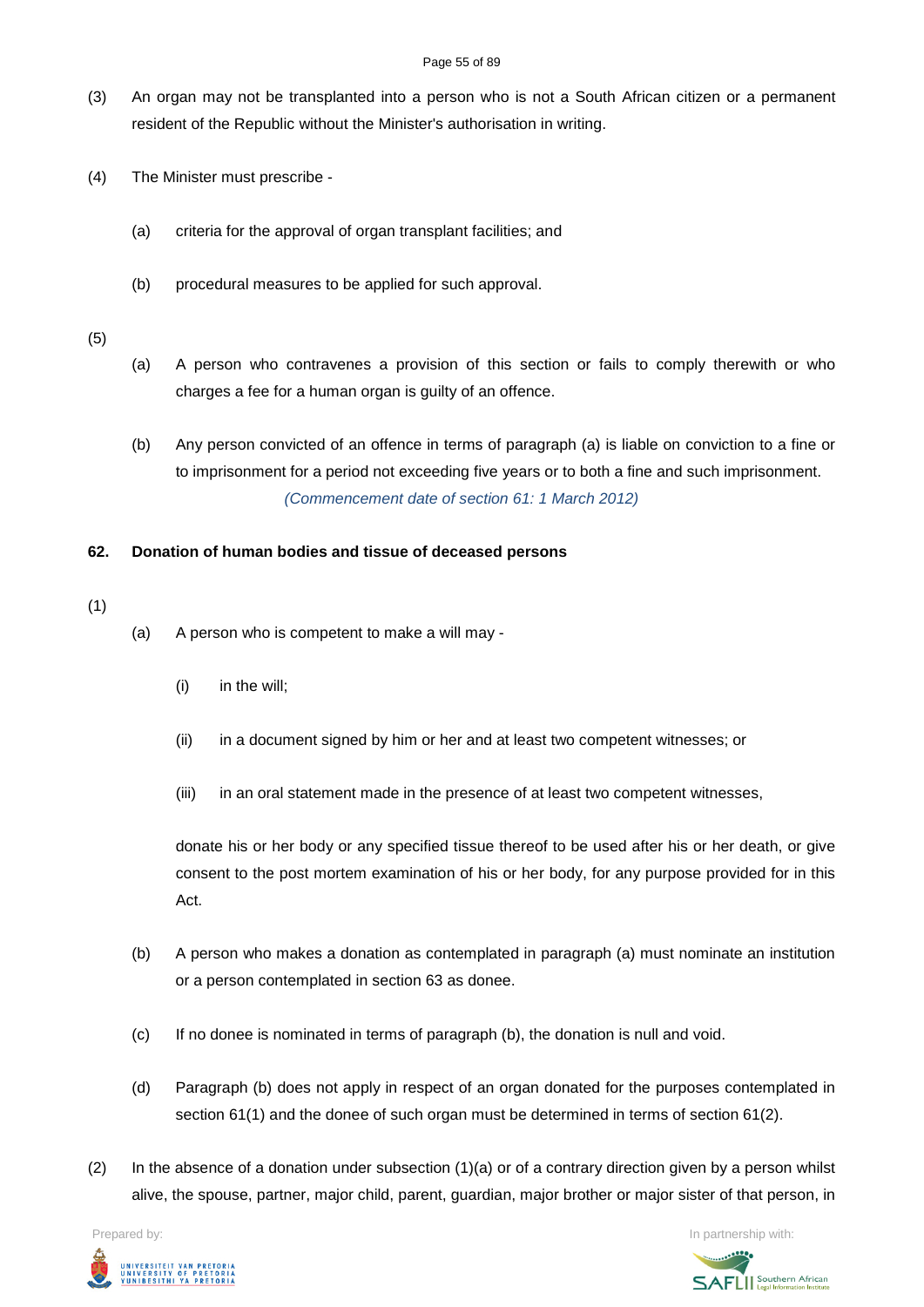#### Page 56 of 89

the specific order mentioned, may, after that person's death, donate the body or any specific tissue of that person to an institution or a person contemplated in section 63.

(3)

- (a) The Director-General may, after the death of a person and if none of the persons contemplated in subsection (2) can be located, donate any specific tissue of that person to an institution or a person contemplated in section 63.
- (b) The Director-General may only donate the specific tissue if all the prescribed steps have been taken to locate the persons contemplated in subsection (2).

*(Commencement date of section 62: 1 March 2012)*

# **63. Human bodies, tissue, blood, blood products or gametes may be donated to prescribed institution or person**

A human body, tissue, blood, blood products or gametes may be donated by any person contemplated in section 55(a) or 62 to any prescribed institution or person for any purpose contemplated in section 56 or 64(1).

*(Commencement date of section 63: 1 March 2012)*

# **64. Purposes of donation of body, tissue, blood or blood products of deceased persons**

- (1) A donation in terms of section 62 may only be made for
	- (a) the purposes of the training of students in health sciences;
	- (b) the purposes of health research;
	- (c) the purposes of the advancement of health sciences;
	- (d) therapeutic purposes, including the use of tissue in any living person; or
	- (e) the production of a therapeutic, diagnostic or prophylactic substance.
- (2) This Act does not apply to the preparation of the body of a deceased person for the purposes of embalming it, whether or not such preparation involves the -
	- (a) making of incisions in the body for the withdrawal of blood and the replacement thereof by a preservative; or
	- (b) restoration of any disfigurement or mutilation of the body before its burial. *(Commencement date of section 64: 1 March 2012)*



Prepared by: **In partnership with:**  $\blacksquare$  **In partnership with:**  $\blacksquare$  **In partnership with:**  $\blacksquare$ 

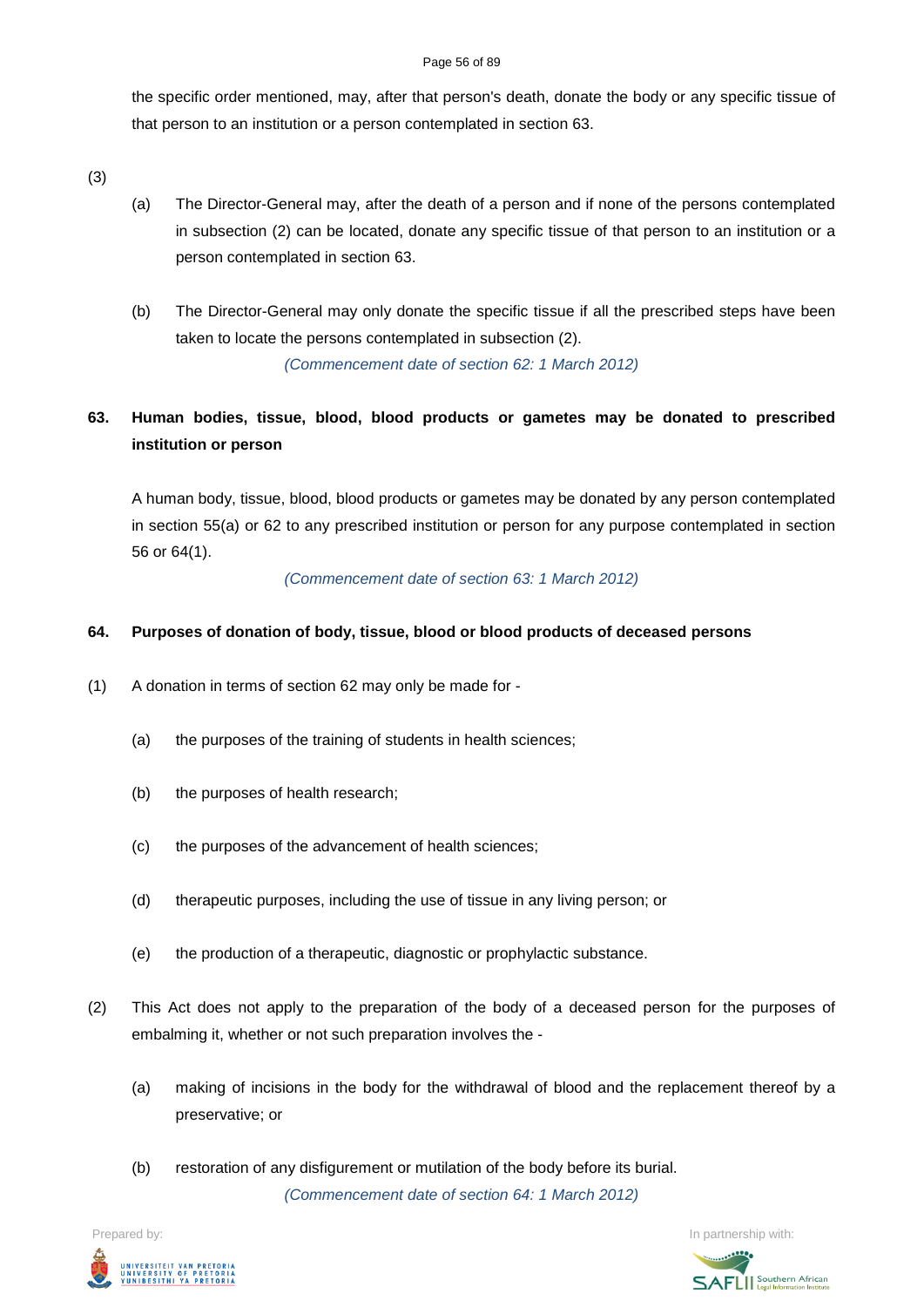# **65. Revocation of donation**

A donor may, prior to the transplantation of the relevant organ into the donee, revoke a donation in the same way in which it was made or, in the case of a donation by way of a will or other document, also by the intentional destruction of that will or document.

*(Commencement date of section 65 1 March 2012)*

# **66. Post mortem examination of bodies**

- (1) Subject to subsection (2), a post mortem examination of the body of a deceased person may be conducted if -
	- (a) the person, while alive, gave consent thereto;
	- (b) the spouse, partner, major child, parent, guardian, major brother or major sister of the deceased, in the specific order mentioned, gave consent thereto; or
	- (c) such an examination is necessary for determining the cause of death.
- (2) A post mortem examination may not take place unless
	- (a) the medical practitioner in charge of clinical services in the hospital or authorised institution or of the mortuary in question, or any other medical practitioner authorised by such practitioner, has authorised the post mortem examination in writing and in the prescribed manner; or
	- (b) in the case where there is no medical practitioner in charge of clinical services, a medical practitioner authorised by the person in charge of such hospital or authorised institution, has authorised the post mortem examination in writing and in the prescribed manner. *(Commencement date of section 66: 1 March 2012)*

**67. Removal of tissue at post-mortem examinations and obtaining of tissue by institutions and persons**

- (1)
- (a) The Minister may, on the written application of an institution or person requiring tissue for a purpose contemplated in section 64(1), authorise that institution or person, in writing, to obtain such tissue from a medical practitioner contemplated in subsection (3) or a person or an institution contemplated in section 63.
- (b) The Minister may impose any condition on the institution or person to which or to whom he or she has granted an authorisation in terms of paragraph (a).



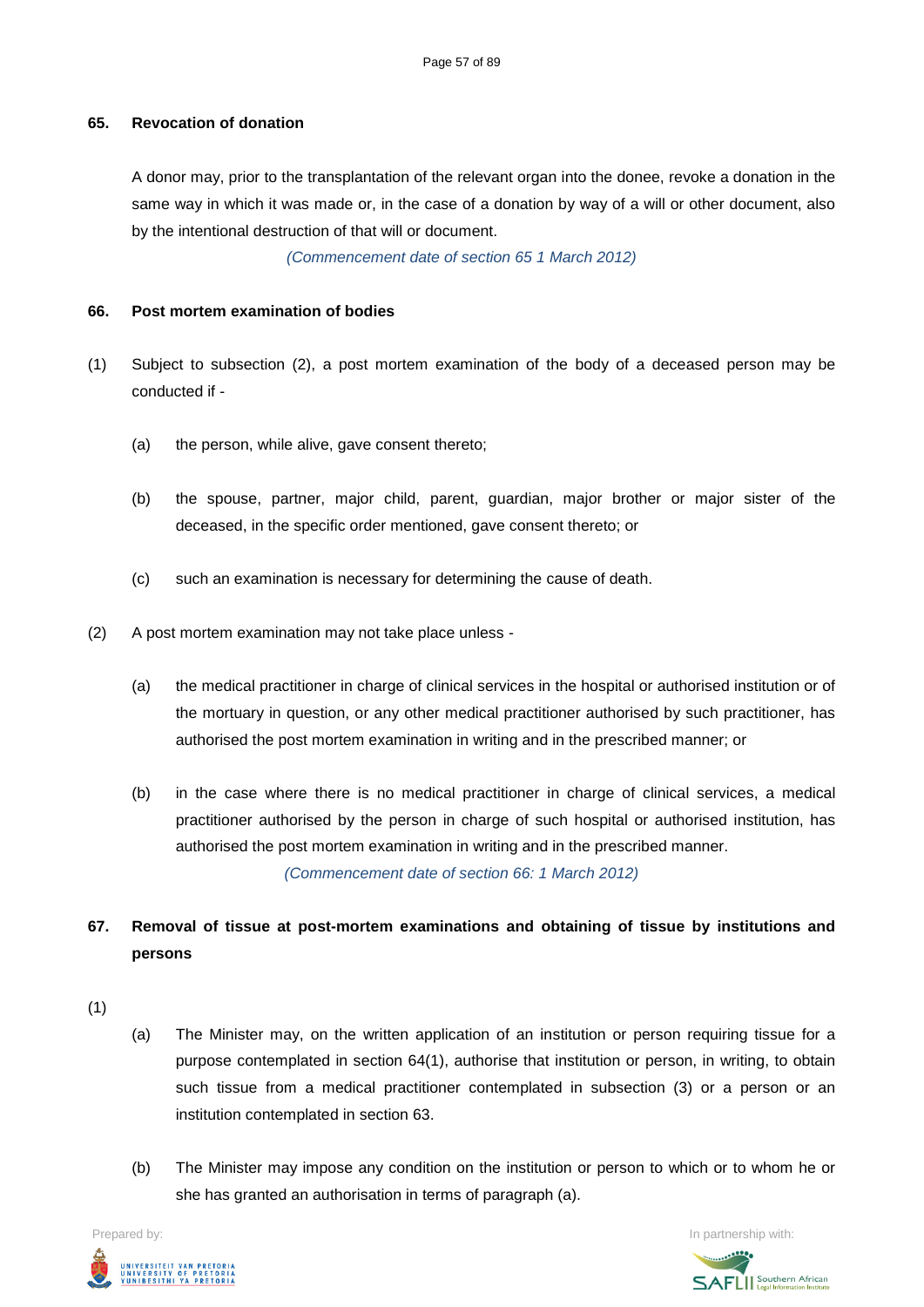- (c) This Act does not prevent persons or institutions from acquiring tissue in terms of the National Heritage Resources Act, 1999 (Act No. 25 of 1999), for the purposes of that Act.
- (2) The medical practitioner in charge of clinical services in the hospital or authorised institution or of the mortuary in question, or any other medical practitioner authorised by such practitioner, or, in the case where there is no medical practitioner in charge of clinical services, a medical practitioner authorised by the person in charge of such hospital or authorised institution, may, in writing and in the prescribed manner, authorise -
	- (a) a prescribed institution or person contemplated in section 63; or
	- (b) an authorised institution making application therefor in writing,

to remove any specified tissue from the body concerned before burial thereof.

- (3) Despite anything to the contrary in any other law, a medical practitioner who conducts a post-mortem examination in terms of -
	- (a) section 3 of the Inquests Act, 1959 (Act No. 58 of 1959); or
	- (b) section 71(1)(a) or (b),

must remove or cause to be removed from a body such tissue as may be specified in an authorisation under subsection (1) and must hand it over to the institution or person in possession of the authorisation.

- (4) The removal contemplated in subsection (3) may not be effected if
	- (a) the removal of the tissue is likely to affect the outcome of the examination; or
	- (b) the body or tissue in question has been donated or if the removal would be contrary to a direction given by the deceased before his or her death.

*(Commencement date of section 67: 1 March 2012)*

# **68. Regulations relating to tissue, cells, organs, blood, blood products and gametes**

- (1) The Minister may make regulations regarding
	- (a) the post mortem examination of bodies of deceased persons;
	- (b) the preservation, use and disposal of bodies, including unclaimed bodies;

Prepared by: In partnership with:



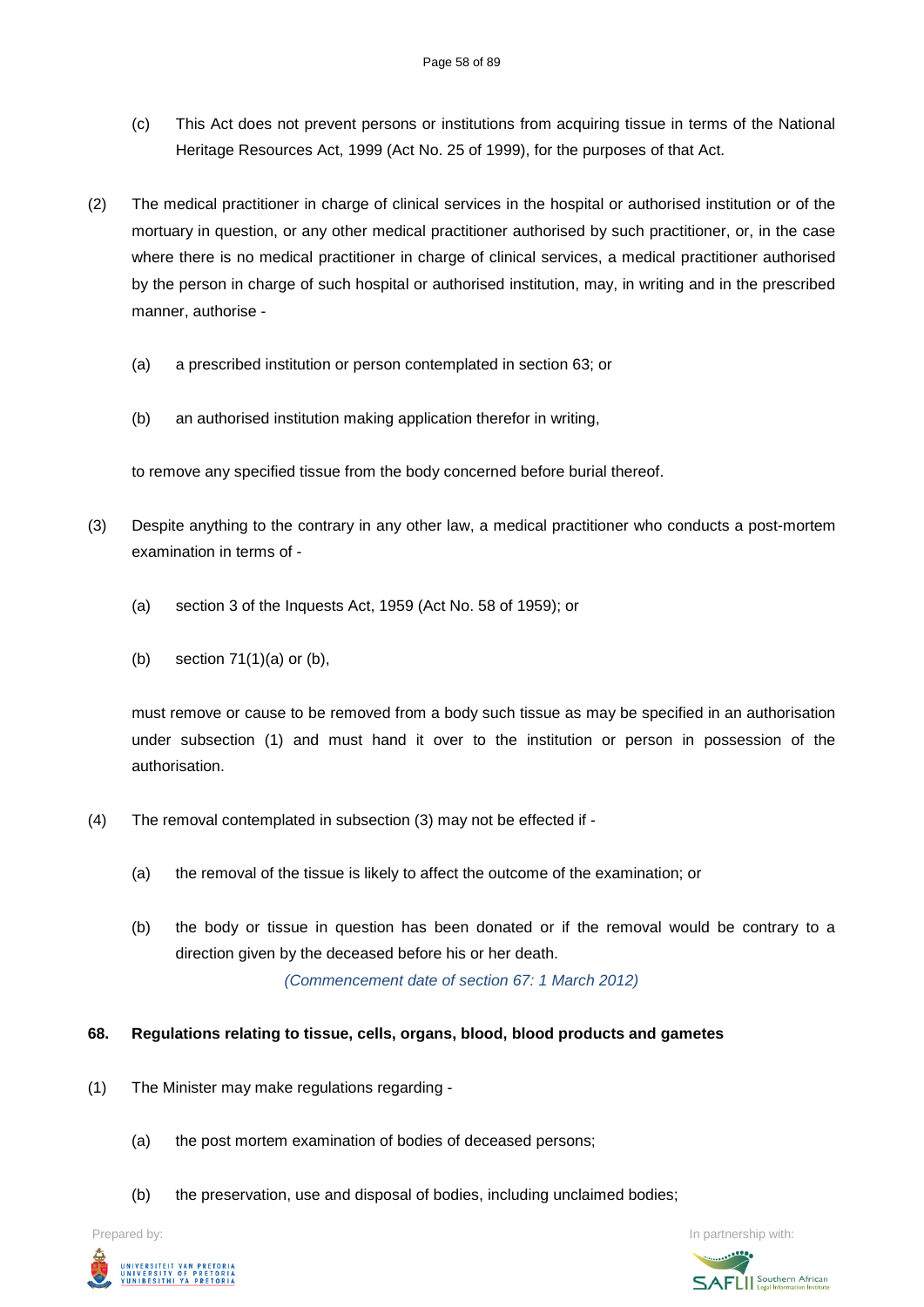- (c) the removal of donated tissue or cells from persons, tissue or cells obtained from post mortem examinations and the procurement, processing, storage, supply and allocation of tissue or human cells by institutions and persons;
- (d) tissue transplants;
- (e) the production, packaging, sealing, labelling, storage and supplying of therapeutic, diagnostic and prophylactic substances from tissue;
- (f) the supply of tissue, organs, oocytes, human stem cells and other human cells, blood, blood products or gametes;
- (g) the importation and exportation of tissue, human cells, blood, blood products or gametes;
- (h) the withdrawal of blood from living persons and the preservation, testing, processing, supply or disposal of withdrawn or imported blood;
- (i) the administering of blood and any blood product to living persons;
- (j) the production, packaging, sealing, labelling and supplying of blood and blood products;
- (k) the bringing together outside the human body of male and female gametes, and research with regard to the product of the union of those gametes;
- (l) the artificial fertilisation of persons;
- (m) the appointment and functions of inspectors of anatomy and investigating officers;
- (n) the records and registers to be kept by persons and institutions;
- (o) the returns and reports, including extracts from registers, to be submitted to specified persons and institutions;
- (p) the acquisition, storage, harvesting, utilisation or manipulation of tissue, blood, blood products, organs, gametes, oocytes or human stem cells for any purpose;
- (q) the appointment and functions of inspectors of the national blood transfusion service and progenitor cell transplant institutions; and
- (r) any other matter relating to regulating the control and the use of human bodies, tissue, organs, gametes, blood and blood products in humans.



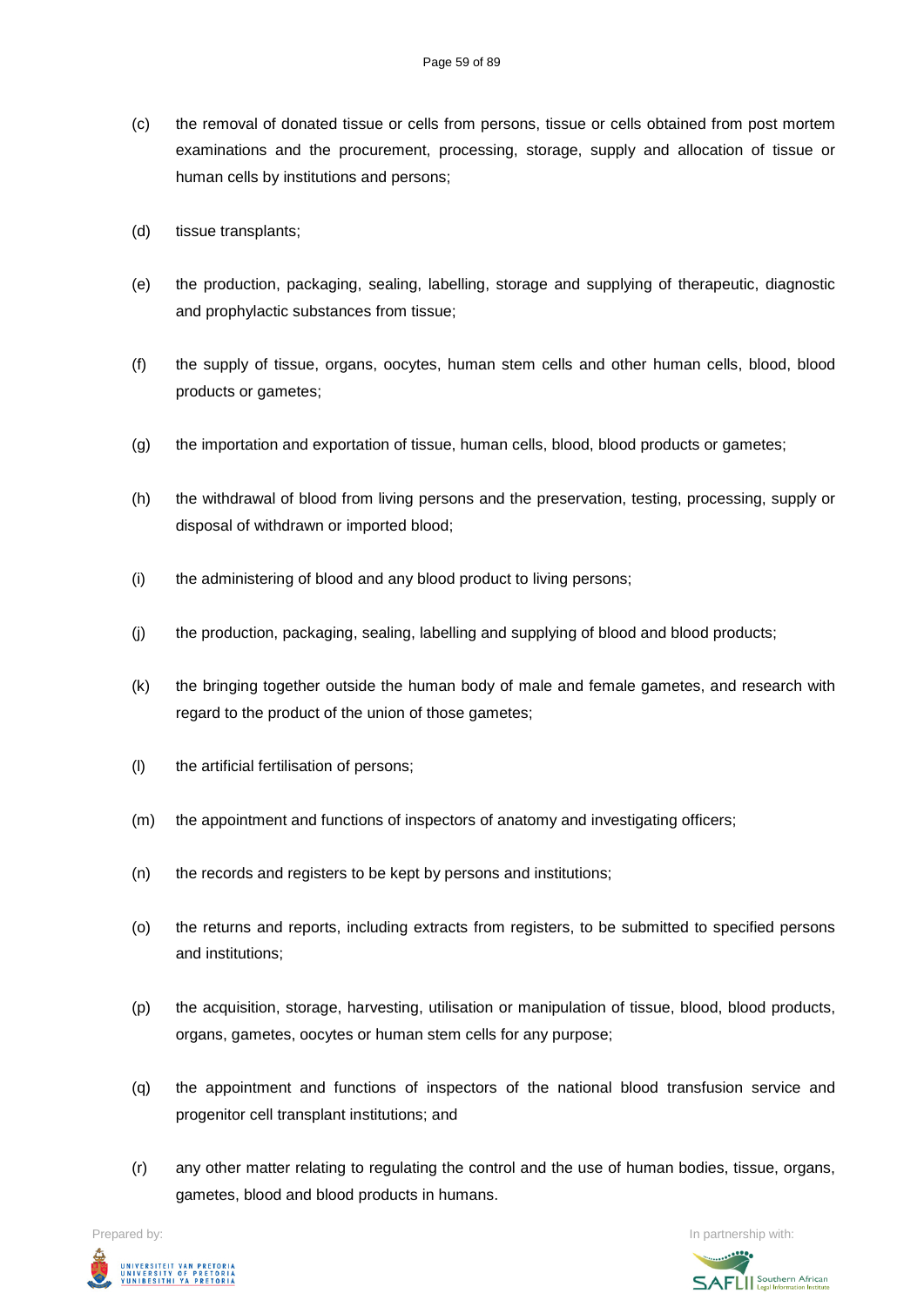- (2) The Minister, with the concurrence of the Cabinet member responsible for finance, may make regulations concerning the payment of persons or institutions in connection with procurement, storage, supply, import or export of human bodies, tissue, blood, blood products or gametes.
- (3) The Minister may, if it is consistent with the objects of this Act and upon such conditions as the Minister may deem fit, by notice in the *Gazette* exempt any person or category of persons from any or all of the regulations made under this section.

*(Commencement date of section 68: 17 May 2010)*

# **CHAPTER 9 NATIONAL HEALTH RESEARCH AND INFORMATION**

### **69. National Health Research Committee**

(1) The Minister must establish a committee to be known as the National Health Research Committee.

### (2)

- (a) The National Health Research Committee consists of not more than 15 persons, appointed by the Minister after consultation with the National Health Council.
- (b) A person appointed in terms of paragraph (a)
	- (i) serves for a term of not more than three years and may be reappointed for one or more terms; and
	- (ii) ceases to be a member on resignation or if requested by the Minister for good cause to resign.
- (c) A vacancy in the National Health Research Committee must be filled by the appointment of a person for the unexpired portion of the term of office of the member in whose place the person is appointed, and in the same manner in which the member was appointed in terms of paragraph (a).
- (3) The National Health Research Committee must
	- (a) determine the health research to be carried out by public health authorities;
	- (b) ensure that health research agendas and research resources focus on priority health problems;
	- (c) develop and advise the Minister on the application and implementation of an integrated national strategy for health research; and



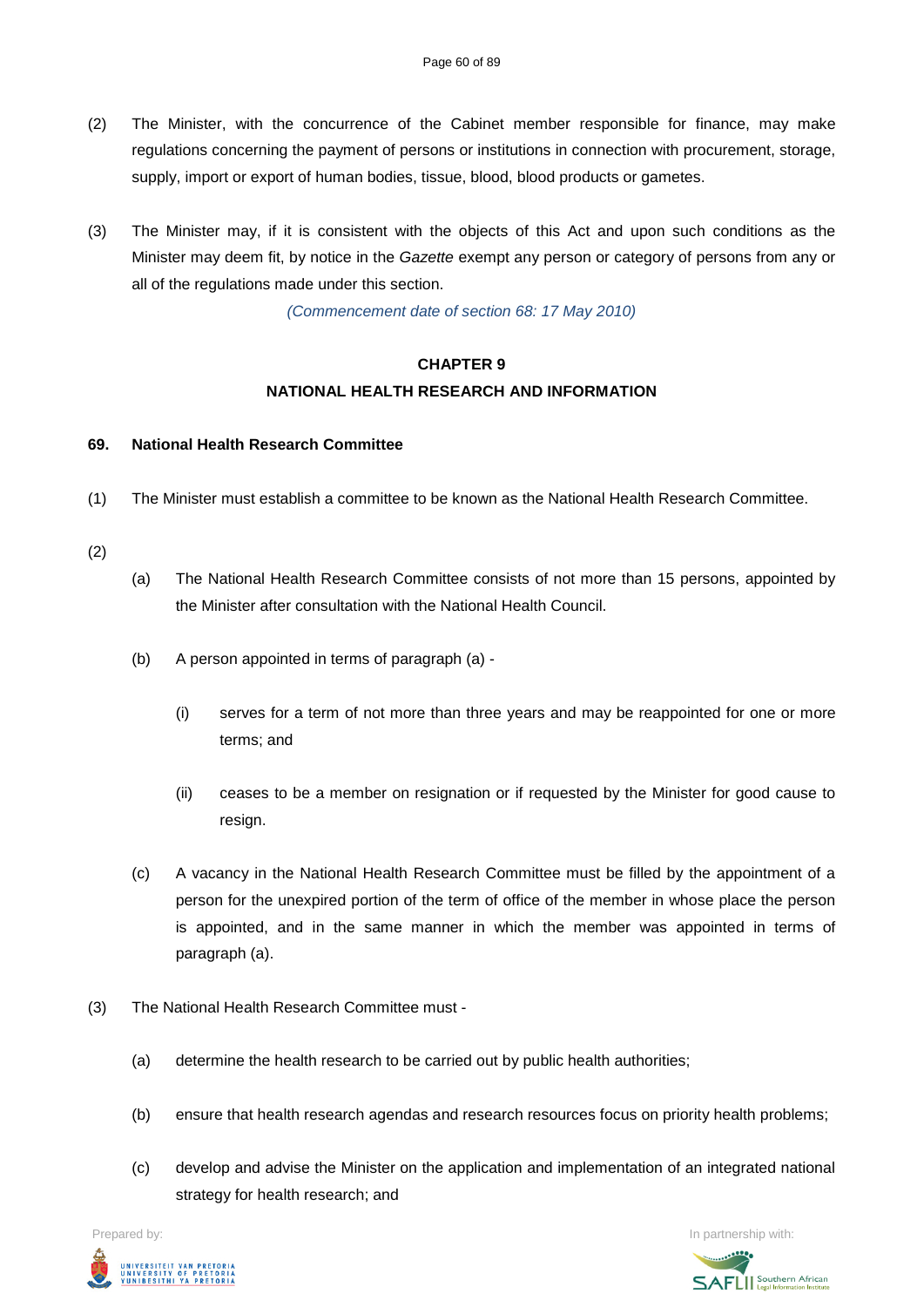- (d) coordinate the research activities of public health authorities.
- (4) The Minister must prescribe the manner in which the National Health Research Committee must conduct its affairs and the procedure to be followed at meetings of the Committee, including the manner in which decisions must be taken.
- (5) A member of the National Health Research Committee who is not in the full-time employment of the State must in respect of his or her service as a member be paid such remuneration as the Minister may determine with the concurrence of the Minister of Finance.

# **70. Identification of health research priorities**

- (1) The National Health Research Committee must identify and advise the Minister on health research priorities.
- (2) In identifying health research priorities, the National Health Research Committee must have regard to -
	- (a) the burden of disease;
	- (b) the cost-effectiveness of interventions aimed at reducing the burden of disease;
	- (c) the availability of human and institutional resources for the implementation of an intervention at the level closest to the affected communities;
	- (d) the health needs of vulnerable groups such as woman, older persons, children and people with disabilities; and
	- (e) the health needs of communities.

### **71. Research on or experimentation with human subjects**

- (1) Notwithstanding anything to the contrary in any other law, research or experimentation on a living person may only be conducted -
	- (a) in the prescribed manner; and
	- (b) with the written consent of the person after he or she has been informed of the objects of the research or experimentation and any possible positive or negative consequences on his or her health.



**SAFLI** Southern African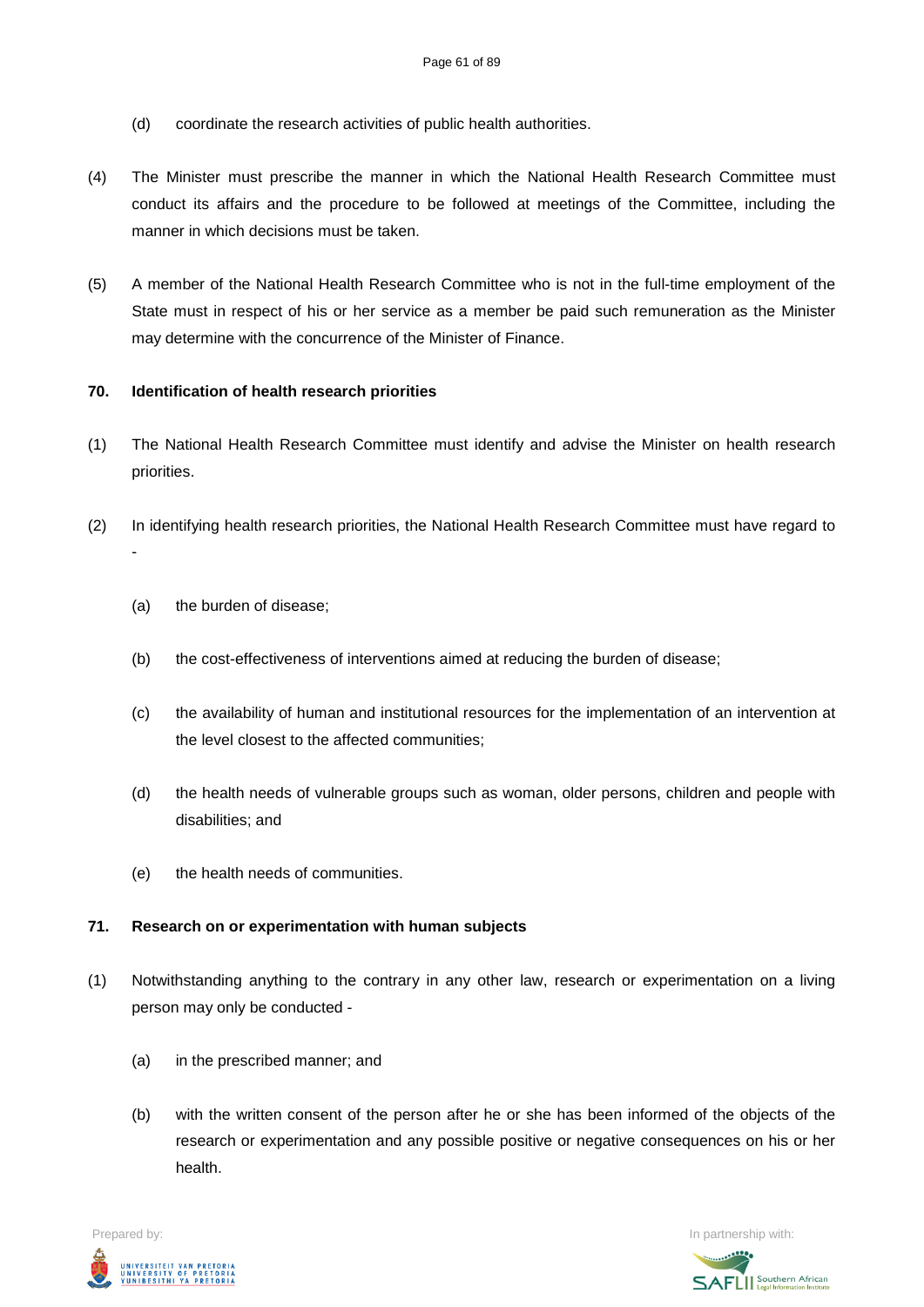- (2) Where research or experimentation is to be conducted on a minor for a therapeutic purpose, the research or experimentation may only be conducted -
	- (a) if it is in the best interests of the minor;
	- (b) in such manner and on such conditions as may be prescribed;
	- (c) with the consent of the parent or guardian of the child; and
	- (d) if the minor is capable of understanding, with the consent of the minor.

### (3)

- (a) Where research or experimentation is to be conducted on a minor for a non-therapeutic purpose, the research or experimentation may only be conducted -
	- (i) in such manner and on such conditions as may be prescribed;
	- (ii) with the consent of the Minister;
	- (iii) with the consent of the parent or guardian of the minor; and
	- (iv) if the minor is capable of understanding, the consent of the minor.
- (b) The Minister may not give consent in circumstances where
	- (i) the objects of the research or experimentation can also be achieved if it is conducted on an adult;
	- (ii) the research or experimentation is not likely to significantly improve scientific understanding of the minor's condition, disease or disorder to such an extent that it will result in significant benefit to the minor or other minors;
	- (iii) the reasons for the consent to the research or experimentation by the parent or guardian and, if applicable, the minor are contrary to public policy;
	- (iv) the research or experimentation poses a significant risk to the health of the minor; or
	- (v) there is some risk to the health or well-being of the minor and the potential benefit of the research or experimentation does not significantly outweigh that risk. *(Commencement date of section 71: 1 March 2012)*

### **72. National Health Research Ethics Council**

Prepared by: In partnership with:UNIVERSITEIT VAN PRETORIA<br>UNIVERSITY OF PRETORIA<br>YUNIBESITHI YA PRETORIA

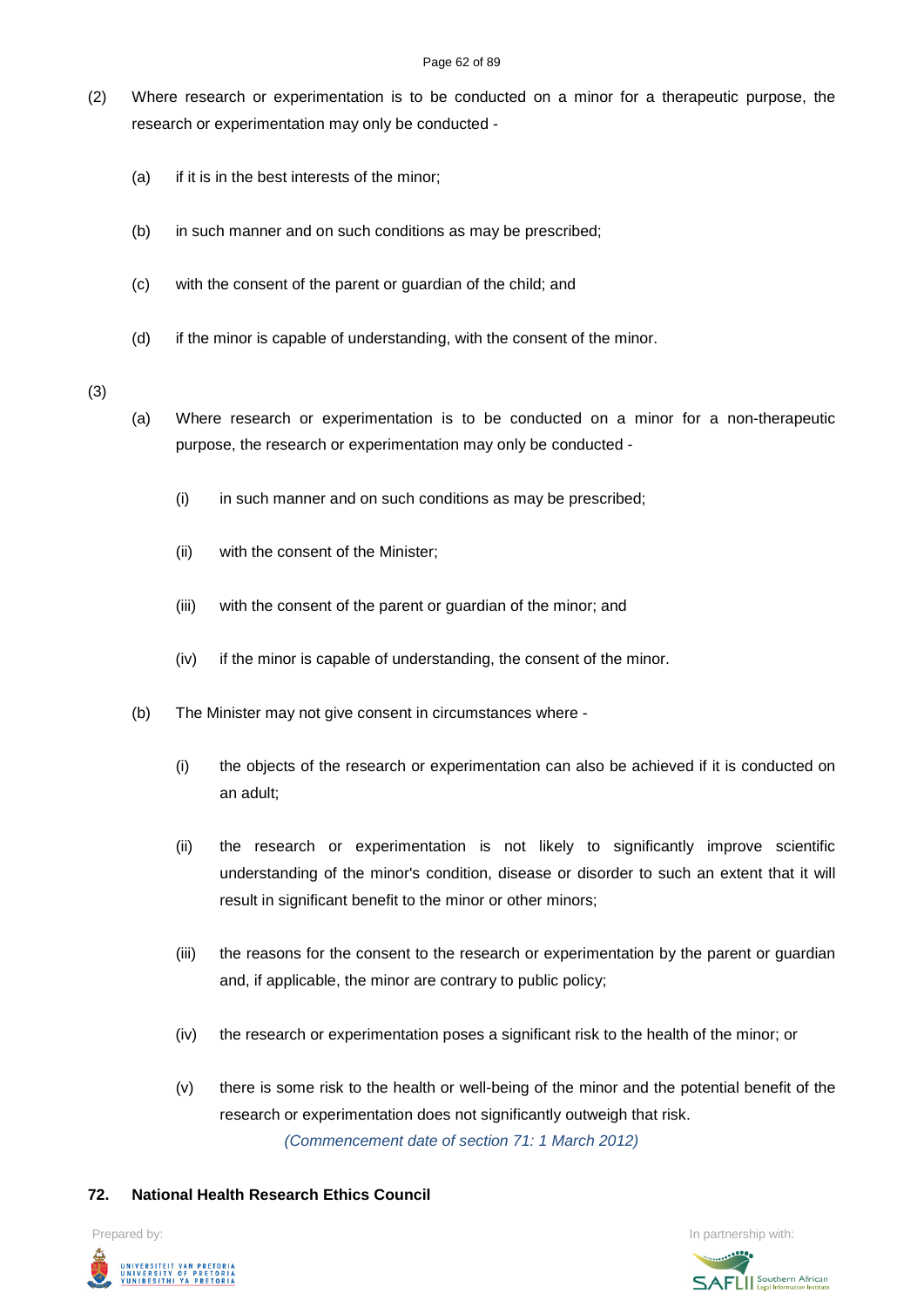- (1) A council to be known as the National Health Research Ethics Council is hereby established.
- (2) The Minister must
	- (a) after consultation with the National Health Council, appoint as members of the National Health Research Ethics Council not more than 15 persons nominated by interested parties at the invitation of the Minister by notice in the *Gazette*; and
	- (b) publish the list of appointees in the *Gazette*.
- (3) A member of the National Health Research Ethics Council is appointed for three years but may be reappointed for one or more further terms.
- (4) A member of the National Health Research Ethics Council must vacate his or her office if he or she resigns or if requested by the Minister for good cause to resign.
- (5) If a member of the National Health Research Ethics Council vacates office or dies, the Minister may fill the vacancy by appointing a person in accordance with subsection (2) for the unexpired portion of the term of office of his or her predecessor.
- (6) The National Health Research Ethics Council must
	- (a) determine guidelines for the functioning of health research ethics committees;
	- (b) register and audit health research ethics committees;
	- (c) set norms and standards for conducting research on humans and animals, including norms and standards for conducting clinical trials;
	- (d) adjudicate complaints about the functioning of health research ethics committees and hear any complaint by a researcher who believes that he or she has been discriminated against by a health research ethics committee;
	- (e) refer to the relevant statutory health professional council matters involving the violation or potential violation of an ethical or professional rule by a health care provider;
	- (f) institute such disciplinary action as may be prescribed against any person found to be in violation of any norms and standards, or guidelines, set for the conducting of research in terms of this Act; and

Prepared by: In partnership with:  $\blacksquare$  is the partnership with:  $\blacksquare$  is the partnership with:  $\blacksquare$ UNIVERSITEIT VAN PRETORIA<br>UNIVERSITY OF PRETORIA<br>YUNIBESITHI YA PRETORIA

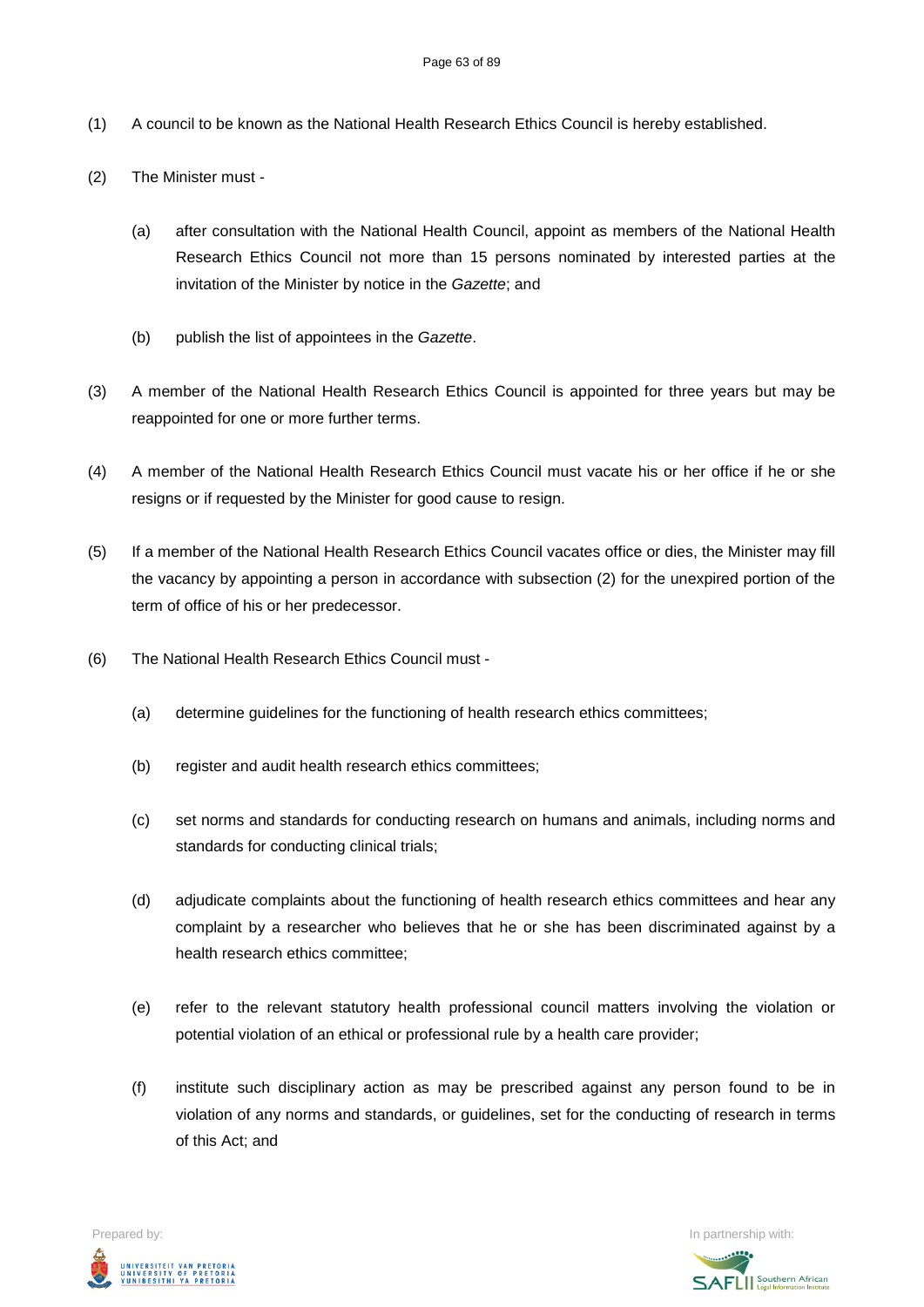- (g) advise the national department and provincial departments on any ethical issues concerning research.
- (7) For the purposes of subsection (6)(c), "clinical trials" means a systematic study, involving human subjects that aims to answer specific questions about the safety or efficacy of a medicine or method of treatment.

# **73. Health research ethics committees**

- (1) Every institution, health agency and health establishment at which health research is conducted, must establish or have access to a health research ethics committee, which is registered with the National Health Research Ethics Council.
- (2) A health research ethics committee must
	- (a) review research proposals and protocols in order to ensure that research conducted by the relevant institution, agency or establishment will promote health, contribute to the prevention of communicable or non-communicable diseases or disability or result in cures for communicable or non-communicable diseases; and
	- (b) grant approval for research by the relevant institution, agency or establishment in instances where research proposals and protocol meet the ethical standards of that health research ethics committee.

# **74. Co-ordination of national health information system**

- (1) The national department must facilitate and co-ordinate the establishment, implementation and maintenance by provincial departments, district health councils, municipalities and the private health sector of health information systems at national, provincial and local levels in order to create a comprehensive national health information system.
- (2) The Minister may, for the purpose of creating, maintaining or adapting databases within the national health information system contemplated in subsection (1), prescribe categories or kinds of data for submission and collection and the manner and format in which and by whom the data must be compiled or collated and must be submitted to the national department.

# **75. Provincial duties in relation to health information**

The relevant member of the Executive Council must establish a committee for his or her province to establish, maintain, facilitate and implement the health information systems contemplated in section 74 at provincial and local level.



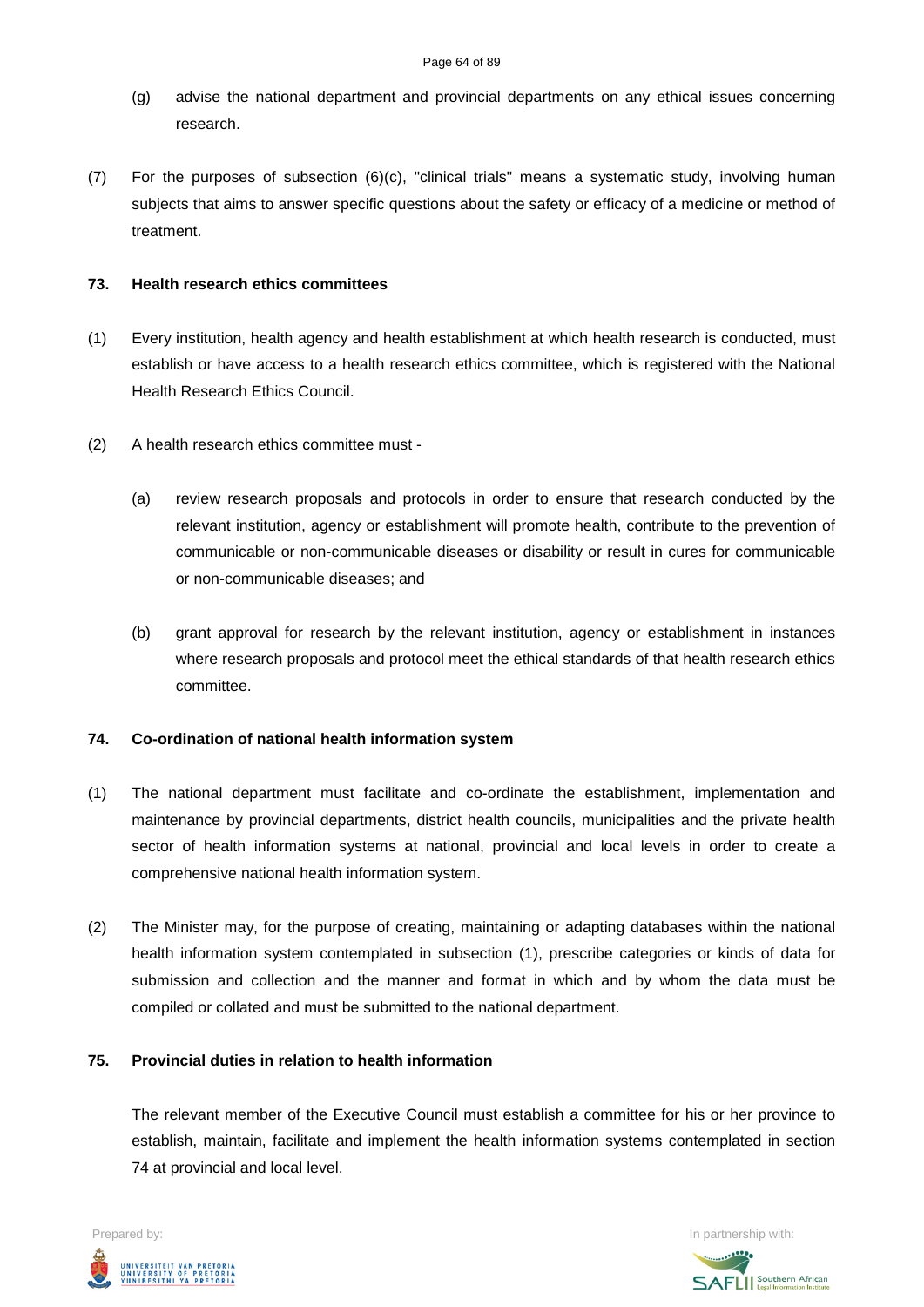# **76. Duties of district health councils and municipalities**

Every district health council and every municipality which provides a health service must establish and maintain a health information system as part of the national health information system contemplated in section 74.

### **CHAPTER 10**

# **OFFICE OF HEALTH STANDARDS COMPLIANCE, BOARD, INSPECTIONS AND ENVIRONMENTAL HEALTH INVESTIGATIONS, HEALTH OFFICERS AND INSPECTORS, COMPLAINTS AND APPEAL PROCEDURE**

### **77. Establishment of Office of Health Standards Compliance**

- (1) The Office of Health Standards Compliance is hereby established as a juristic person.
- (2) The Office is funded by-
	- (a) money appropriated by Parliament; and
	- (b) fees received for services rendered.
- (3) The Office is subject to the Public Finance Management Act, 1999 (Act No. 1 of 1999).

### **78. Objects of Office**

The objects of the Office are to protect and promote the health and safety of users of health services by-

- (a) monitoring and enforcing compliance by health establishments with norms and standards prescribed by the Minister in relation to the national health system; and
- (b) ensuring consideration, investigation and disposal of complaints relating to non-compliance with prescribed norms and standards in a procedurally fair, economical and expeditious manner.

### **79. Functions of Office**

- (1) The Office must-
	- (a) advise the Minister on matters relating to the determination of norms and standards to be prescribed for the national health system and the review of such norms and standards;



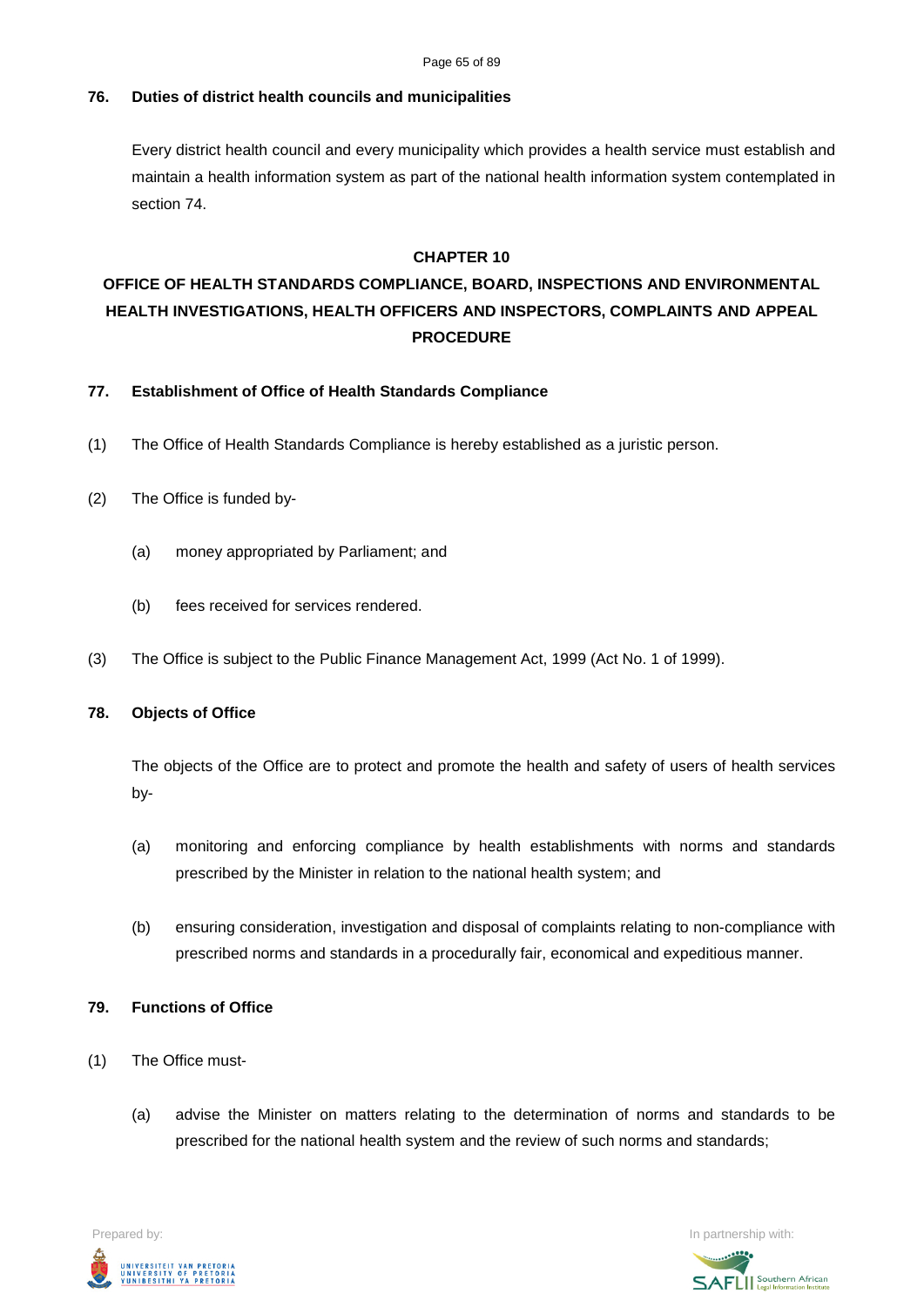#### Page 66 of 89

- (b) inspect and certify health establishments as compliant or non- compliant with prescribed norms and standards or, where appropriate and necessary, withdraw such certification;
- (c) investigate complaints relating to breaches of prescribed norms and standards;
- (d) monitor indicators of risk as an early warning system relating to serious breaches of norms and standards and report any breaches to the Minister without delay;
- (e) identify areas and make recommendations for intervention by a national or provincial department of health, a health department of a municipality or health establishment, where it is necessary, to ensure compliance with prescribed norms and standards;
- (f) publish information relating to prescribed norms and standards through the media and, where appropriate, to specific communities;
- (g) recommend quality assurance and management systems for the national health system to the Minister for approval;
- (h) keep records of all its activities; and
- (i) advise the Minister on any matter referred to it by the Minister.
- (2) The Office may-
	- (a) issue guidelines for the benefit of health establishments on the implementation of prescribed norms and standards;
	- (b) collect or request any information relating to prescribed norms and standards from health establishments and users;
	- (c) liaise with any other regulatory authority and may, without limiting the generality of this power, require the necessary information from, exchange information with and receive information from any such authority in respect of-
		- (i) matters of common interest; or
		- (ii) a specific complaint or investigation; and
	- (d) negotiate cooperative agreements with any regulatory authority in order to-
		- (i) coordinate and harmonise the exercise of jurisdiction over health norms and standards; and



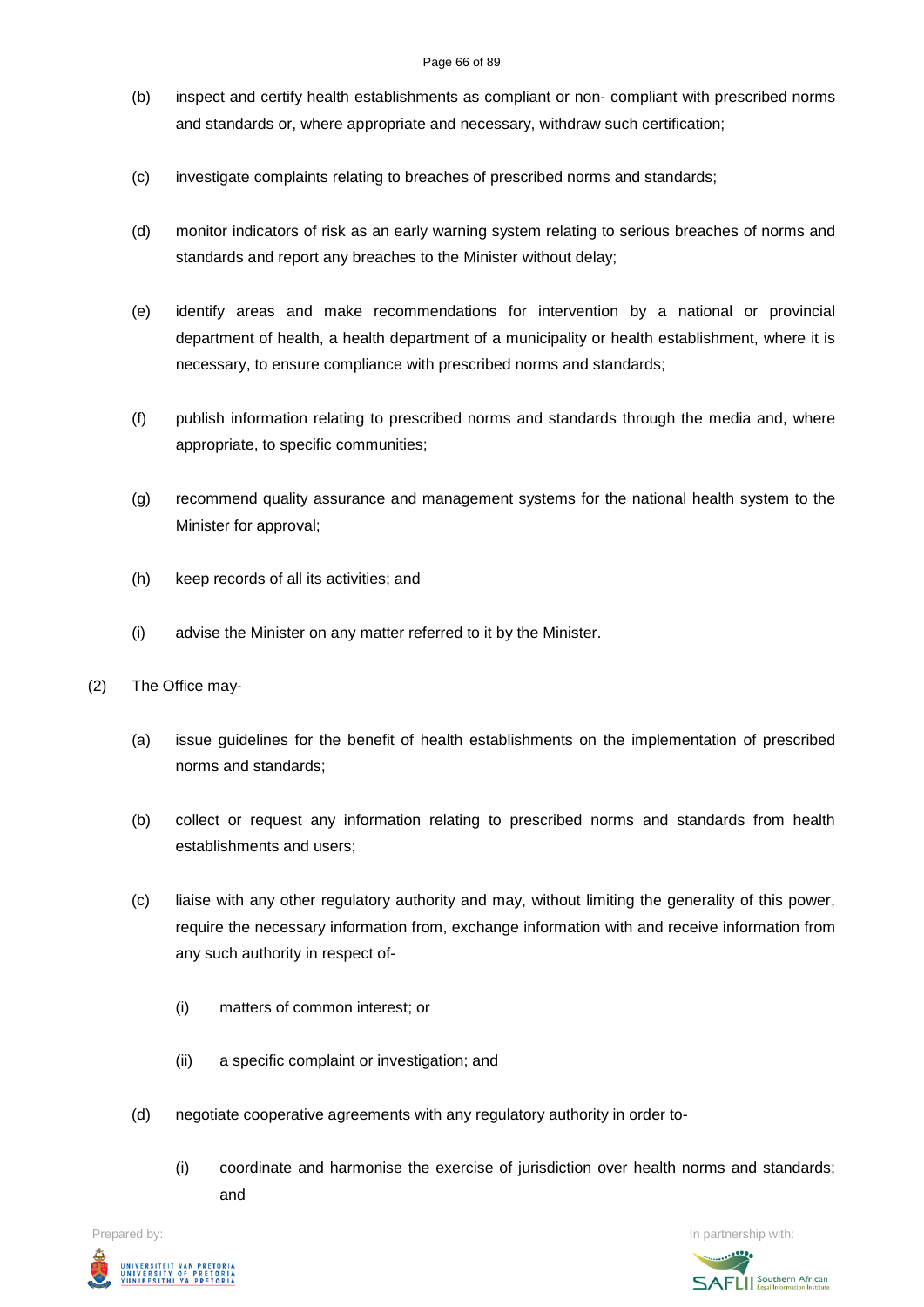(ii) ensure the consistent application of the principles of this Act.

### **79A. Establishment of Board**

- (1) The Office of Health Standards Compliance Board is hereby established.
- (2) The Office functions under the control of the Board.
- (3) The Board is the accounting authority of the Office and must-
	- (a) determine the policy of the Office;
	- (b) do the necessary planning in connection with the functions of the Office; and
	- (c) perform such other functions as may be assigned to it by this Act.

### **79B. Composition of Board**

- (1) The Board consists of no less than 7 members and no more than 12 members appointed by the Minister, as follows:
	- (a) five members who have expertise in, among others, medicine, pharmacy, reproductive and maternal health, nursing, pediatrics, surgery, clinical governance and clinical risk management, occupational health and safety, infection control, and public health, nominated by institutions of higher learning or any other institution;
	- (b) one member appointed on account of his or her knowledge of the law;
	- (c) one member appointed on account of his or her knowledge of economics and financial matters or accounting;
	- (d) one member appointed on account of his or her knowledge of private healthcare sector;
	- (e) one member appointed on account of his or her knowledge of public healthcare and public administration;
	- (f) one member appointed on account of his or her knowledge of quality assurance
	- (g) one representative from organised labour; and
	- (h) one representative from civil society or the community.



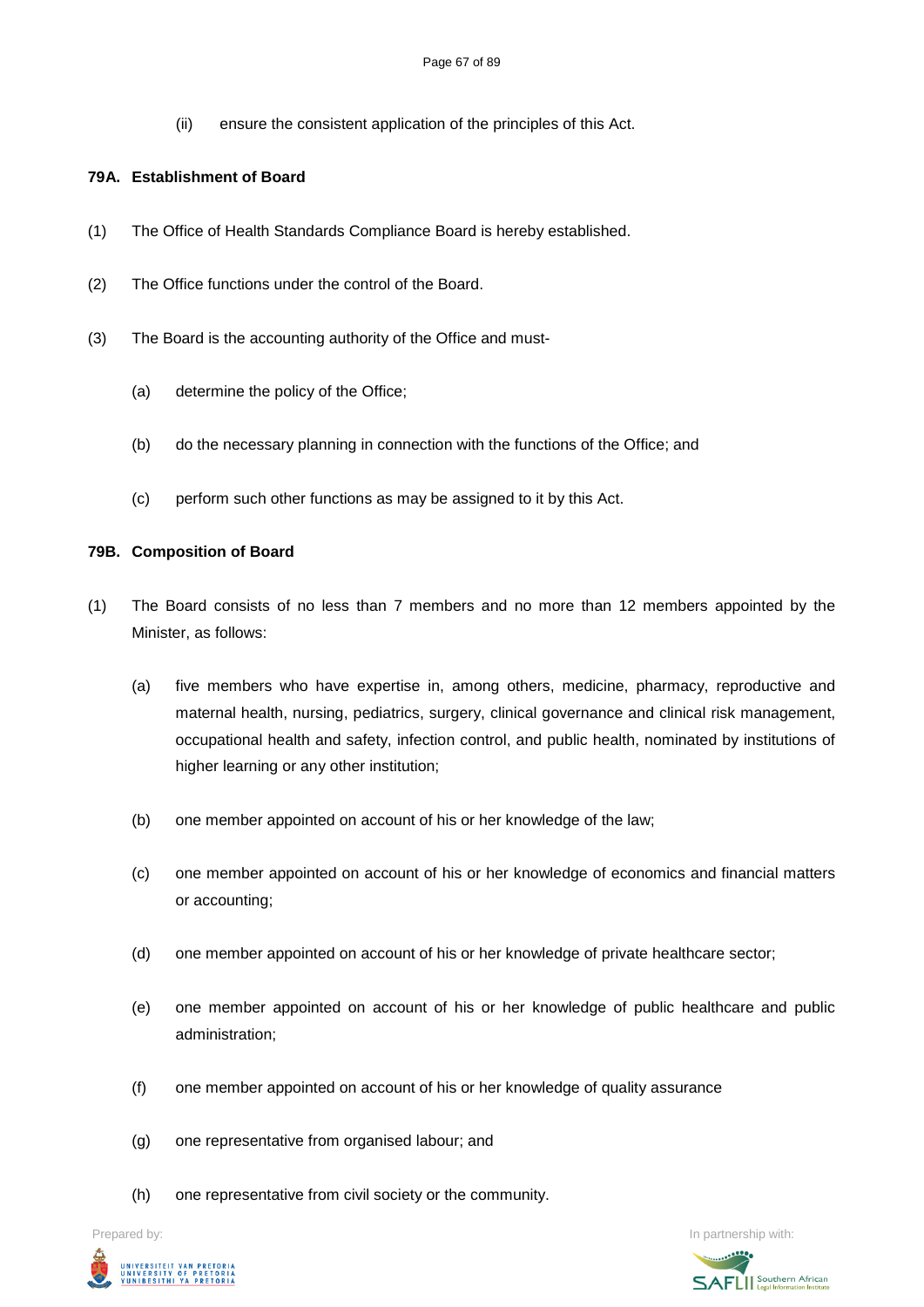(2) The Chief Executive Officer and the Chief Financial Officer of the Office are *ex officio* members of the Board.

# **79C. Appointment of members of Board**

- (1) The Minister must appoint the members contemplated in section 79B(1)(a) after consultation with the relevant bodies and institutions.
- (2) The Minister must, before appointing the members contemplated in section 79B(1)(b) to (h), by notice in the *Gazette* and in two or more nationally circulating newspapers in the Republic, invite all interested persons to nominate, within the period specified in the notice, persons who in the opinion of such interested persons are fit to be so appointed, stating the grounds upon which such opinion is based.
- (3) If a suitable person or the required number of persons is not nominated in terms of subsection (2), the Minister must appoint an appropriate person or persons who qualify to be appointed in terms of this Act.
- (4) The members of the Board hold office for a term of at least three years, as the Minister may determine at the time of appointment, but are eligible for re-appointment for one additional term.
- (5) A member of the Board, excluding a member who is in the full-time employment of the State or the Service, must be appointed on such conditions as the Minister may, with the concurrence of the Minister of Finance, determine.
- (6) If the number of members of the Board is reduced to such an extent that a quorum cannot be obtained, the Minister may appoint any suitably qualified persons on a temporary basis to serve on the Board until new members are appointed in terms of this section.

### **79D. Chairperson and vice-chairperson of Board**

- (1) The Minister must appoint a chairperson and vice- chairperson of the Board from the members contemplated in section 79B(1).
- (2) Whenever the chairperson of the Board is absent or unable to perform his or her functions as chairperson, the vice-chairperson must act as chairperson and, if the vice-chairperson is absent or unable to act as chairperson the Minister must designate another member of the Board to act as chairperson until the chairperson or vice-chairperson is available.
- (3) Any person acting as chairperson of the Board in terms of subsection (2), must exercise all the powers and perform all the duties of the chairperson.



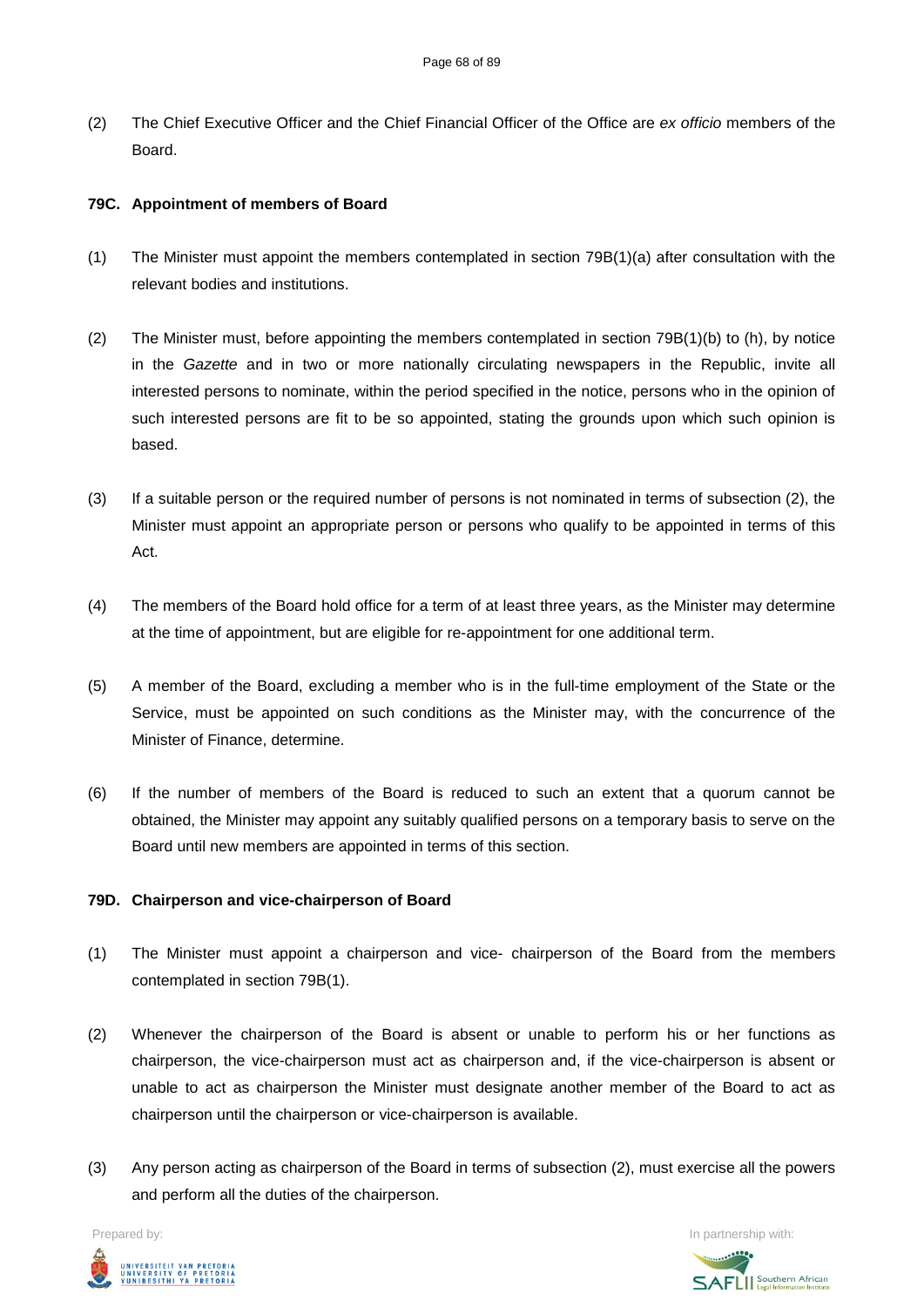# **79E. Disqualification from membership of Board and vacation of office**

- (1) A person may not be appointed as a member of the Board if that person-
	- (a) is not a South African citizen and ordinarily resident in the Republic;
	- (b) is an unrehabilitated insolvent;
	- (c) has at any time been convicted of an offence involving dishonesty, whether in the Republic or elsewhere, and sentenced to imprisonment without the option of a fine; or
	- (d) has been removed from an office of trust.
- (2) A member of the Board must vacate his or her office if-
	- (a) he or she becomes disqualified in terms of subsection (1) from being appointed as a member of the Board;
	- (b) he or she submits his or her resignation to the Minister in writing;
	- (c) he or she is declared by the High Court to be of unsound mind or mentally disordered or is detained under the Mental Health Act, 1973 (Act No. 18 of 1973);
	- (d) he or she has, without the leave of the Board, been absent from more than two consecutive meetings of the Board;
	- (e) the Minister withdraws the appointment because in the opinion of the Minister, and after consultation with the Board, the member is incompetent or unfit to fulfil his or her duties; or
	- (f) he or she ceases to be ordinarily resident in the Republic.
- (3) If a member of the Board dies or vacates his or her office in terms of subsection (2), the Minister may, subject to section 79C, appoint a person to fill the vacancy for the unexpired portion of the period for which that member was appointed.

### **79F. Meetings of Board**

- (1) The meetings of the Board and the conduct of business at meetings must be prescribed by the rules.
- (2) A quorum for a meeting of the Board is the majority of its members.

**Prepared by:** In partnership with:  $\blacksquare$  In partnership with:  $\blacksquare$ UNIVERSITEIT VAN PRETORIA<br>UNIVERSITY OF PRETORIA<br>YUNIBESITHI YA PRETORIA

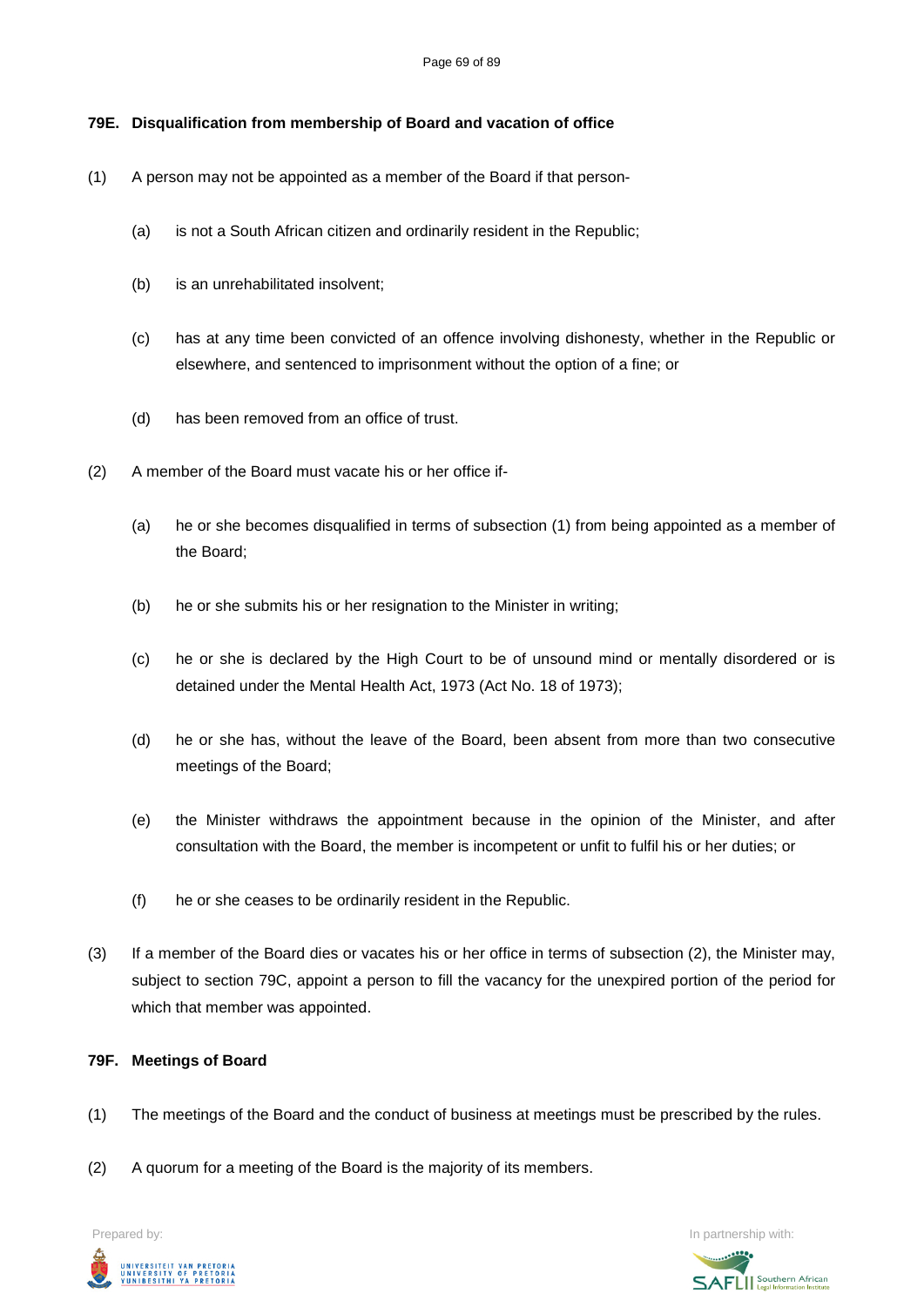- (3) A decision of the majority of the members of the Board present at any meeting constitutes a decision of the Board and, in the event of an equality of votes, the member presiding at the meeting has a casting vote in addition to his or her deliberative vote.
- (4) A decision taken by the Board or an act performed under the authority of the Board is not invalid by reason only of a vacancy on the Board, or that a person who is not entitled to sit as a member of the Board sat as a member at the time when the decision was taken or the act was authorised, if the decision was taken or the act was authorised by the requisite majority of the members of the Board who were present at the time and entitled to sit as members.
- (5) Minutes of the proceedings of every meeting of the Board must be prepared and entered in a book kept for that purpose.
- (6) Minutes of the proceedings of each meeting must be submitted at the next meeting of the Board and, if passed as correct, must be confirmed by the signature of the chairperson or other member presiding thereat and may, when so confirmed, be evidence in a court of law of the proceedings of the firstmentioned meeting.
- (7) In the absence of the chairperson or the person acting as the chairperson from a particular meeting of the Board, the members present at that meeting may elect one of their number to preside at that meeting.

### **79G. Committees of Board**

- (1) The Board may appoint one or more committees from among its members to assist it with the performance of its functions and exercise of its powers.
- (2) The Board may appoint one or more specialist advisory committees consisting of members other than members of the Board, to assist it with the performance of its functions and exercise of its powers.

### **79H. Appointment of Chief Executive Officer**

- (1) The Board must, in consultation with the Minister, subject to the laws governing the public service, appoint a fit and proper and suitably qualified South African citizen as the Chief Executive Officer of the Office.
- (2) The Chief Executive Officer holds office for a term of five years and may be reappointed for one additional term of five years.

(3)



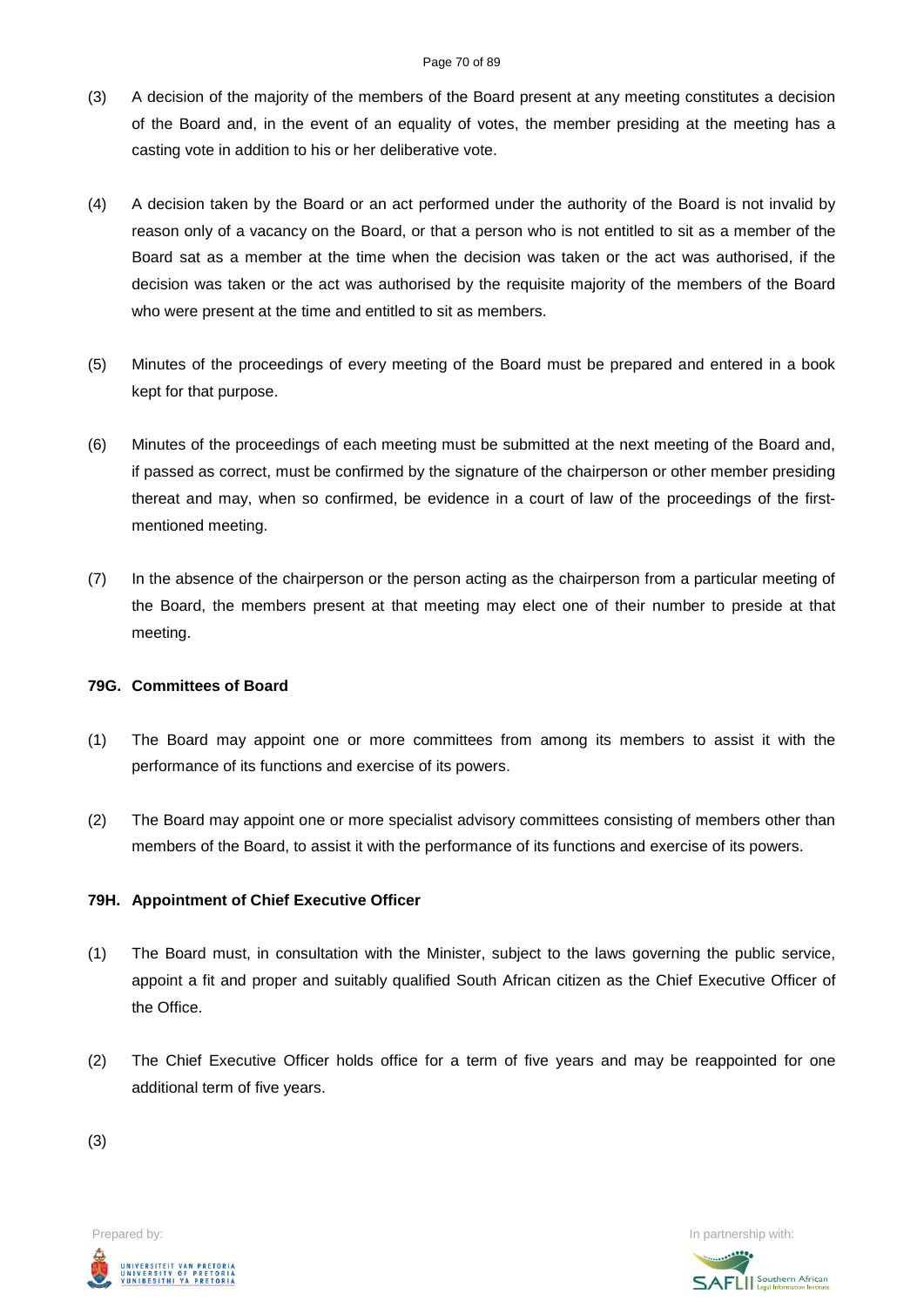- (a) The appointment of a person as the Chief Executive Officer is subject to the conclusion of a written performance agreement entered into between that person and the Board, in consultation with the Minister.
- (b) The Board, in consultation with the Minister, and the Chief Executive Officer may, in writing and by agreement, amend the performance agreement.
- (4) The Board may, in consultation with the Minister, remove the Chief Executive Officer from office on account of serious misconduct, incapacity or incompetence, after affording him or her reasonable opportunity to be heard and subject to applicable legislation.
- (5) If the Chief Executive Officer is unable to perform the functions of the Office, or during a vacancy in the office of Chief Executive Officer, the Board may, after consultation with the Minister, designate another employee of the Office to act as Chief Executive Officer.
- (6) No person may be designated as acting Chief Executive Officer for longer than 90 days at a time.
- (7) The Chief Executive Officer is entitled to the pension and retirement benefits calculated on the same basis as those of a head of a department in the public service.

# **79I Functions of Chief Executive Officer**

- (1) The Chief Executive Officer-\_
	- (a) is the head of the Office;
	- (b) is responsible for the proper and diligent implementation of the Public Finance Management Act, 1999 (Act No. 1 of 1999); and
	- (c) must appoint suitably qualified persons as employees of the Office in accordance with an organisational structure approved by the Board in consultation with the Minister.
- (2) As head of the Office, the Chief Executive Officer is responsible for-
	- (a) the formation and development of an efficient administration;
	- (b) the organisation and control of staff;
	- (c) the maintenance of discipline; and
	- (d) the effective deployment and utilisation of staff to achieve maximum operational results.



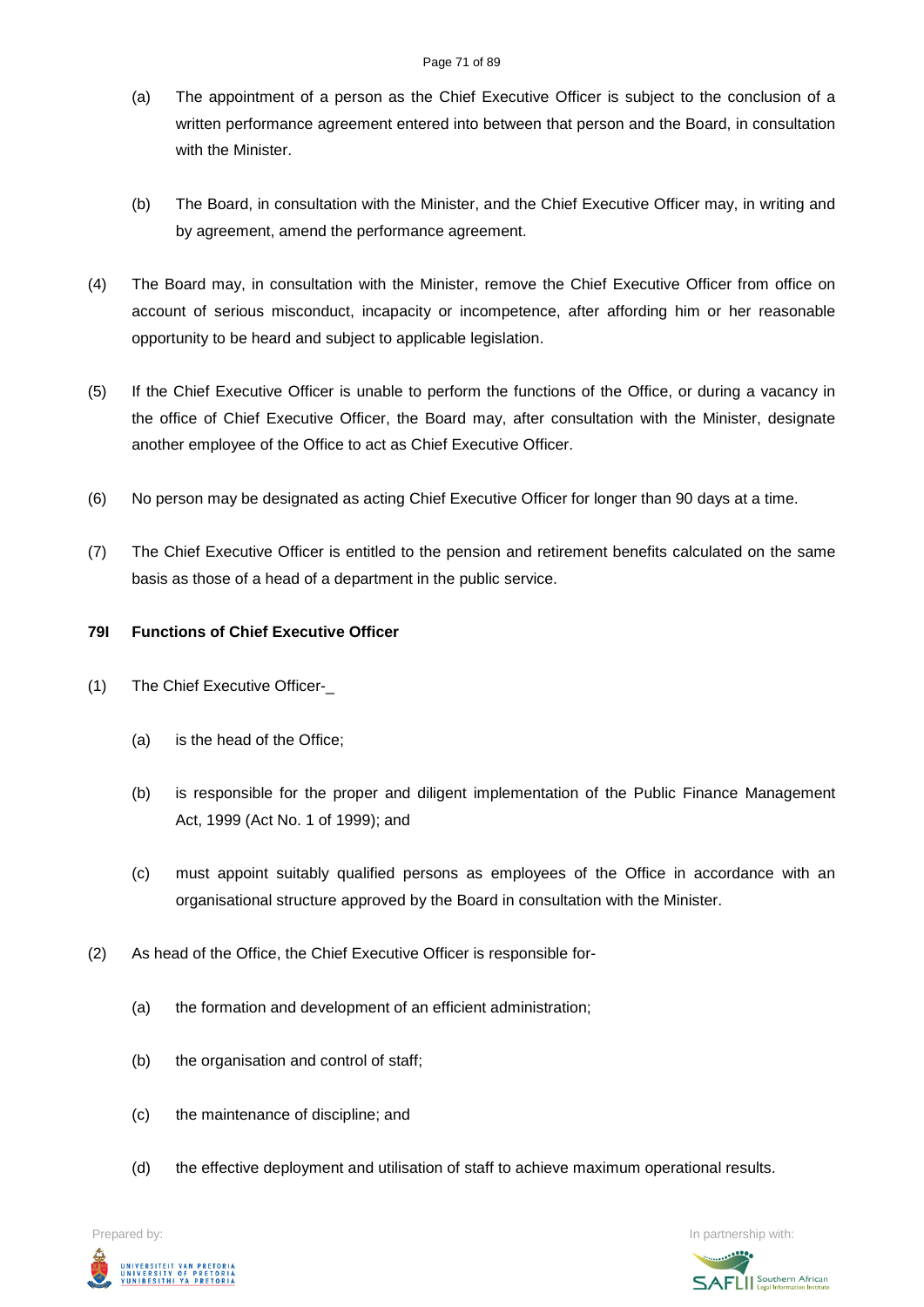#### Page 72 of 89

- (3) The Chief Executive Officer may, after consultation with the Board, enter into contracts with any person or organisation or appoint expert or technical committees to assist the Office in the performance of its functions, including the conducting of inspections.
- (4) The Chief Executive Officer must take appropriate action to ensure the implementation of the findings of the report and the recommendations of the Ombud referred to in section 81A(9).
- (5) The Chief Executive Officer may, subject to subsection (4), request the intervention of the Minister, a member of the executive council responsible for health in the province or a member of the municipal council responsible for health if the complaint relates to a matter falling under the national department or that particular province or municipality, as the case may be.

# **79J. Delegation of powers and assignment of duties by Chief Executive Officer**

- (1) The Chief Executive Officer may-
	- (a) delegate to an employee of the Office any of his or her powers in terms of this Act; or
	- (b) assign to an employee of the Office any of his or her duties in terms of this Act.
- (2) The delegation in terms of subsection (1)-
	- (a) must be in writing;
	- (b) may be subject to such terms and conditions the Chief Executive Officer may determine or impose;
	- (c) may at any time be amended or revoked by the Chief Executive Officer; and
	- (d) does not divest the Chief Executive Officer of the responsibility concerning the exercise of the power.

### **79K. Accountability of and reporting by Chief Executive Officer**

- (1) The Chief Executive Officer must, subject to the Public Finance Management Act, 1999 (Act No. 1 of 1999)-
	- (a) cause the necessary accounting and other records to be kept;
	- (b) in consultation with the Board, prepare and submit to the Minister an annual report for approval by the Minister within five months after the end of the financial year.

Prepared by: In partnership with:UNIVERSITEIT VAN PRETORIA<br>UNIVERSITY OF PRETORIA<br>YUNIBESITHI YA PRETORIA

**SAFLI** Southern African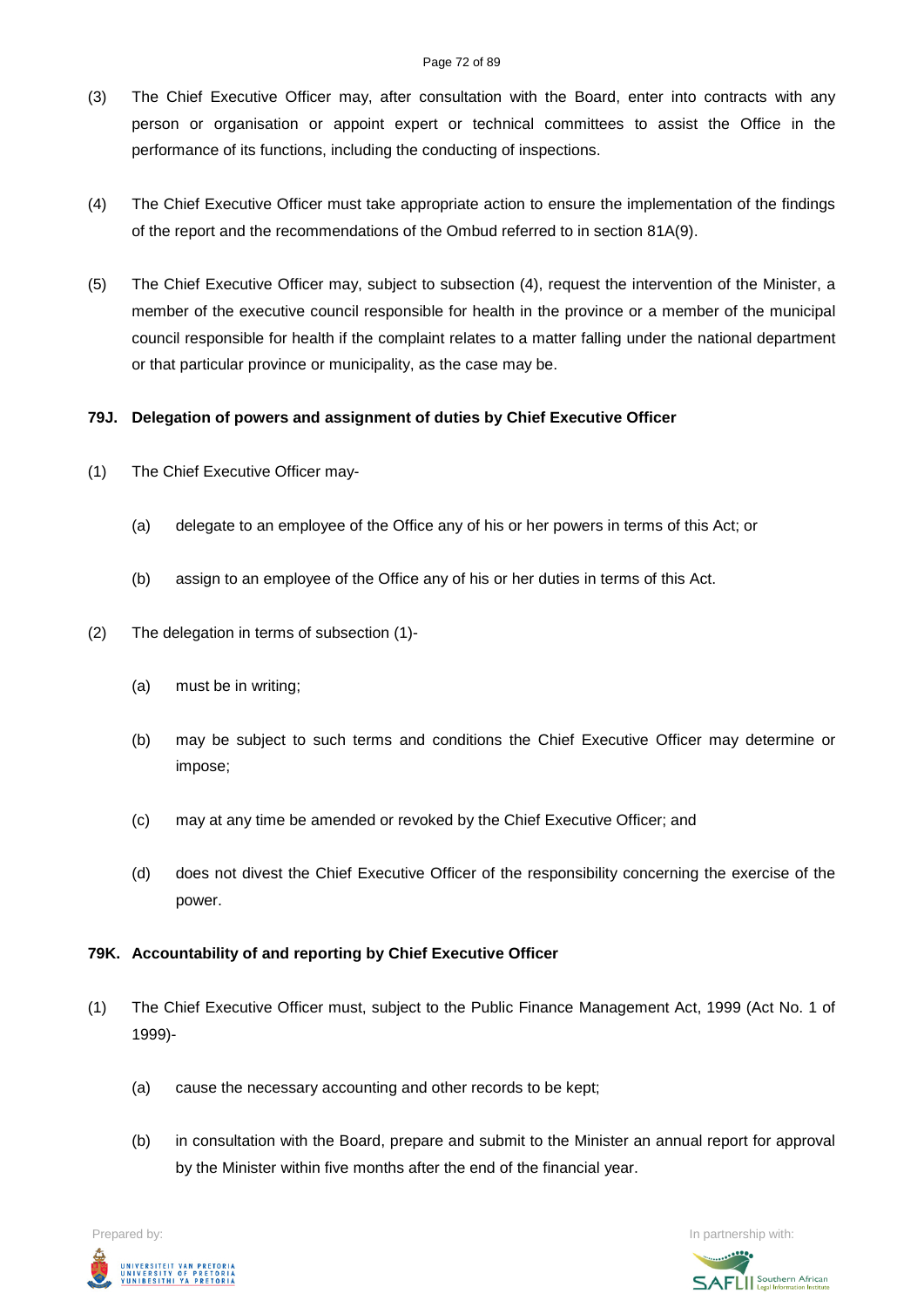- (2) The annual report referred to in subsection (1) must include-
	- (a) audited annual financial statements by the Auditor-General;
	- (b) the Auditor-General's report; and
	- (c) a detailed report of the activities of the Office undertaken during the year to which the audit relates.
- (3) The Minister must table in Parliament a copy of the annual report, financial statements and the audit report on those statements within one month after receipt thereof if Parliament is in session or, if Parliament is not in session, within one month after the commencement of its next ensuing session.
- (4) The Chief Executive Officer must, once the annual report, financial statements and audit report have been tabled in Parliament, make the annual report, financial statements and audit report on those statements accessible to the public.
- (5) Notwithstanding subsections (1) and (2), the Board or Chief Executive Officer, as the case may be, must, upon request by the Minister-
	- (a) furnish the Minister with information or a report in respect of any case, matter or subject dealt with by the Office; and
	- (b) provide the Minister with reasons for any decision taken by the Board, Chief Executive Officer, an inspector or any other employee of the Office.

#### **80. Appointment of health officers and inspectors**

- (1) The Minister, relevant member of the Executive Council or mayor of a municipal council may designate any person in the employ of the national department, province or municipality, as the case may be, as a health officer.
- (2) The Chief Executive Officer must, subject to section 79I(1)(c), appoint any suitably qualified person with appropriate prescribed expertise and skill as an inspector.
- (3) A health officer designated or an inspector appointed in terms of this section must be issued with a certificate stating that he or she has been designated or appointed, as the case may be, as a health officer or as an inspector in terms of this Act.
- (4) When a health officer or an inspector performs any function in terms of this Act, he or she-

Prepared by: In partnership with:  $\blacksquare$  In partnership with:  $\blacksquare$ UNIVERSITEIT VAN PRETORIA<br>UNIVERSITY OF PRETORIA<br>YUNIBESITHI YA PRETORIA

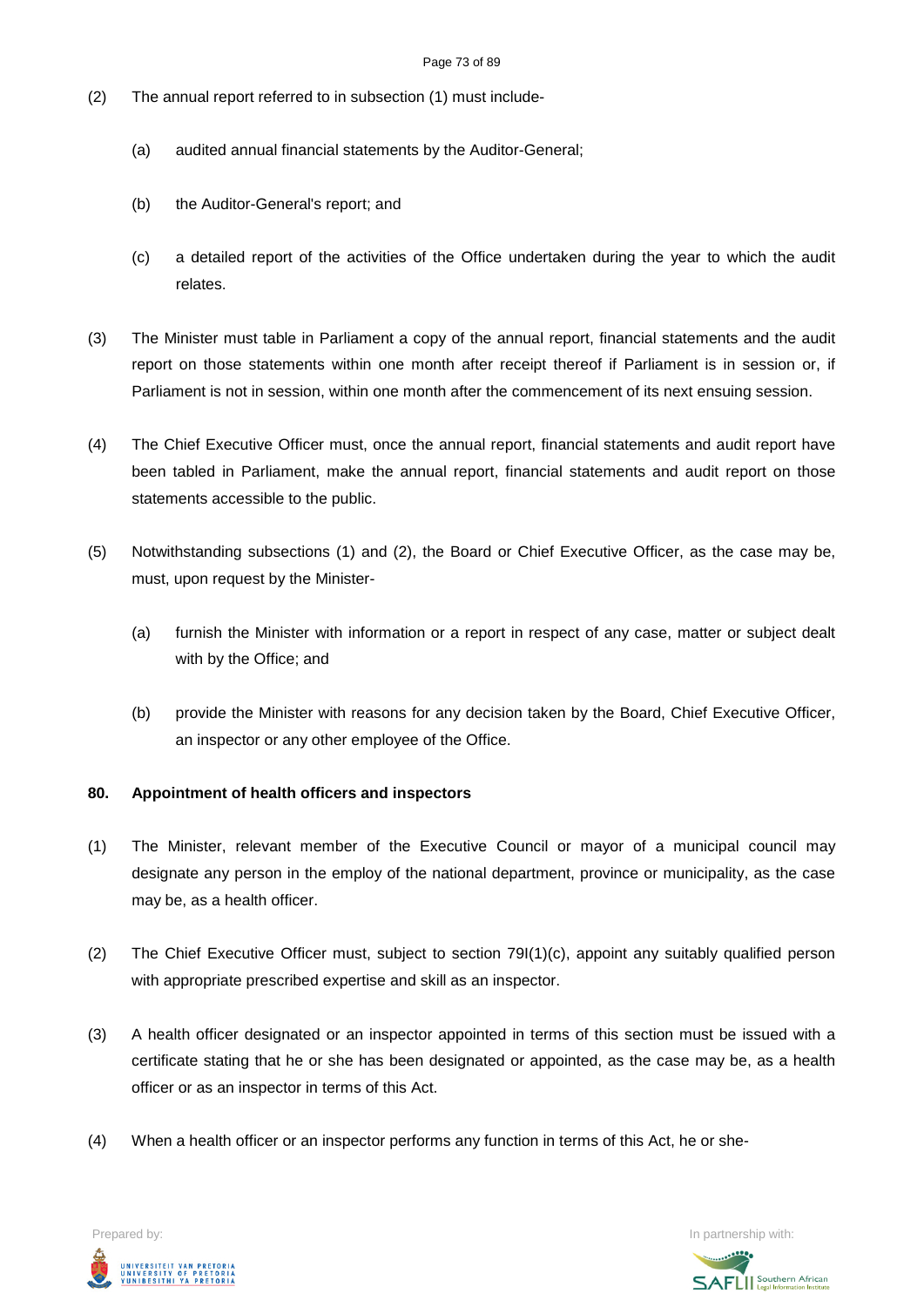- (a) must be in possession of a certificate of designation or certificate of appointment, as the case may be, issued in terms of subsection (3);
- (b) must show that certificate to any person who is affected by the action of the health officer or inspector in terms of this Act; and
- (c) has the powers of a peace officer, as defined in section 1 of the Criminal Procedure Act, 1977 (Act No. 51 of 1977), and may exercise any of the powers conferred on a peace officer by law.

#### **81. Appointment of Ombud**

- (1) The Minister must, after consultation with the Board, appoint a suitably qualified and experienced South African citizen as Ombud.
- (2) The Minister must, before appointing the Ombud in terms of subsection (1), by notice in the *Gazette* and in two or more nationally circulating newspapers in the Republic, invite applications from suitable persons.
- (3) The Ombud-
	- (a) holds office for a non-renewable term of seven years;
	- (b) is located within the Office;
	- (c) is assisted by persons designated and seconded by the Office with the concurrence of the Ombud; and
	- (d) reports to and is accountable to the Minister.
- (4) The Minister, with the concurrence of the Minister of Finance, must determine the remuneration and other terms and conditions of service of the Ombud.
- (5) The Ombud may at any time resign by submitting a written notice to the Minister at least 90 days prior to the intended date of vacation of office, unless the Minister allows for a shorter period.
- (6) The Minister may terminate the employment of the Ombud on account of serious misconduct, incapacity or incompetence, after affording him or her reasonable opportunity to be heard and subject to applicable legislation.
- (7) The Minister must, during a vacancy or when the Ombud is unable to fulfil any of his or her functions, appoint a person on a temporary basis in accordance with subsection (1) to act in the position until a permanent person is appointed.



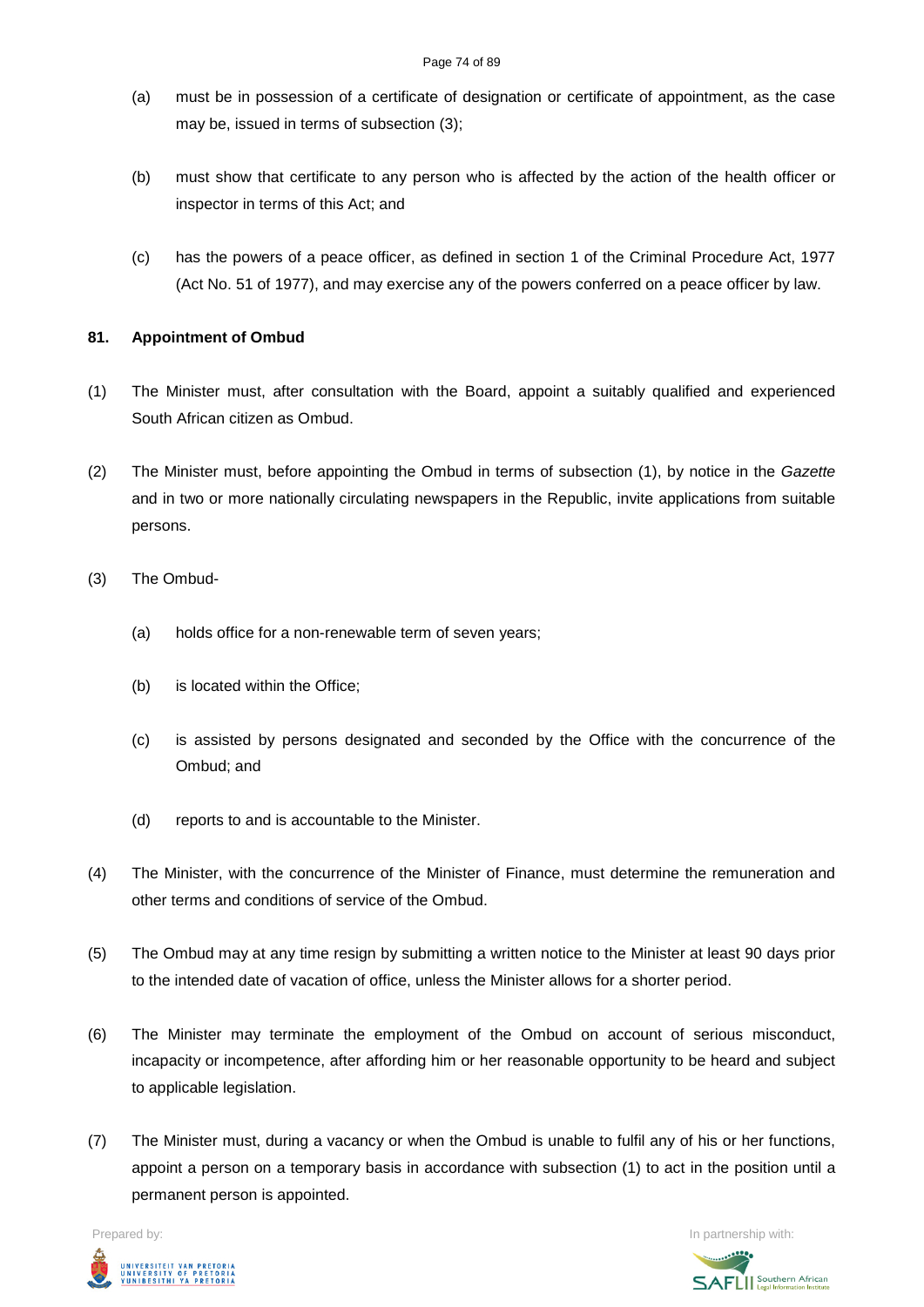#### **81A. Functions of Ombud**

- (1) The Ombud may, on receipt of a written or verbal complaint relating to norms and standards, or on his or her own initiative, consider, investigate and dispose of the complaint in a fair, economical and expeditious manner.
- (2) A complaint referred to in subsection (1) may involve an act or omission by a person in charge of or employed by a health establishment or any facility or place providing a health service.
- (3) In conducting an investigation, the Ombud may, subject to subsection (8)-
	- (a) be assisted by any person contemplated in section  $81(2)(c)$ ;
	- (b) (i) obtain an affidavit or a declaration from any person;
		- (ii) direct any person to appear before him or her;
		- (iii) direct any person to give evidence or produce any document in his or her possession or under his or her control which has a bearing on the matter under consideration or being investigated; and
		- (iv) interrogate such person;
	- (c) request an explanation from any person whom he or she reasonably suspects of having information which has a bearing on a matter under consideration or which is being or to be investigated; and
	- (d) require any person appearing as a witness to give evidence under oath or after having made an affirmation.
- (4) A direction contemplated in subsection (3)(b) may be by way of a subpoena containing particulars of the matter in connection with which the person subpoenaed is required to appear before the Ombud and served on the person subpoenaed either by a registered letter sent through the post or by delivery by a person authorised thereto by the Ombud.
- (5) If it appears to the Ombud that any person is being implicated in the matter being investigated, the Ombud must afford such person an opportunity to be heard in connection therewith by way of the giving of evidence, and such person is entitled, through the Ombud, to question other witnesses, determined by the Ombud, who have appeared before the Ombud in terms of this section.





**SAFLI** Southern African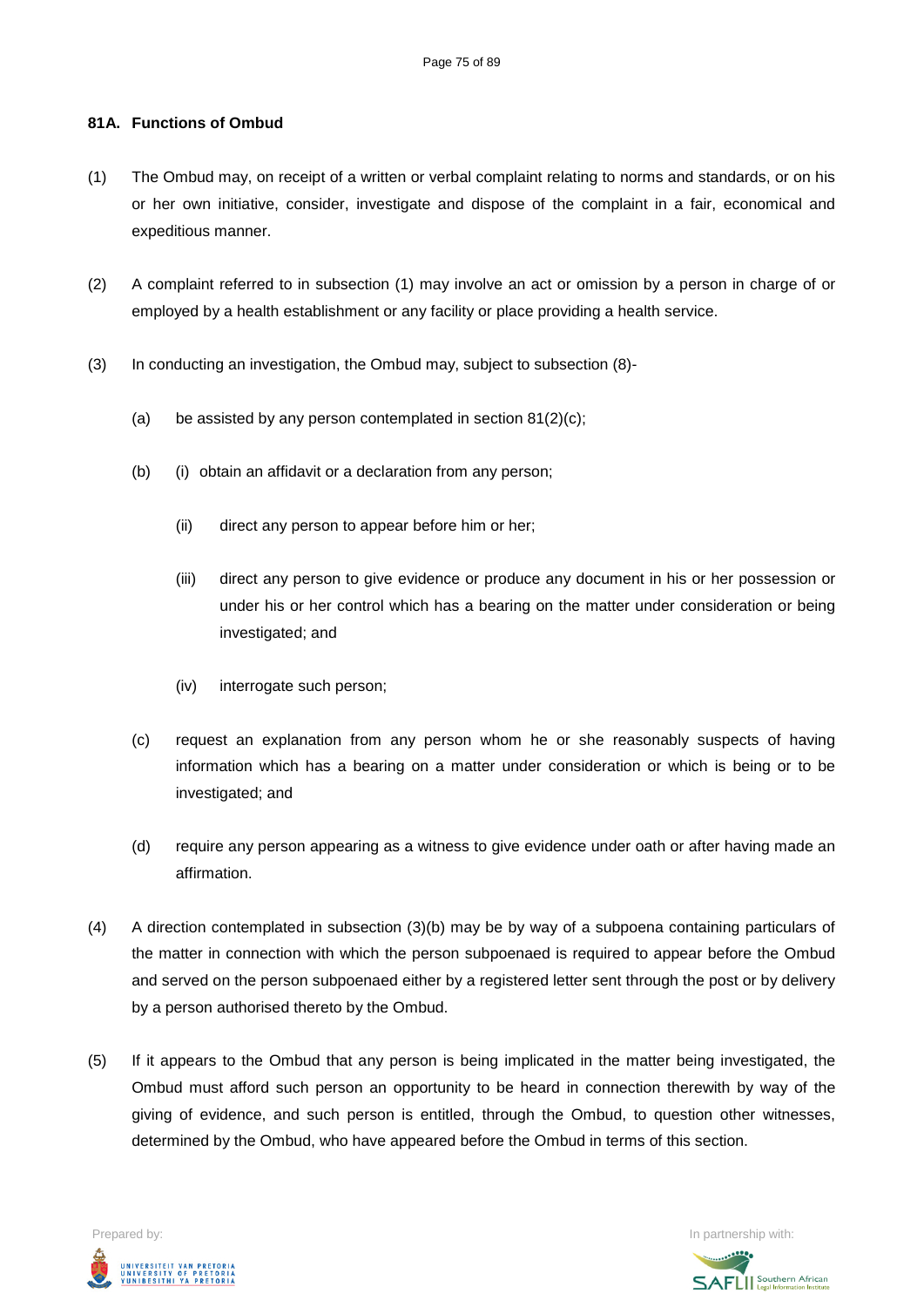#### Page 76 of 89

- (6) The Ombud may, when considering or investigating a complaint in terms of this section, require the assistance of or refer the complaint to any other authority established in terms of legislation or any other appropriate and suitable body or entity to investigate similar complaints.
- (7) The authority, body or entity, as the case may be, contemplated in subsection (6) must provide-
	- (a) the Ombud with the assistance required; and
	- (b) report to the Ombud on the progress made in relation to complaints referred to it.
- (8) No self-incriminating answer given or statement made by any person to the Ombud exercising powers in terms of this Act, is admissible as evidence against that person in criminal proceedings against that person instituted in any court, except in criminal proceedings for perjury or in which that person is tried for an offence contemplated in this Act, and then only to the extent that the answer or statement is relevant to prove the offence charged.
- (9) After each investigation, the Ombud must submit a report together with his or her recommendations on appropriate action to the Chief Executive Officer.
- (10) Where the Chief Executive Officer fails to act in accordance with the findings and recommendations of the Ombud, the Ombud may request the intervention of the Minister.
- (11) The Ombud must, after the conclusion of an investigation, inform the complainant or the respondent or both, as the case may be, of his or her findings and recommendations.

#### **81B. Independence, impartiality and accountability of Ombud**

- (1) The expenditure connected with the appointment and functions of the Ombud is paid out of funds appropriated by Parliament for that purpose, as part of the budget of the Office.
- (2) When dealing with any complaint in terms of this Act, the Ombud, including any person rendering assistance and support to the Ombud-
	- (a) is independent and impartial; and
	- (b) must perform his or her functions in good faith and without fear, favour, bias or prejudice.
- (3) The Minister, national department and Office must afford the Ombud such assistance and support as may be reasonably necessary for the Ombud to perform his or her functions effectively and efficiently.



Prepared by: In partnership with:  $\blacksquare$  is the partnership with:  $\blacksquare$  is the partnership with:  $\blacksquare$ 

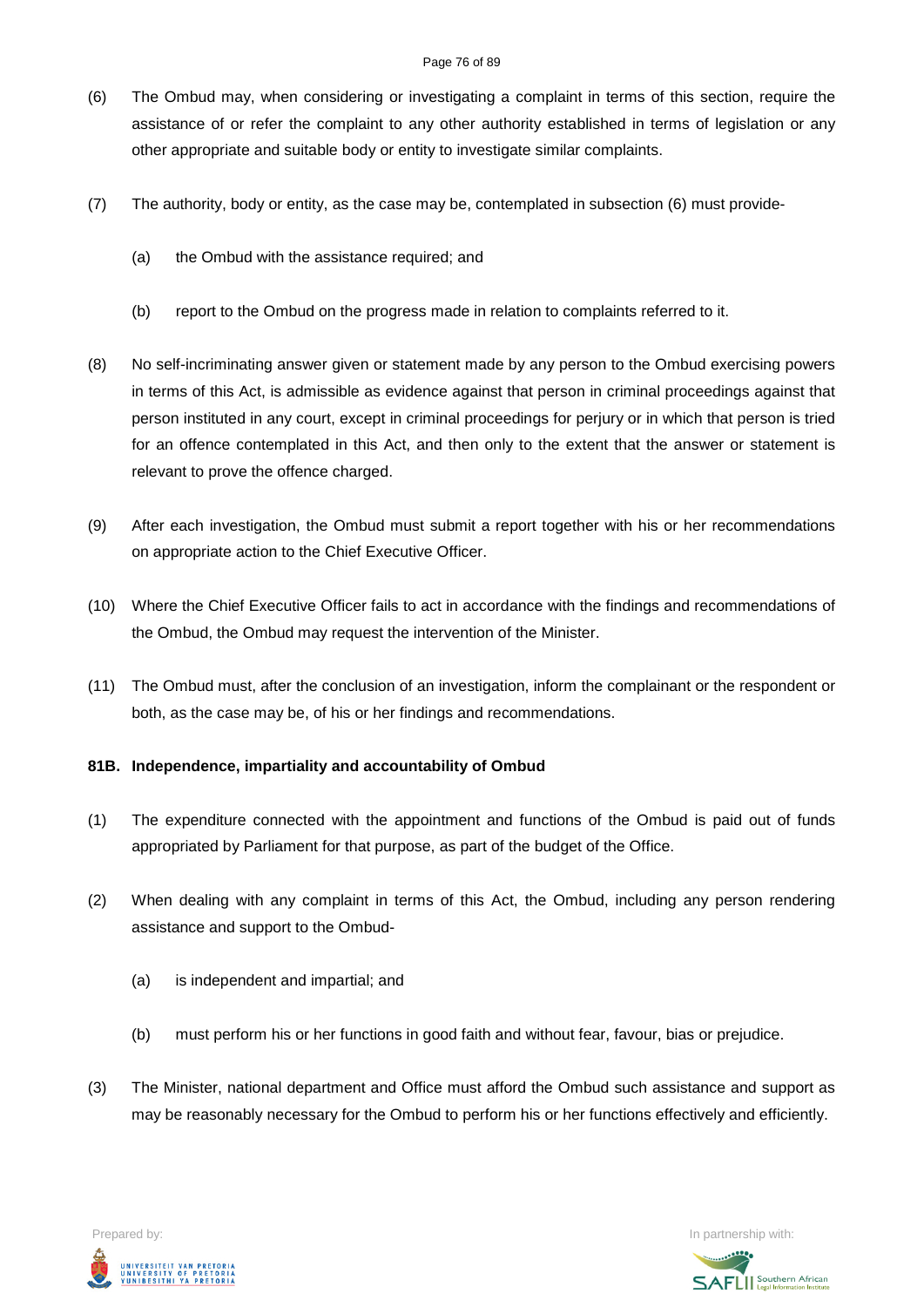(4) The Ombud must, within one month after the end of the financial year, prepare a report on the affairs and functions of the Ombud during the financial year in question, and submit such report to the Minister for tabling in Parliament.

#### **82. Inspections**

- (1) A health officer may enter any premises, excluding a private dwelling, whereas an inspector may enter any health establishment, at any reasonable time, and-
	- (a) inspect such premises or health establishment, as the case may be, in order to ensure compliance with this Act;
	- (b) question any person who he or she believes may have information relevant to the inspection;
	- (c) require the person in charge of such premises or health establishment to produce, for inspection or for the purpose of obtaining copies or extracts thereof or therefrom, any document, including any health record contemplated in section 15, which such person is required to maintain in terms of any law; and
	- (d) take samples of any substance or photographs relevant to the inspection.
- (2) A health officer or an inspector may be accompanied by an interpreter and any other person reasonably required to assist him or her in conducting the inspection.
- (3) A health officer or an inspector may issue a compliance notice to the person in charge of the premises or health establishment, as the case may be, if any norm and standard or a provision of this Act has not been complied with.
- (4) A compliance notice remains in force until the relevant provision of the Act has been complied with and a compliance certificate has been issued by the relevant authority.
- (5) A health officer or an inspector who removes any item other than that contemplated in subsection (1)(d) must-
	- (a) issue a receipt for it to the person in charge of the premises or health establishment, as the case may be; and
	- (b) subject to the Criminal Procedure Act, 1977 (Act No. 51 of 1977), return it as soon as practicable after achieving the purpose for which it was removed.
- (6) The provisions of section 86A apply with the necessary changes required by the context to inspections conducted in terms of this section.



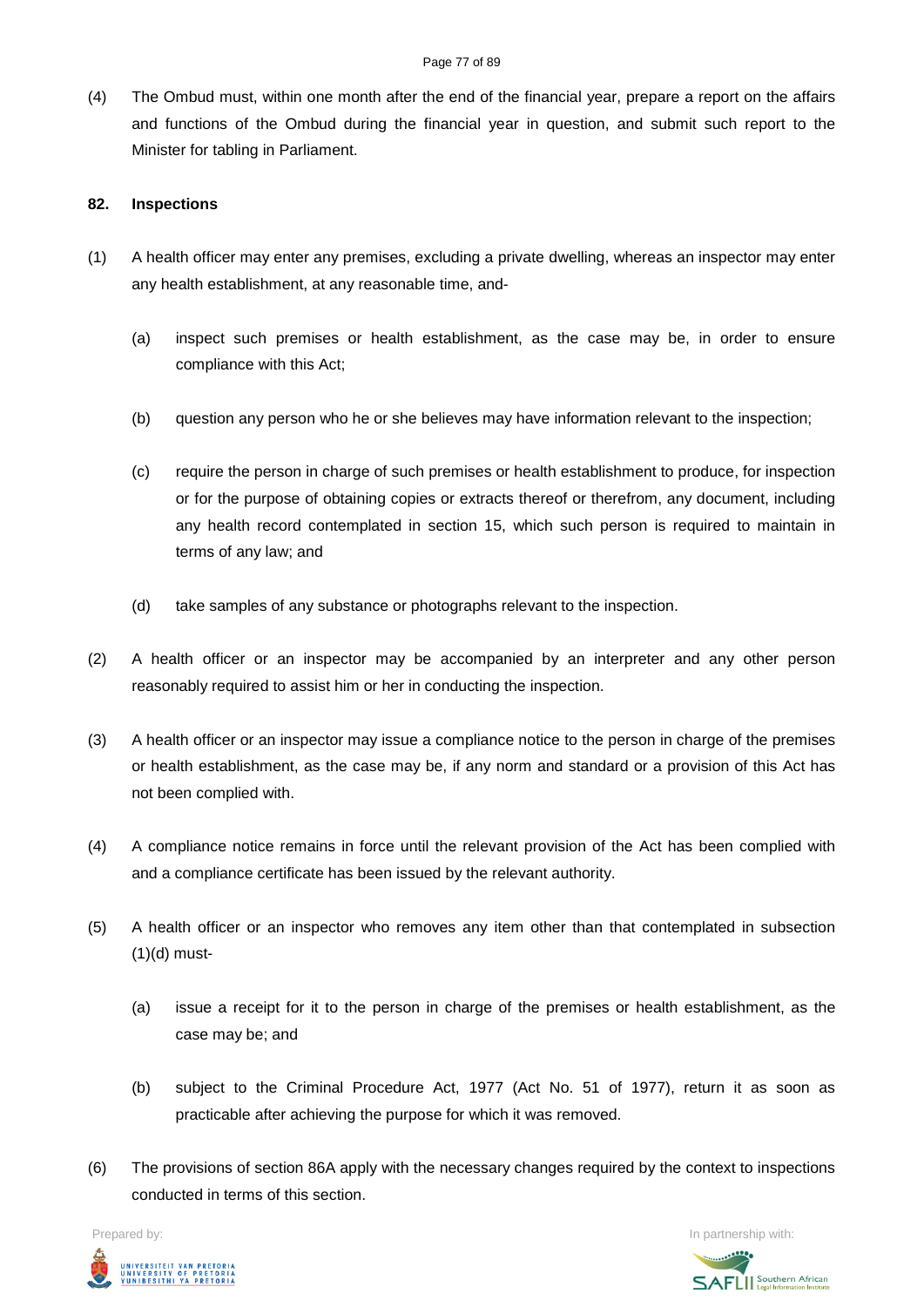(7) A compliance certificate issued by the Office shall be valid for a period of no more than four years and must be renewed before or on the expiry date in a manner prescribed.

#### **82A. Non-compliance with prescribed norms and standards**

- (1) An inspector may issue a compliance notice to a person in charge of any health establishment if such establishment does not comply with any prescribed norm and standard.
- (2) The notice contemplated in subsection (1) must set out-
	- (a) the health establishment to which the notice applies;
	- (b) any prescribed norm and standard that have not been complied with;
	- (c) details of the nature and extent of non-compliance;
	- (d) any steps that are required to be taken and the period over which such steps must be taken; and
	- (e) the penalties that may be imposed in the event of continued non- compliance.
- (3) A compliance notice issued in terms of this section remains in force until the Office, on the basis of information furnished by the inspector, issues a certificate of compliance or until it is appealed against and set aside by the tribunal appointed in terms of section 88A(2)(a).
- (4) If a person in charge of a health establishment to whom a compliance notice has been issued, fails to comply with the notice, the Office may as appropriate and taking into account the nature, extent, gravity and severity of the contravention-
	- (a) issue a written warning to achieve compliance within a set period of time in a manner prescribed;
	- (b) require a written response from the health establishment regarding the continued noncompliance;
	- (c) recommend to the relevant authority any appropriate and suitable action to be undertaken, including the institution of disciplinary proceedings against persons responsible for the noncompliance or continued non-compliance;



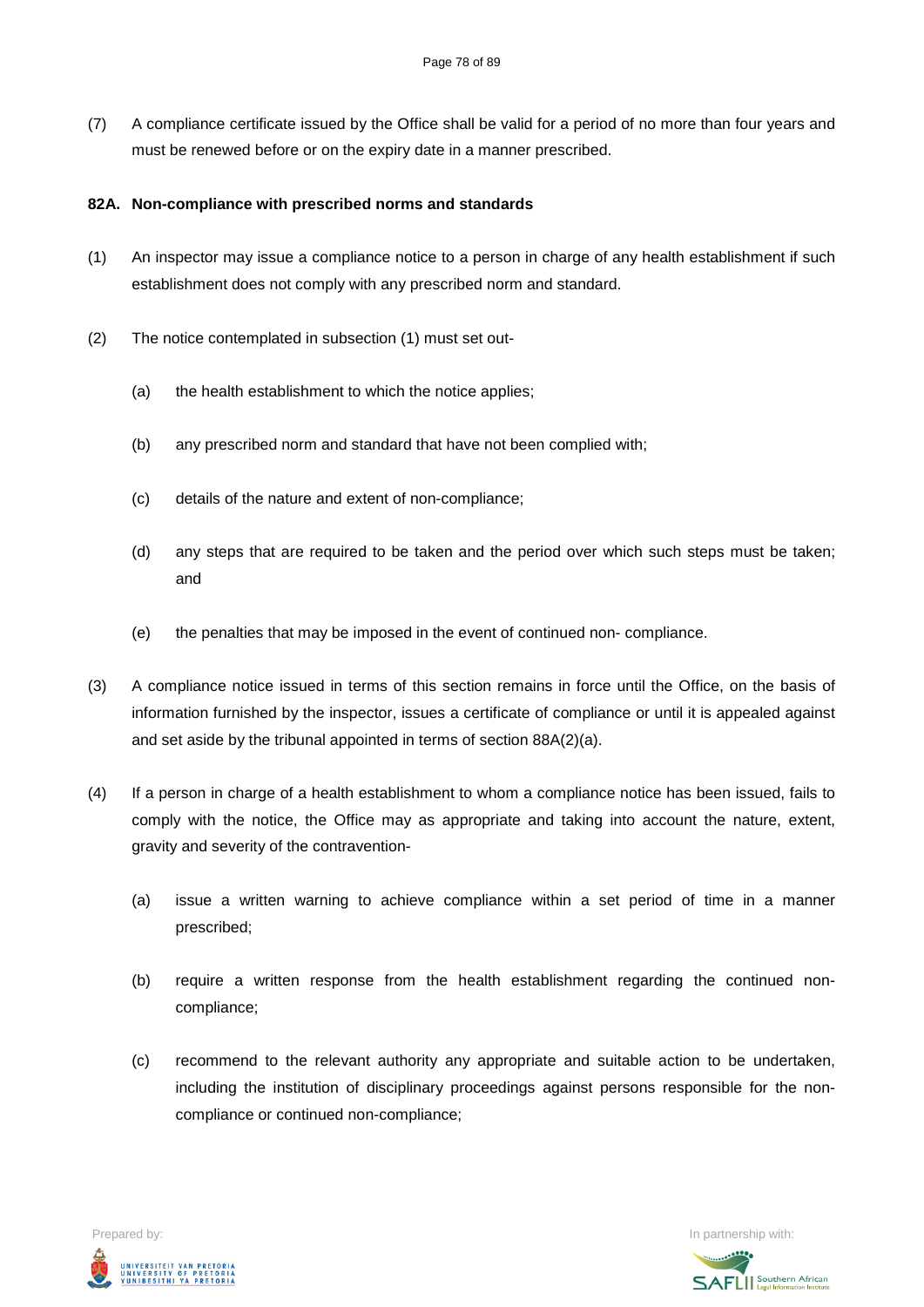- (d) revoke the compliance certificate and recommend to the Minister the temporary or permanent closure of the health establishment or part thereof that constitutes a serious risk to public health or to health service users;
- (e) impose upon that person or health establishment a fine as determined by the Minister in the *Gazette* from time to time; or
- (f) refer the matter to the National Prosecuting Authority for prosecution.
- (5) The Chief Executive Officer must inform the head of a national or provincial department, the municipal manager or the head of a health establishment of any persistent non-compliance.

### **83. Environmental health investigations**

- (1) If a health officer has reasonable grounds to believe that any condition exists which-
	- (a) constitutes a violation of the right contained in section 24(a) of the Constitution;
	- (b) constitutes pollution detrimental to health;
	- (c) is likely to cause a health nuisance; or
	- (d) constitutes a health nuisance, the health officer must investigate such condition.
- (2) If the investigation reveals that a condition contemplated in subsection (1) exists, the health officer must endeavour to determine the identity of the person responsible for such condition.
- (3) The health officer must issue a compliance notice to the person determined to be responsible for any condition contemplated in subsection (1) to take appropriate corrective action in order to minimise, remove or rectify such condition.
- (4) Any person aggrieved by a determination or instruction in terms of subsection (2) or (3) may, within a period of 14 days from the date on which he or she became aware of the determination or instruction, lodge an appeal with the person who appointed a health officer in terms of section 80(1).
- (5) Only a health officer who is registered as an environmental health practitioner in terms of the Health Professions Act, 1974 (Act No. 56 of 1974), may exercise any of the powers conferred under this section.
- **84. Entry and search of premises or health establishment with warrant by health officer or inspector**



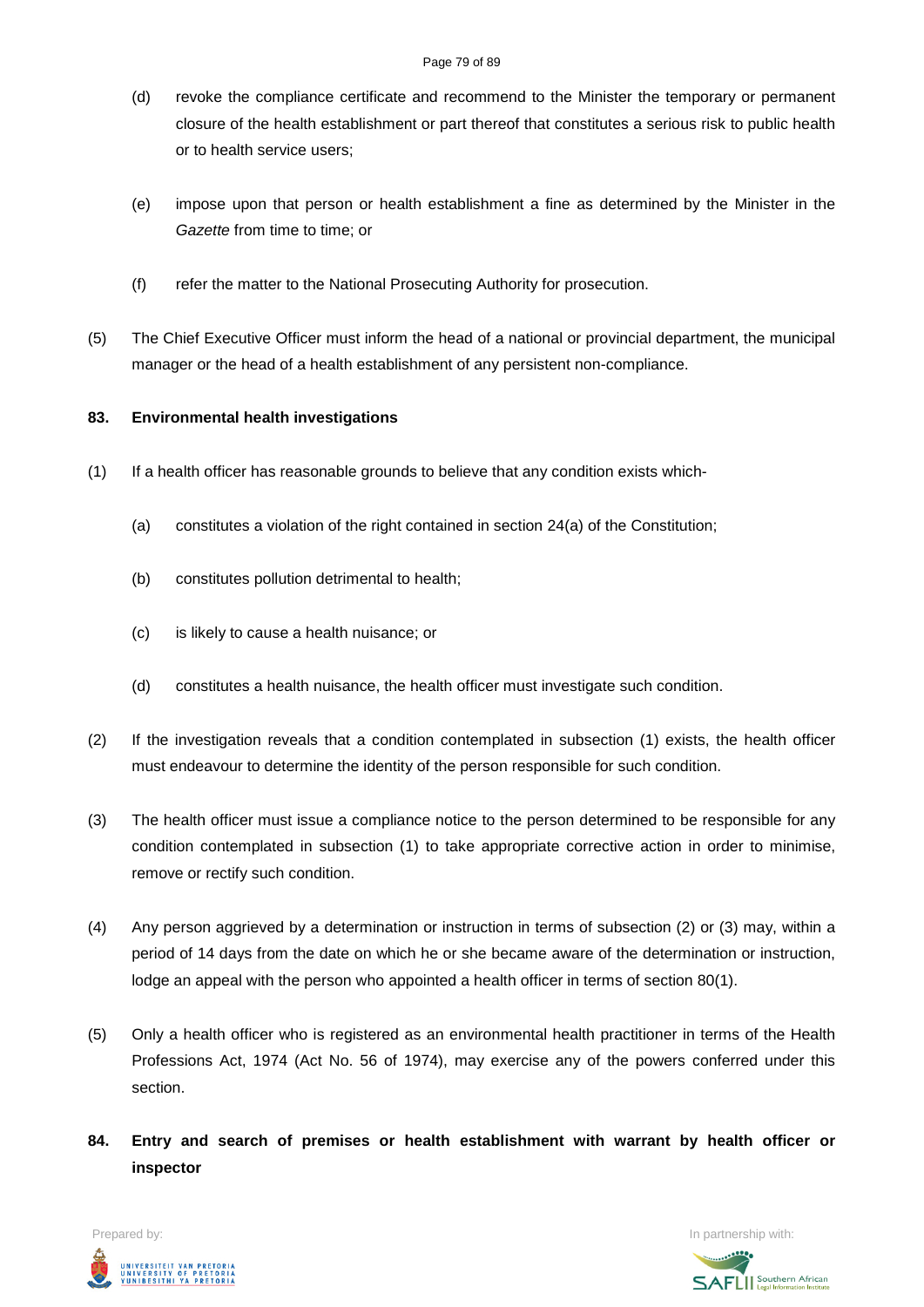- (1) A health officer or inspector may, where necessary, be accompanied by a police official and may, on the authority of a warrant issued in terms of subsection (5) and subject to sections 85 and 86A, enter any premises, including a private dwelling, or health establishment, as the case may be, specified in the warrant, and-
	- (a) inspect, photograph, copy, test and examine any document, record, object or material, or cause it to be inspected, photographed, copied, tested and examined;
	- (b) seize any document, record, object or material if he or she has reason to suspect that it might be used as evidence in a criminal trial; and
	- (c) examine any activity, operation or process carried out on the premises or health establishment.
- (2) A health officer or an inspector who removes anything from the premises or health establishment being searched, as the case may be, must-
	- (a) issue a receipt for it to the owner or person in control of the premises or health establishment; and
	- (b) unless it is an item prohibited in terms of this Act, return it as soon as practicable after achieving the purpose for which it was removed.
- (3) Upon the request of a health officer or an inspector acting in terms of a warrant issued in terms of subsection (5), the occupant and any other person present on the premises or health establishment, as the case may be, must-
	- (a) make available or accessible or deliver to the health officer or inspector any document, record, object or material which pertains to an investigation or inspection contemplated in subsection (1) and which is in the possession or under the control of the occupant or other person;
	- (b) furnish such information as he or she has with regard to the matter under investigation or inspection; and
	- (c) render such reasonable assistance as the health officer or inspector may require to perform his or her functions efficiently in terms of this Act.
- (4) Before questioning any person at the premises or health establishment in question, the health officer, inspector or police official must advise that person of his or her right to be assisted at the time by an advocate or attorney, and allow that person to exercise that right.
- (5) A warrant contemplated in subsection (1) may be issued by a judge or a magistrate-



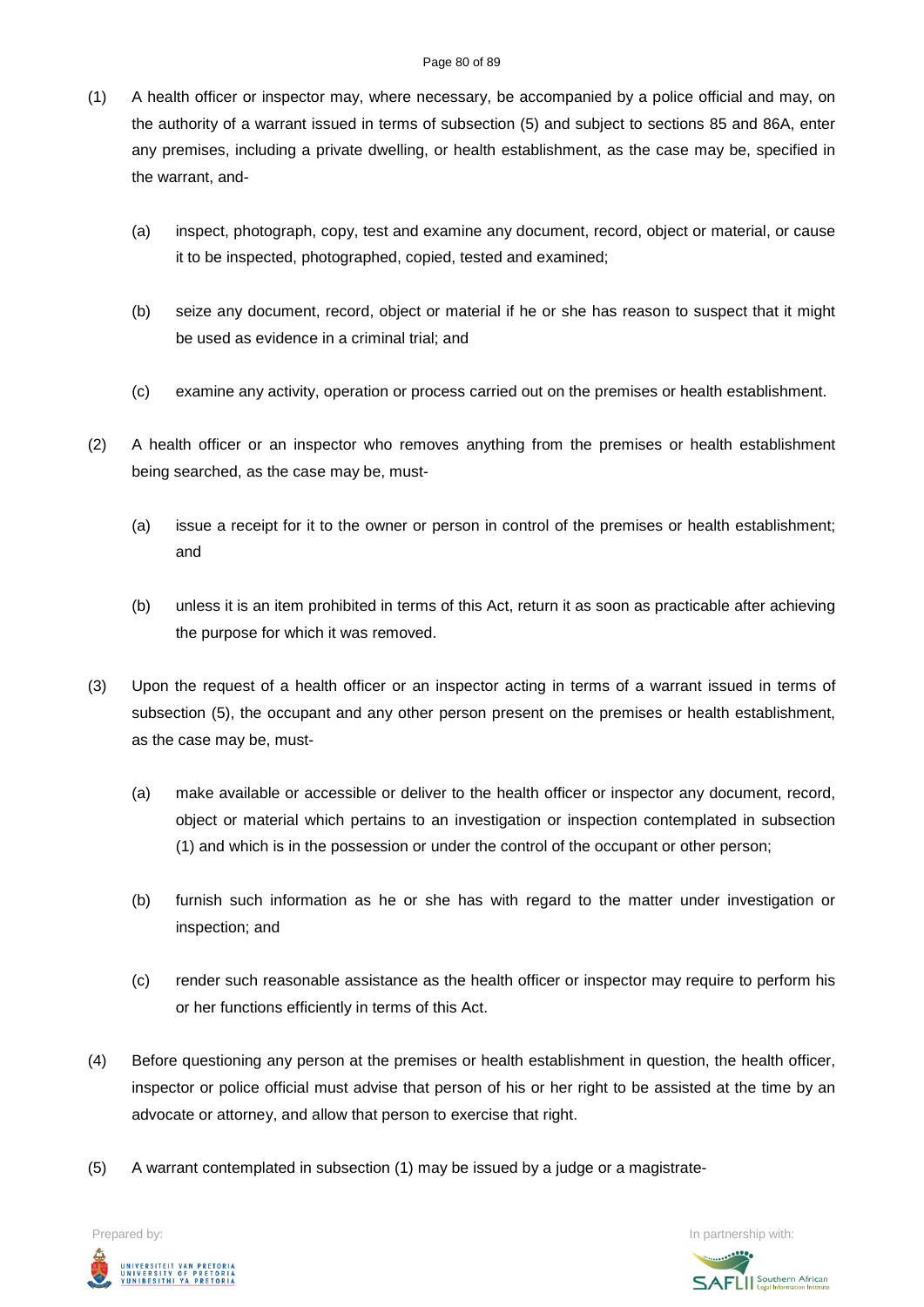- (a) in relation to the premises or health establishment on or from which there is reason to believe an act has been or is being committed in contravention of this Act; and
- (b) if it appears from information on oath or affirmation that there are reasonable grounds to believe that there is evidence available in or upon such premises or health establishment of a contravention of this Act.
- (6) The warrant may impose restrictions on the powers of the health officer or inspector.
- (7) A warrant issued in terms of this section-
	- (a) remains in force until-
		- (i) it is executed;
		- (ii) it is cancelled by the person who issued it or, if such person is not available, by any person with like authority;
		- (iii) the expiry of one month from the day of its issue; or
		- (iv) the purpose for the issuing of the warrant has lapsed, whichever occurs first; and
	- (b) must be executed by day unless the person who issues the warrant authorises the execution thereof by night.
- (8) No person is entitled to compensation for any loss or damage arising out of any bona fide action by a police official, a health officer or an inspector under this section.

### **85. Identification prior to entry, and resistance against entry, by health officer or inspector**

- (1) A health officer or an inspector who has obtained a warrant in terms of section 84(5) or the police official accompanying him or her, must immediately before entering the premises or health establishment in question, as the case may be-
	- (a) audibly announce that he or she is authorised to enter the premises or health establishment and demand admission to the premises or establishment; and
	- (b) notify the person in control of the premises or health establishment of the purpose of the entry, unless there are reasonable grounds to believe that such announcement or notification might defeat the purpose of the search.
- (2) The health officer or inspector, as the case may be, must-



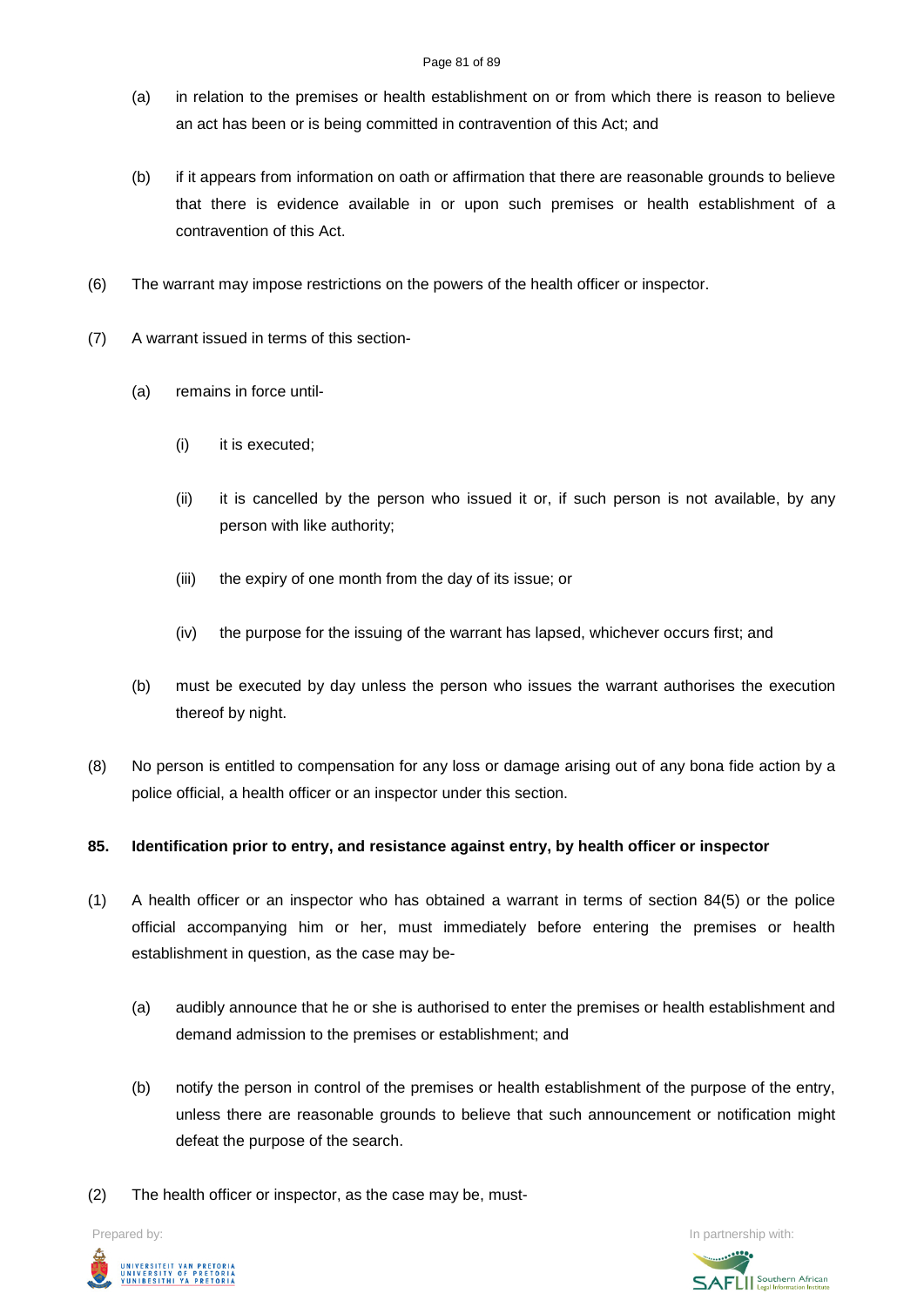- (a) hand to the person in control of the premises or health establishment a copy of the warrant or, if such person is not present, affix such a copy to a prominent place on the premises; and
- (b) on request of the person in charge of such premises or health establishment, show his or her certificate of appointment as health officer or inspector to that person.
- (3) A health officer or an inspector, as the case may be, or a police official contemplated in subsection (1), may overcome resistance to the entry and search by using such force as is reasonably required, including the breaking of a door or window of the premises or health establishment.
- (4) Before using force, the health officer or inspector, as the case may be, or police official must audibly demand admission and must announce the purpose of the entry, unless there are reasonable grounds to believe that doing so might defeat the purpose of the search.

## **86. Entry and search of premises or health establishment without warrant by health officer or inspector**

A health officer or an inspector may, subject to section 86A, without a warrant exercise any power referred to in section 84(1) if-

- (a) the person who is competent to do so consents to such exercise; or
- (b) there are reasonable grounds to believe that a warrant would be issued in terms of section 84(5) and that the delay in obtaining the warrant would defeat the object of the warrant.

### **86A. Constitutional right to privacy**

Any entry upon or search of any premises or health establishment in terms of this Act must be conducted with strict regard to decency and good order, including-

- (a) the right of a person to dignity;
- (b) the right of a person to freedom and security; and
- (c) the right of a person to privacy.

### **87. Disposal of items seized by health officer or inspector**

A health officer or an inspector may dispose of anything seized in terms of section 84 or 86 in the manner provided for in Chapter 2 of the Criminal Procedure Act, 1977 (Act No. 51 of 1977).



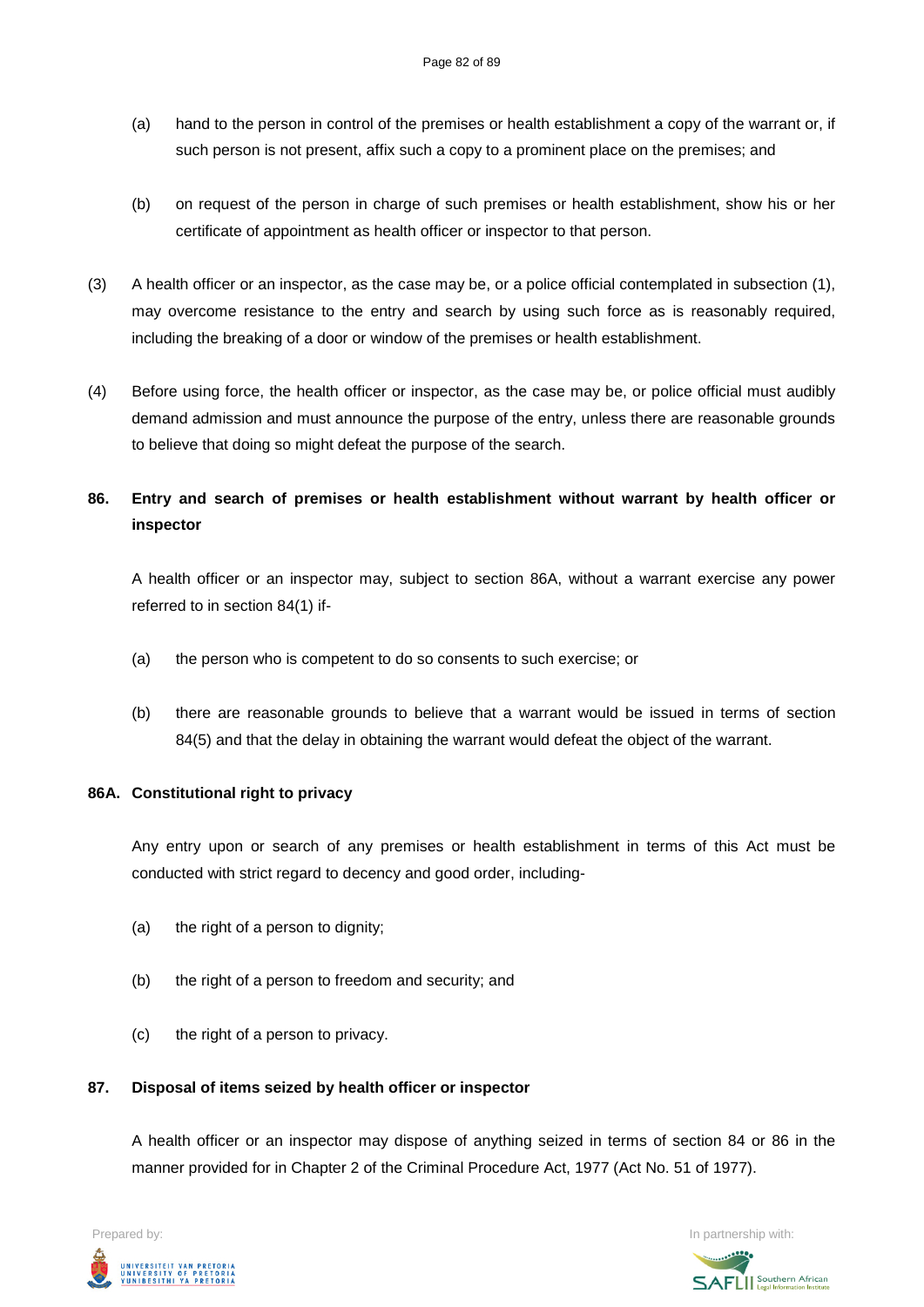#### Page 83 of 89

#### **88. Miscellaneous provisions relating to health officers, inspectors and compliance procedures**

For the purposes of this Act, the head of a national or provincial department, the municipal manager or the head of a health establishment must be regarded as being-

- (a) the owner and occupier of any premises or health establishment that the national or provincial department or the municipality occupies or uses; and
- (b) the employer of persons in the service of that national or provincial department or municipality if, as an employer, the national or provincial department or municipality-
	- (i) performs any duty imposed upon an employer by or under this Act; or
	- (ii) exercises any power conferred upon an employer by or under this Act.

### **88A. Appeals against decisions of Office or Ombud**

- (1) Any person aggrieved by any decision of the Office or any finding and recommendation of the Ombud in relation to a matter regulated by this Act, or a person acting on his or her behalf, may within 30 days of him or her gaining knowledge of that decision, lodge a written appeal with the Minister.
- (2) The Minister must, upon receipt of the appellant's written appeal contemplated in subsection (1)-
	- (a) appoint an independent ad hoc tribunal in terms of subsection (3);
	- (b) submit the appeal to the tribunal for adjudication in the prescribed manner.
- (3) A tribunal contemplated in subsection (2) must consist of not more than three persons, of whom-
	- (a) one must be a person who is a retired judge of a High Court or a retired magistrate, who must be the chairperson; and
	- (b) two must be persons appointed on account of their knowledge of the health care industry.
- (4) A tribunal contemplated in subsection (2)-
	- (a) may confirm, set aside or vary the decision of the Office or Ombud; and
	- (b) must notify the parties of its decision.

#### **89. Offences and penalties**



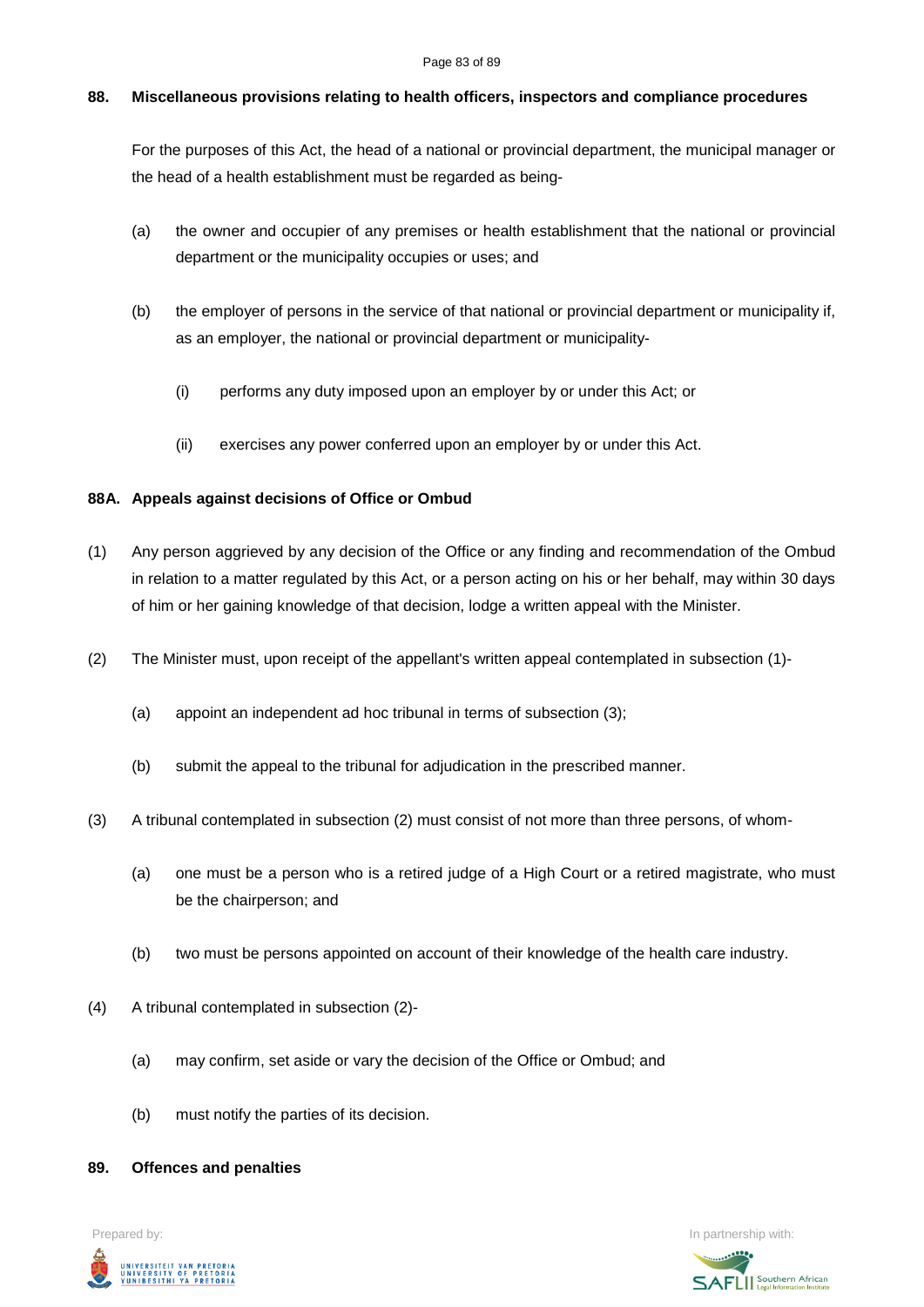- (1) A person is guilty of an offence if he or she-
	- (a) obstructs or hinders a health officer or an inspector who is performing a function or any other person rendering assistance or support to a health officer or an inspector under this Act;
	- (b) refuses to provide a health officer or an inspector with such information as that person is required to provide under this Act;
	- (c) knowingly gives false or misleading information to a health officer or an inspector;
	- (d) unlawfully prevents the owner of any premises or health establishment, or a person working for the owner, from entering the premises or health establishment in order to comply with a requirement of this Act;
	- (e) impersonates a health officer or an inspector;
	- (f) fails to comply with a compliance notice issued to him or her by a health officer or an inspector in terms of this Act;
	- (g) discloses any information acquired in the performance of any function in terms of this Act which relates to the financial or business affairs of any person, to any other person, except if-
		- (i) such other person requires that information in order to perform any function in terms of this Act;
		- (ii) the disclosure is ordered by a court of law; or
		- (iii) the disclosure is in compliance with the provisions of any law; or
	- (h) interferes with, hinders or obstructs the Ombud or any other person rendering assistance or support to the Ombud when he or she is performing or exercising a function or power under this Act.
- (2) Any person convicted of an offence in terms of subsection (1) is liable on conviction to a fine or to imprisonment for a period not exceeding 10 years or to both a fine and such imprisonment. *(Chapter 10 substituted by section 5 of Act 12 of 2013)*

### **CHAPTER 11 REGULATIONS**

#### **90. Regulations**



**SAFLI** Southern African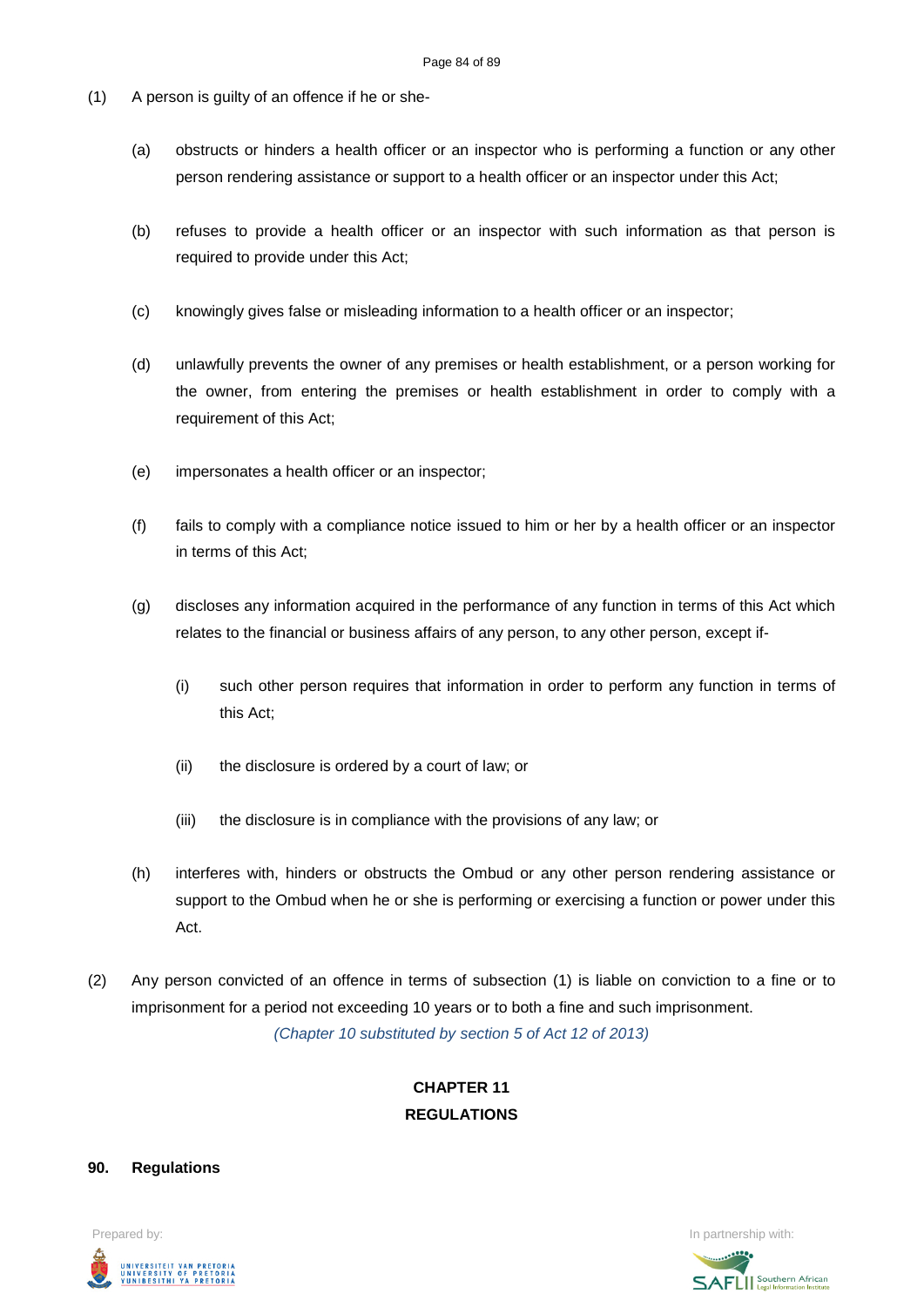(1) The Minister, after consultation with the National Health Council or the Office, as the case may be, may make regulations regarding -

*(Words preceding paragraph (a) substituted by section 6(a) of Act 12 of 2013)*

- (a) anything which may or must be prescribed in terms of this Act;
- (b) (i) the fees to be paid to public health establishments for health services rendered; or
	- (ii) the fees to be paid to the Office for services rendered; *(Section 90(1)(b) substituted by section 6(b) of Act 12 of 2013)*
- (c) the norms and standards for-
	- (i) the national health systems; or
	- (ii) specified types of protective clothing and the use, cleaning and disposal of such clothing; *(Section 90(1)(c) substituted by section 6(b) of Act 12 of 2013)*
- (cA) the performance of the functions of the Board and the Office; *(Section 90(1)(cA) inserted by section 6(c) of Act 12 of 2013)*
- (d) the development of an essential drugs list and medical and other assistive devices list;
- (e) human resource development;
- (f) co-operation and interaction between private health care providers and private health establishments on the one hand and public health care providers and public health establishments on the other;
- (g) returns, registers, reports, records, documents and forms to be completed and kept by the national department, provincial departments, district health councils, health care providers, private health establishments and public health establishments;
- (h) the functions of persons who render voluntary, charitable or similar services in connection with a public health establishment;
- (i) the rendering of forensic pathology, forensic medicine and related laboratory services, including the provision of medico-legal mortuaries and medico-legal services;
- (j) communicable diseases;
- (k) notifiable medical conditions;



Prepared by: **In partnership with:**  $\blacksquare$  **In partnership with:**  $\blacksquare$  **In partnership with:**  $\blacksquare$ **SAFLI** Southern African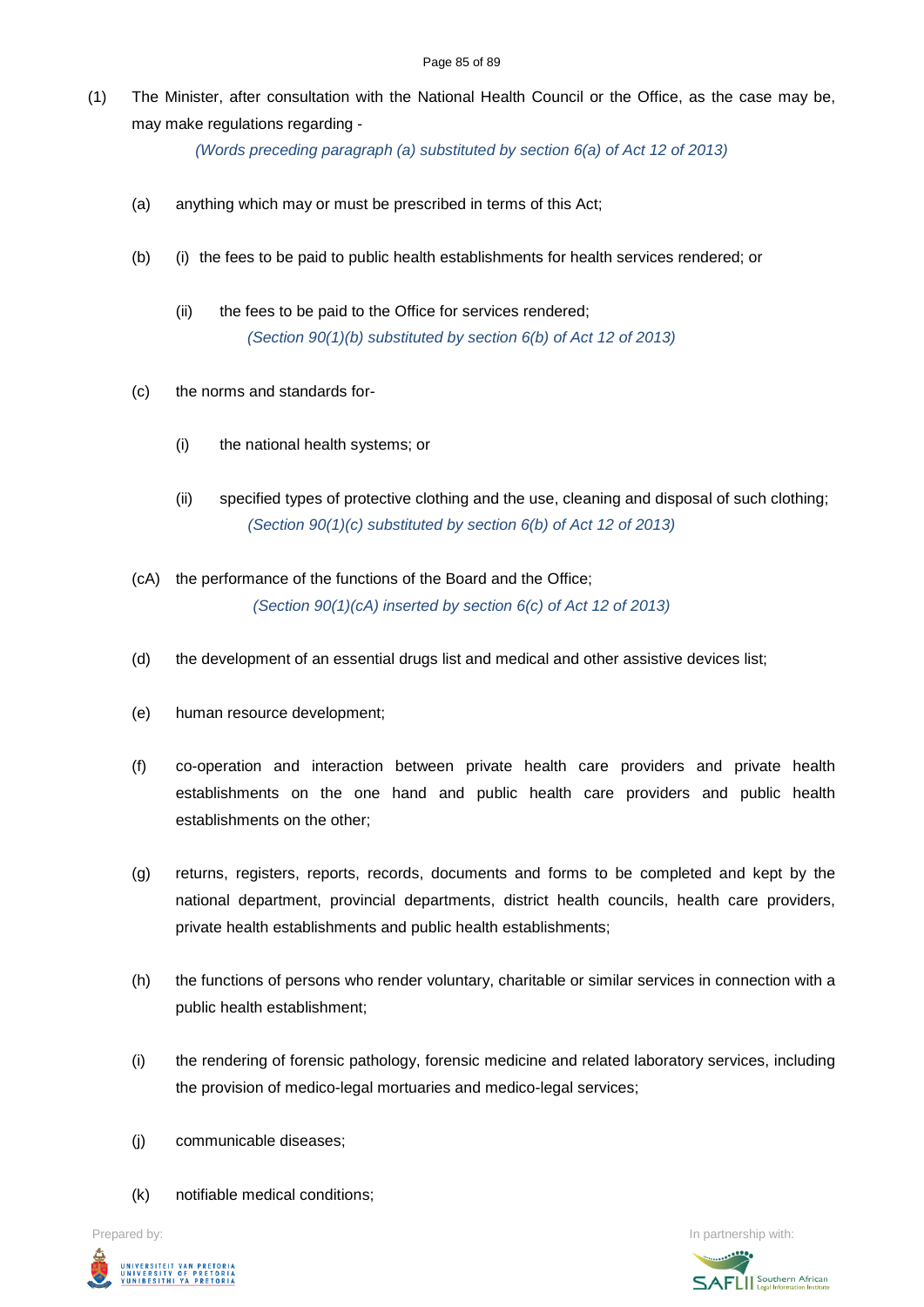- (l) rehabilitation;
- (m) emergency medical services and emergency medical treatment, both within and outside of health establishments;
- (n) environmental health, including health nuisances and medical waste; *(Section 90(1)(n) substituted by section 6(d) of Act 12 of 2013)*
- (o) the import and export of pathogenic micro-organisms;
- (p) health laboratory services, including
	- (i) the classification, accreditation and licensing of health laboratories; and
	- (ii) setting, monitoring and enforcing quality control standards applicable to health laboratories;
- (q) non-communicable diseases;
- (r) health technology;
- (s) health research;
- (t) the national health information system contemplated in section 74;
- (u) the processes and procedures to be implemented by the Director- General in order to obtain prescribed information from stakeholders relating to health financing, the pricing of health services, business practices within or involving health establishments, health agencies, health workers and health care providers, and the formats and extent of publication of various types of information in the public interest and for the purpose of improving access to and the effective and efficient utilisation of health services;
- (v) the processes of determination and publication by the Director- General of one or more reference price lists for services rendered, procedures performed and consumable and disposable items utilised by categories of health establishments, health care providers or health workers in the private health sector which may be used -
	- (i) by a medical scheme as a reference to determine its own benefits; and
	- (ii) by health establishments, health care providers or health workers in the private health sector as a reference to determine their own fees.

Prepared by: In partnership with:



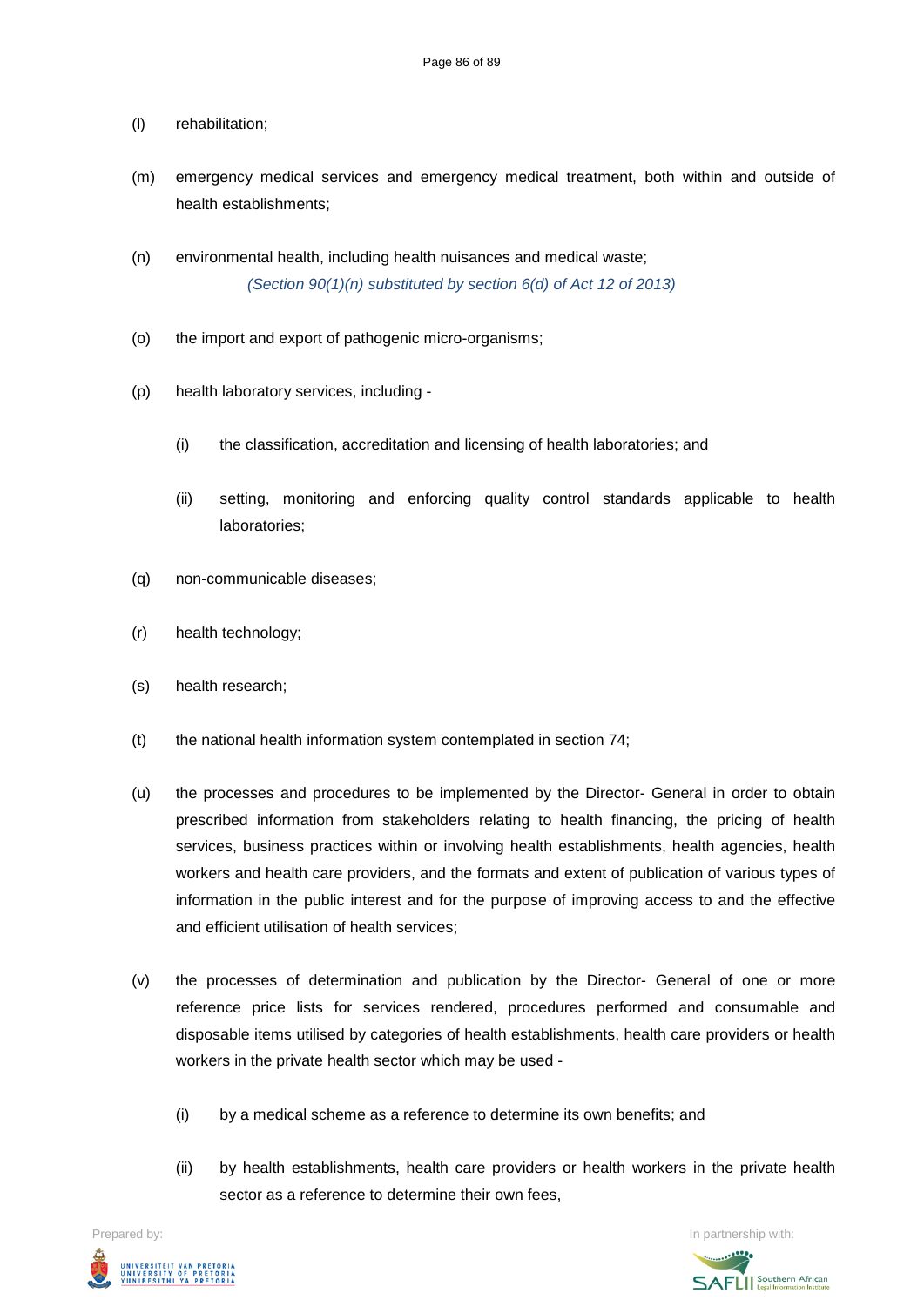but which are not mandatory; and

- (w) generally, any other matter which it is necessary or expedient to prescribe in order to implement or administer this Act.
- (1A) The Minister may, after consultation with relevant regulatory authorities, prescribe different norms and standards for different types of health establishments.

*(Section 90(1A) inserted by section 6(e) of Act 12 of 2013)*

- (2) The Minister, subject to the Medicines and Related Substances Control Act, 1965 (Act No. 101 of 1965), and after consultation with the National Health Research Ethics Council, may make regulations regarding research on human subjects.
- (3) The Minister may, in any regulation made under this Act
	- (a) designate as authoritative any methodology, procedure, practice or standard that is recognised as authoritative by internationally recognised health bodies within the relevant profession; and
	- (b) require any person or body to comply with the designated methodology, procedure, practice or standard.
- (4)
- (a) The Minister must publish all regulations proposed to be made under this Act in the *Gazette* for comment at least three months before the date contemplated for their commencement.
- (b) If the Minister alters the draft regulations, as a result of any comment, he or she need not publish those alterations before making the regulations.
- (c) The Minister may, if circumstances necessitate the immediate publication of a regulation, publish that regulation without the consultation contemplated in paragraph (a).

## **CHAPTER 12 GENERAL PROVISIONS**

### **91. Minister may appoint committees**

- (1) The Minister may, after consultation with the National Health Council, establish such number of advisory and technical committees as may be necessary to achieve the objects of this Act.
- (2) When establishing an advisory or technical committee, the Minister may determine by notice in the *Gazette* -



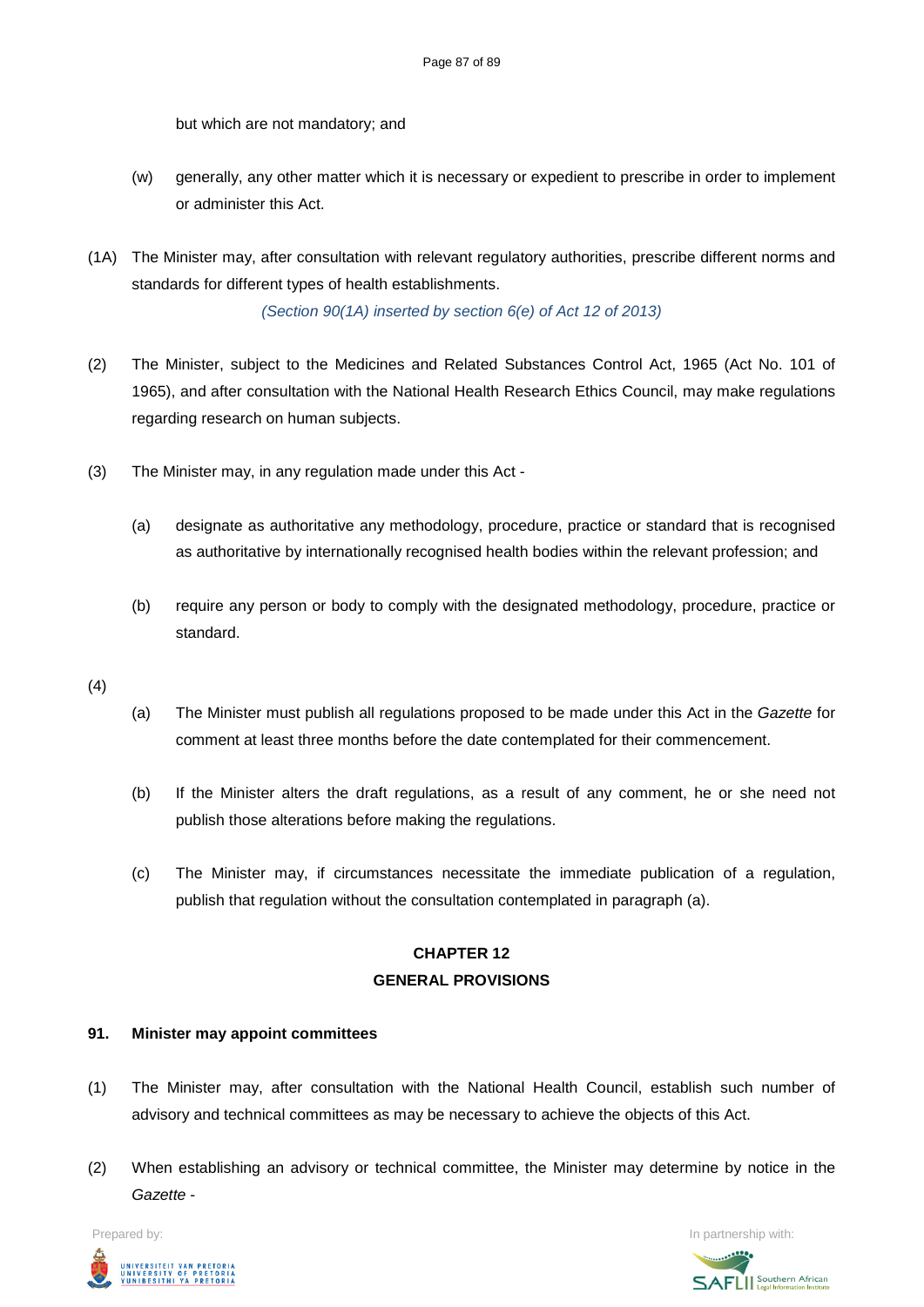- (a) its composition, functions and working procedure;
- (b) in consultation with the Minister of Finance, the terms, conditions, remuneration and allowances applicable to its members; and
- (c) any incidental matters relating to that advisory or technical committee.

#### **92. Assignment of duties and delegation of powers**

Subject to the Public Finance Management Act (Act No. 1 of 1999) -

- (a) the Minister may assign any duty and delegate any power imposed or conferred upon him or her by this Act, except the power to make regulations, to -
	- (i) any person in the employ of the State; or
	- (ii) any council, board or committee established in terms of this Act;
- (b) the relevant member of the Executive Council may assign any duty and delegate any power imposed or conferred upon him or her by this Act, except the power to make regulations, or assigned or delegated to him or her by the Minister, to any officer in the relevant provincial department or any council, board or committee established in terms of this Act;
- (c) the Director-General may assign any duty and delegate any power imposed or conferred upon him or her by this Act to any official in the national department; and
- (d) the head of a provincial department may assign any duty and delegate any power imposed or conferred upon him or her in terms of this Act to any official of that provincial department.

#### **93. Repeal of laws, and savings**

- (1) Subject to this section, the laws mentioned in the second column of the Schedule are hereby repealed to the extent set out in the third column of the Schedule.
- (2) Anything done before the commencement of this Act under a provision of a law repealed by subsection (1) and which could have been done under a provision of this Act must be regarded as having been done under the corresponding provision of this Act.
- (3) The Minister may prescribe such further transitional arrangements as may be necessary to effect a smooth transition between the laws referred to in the Schedule and this Act.

*(Commencement date of section 93: 1 March 2012)*

Prepared by: In partnership with:UNIVERSITEIT VAN PRETORIA<br>UNIVERSITY OF PRETORIA<br>YUNIBESITHI YA PRETORIA